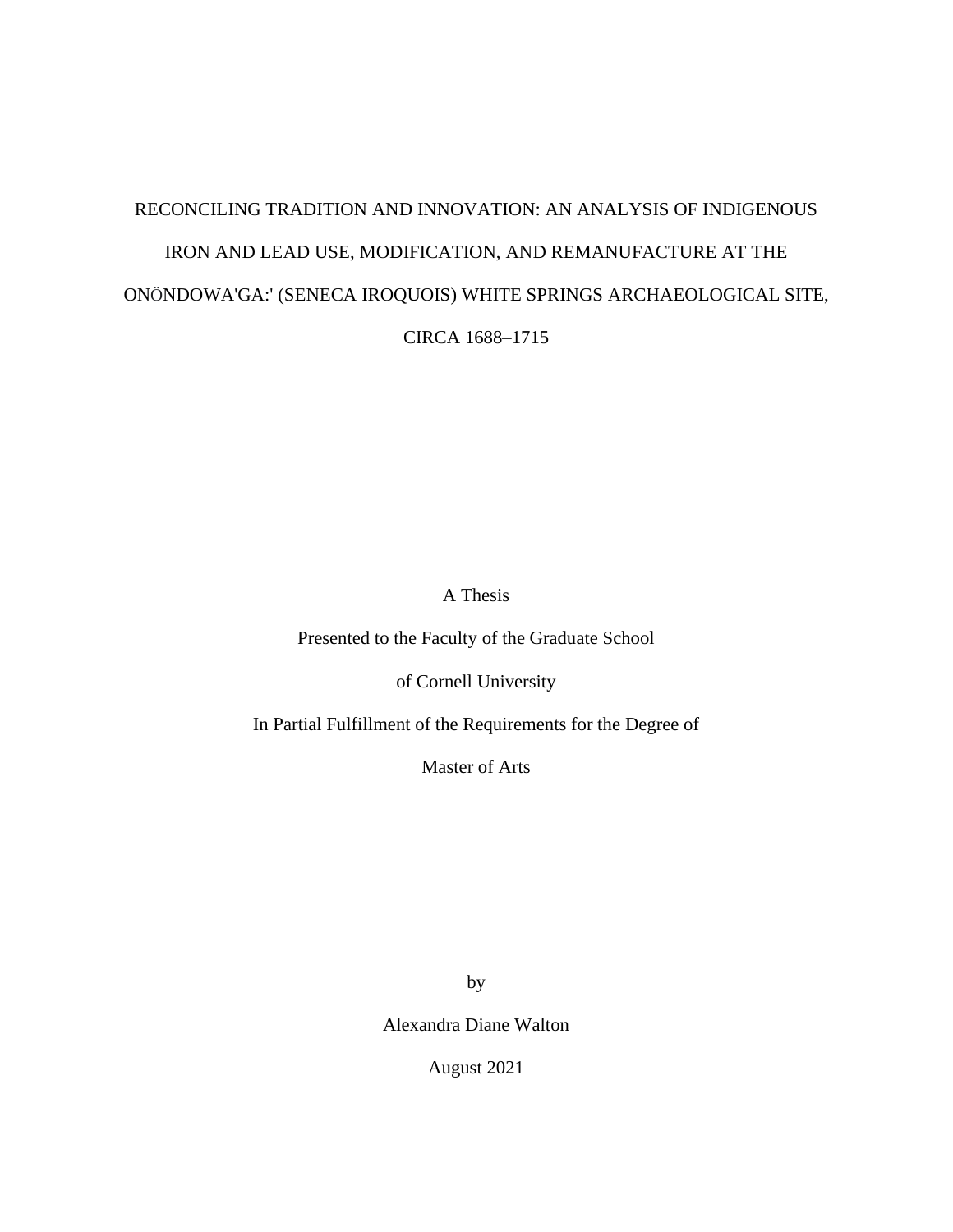© 2021 Alexandra Diane Walton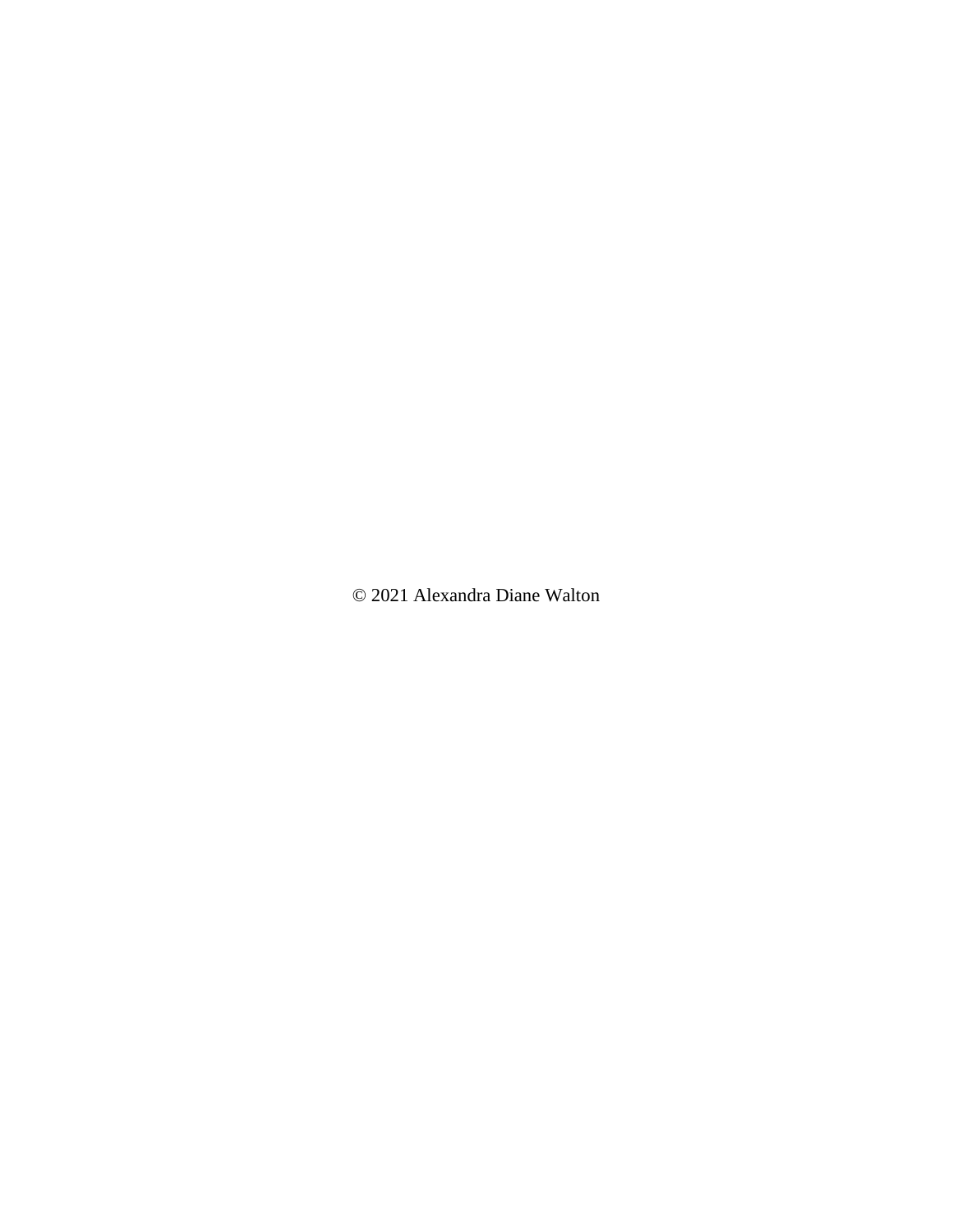### ABSTRACT

This thesis analyzes 366 iron and lead artifacts from the Onöndowa'ga:' (Seneca Iroquois) White Springs archaeological site (c. 1688–1715) in conjunction with Hodinöhsö:ni' (Haudenosaunee/Iroquois) burial data and the ethnohistoric record. Artifacts were identified by consulting reference materials, visually comparing fragmentary artifacts to complete objects at the Rochester Museum and Science Center (RMSC), and taking digital radiographs of highly corroded objects. Thirty-one of these European trade items were modified into more "traditional" forms. This represents a unique opportunity to reconcile the seemingly contradictory concepts of tradition and innovation by applying a practice-based approach to the White Springs assemblage.

White Springs artifacts are compared to iron and lead assemblages from earlier Hodinöhsö:ni' sites and to the subsequent Onöndowa'ga:' Townley-Read site (c. 1715–1754) in order to examine iron and lead use, modification, and remanufacture through time. The White Springs and Townley-Read assemblages contain higher quantities of nails and hardware, while assemblages from earlier sites are comprised of more tools, implements, and modified iron. Nail, iron, and lead densities were calculated for each spatial area of the White Springs site to identify the activities performed across different spaces. An examination of the iron and lead White Springs objects additionally provided evidence of Onöndowa'ga:' construction methods, warfare tactics, hunting practices, and lead smithing techniques.

Ultimately, this thesis attempts to answer several related research questions, such as, why did the Onöndowa'ga:' modify iron and lead obtained from colonial traders? How were iron and lead objects repaired and remanufactured? How were iron and lead used? Did the use of iron and lead change warfare tactics and hunting practices? How were nails used in construction? Were European or Indigenous blacksmiths present at White Springs?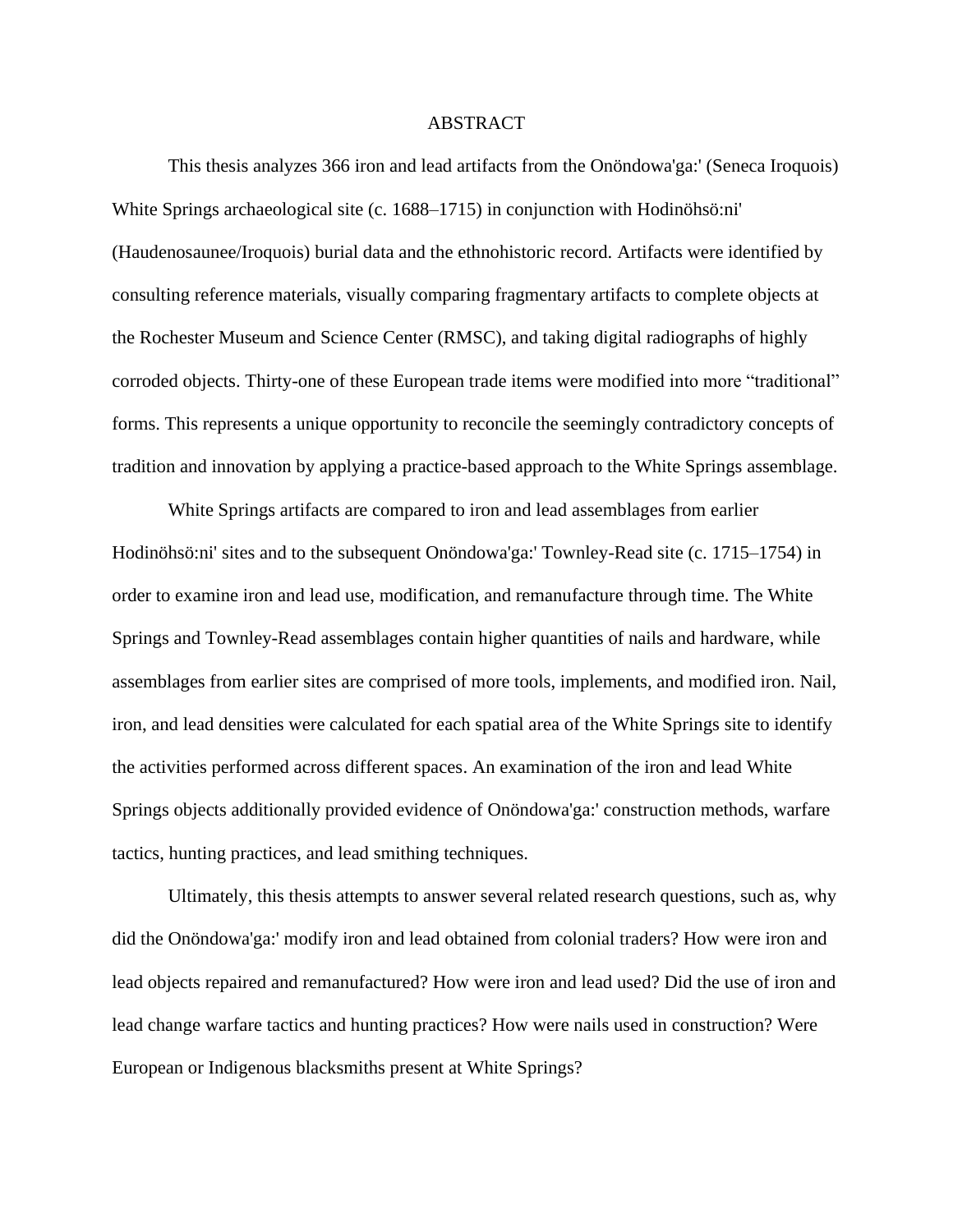#### BIOGRAPHICAL SKETCH

<span id="page-3-0"></span>Alexandra Walton is a master's candidate in archaeology at Cornell University. Her research is centered around the archaeology of Indigenous peoples and is focused on Indigenous object modification, colonialism, cultural entanglement, and Indigenous autonomy.

Alexandra received her BA in anthropology from the University of California, Berkeley graduating with the highest distinction (roughly equivalent to *summa cum laude*). As an undergraduate, she participated in the Undergraduate Research Apprenticeship Program (URAP) conducting geoarchaeological and historical analyses for Dr. Laurie Wilkie and Dr. Lisa Maher. She also completed an independent research project during her senior year, which examined American frontier mythology by analyzing a historic assemblage of artifacts from the Fort Davis archaeological site. Results were presented to the annual meeting of the Society for Historical Archaeology in 2018. She has worked on archaeological digs in Kefalonia, Greece; Grand Portage, Minnesota; Santa Cruz, California; and Ithaca, New York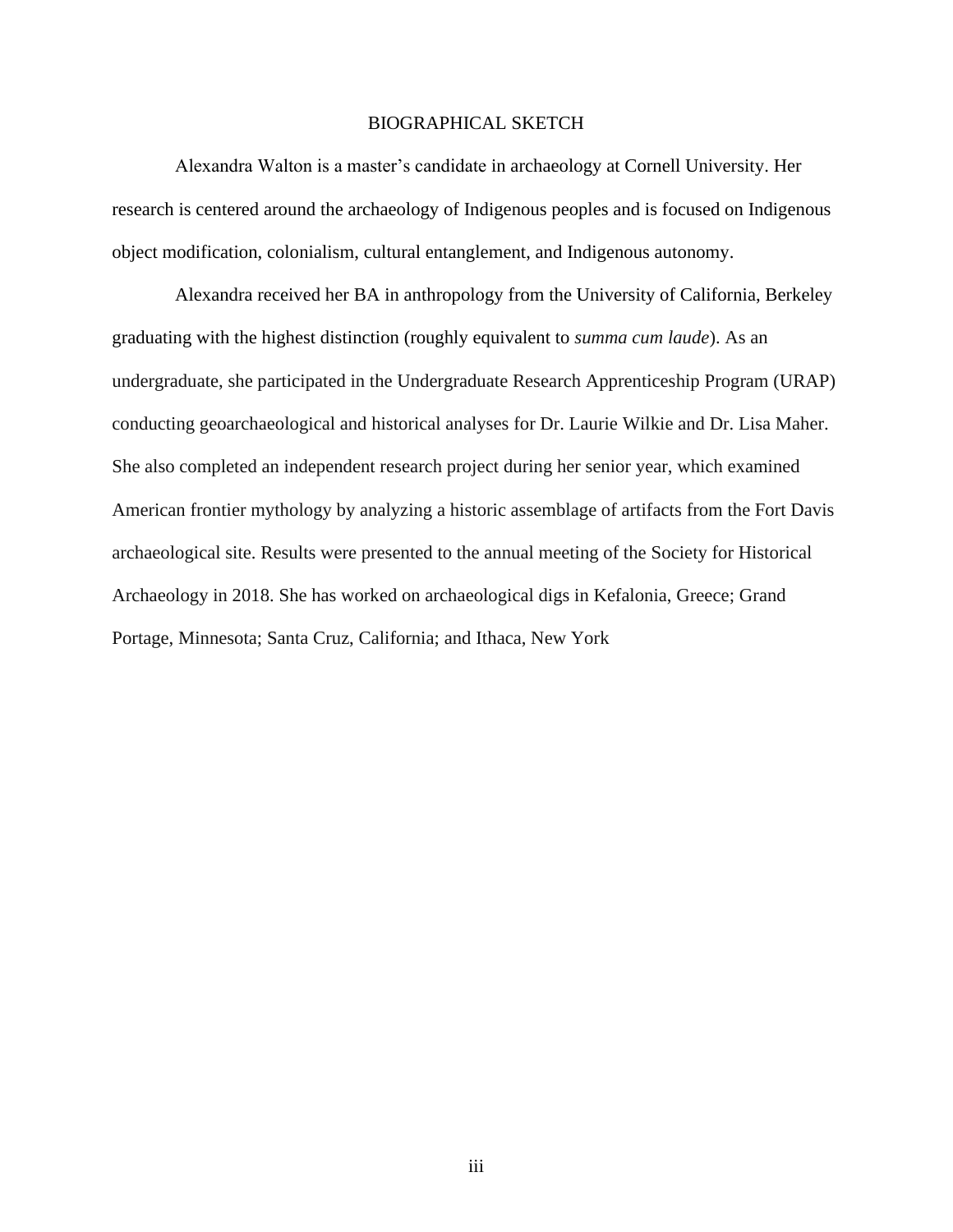#### ACKNOWLEDGMENTS

<span id="page-4-0"></span>This project owes its existence to many people. First and foremost, I would like to thank my advisor Kurt Jordan, who alerted me to the possibility of working with the White Springs iron and lead assemblages. Without your mentorship, this thesis would not exist; thank you for your invaluable feedback, support, and guidance. Thank you to my other committee member, Frederic Gleach, for your ideas and edits.

To the Rochester Museum and Science Center (RMSC), thank you for allowing me to work with the Hodinöhsö:ni' (Haudenosaunee/Iroquois) collections in person. These artifacts were an irreplaceable resource that undoubtedly shaped this project. I would like to personally thank Elizabeth Pietrzykowski and George Hamell for helping me get situated and for making me feel welcome. Thank you to the Cornell Institute of Archaeology and Material Studies (CIAMS) committee for providing funding via a Hirsch Research Travel Grant, which made the trip to the RMSC possible. I would also like to thank the Cornell University Hospital for Animals for taking the digital radiographs of the highly corroded iron artifacts.

Thank you to my master's cohort; your friendship, advice, and encouragement was tremendously appreciated. Thank you to my best friend Ritchie for your numerous draft edits and for your long-lasting friendship. Lastly, thank you to my husband Kevin, who has always supported my dreams and ambitions. Your encouragement, patience, and love has guided me throughout my entire educational journey; none of this would be possible without you.

iv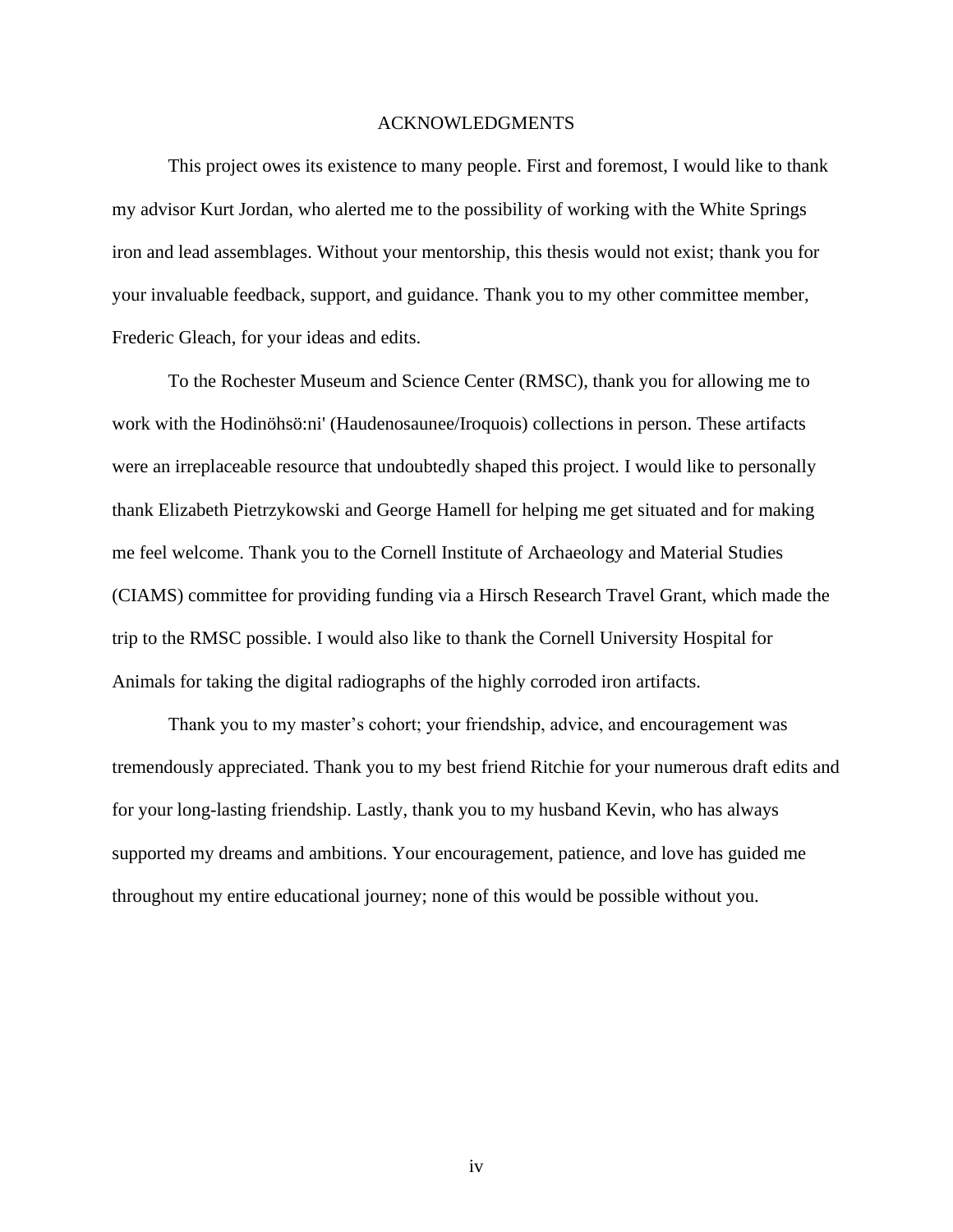# TABLE OF CONTENTS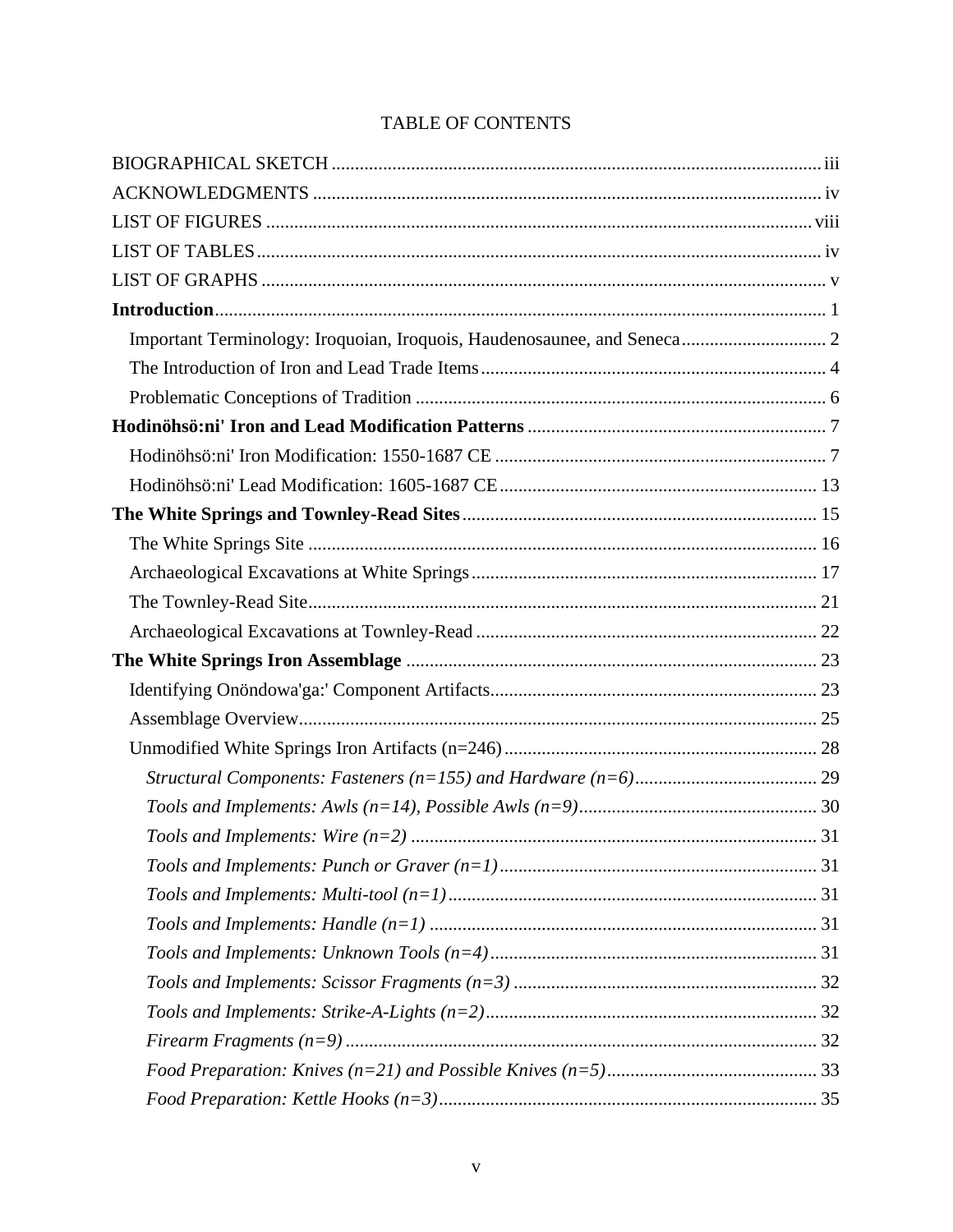| Clothing and Adornment: Belt Buckles ( $n=2$ ) and Clothing Fragments ( $n=2$ )  35 |  |
|-------------------------------------------------------------------------------------|--|
|                                                                                     |  |
|                                                                                     |  |
|                                                                                     |  |
|                                                                                     |  |
|                                                                                     |  |
|                                                                                     |  |
|                                                                                     |  |
|                                                                                     |  |
|                                                                                     |  |
|                                                                                     |  |
|                                                                                     |  |
|                                                                                     |  |
|                                                                                     |  |
|                                                                                     |  |
|                                                                                     |  |
|                                                                                     |  |
|                                                                                     |  |
|                                                                                     |  |
|                                                                                     |  |
|                                                                                     |  |
|                                                                                     |  |
|                                                                                     |  |
|                                                                                     |  |
|                                                                                     |  |
|                                                                                     |  |
|                                                                                     |  |
|                                                                                     |  |
|                                                                                     |  |
|                                                                                     |  |
|                                                                                     |  |
|                                                                                     |  |
|                                                                                     |  |
|                                                                                     |  |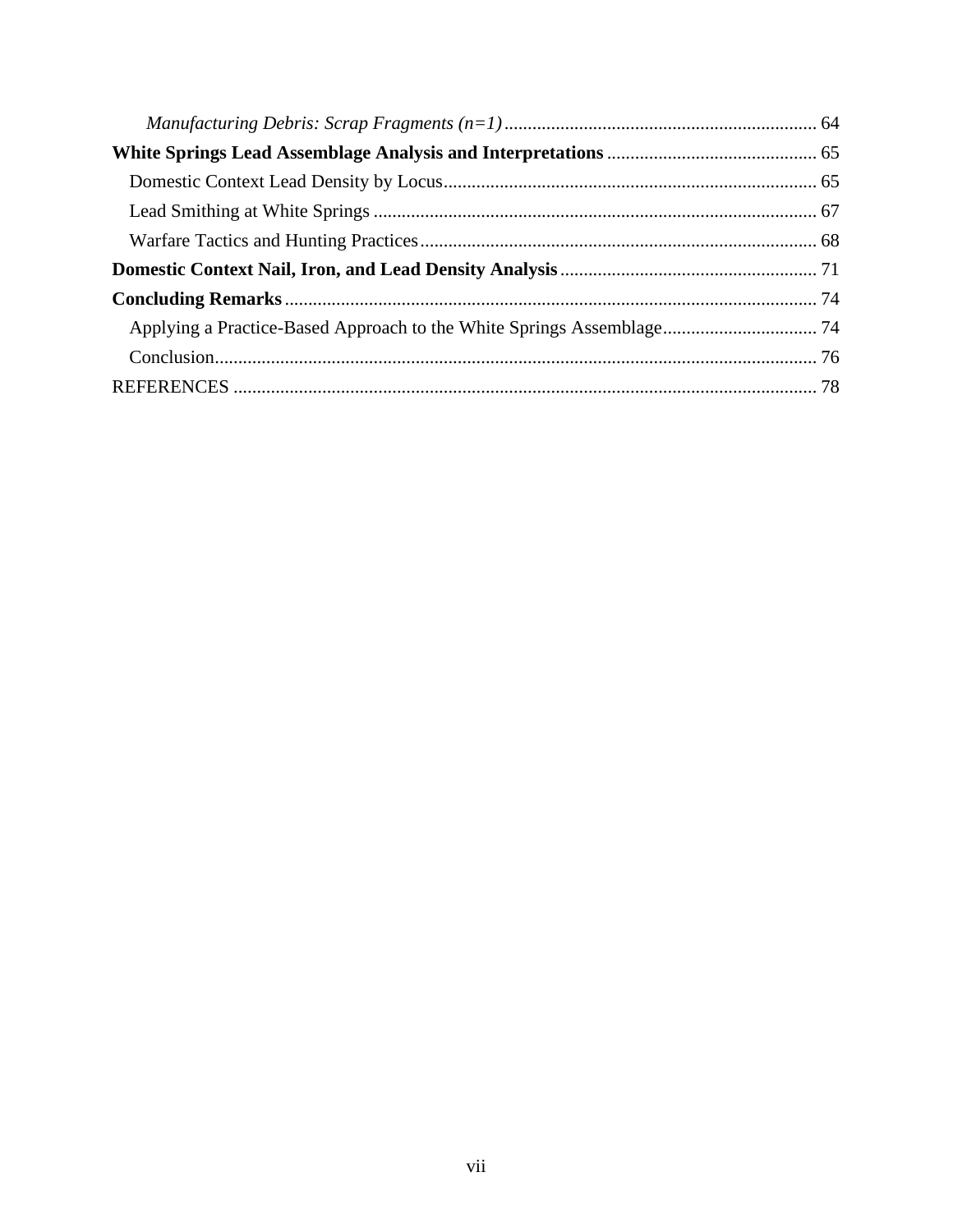# LIST OF FIGURES

<span id="page-8-0"></span>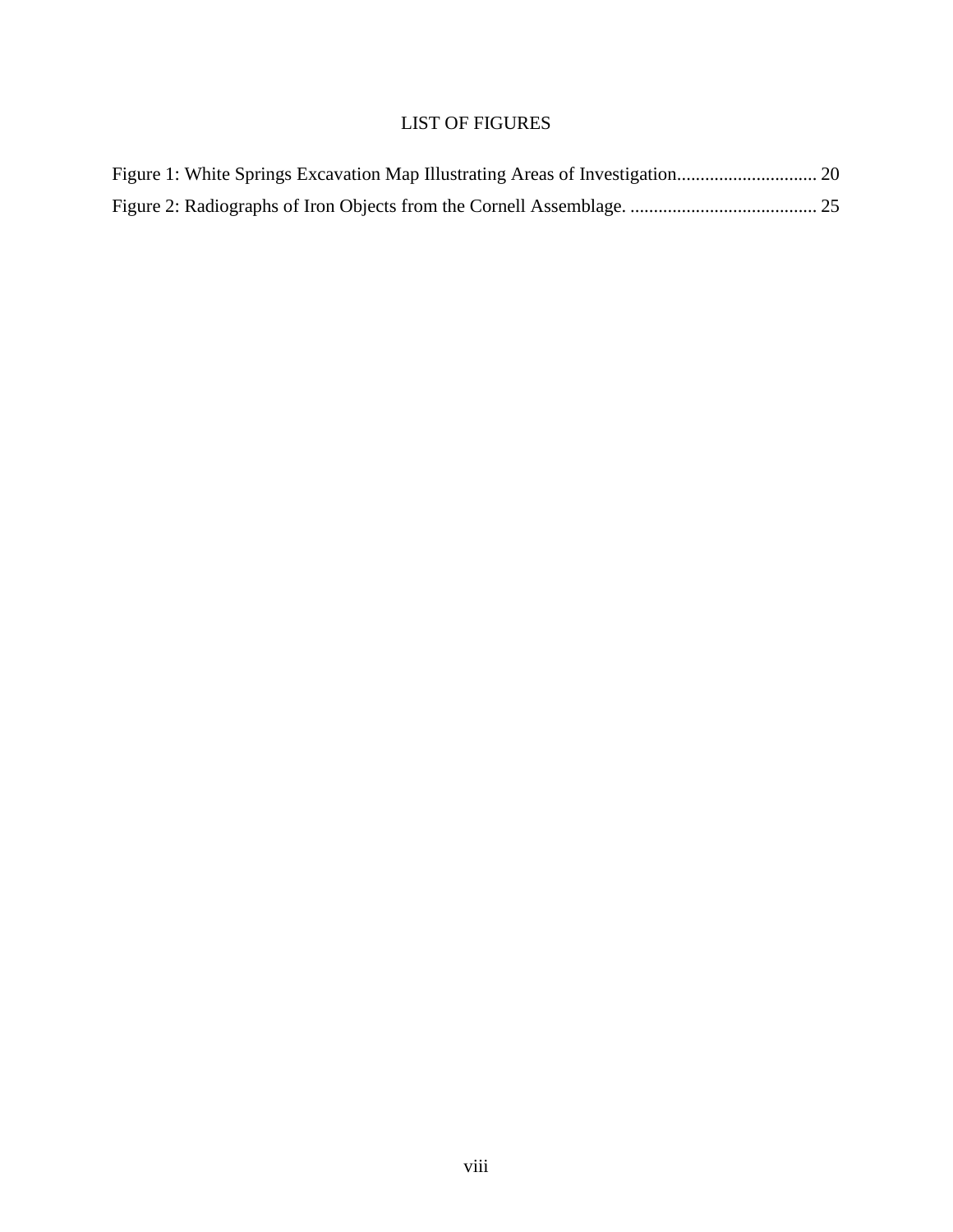# LIST OF TABLES

<span id="page-9-0"></span>

| Table 2: White Springs Modified/Unmodified Iron Artifacts Organized by Function  26 |  |
|-------------------------------------------------------------------------------------|--|
| Table 3: Comparison of the White Springs and Townley-Read Iron Assemblages  27      |  |
|                                                                                     |  |
|                                                                                     |  |
|                                                                                     |  |
|                                                                                     |  |
| Table 8: White Springs Modified/Unmodified Lead Artifacts Organized by Function  57 |  |
|                                                                                     |  |
|                                                                                     |  |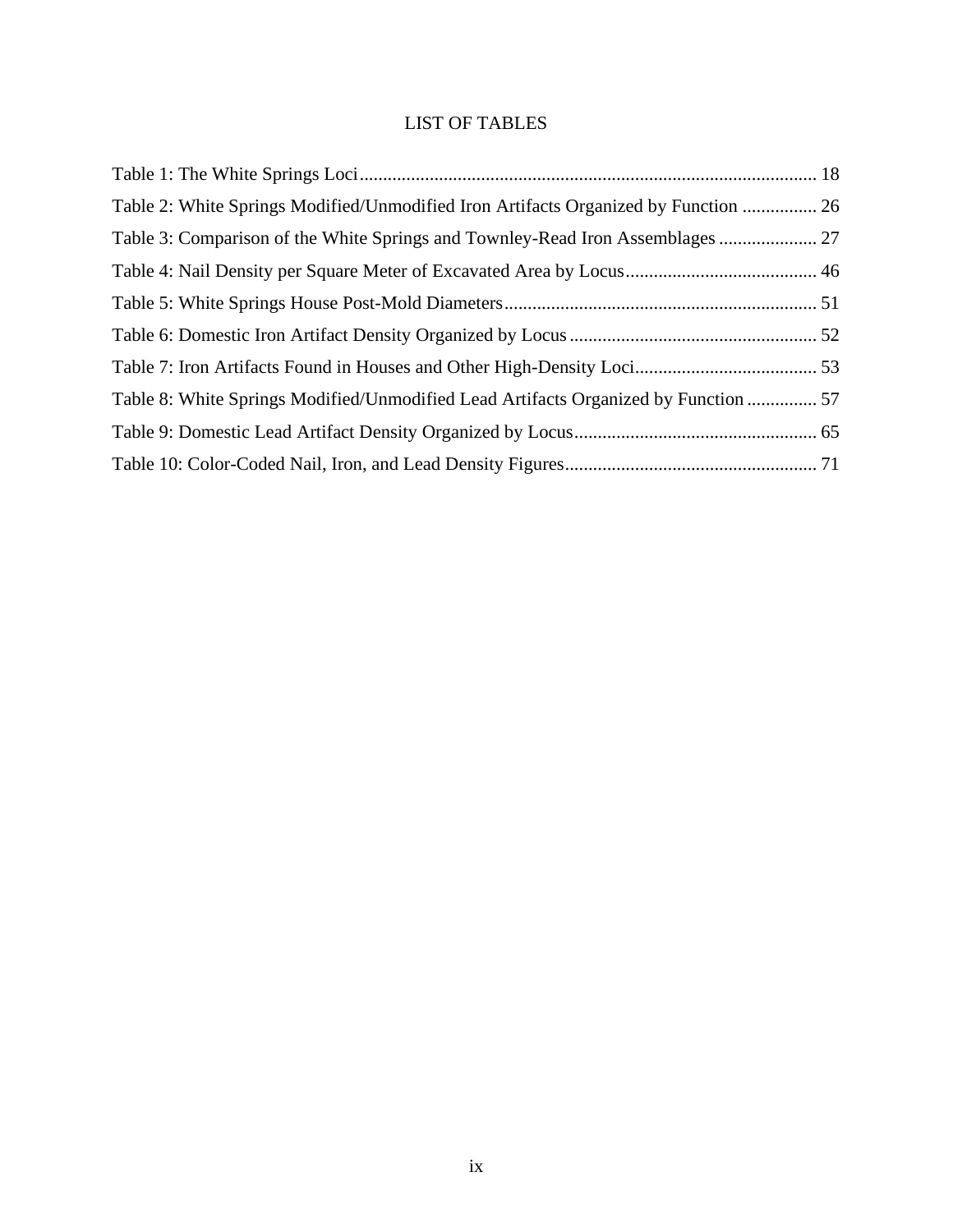# LIST OF GRAPHS

<span id="page-10-0"></span>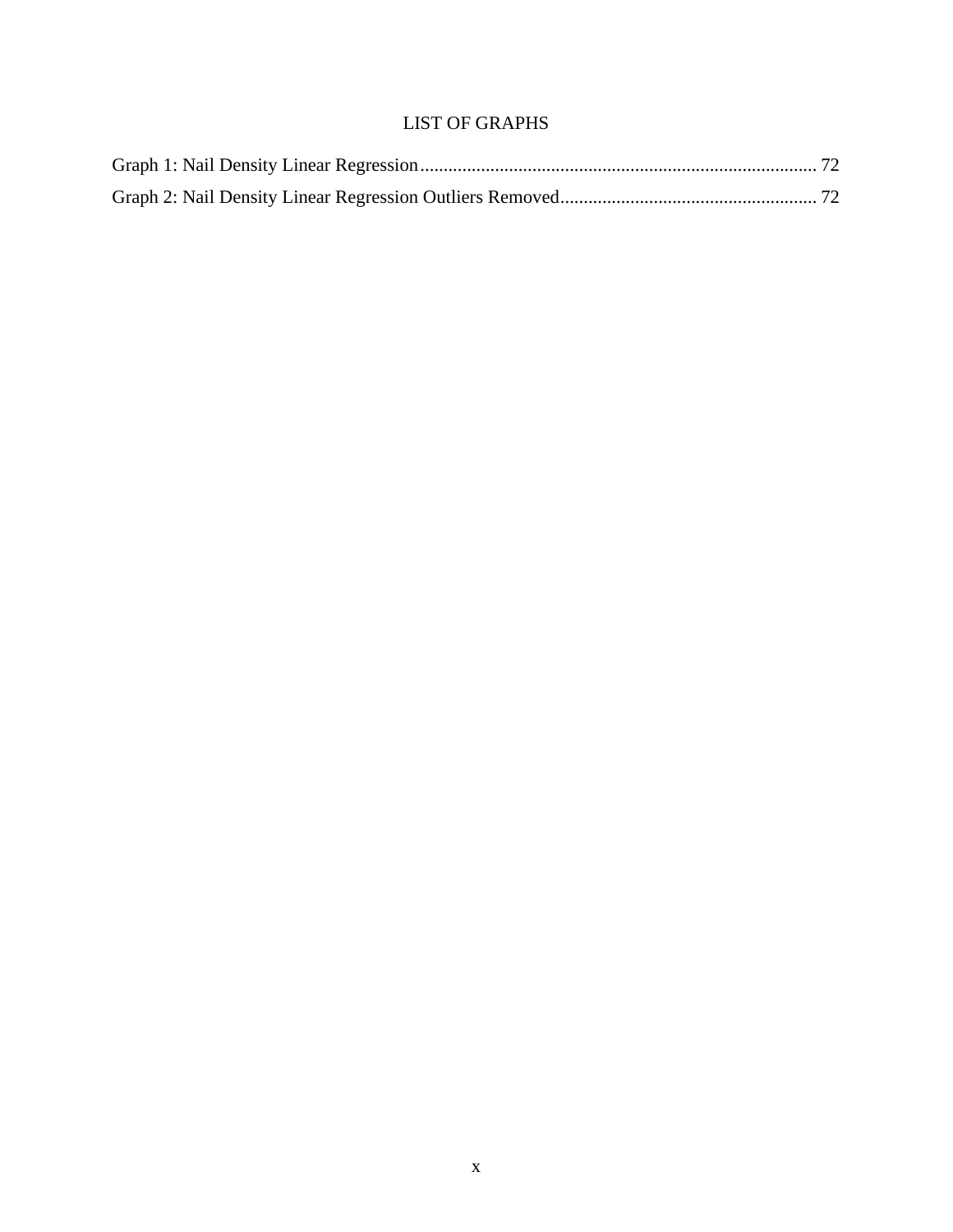#### **Introduction**

<span id="page-11-0"></span>This thesis analyzes an assemblage of 366 iron and lead artifacts from the Onöndowa'ga:' (Seneca Iroquois) White Springs archaeological site (c. 1688–1715) in conjunction with Hodinöhsö:ni' (Haudenosaunee/Iroquois) burial data and the ethnohistoric record.<sup>1</sup> White Springs artifacts were primarily identified by consulting standard reference sources. Damaged objects were visually compared to the numerous more complete artifacts from multiple Onöndowa'ga:' sites at the Rochester Museum and Science Center (RMSC) in person. Digital radiographs or "x-rays" were also taken of the highly corroded objects to reveal overall object shape for classification.

An analysis of Indigenous object use, modification, and remanufacture presents a unique opportunity to investigate the apparent dichotomy of tradition and innovation. Although several publications have examined these concepts, few have explored how they intersect with Indigenous iron and lead object use and modification. Many of these works also fixate on elements of Indigenous life that have remained the same throughout time. Deviations from established static "traditions" are often incorrectly considered evidence of cultural loss and gradual decline (Silliman 2009). This analysis avoids these pitfalls by incorporating Pauketat's (2001) practice-based approach, which views tradition as dynamic, negotiated, and constructed.

The White Springs artifacts are compared to assemblages from numerous earlier Hodinöhsö:ni' sites and the subsequently occupied Onöndowa'ga:' Townley-Read site in order to provide a more holistic interpretation of iron and lead use and modification. These sites are unique because they represent a sequence of consecutively occupied settlements containing

<sup>&</sup>lt;sup>1</sup> Although I am ethically opposed to excavations of Indigenous graves, I justify my use of preexisting mortuary data by stating that its intended purpose is to illuminate domestic activities and challenge preconceived notions of Indigenous cultural loss and decline.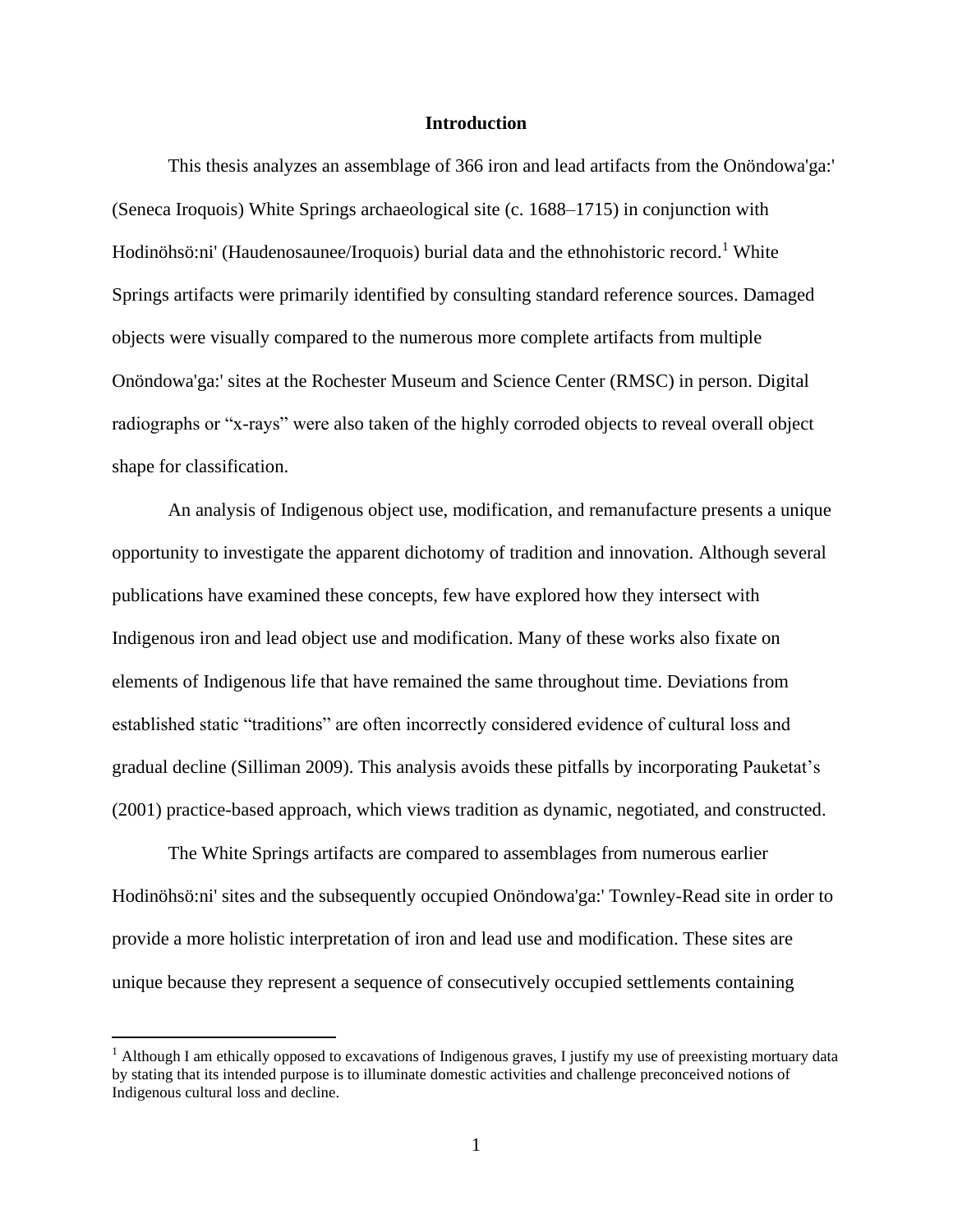temporally specific practices and institutions; each site was only occupied from 15–40 years and should be considered a "local political economy" (Jordan 2008).

I begin my analysis by reviewing the important terminology commonly utilized in studies of the Hodinöhsö:ni' followed by a discussion of the different types of iron and lead trade items, the concept of tradition, iron and lead object modification patterns from earlier Hodinöhsö:ni' sites, and background information regarding White Springs and Townley-Read. Next, I examine the White Springs iron assemblage and calculate the domestic context nail and iron densities to investigate the various activities performed across the site, such as iron smithing, food preparation, and tool manufacture and modification. I also discuss nail use in relation to home construction. I then analyze the White Springs lead assemblage and calculate the domestic lead densities to identify changes in Onöndowa'ga:' lead smithing techniques, warfare tactics, and hunting practices. Lastly, I apply a practice-based approach to the White Springs assemblage.

## <span id="page-12-0"></span>*Important Terminology: Iroquoian, Iroquois, Haudenosaunee, and Seneca*

Several centuries ago, a political confederacy was established in northeastern North America united by the Great Law of Peace. It was initially comprised of five nations—the Onoñda'gegá' (Onondaga), Onöndowa'ga:' (Seneca), Gayogo̱hó:nǫ' (Cayuga), Onᐱyoteʔa∙ká (Oneida), and Kanien'kehá:ka (Mohawk) (Williams 2018:1). In 1722, the Skarù∙ręʔ (Tuscarora) became the confederacy's sixth nation after being sponsored by the On∧yoteʔa∙ká. Collectively, these six nations are known in the Onöndowa'ga:' language as the Hodinöhsö:ni' (more commonly referred to as the Haudenosaunee or Iroquois).

Scholars commonly use the terms "Iroquoian" or "Iroquois" when referring to the Hodinöhsö:ni'. However, both are problematic. "Iroquoian" refers to all Iroquois-speaking nations in the northeast. Because this includes non-members of the confederacy, such as the CWY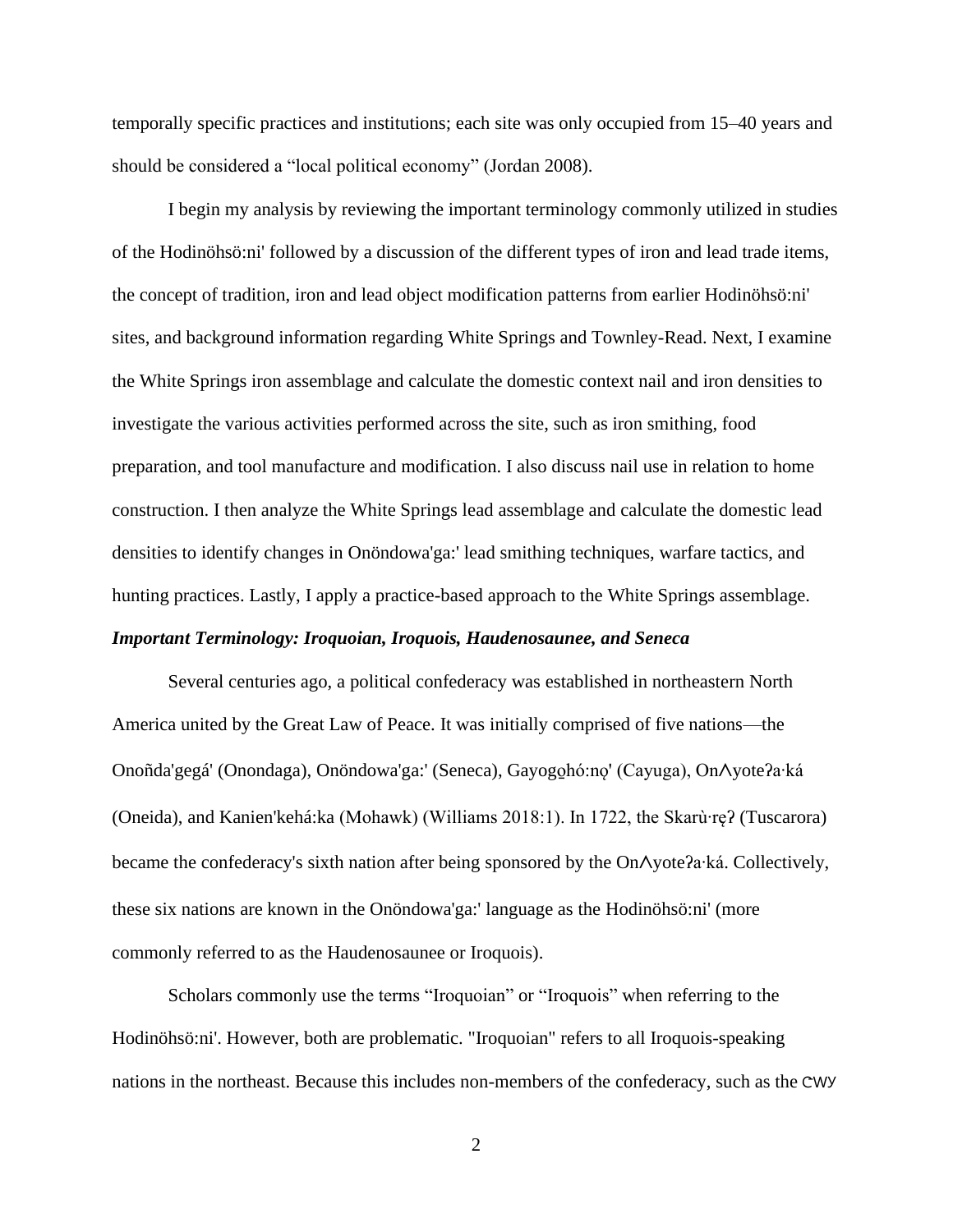(Cherokee) and Waⁿdát (Huron), it should not be used interchangeably with the term Hodinöhsö:ni' in reference to the Six Nations. Although "Iroquois" more specifically refers to the confederacy, its exact etymology is unknown. One possibility is that the word has its origin as an Algonquian–Basque pidgin, a derogatory term spoken by Basque whalers and various Algonquian peoples that roughly translates to "the killer people" (Bakker 1991:1121–1122). Loewen (2016:61) also suggests that the term has a Basque origin but argues that the actual translation of "Iroquois" is the "walled-town people." Regardless of the exact meaning, continued usage of the term is inappropriate. It is not a self-name and potentially connected to European colonialism and the Algonquians, historical enemies of the Hodinöhsö:ni'. For these reasons, both "Iroquois" and "Iroquoian" are not used in this paper.

The Onöndowa'ga:'-language rendering of Haudenosaunee, Hodinöhsö:ni', is instead used when discussing the confederacy. I have decided to use Hodinöhsö:ni' as opposed to the English word Haudenosaunee because the former is an endonym while the latter is an exonym, and because I focus on Onöndowa'ga:' history. Hodinöhsö:ni' roughly translates to "the people of the extended longhouse" (Williams 2018:62). Before entanglements with Europeans, the longhouse was a residential building where multiple families lived together, related through a clan system based on women's lineages. Besides referencing a physical structure, the longhouse is used as a metaphor (Shannon 2016:200; Williams 2018:60–62). When the confederacy was established, each nation agreed to live peacefully under the rafters of a symbolic longhouse that stretched across what is now New York state. The rafters of this metaphorical structure could always be extended if another community was adopted by the confederacy (Williams et al., 2019).

The term "Seneca" is thought to originate from Algonquian speakers and was applied to the Hodinöhsö:ni' living in their western direction (Houghton 1922:39). The first documented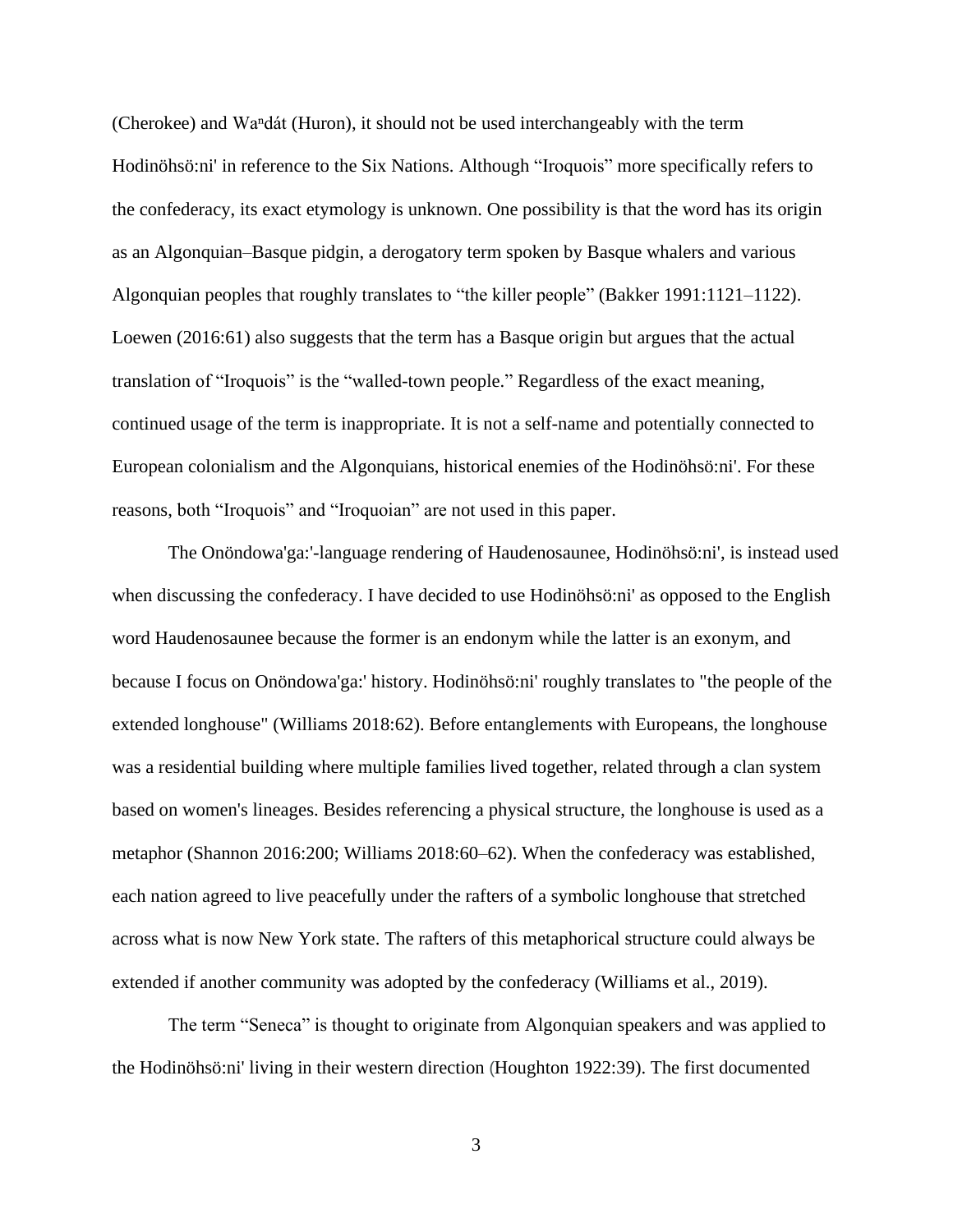instance of Europeans using this name occurs on a map submitted to the States General of the Netherlands in 1616. However, in this instance, they were likely referring to the On∧yoteʔa∙ká (Houghton 1922:42). The Dutch commonly applied the words "Seneca" and "Sinneken" to all Hodinöhsö:ni' peoples living in New York (except for the Kanien'kehá:ka). Today, "Seneca" is used by the general public and by members of the Hodinöhsö:ni' in designation of the westernmost nation of the confederacy. In their own language, the Seneca call themselves Onöndowa'ga:', which translates to the "Great Hill People." In keeping with the use of selfnames, Onöndowa'ga:' will be used as opposed to the term Seneca. Self-names are also utilized in discussions of other Indigenous peoples. However, because numerous archaeological sites are mentioned in this paper, common site names are used in order to avoid confusion.

## <span id="page-14-0"></span>*The Introduction of Iron and Lead Trade Items*

Starting in the 16th century, a system of mutual exchange with European colonists known as the fur trade developed. It was in this context that the Hodinöhsö:ni' obtained a variety of European goods. Objects of iron were of central importance and often remanufactured into more Indigenous tools and forms. During the early 17th century, a wide variety of new tools were traded to the Hodinöhsö:ni' (Bradley 2005:139). One such item was the iron axe. Originally most axes were generally quite large and of simple construction. After 1650, smaller and lighter versions began to appear more regularly (Bradley 2005:140). Another standard trade item was iron knives, desired because they were lightweight and portable. Unlike axes, knives were available in a wide variety of forms. A third stock trade item was the iron awl. Because awls were easy to carry, they were commonly bartered and given as gifts. Once they were introduced to the Hodinöhsö:ni', they were readily incorporated into Hodinöhsö:ni' culture.

The last major category of iron trade items was the firearm. The colony of New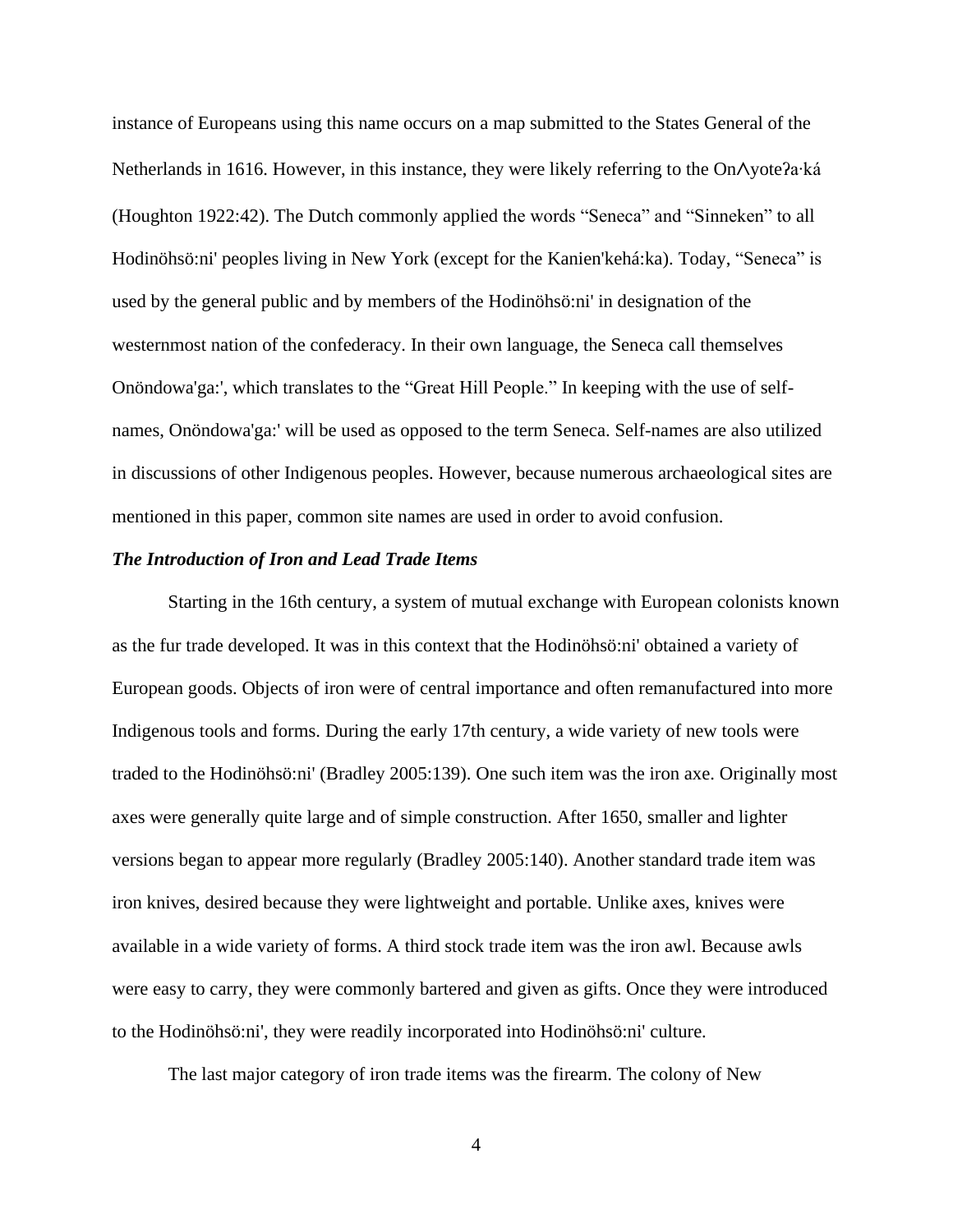Netherland introduced the Hodinöhsö:ni' to matchlock muskets and wheellock guns in the 1620s. However, neither weapon was widely used because of lengthy loading time, expensive cost, and lack of durability (Silverman 2016:24).<sup>2</sup> This changed with the introduction of the flintlock. By the 1660s, the Dutch were manufacturing these firearms specifically for the Hodinöhsö:ni'. Trade flintlock muskets were lighter (7.5 pounds) and shorter (50 to 67.5 inches in length) than their European counterparts, which could weigh over 16 pounds and were typically more than 5 feet in length (Silverman 2016:28). Some also included a sear. This kept the firing mechanism partially cocked to fire more rapidly at moving targets. These muskets became a standard trade item well into the early 1800s.

Lead shot and powder were required to operate muskets, and both became common trade items and gifts. Musket balls and casting waste first occur at the Onoñda'gegá' Shurtleff site (1630–1640 CE) and represent the earliest instance of recovered lead artifacts with a secure provenience (Bradley 2005:116,152). However, musket balls and casting waste become increasingly common on later sites. Archaeologists have also found spare gun parts, bar lead, casting molds, stem cutters, and Indigenous gunflints on multiple Onöndowa'ga:', Onoñda'gegá', and Kanien'kehá:ka sites from the mid-to late 17th century. This implies that the Hodinöhsö:ni' could make minor firearm repairs and also had assumed some control over gunflint and shot manufacture (Silverman 2016:31). Another common lead artifact is the cloth bale seal. They began appearing on Onoñda'gegá' sites during the second quarter of the 17th century and were used on textiles to identify the town of manufacture (Bradley 2005:152). Some also contained information regarding cloth type, length, and quality.

<sup>&</sup>lt;sup>2</sup> Charles Wray identified a possible wheellock spanner from the Cameron site (1575-1595 CE per Sempowski and Saunders; 1580-1601 CE per Birch et al.). If correctly identified, this represents the earliest evidence of firearms from a Onöndowa'ga:' site (Wray et al. 1991:325).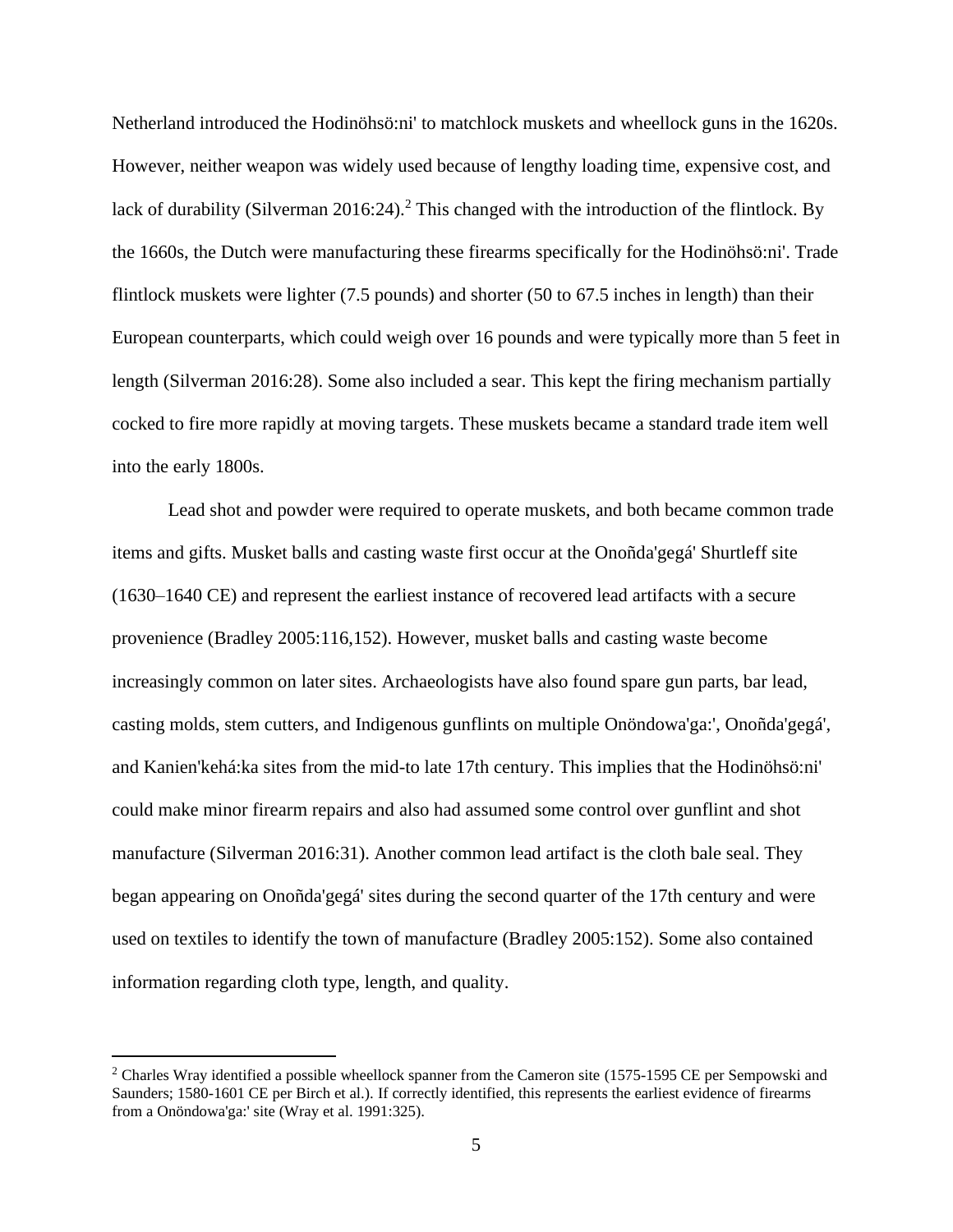Although axes, knives, awls, and firearms represent the most important iron object categories during this time, other iron objects have also been found on Hodinöhsö:ni' sites. For example, swords and daggers were sometimes given as gifts or exchanged for furs (Bradley 2005:145). Blade fragments, pommels, and crossguards have been recovered from a few sites. A steady flow of additional European iron goods such as chisels, mouth harps, files, chains, and hardware were introduced in the early 1600s.

## <span id="page-16-0"></span>*Problematic Conceptions of Tradition*

The adoption of European goods by Indigenous peoples, such as iron and lead, is often viewed as evidence of dependence, acculturation, inauthenticity, and cultural loss. This can be attributed to an intense fixation on "traditional" artifacts and practices and a problematic view of "tradition." In contexts of colonialism or cultural entanglement, traditional practices are typically defined as those "authentic" practices that predate the arrival of Europeans. It should be noted that I follow Rani T. Alexander's (1998) definitions of colonialism and cultural entanglement. Colonialism is defined as "an extreme case of core-periphery interaction" where the colonizing group exerts political and economic control of the peripheral group, while cultural entanglement is "a long-term gradual process of interaction" that does not result in subordination (1998:481,485).

In the specific case of the Onöndowa'ga:', a focus on cultural survivals, or "Indigenisms" as termed by Jordan (2008:11), was reinforced by Wray and Schoff (1953). Wray and Schoff examined artifact assemblages from numerous Onöndowa'ga:' sites and determined that the proportion of European objects increased over time. They interpreted this as evidence of cultural loss and decline as opposed to positive innovation. In order to avoid the simplistic dichotomy of continuity and change perpetuated by Wray and Schoff, I utilize Rogers' (1990) five material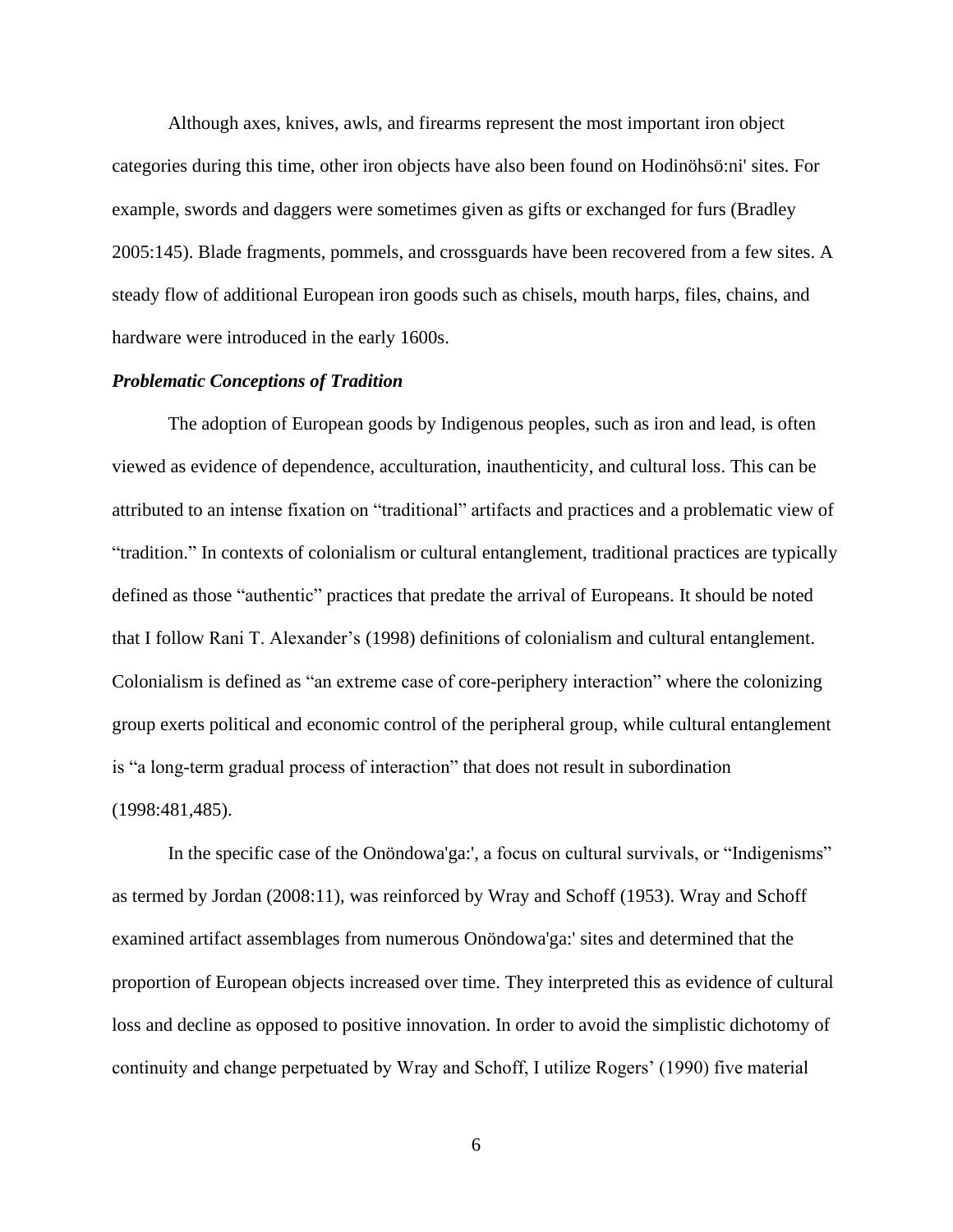culture processes (maintenance, replacement, addition, rejection, and transformation), which provides a more refined approach in assessing the adoption and rejection of European trade goods by the Onöndowa'ga:' With this approach, European objects could be incorporated into Onöndowa'ga:' culture while "maintaining their indigneity" (Jordan 2008:11).

In addition, I avoid comparing Indigenous practices to a precontact baseline because it "assumes that all social agents—young or old, male or female, economically stable or impoverished—draw from the same suite of knowledges, practices, and memories regardless of the passage of time" (Silliman 2009:222). Knowledge, memory, and practices are in constant motion and do not remain static. Silliman (2009) additionally points out that this is an arbitrary scale of analysis that could have been meaningless to everyday people. Individuals often draw upon and recall more proximate memories (personal, familial, or generational) when it comes to making decisions and creating meaning (Silliman 2009:216).

A generational view of tradition can be realized by utilizing Pauketat's practice theory, which views tradition as dynamic and constantly renegotiated through performance. A tradition is specifically defined as a "practice brought from the past into the present" that requires both agency and memory (Pauketat 2001:2). By viewing tradition as active, the seemingly contradictory concepts of tradition and innovation can peacefully coexist. For these reasons, I apply practice theory to the White Springs iron and lead assemblages.

#### **Hodinöhsö:ni' Iron and Lead Modification Patterns**

## <span id="page-17-1"></span><span id="page-17-0"></span>*Hodinöhsö:ni' Iron Modification: 1550-1687 CE*

It is unclear when the Hodinöhsö:ni' first worked iron, but they actively modified this material during the last half of the 16th century. The introduction of iron scissors and knives allowed for the reduction of sheet metal and for the working of malleable wrought iron through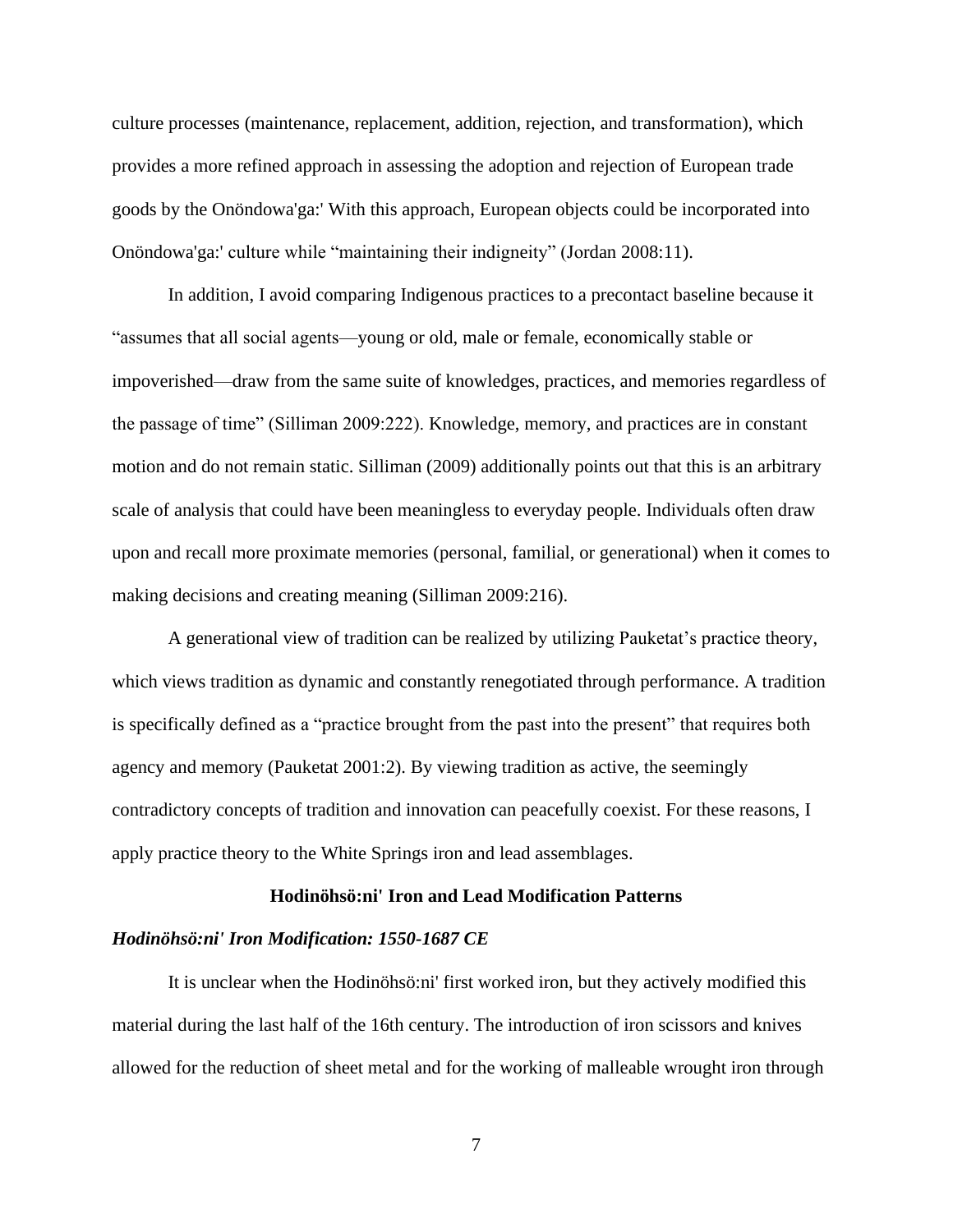cold working techniques such as scoring, folding, or cutting. The first step in this process was to hammer the metal to the desired thickness and size. After it was roughly shaped, it was trimmed and fashioned into the preferred form (Bradley 2005:74). Rough edges were the ground off with traditional abrasion techniques and could be strengthened utilizing long-established annealing methods such as cold-working. Once this was completed, the finished product was polished.

Iron was initially utilized as a stone substitute and commonly reworked into three basic object types—formalized blades, unformalized edged tools, and perforators for tasks such as cutting, perforating, scraping, and chopping (Bradley 2005:75; Jordan 2001:3). Formalized iron blades are either rectangular or trapezoidal in shape and bear a resemblance to traditional lithic celts and adzes. Unformalized tools are mostly irregular pieces of iron with one utilized edge and are typically made from large iron pieces (Bradley 2005:76). Perforators were made by wearing down spikes or kettle bails to a tapered point. A few of these modified tools were recovered from the Onoñda'gegá' Quirk (1550–1575 CE), Sheldon (1550–1575 CE), Chase (1575–1600 CE per Bradley 2005; 1574–1606 CE per Birch et al., 2020), and Dwyer (1575–1600 CE) sites (Bradley 2005:49–50). 3

A variety of iron objects were recycled in order to obtain the raw iron material necessary for manufacturing formalized blades, unformalized tools, and perforators. In the 16th century, dismantling complete axes appears to be the most widespread and systematic method for reusing iron because they contained large quantities of iron and were easily obtained (Bradley 2005:146). Celts, for example, were fashioned by scoring the blade and removing triangular sections that could be ground down. Scrapers and knives were manufactured by cutting the socket open,

<sup>&</sup>lt;sup>3</sup> The Dating Iroquoia Project has redated several Hodinöhsö:ni' sites by utilizing improved radiocarbon dating methods (Accelerator Mass spectrometry or AMS). These newer dates (published in Birch et al. 2020) are listed alongside the older and more well-known dates.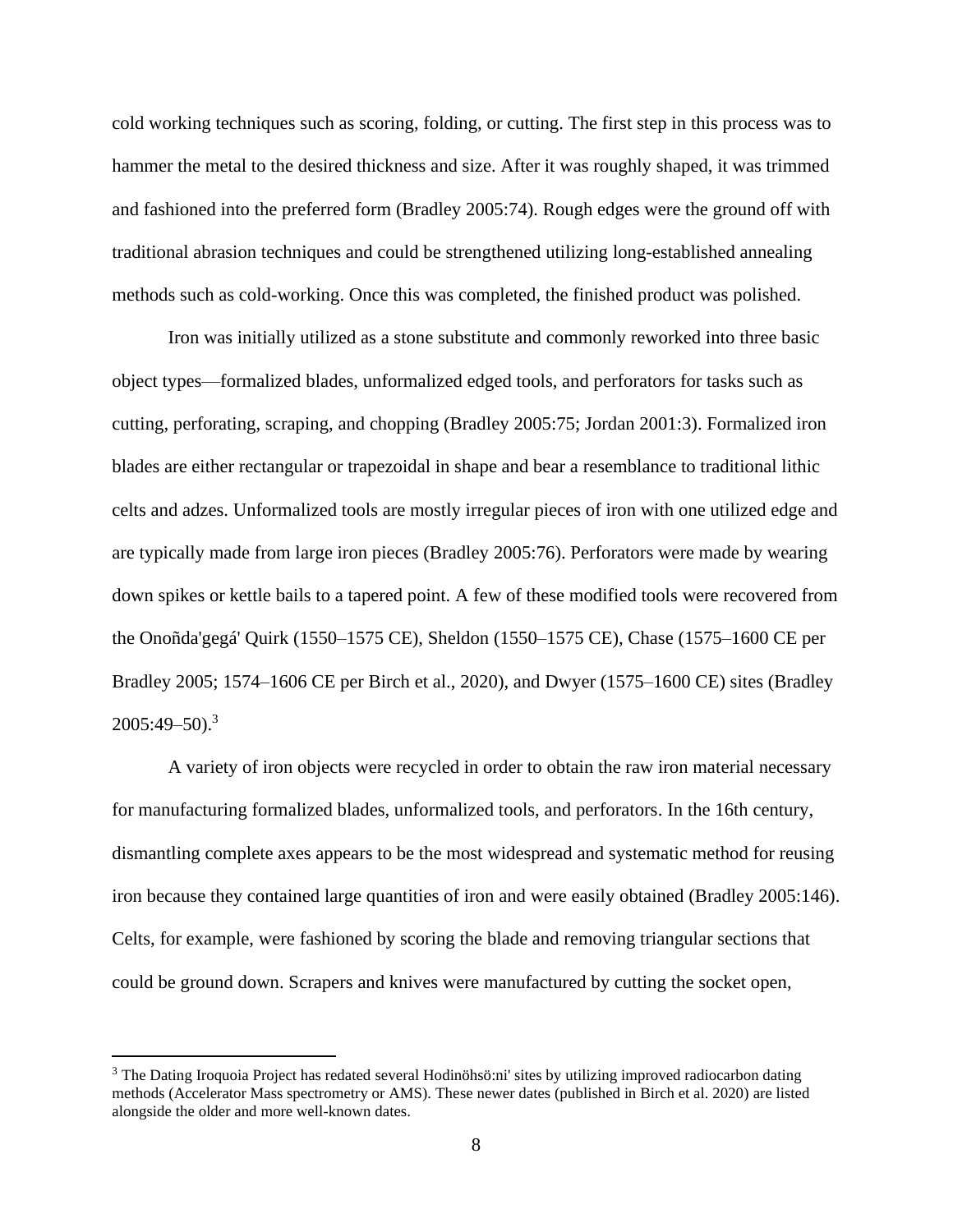flattening it with a hammer, and reducing the newly formed sheet iron (Bradley 2005:147). Ultimately, the goal of these reduction processes was to transform clunky and impractical pieces of iron into more useful Indigenous tools (Bradley 2005:148).

Additional recycled objects include swords, knives, nails, spikes, and kettle bails. Swords were typically hafted onto spears or notched and transformed into barbed harpoons (Bradley 2005:149). New unifacial blades could also be attached to the tanged end once the sword blade was removed in order to create a short but sturdy adze-like tool. Knives were reused once the blade broke in a manner similar to an edged lithic tool. Iron kettles were transformed and cut into ornaments, arrowheads, and other objects. Nails, spikes, and kettle bails were reused and made into perforators. In some instances, they were also fashioned into fishing hooks. Several of these modified tools were found on the Onöndowa'ga:' Culbertson (1560–1575 CE) and Adams (1565– 1575 CE) sites (Wray et al., 1987; Sempowski and Saunders 2001a).

During the last half of the 16th century, a slight change in Onöndowa'ga:' iron use occurred. Certain trade objects from the Onöndowa'ga:' Tram (1570–1590 CE per Sempowski and Saunders 2001; 1553–1584 CE per Birch et al., 2020) and Cameron (1575–1595 CE per Sempowski and Saunders 2001; 1580–1601 CE per Birch et al., 2020) sites were somewhat less likely to be dramatically reworked (Wray et al., 1991:122). This is true of knives at Tram and axes at Cameron. Modified knives and axes were still found during this time period, just in lesser quantities compared to the Culbertson and Adams sites. It should be recognized that this was a gradual shift and that axes were still the most commonly modified object during this time.

By the first quarter of the 17th century, the Hodinöhsö:ni' began experimenting with innovative jointing techniques such as riveting, splicing, and lacing. This led to the production of a new variety of implements and ornaments (Bradley 2005:176–177). The Hodinöhsö:ni' also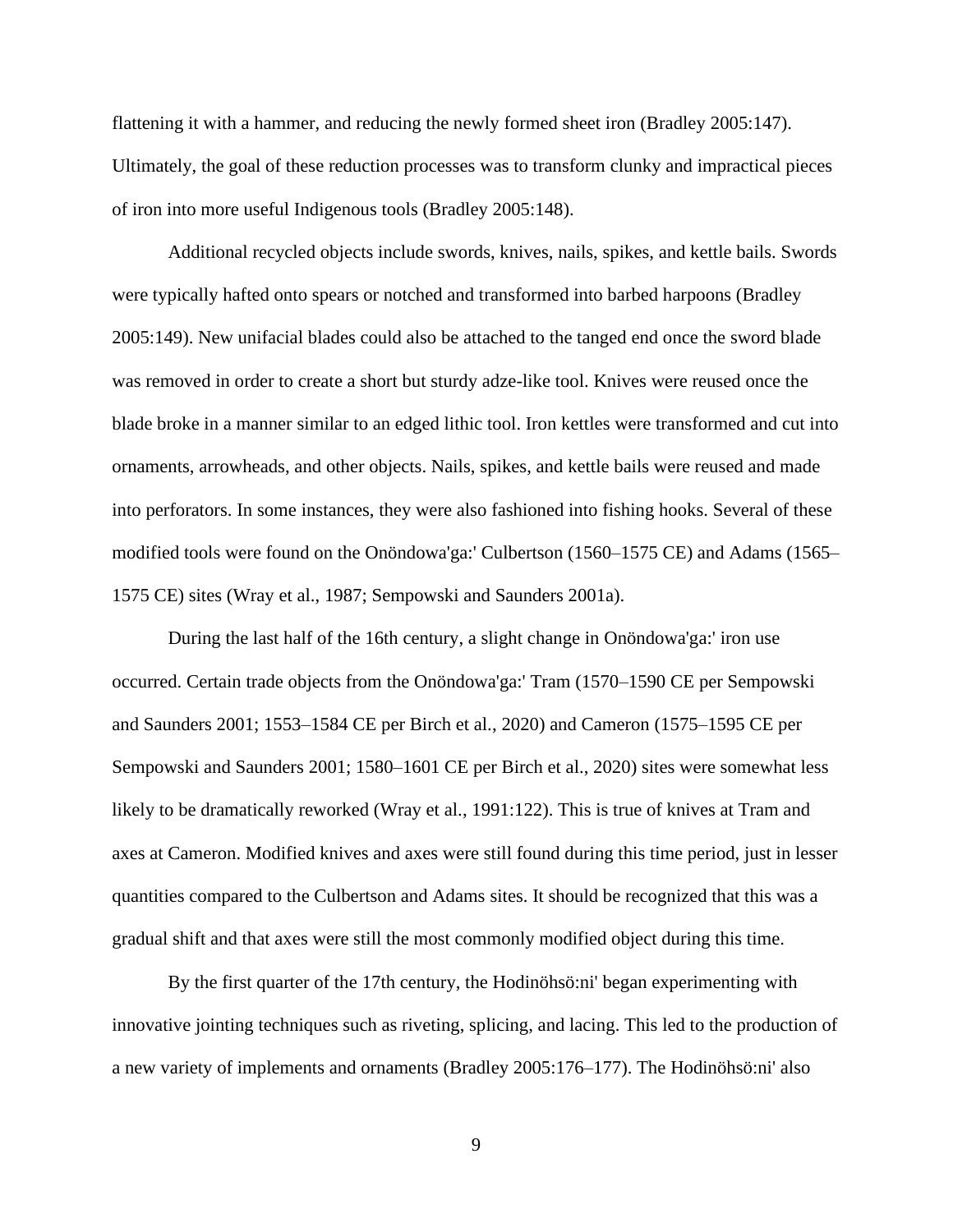had success with simple forms of hot-working such as the flattening of old musket barrels for use as hide scrappers (Bradley 1980; 2005:152). Evidence from Onoñda'gegá' sites suggests that less successful attempts to anneal occurred (Bradley 2005:152). This could indicate that the Hodinöhsö:ni' had difficulty in hot-working iron, but there is a problematic tendency to assume that "crude" objects were only manufactured by Indigenous peoples. These items could have been made by a shoddy European smith or by an individual learning to forge. If these objects were, in fact, manufactured by the Onoñda'gegá', the main difficulty in forging iron is consistently maintaining high temperatures. Iron has a melting point of 1536° C; this is significantly higher than wood-burning fires, which can only reach 950° C (Rapp 2002:155,163,172). Without the ability to hot-work iron, technical repairs requiring welding or tempering could not be performed without the assistance of a trained smith.

During the latter half of the 17th century, the shift in iron use identified at the Tram and Cameron sites became much more pronounced. An assortment of new trade objects was introduced to the Hodinöhsö:ni' after direct interactions with Europeans, including prefabricated awls, shafted projectile points, small celts, belt hatchets, ornamental iron cones, spikes, and buckles (Sempowski and Saunders 2001a:207). Iron goods such as awls, chisels, knives, and hardware were much more abundant and significantly less likely to be modified; many of these objects were probably used for their European-intended functions.

This is evident at the Onöndowa'ga:' Factory Hollow (1610–1625 CE per Sempowski and Saunders 2001; 1597–1617 CE per Birch et al., 2020) site, where only a few modified objects were found (Sempowski and Saunders 2001b: 314; Birch et al., 2020:80). Specific items include one spike that was transformed into a punch, resharpened axe blades, and reworked knives. Factory Hollow axes were not considerably reworked like the ones from earlier Onöndowa'ga:'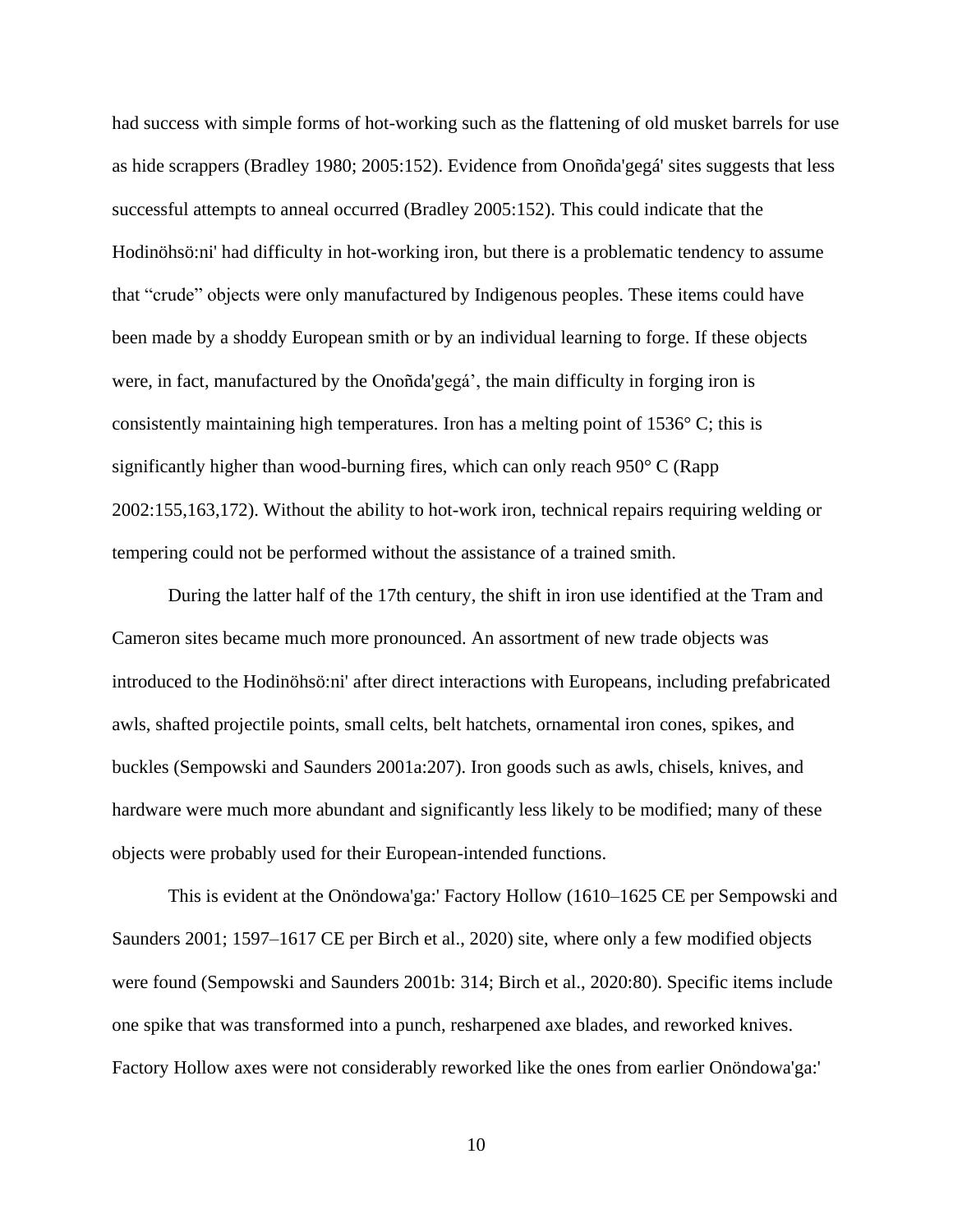sites, but the knives were significantly modified. A similar pattern also appears at the Onöndowa'ga:' Pompey Center (1600–1620 CE per Bradley 2005, 1619–1639 CE per Birch et al., 2020) site. Axes are more complete with fewer modifications, while reworked knives appear more commonly (Bradley 2005:139).

Sempowski and Saunders (2001a:19) identified another change in iron modification at the Onöndowa'ga:' Dutch Hollow (1605–1620 CE) site. Large celts are noticeably absent, indicating a shift from manufacturing sizable celts produced from complete or split axe blades to smaller and thinner celts and adzes that were more casually made (Sempowski and Saunders 2001b:501). Most of these new tools exhibit only slight modifications. Sempowski and Saunders argue that this shift occurred because the Onöndowa'ga:' obtained more full-sized trade axes, which served the same functions as the larger modified tools. The Dutch Hollow site is also marked by an increase in secondary tool manufacture; these implements were reworked from other types of prefabricated European trade items, particularly iron bars, spikes, kettle bails, and sword blades.

James Bradley (2005) examined iron artifact distributions from multiple Onoñda'gegá' sites, including Pratt's Falls (1620–1630 CE), Shurtleff (1630–1640 CE), Carley (1640–1650 CE), and Lot 18 (1650–1655 CE). He concluded that complete axes, knives, and awls more commonly appear after 1600, indicating that these objects were less likely to be significantly modified (Bradley 2005:141). However, specific objects were still modified extensively. At Lot 18, a scissor blade was manufactured into a saw by serrating the blade, and a broken knife was bent and resharpened into a crooked knife for carving (Bradley 2020:221). These assemblages also contain more subtle forms of iron reworking. For example, many of the knife blade fragments at Shurtleff only display evidence of regrinding. The conversion of kettle bails into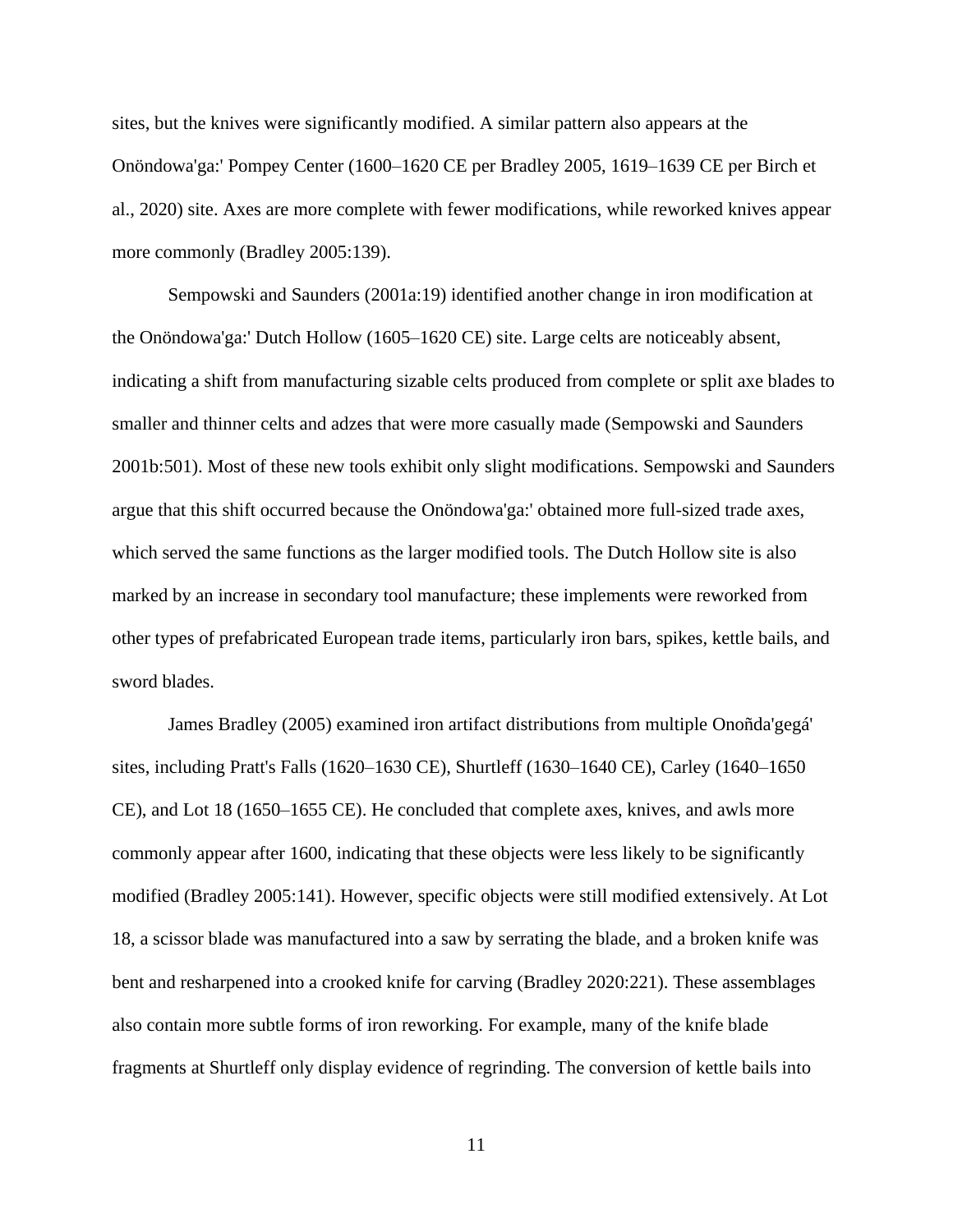awls also required little effort, and the production of these tools dramatically increased at Shurtleff and Carley (Bradley 2005:152).

The patterns identified by Sempowski, Saunders, and Bradley are applicable to the iron assemblage from the Onöndowa'ga:' Dann site (1655–1675 CE). Of the 27 identified iron objects from the Eugene Frost Collection, three were modified. The first item is a small celt with a "unifacially worked chisel-shaped tip" that was manufactured from an axe blade (Ryan and Dewbury 2010:31). Two are projectile points. One is a thick and heavy lanceolate point fashioned from an axe through cold-hammering; the second is a heavily corroded triangular point possibly made from sheet iron (Navias 1995:30; Ryan and Dewbury 2010:31). The unmodified objects are 11 nails, 6 knives, 3 awls, 1 fork, 1 mouth harp, 1 buckle, and 1 sword pommel.

It is unclear whether the patterns identified by Sempowski, Saunders, and Bradley can be applied to the iron assemblage from the Onöndowa'ga:' Ganondagan (or Boughton Hill) site (1670–1687 CE). A report published by Charles Wray and Robert Graham (1985) analyzed over 300 iron artifacts from the site but did not explicitly examine iron modification. However, drawings from this report, artifact photos from the University of Michigan (UM) Museum of Anthropological Archaeology archives, and artifact descriptions from Frederick Houghton (1912) indicate that at least a few objects were modified. In the Wray and Graham (1985:30) report, this includes one knife. The blade is extremely short with an asymmetrical point, which indicates that it was probably resharpened after the original blade broke from use. Two gun barrels were recycled into scrapers; each object has one flattened and one serrated edge (UM Museum). In his own work, Houghton states that some trade axes had dented and flattened heads, arguing that this was "evidence that they have been used as hammers" (Houghton 1912:455). Several graves also contained iron wire bracelets likely made from scrap iron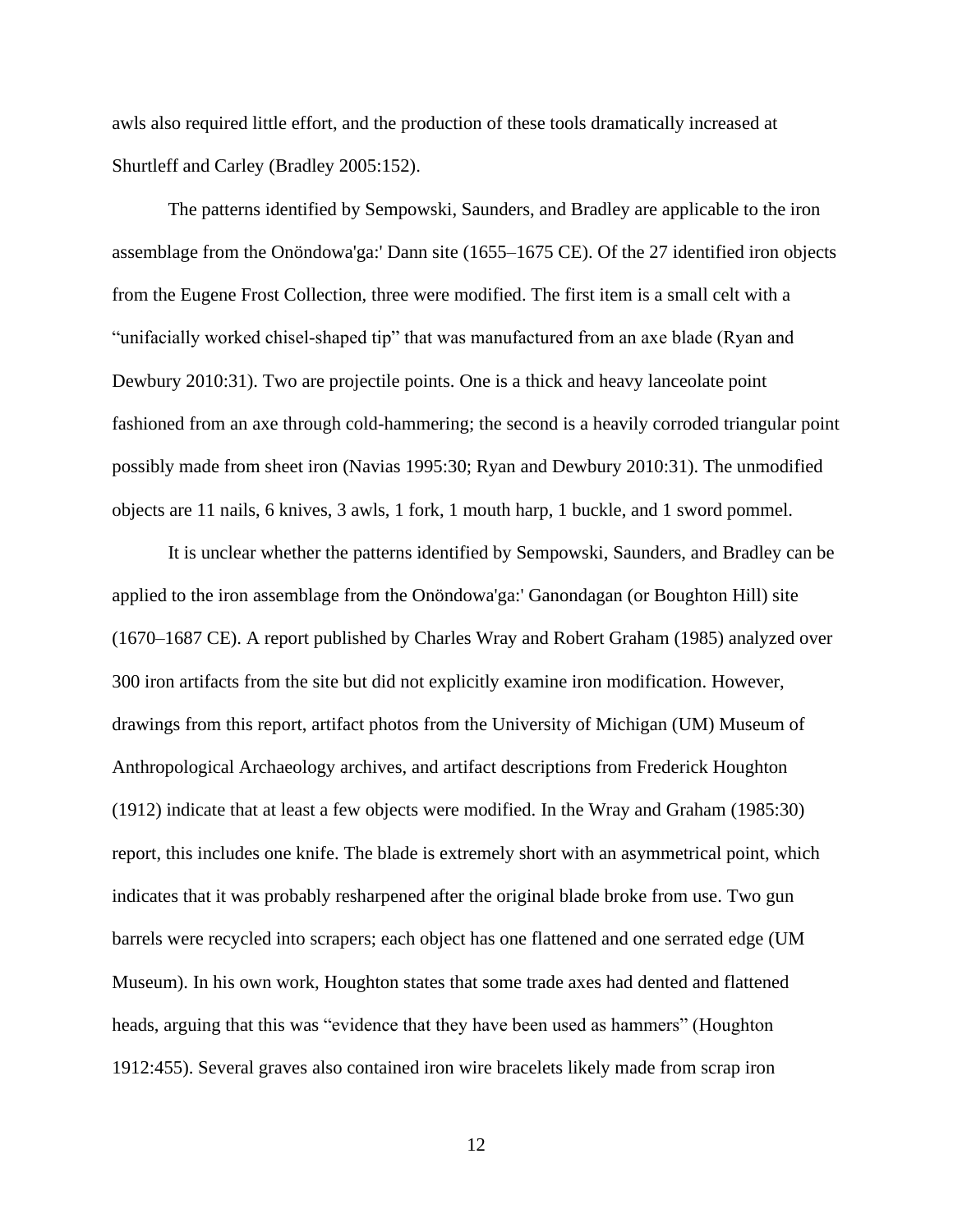#### (Houghton 1912:434).

#### <span id="page-23-0"></span>*Hodinöhsö:ni' Lead Modification: 1605-1687 CE*

The Hodinöhsö:ni' began experimenting with the cold working of lead objects into new forms during the 17th century (Bradley 2005:153,155). Similar to iron, lead was also cut, pounded, folded, scored, and perforated. These attempts became more ambitious with the introduction of casting technology during the second quarter of the century. Cast effigy figures and other small cast objects were commonly made between 1650 and 1665 (Bradley 2020:221). The adoption of this new technique became fairly widespread because lead was much easier to manipulate. It has a low melting point of 327°C, which is four times lower than iron and is easily liquefied over a wood-burning fire (Rapp 2002:155,163,172; Reinprecht 2016). During the end of the century, stone and wooden pipes were decorated with lead casting inlays, and a wide range of sophisticated lead brooches, medals, and effigies were produced (Bradley1987:153,178).

Lead artifacts first appear at the Onöndowa'ga:' Dutch Hollow (1605–1620 CE) site. Although most were surface-collected and the provenience is questionable, they are discussed in detail because they could date to the Onöndowa'ga:' occupation period. A total of three musket balls and four melted manufacturing scrap fragments were recovered (Sempowski and Saunders 2001a:227). One of the lead balls has traces of sprue and pronounced mold lines from casting. The presence of sprue indicates that the ball was cast, but not yet prepared for firing (Hamilton 1976). This suggests that the Onöndowa'ga:' may have manufactured their own musket balls. One scrap fragment is also of interest because it appears reworked. The object is rolled into a tubular form similar to brass or iron 'tinkling' cones. If this is a modified Onöndowa'ga:' object, it represents the first instance of experimentation with lead hot-working techniques.

Modified lead gaming pieces, pendants, and a bear effigy were found at the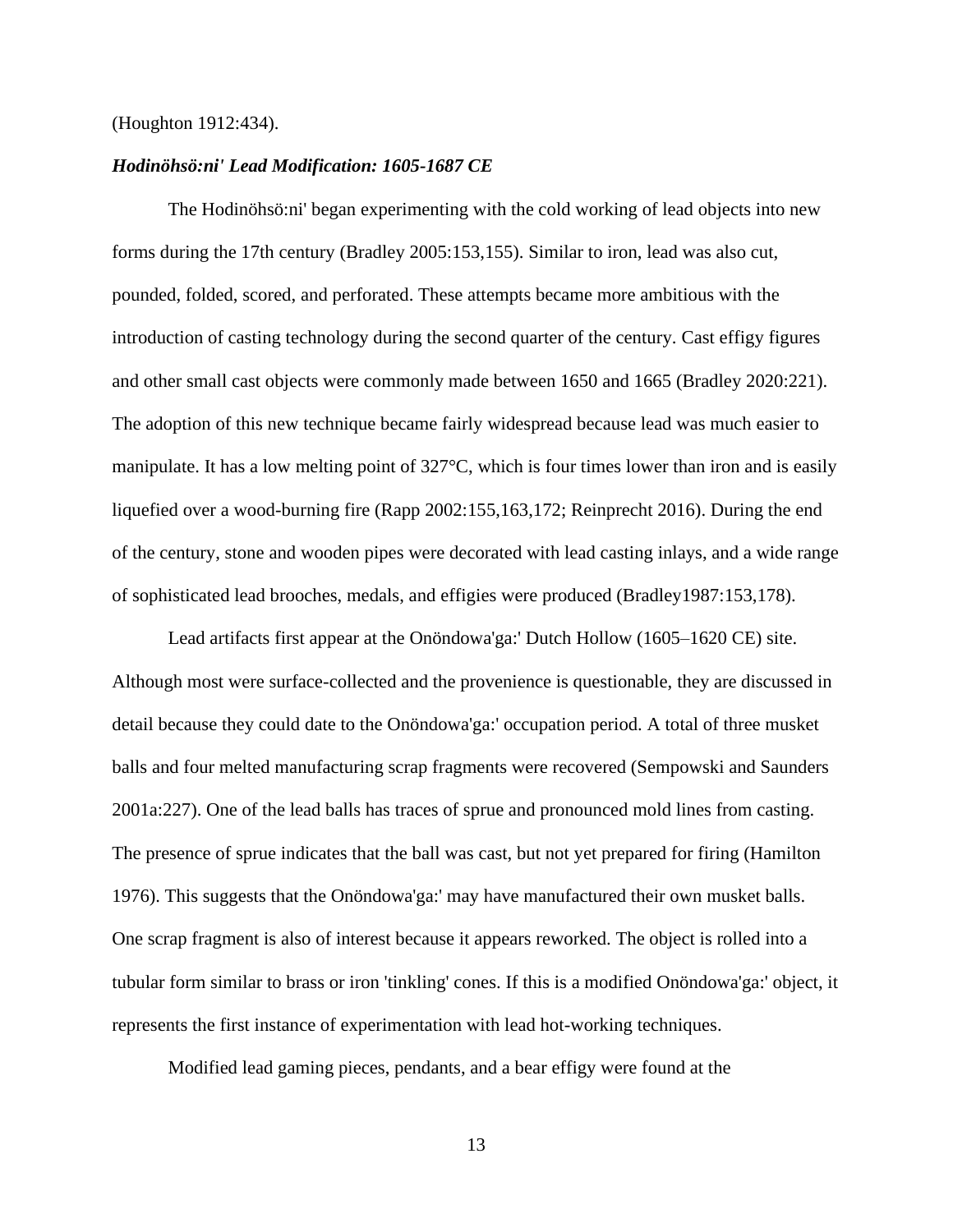Kanien'kehá:ka Bauder site (1635–1646 CE) (Rumrill 1985:12; Snow 1995:304). The bear effigy is similar to an artifact that was recovered from the Onoñda'gegá' Carley site, where coldworking methods were utilized to transform a lead musket ball into a turtle effigy. Animal effigies (representing turtles, otters, and white-tailed deer) manufactured from molded lead and musket balls were additionally found at several other Kanien'kehá:ka sites—Rumrill-Naylor (1635–1646 CE), Mitchell and Janie (1646–1666 CE), and Horatio Nellis (1646–1666 CE) (Snow 1995). Some of the effigies were perforated, suggesting that they were worn on necklaces. The Horatio Nellis site also contained one musket ball with a small hole drilled through it, possibly for suspension (Rumrill 1985:34).

The Rumrill-Naylor site contained several other modified objects, including half a dozen lead bars with axe cut marks, three lead fragments with drilled holes (possibly for suspension), and several whizzers. Whizzers are flattened pieces of lead with holes drilled through them that produce a whizzing sound (Rumrill 1985:14). These objects were typically manufactured by reworking a musket ball or lead bar.

Numerous lead balls, bullet molds, casting sprues, sows, splatters, and lead bars with axe markings were found at the Onoñda'gegá' Lot 18 (1650–1655 CE) site (Bradley 2020:184,197). The balls were produced in various sizes and lacked caliber standardization. Because few pistol gun parts were recovered and wheel-lock musket parts were abundant, Bradley (2020:183) argues that ammunition of any size was primarily used with wheel-lock muskets. This particular style of musket is also typically found on other Hodinöhsö:ni' sites from the same time period.

Various modified lead artifacts were found at the Onöndowa'ga:' Dann site (1655–1675 CE). The Frost Collection contains 32 lead balls, and most were likely cast by the Onöndowa'ga:' (Ryan and Dewbury 2010:30). This is suggested by other artifacts that provide direct evidence of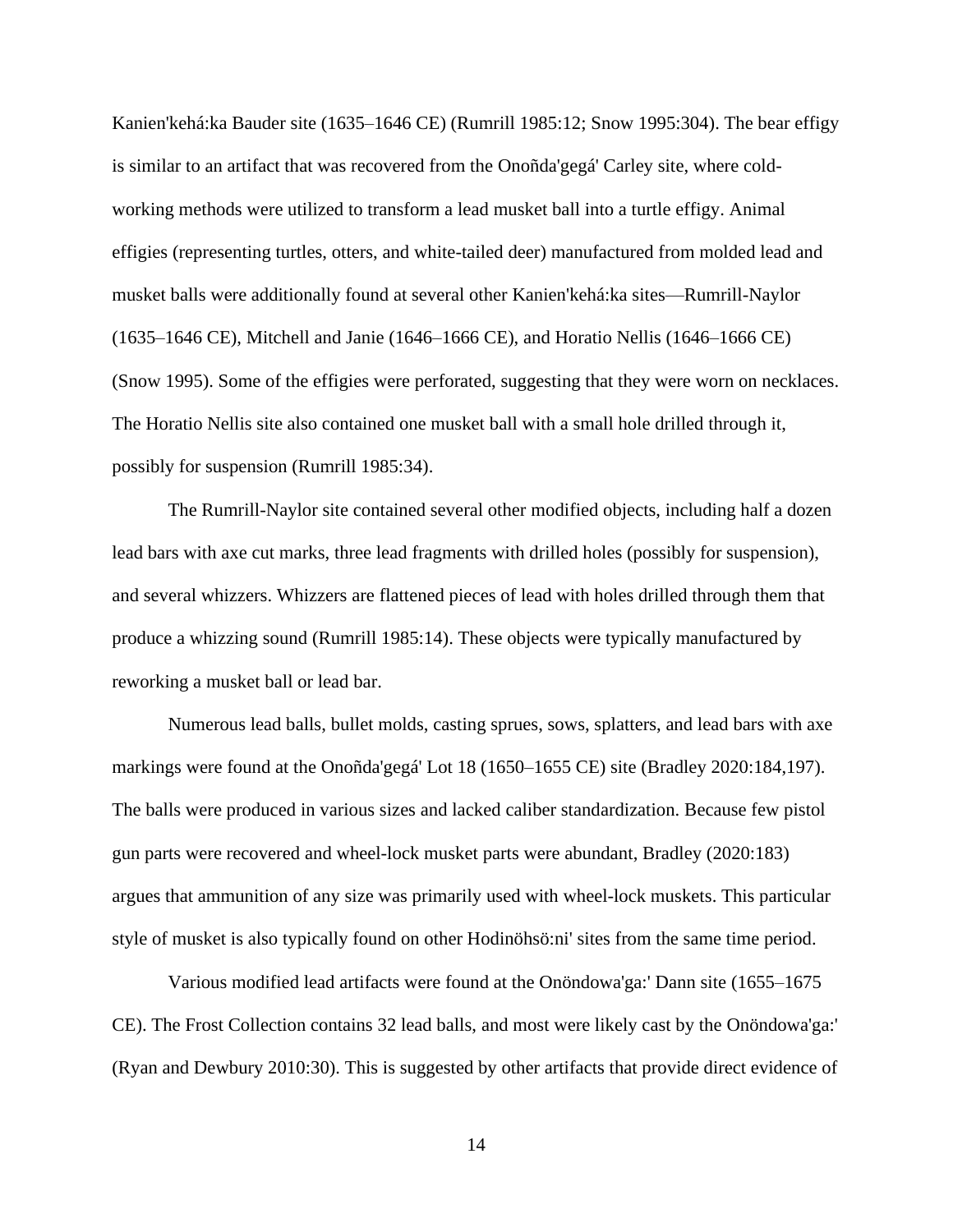lead casting such as 12 splashing fragments, 2 lead bars, 1 ingot, and 1 bullet mold. Charles Wray (1985:105) additionally collected 520 casting waste fragments from the site over a period of six years. Other modified objects include a broken red stone calumet smoking pipe repaired with cast lead, a pipe bowl liner decorated with inverted lead triangles, and a lead rear sight (Bradley 2020:215; Ryan and Dewbury 2010:28,31). The rear sight is an early example of Native gun repair; these objects were not typically made from lead.

Over 100 lead balls were recovered from the Onöndowa'ga:' Ganondagan site (1670– 1687 CE). Wray and Graham's (1985) site report describes 60 as large musket balls with a sprue, 55 as musket "swan shot," and 12 as medium musket balls. "Swan shot" is approximately the same diameter as buckshot and is used to hunt large fowl and small animals (Whitney 1914). Such a large quantity of balls with sprues indicates that many were cast onsite by the Onöndowa'ga:'. Forty additional objects provide further evidence of casting: 31 were cataloged as melted "lead scrap" drippings or splashing fragments created in the manufacturing process of casting lead; 6 are listed as "hunks," 2 as lead strips formed during the production of musket balls, and 1 as a "cross". The term "hunk" likely refers to an irregularly shaped piece of lead, while the "cross" is probably an ornament, not a religious item. It is more accurately described as an x-shaped object with a center perforation that was either cast or cold-worked.

#### **The White Springs and Townley-Read Sites**

<span id="page-25-0"></span>Throughout this thesis, comparisons are drawn between the White Springs and Townley-Read sites for two main reasons. Both sites were constructed by the same group of people, and they were occupied during contrasting political and economic circumstances. White Springs was founded after forced removal from Ganondagan by the French and can be viewed as a time of hardship, while Townley-Read was constructed during a period of relative peace, presenting a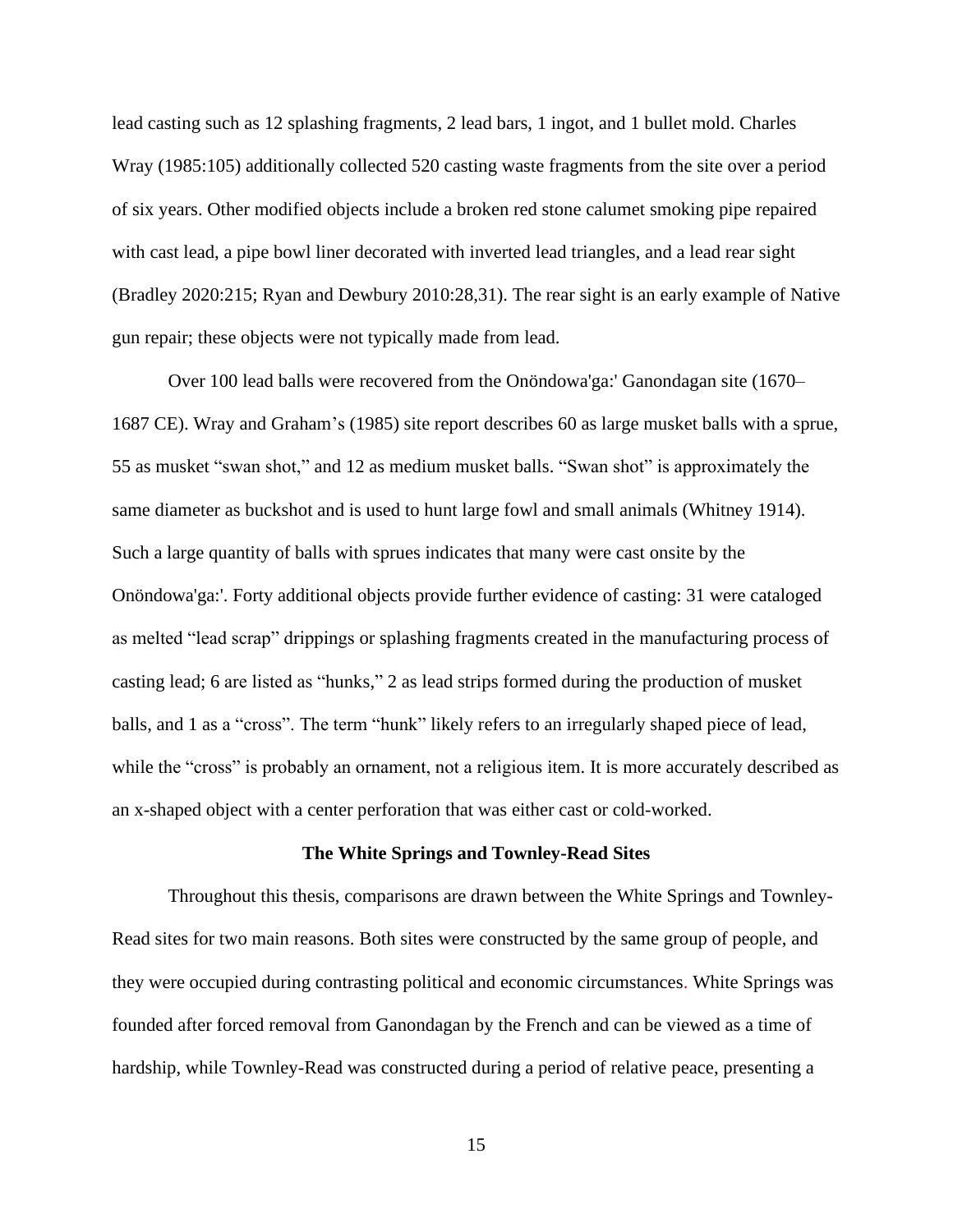rare opportunity to observe how the Onöndowa'ga:' responded to fluctuating political and economic conditions. This type of investigation is possible because a detailed report on the Townley-Read iron was authored by Jordan (2001).

#### <span id="page-26-0"></span>*The White Springs Site*

White Springs was a palisaded nucleated village site that served as the primary eastern Onöndowa'ga:' Hodinöhsö:ni' community from 1688 to 1715 (Gerard-Little 2011:2). In a nucleated village, "the amount of extramural, communal space is limited and highly organized" (Jordan 2004:27). It was founded in the aftermath of the 1687 Denonville invasion, which destroyed existing Onöndowa'ga:' settlements. Archaeological data and documentary sources suggest that multiple Onöndowa'ga:' communities consolidated into two large towns at the White Springs and McClure sites. These communities included the principal settlements of Ganondagan and Rochester Junction, a few local satellite villages (Beal and Kirkwood), and three Onöndowa'ga:' communities from the North shore of Lake Ontario (Ganestiquiagon, Teiaiagon, and Quinaouatoua) (Konrad 1981; Wray 1983; Poulton 1991; Jordan 2008:98,100).

White Springs was established approximately 35 km southeast of previous settlements, away from the environmental region the Onöndowa'ga:' modified since 1550 (Jordan 2018:181). This area was undoubtedly less productive than the place they left; no village-sized population had lived there since about 1400. The Onöndowa'ga:' were also unable to complete the multiyear preparations usually involved in a village move, including evaluating soils, gathering building materials, and clearing fields (Trigger 1990:32; Jordan 2008:52). However, they were closer to their Gayogo̯hó:no' allies.

Promptly after White Springs and Snyder-McClure were established, the Onöndowa'ga:' became engulfed in King William's War in 1689, causing economic and military distress. The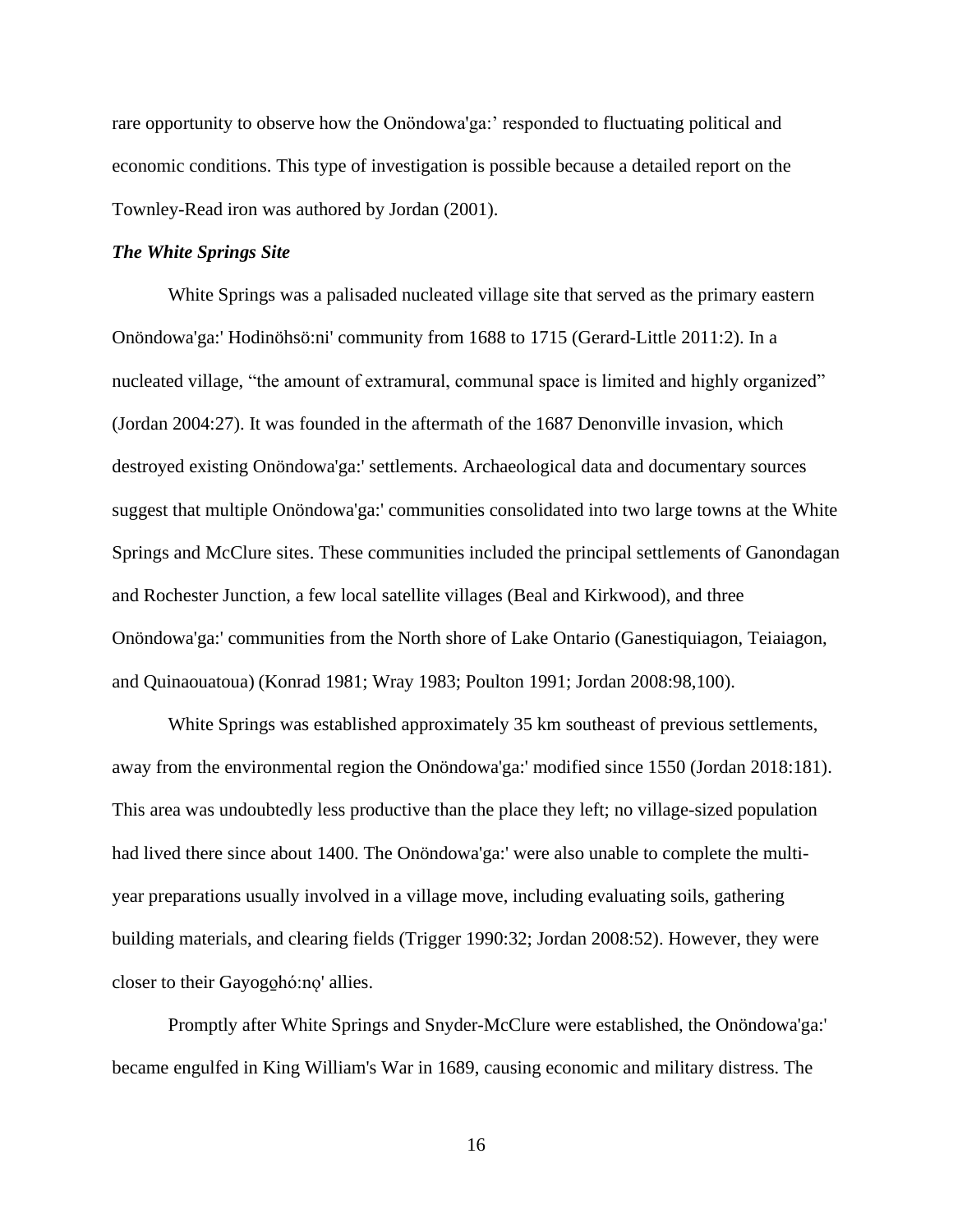Five Nations allied themselves with the English, but they received few provisions and were forced to confront French and western Indian attacks alone. These attacks became frequent in 1691, leaving the Onöndowa'ga:' with less access to disputed hunting territories. In 1700 and 1701, the Hodinöhsö:ni' negotiated neutrality with western Indian nations, New France, and New York. The Onöndowa'ga:' also received goods from other western nations in exchange for passage across their territory to Albany, thereby obtaining a new economic role as "geographic middlemen" (Jordan 2008:60). Despite this, 1701–1713 is characterized by Jordan (2008:63) as a time of "uncertainty" due to the threat of another French-English conflict called Queen Anne's War and additional conflicts with western Indians.

These events initiated transient demographic, military, and economic crises scholars have commonly cited as evidence of Hodinöhsö:ni' colonial domination (Kuhn et al., 1986; Richter 1992; Snow 1994). However, the actual circumstances of the time do not agree with the conventional view of colonization. European territorial encroachment did not occur in the Onöndowa'ga:', Onoñda'gegá', and Gayogo̱hó:nǫ' homelands until after the American Revolution (Jordan 2008:7). Permanent European outposts were also far from Onöndowa'ga:' villages and only a "handful of traders, diplomats, soldiers, smiths, and missionaries were within Onöndowa'ga:' territory at any given time" (Jordan 2008:6–7). This strongly indicates that the Onöndowa'ga:' maintained political and economic autonomy.

#### <span id="page-27-0"></span>*Archaeological Excavations at White Springs*

Archaeological excavations at White Springs occurred from 2007–2015 and were led by Dr. Kurt Jordan of Cornell University. The purpose of the project was to examine whether warfare and challenging economic and political circumstances impacted Onöndowa'ga:' community structures, residential buildings, and material practices. Fieldwork consisted of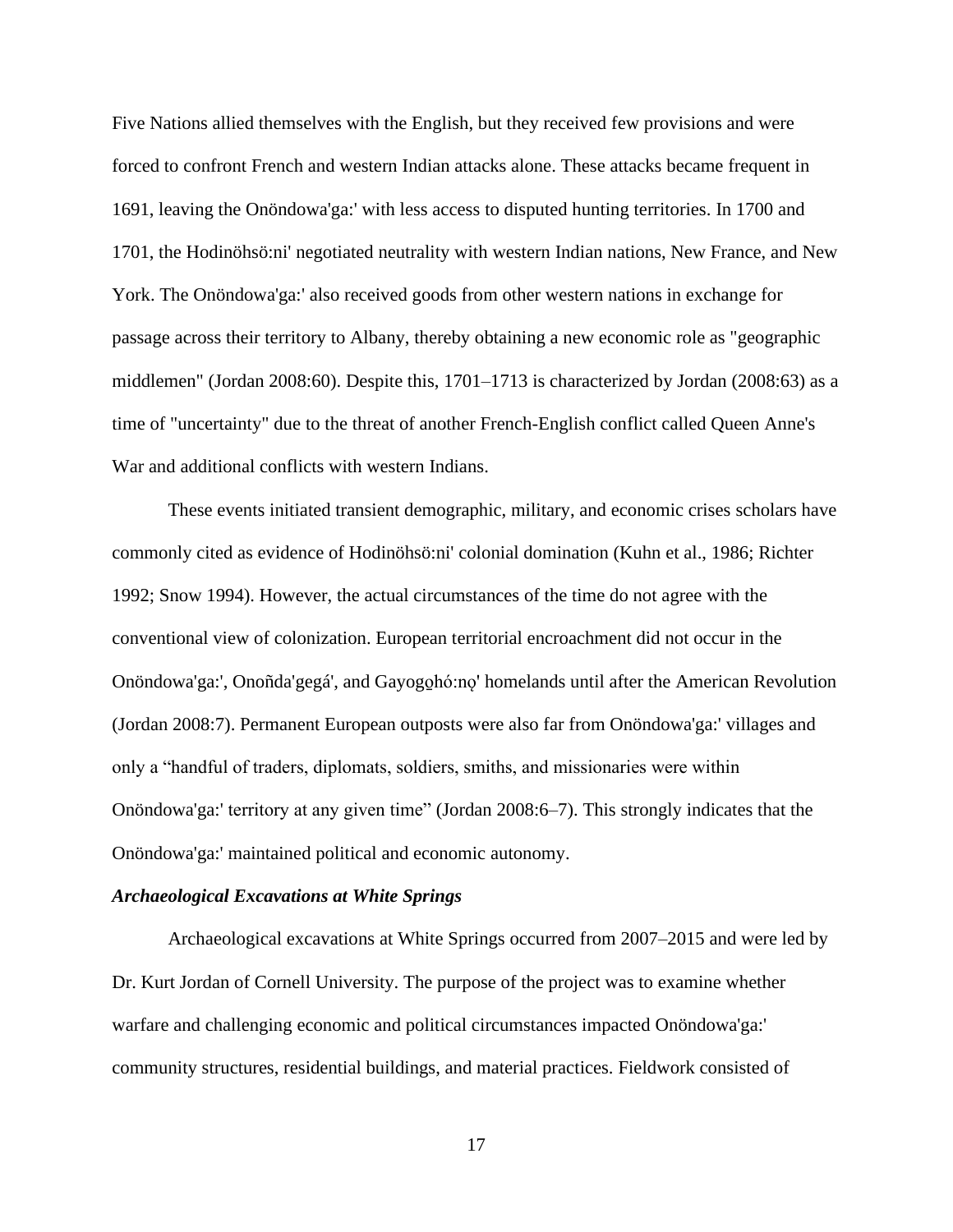shovel-test, test-unit, and trench excavations, in addition to surface investigations of plowed areas. The site was divided into 24 zones or loci (see Table 1 and Figure 1).

Ithaca College's Ground-Based Remote Sensing Group, led by Dr. Michael Rodgers, conducted a high-resolution archaeogeophysical survey of an area over five hectares in and around the site. Based on evidence from shovel testing, surface-collection, and trench and test unit excavation, Jordan estimates that White Springs was approximately 3.4 hectares in size and likely housed 1,700–2,000 people. All fieldwork was conducted in collaboration with members of the Onöndowa'ga:' descendant community, who reviewed the project's field methods and decided that a minimally invasive approach would be taken. Less than 1% of all domestic space was excavated.

<span id="page-28-0"></span>

| Locus                             | <b>Units</b>                                                                                                                                     |
|-----------------------------------|--------------------------------------------------------------------------------------------------------------------------------------------------|
| Ridgetop Minimal Feature Area     | TU 1, TU 10-TU 13, TU 15, TU 39, TU 40, ST 1                                                                                                     |
| <b>Ridgetop Domestic</b>          | TU 14, TU 14 Ext., TU 16, TU 19, TU 19 Ext., TU 21, TU<br>37, TU 38, TU 41, TU 45, TU 54, TU 55-TU 59, TU 68,<br>TU 69, TU 72, TU 68 & 72, TU 77 |
| Feature 2 Area                    | TU 3, TU 5, TU 8, TU 8 Ext.                                                                                                                      |
| Feature 3 Area                    | TU 6, TU 9, TU 9 Ext., TU 17, TU 17 Ext., Feature 3 Area                                                                                         |
| Feature 6 Area                    | TU 20, TU 20 Ext., TU 20 & 20 Ext.,                                                                                                              |
| House 1 Area                      | TU 7, TU 18, TU 34, TU 42, TU 47-TU 49, TU 53, TU 61                                                                                             |
| House 4 Area                      | TU 22-TU 24, TU 35, TU 36, TU 43, TU 44, TU 46, TU<br>50, TU 52, TU 60, TU 62                                                                    |
| Space Between House 1 and House 4 | TU 51, TU 70                                                                                                                                     |
| Eastern Slope Disturbed Area      | TU 2, TU 4, TU 2/4 Ext., TU 25-TU 33, Farm Lane                                                                                                  |

*Table 1: The White Springs Loci*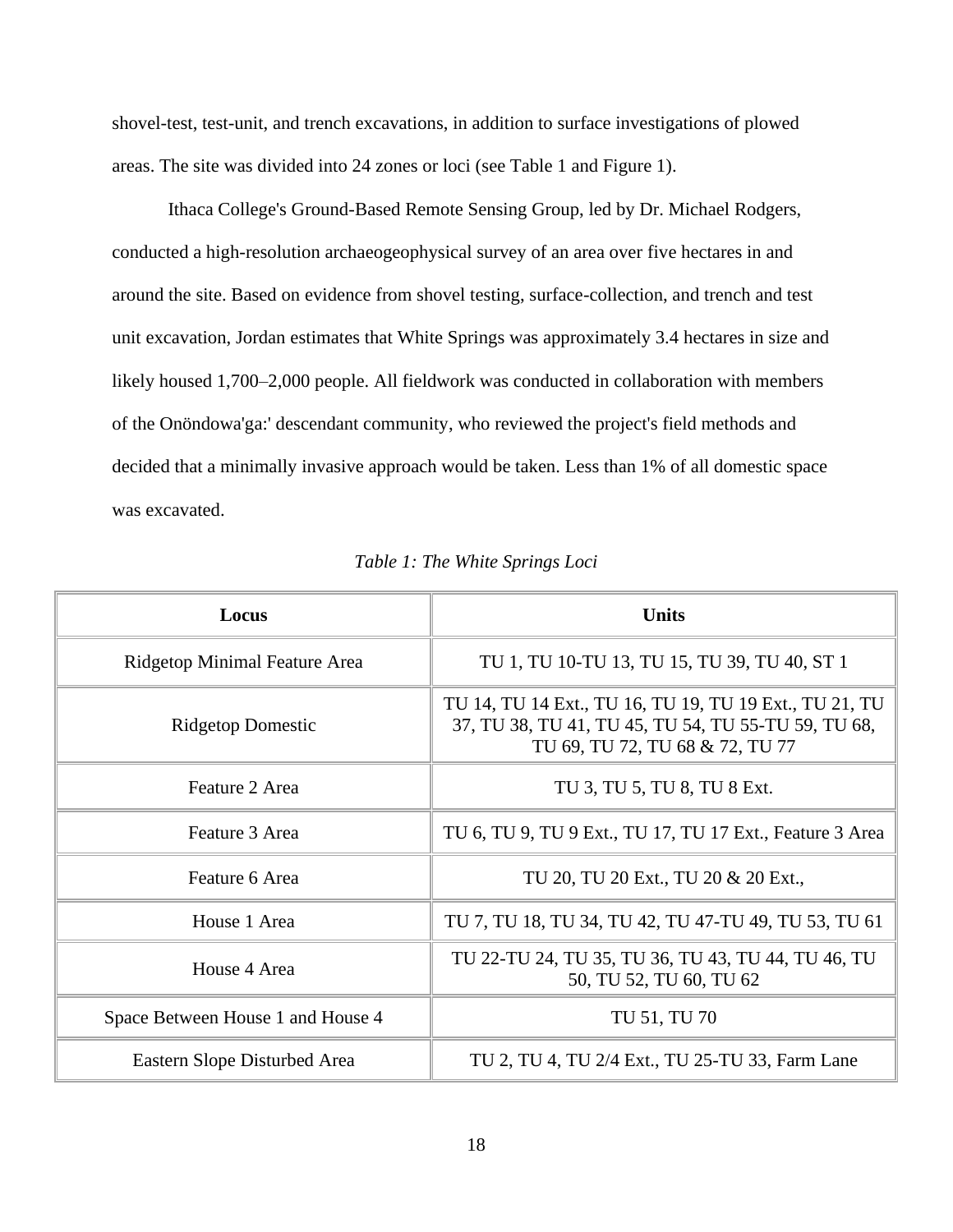| <b>Southwest Vineyard Possible Cemetery</b> | M23B, M23C                                                                                                                                                                                                           |
|---------------------------------------------|----------------------------------------------------------------------------------------------------------------------------------------------------------------------------------------------------------------------|
| Southwest Vineyard Town Exterior            | M1M, M1N, M2M, M2N, M2O, M2P, M4M, M11N,<br>M11P, M11T, M12M, M12N, M13L, M14L, M14O,<br>M14Q, M15K, M15L, M16K, M16L, M17J, M17K, M17L,<br>M18E-M18L, M19B-M19L, M20B-M20L, M21A-21L,<br>M22A-M22L, M23A, M23D-M23L |
| <b>Southwest Vineyard Domestic</b>          | M1A-M1L, M2A-M2L, M3A-M3L, M4A-M4L, M5A-<br>M5L, M6A-M6L, M7A-M7L, M8A-M8L, M9A-M9L,<br>M10A-M10L, M11A-M11L, M12A-M12L, M13A-<br>M13K, M14A-M14K, M15A-M15J, M16A-M16J,<br>M17A-M17I, M18A-M18D, M19A, M20A         |
| Southwest Lawn Town Exterior                | ST 11, ST 13-17, ST 106, ST 108, MD 5, MD 7-MD 10                                                                                                                                                                    |
| <b>Southwest Lawn Domestic</b>              | TU 86, TU 87, TU 86 & TU 87, TU 108, ST 19-ST 22, ST<br>24, ST 62-ST 73, MD 11, MD 12, MD 13                                                                                                                         |
| Northern Cemetery Area                      | ST 82                                                                                                                                                                                                                |
| Northwest Lawn Exterior Artifact Clusters   | TU 81, TU 110, ST 2, ST 3, ST 4, ST 10, ST 76, ST 77, ST<br>99, ST 100, ST 101, ST 102, 103, ST 104, ST 105, ST 107                                                                                                  |
| Northwest Lawn Town Exterior                | TU 74-TU 76, TU 78-TU 80, ST 5-ST 9, ST 37, ST 38, ST<br>47, ST 48, ST 74, ST 75, ST 78-ST 81, ST 88, ST 98, ST<br>109, ST 112, ST 117, ST 119, MD 1, MD 2, MD 3, MD 4                                               |
| <b>Northwest Lawn Domestic</b>              | TU 111-113, ST 12, ST 25-ST 36, ST 39-ST 46, ST 86, ST<br>110-111, ST 113-ST116, ST 118, ST 120-ST 125, MD 14                                                                                                        |
| Palisade Area                               | Trench #2, TU 91, TU 91 Ext., TU 92, TU 95, TU 97, TU<br>99, TU 92 & TU 99, TU 102, TU 105, TU 106, TU 109, ST<br>18, ST 61, MD 6                                                                                    |
| House 2 Area                                | TU 90, TU 93, TU 94, TU 96, TU 103, TU 104, ST 23                                                                                                                                                                    |
| House 3 Immediate Exterior                  | TU 114, TU 115, TU 114 & TU 115, TU 116                                                                                                                                                                              |
| Northeast Lawn Town Exterior                | ST 58-ST 60, ST 130, ST 131, ST 133-ST 141                                                                                                                                                                           |
| House 3 Area                                | TU 84, TU 85, TU 88, TU 89, TU 98, TU 100, TU 101, TU<br>107, Backhoe Trench #1                                                                                                                                      |
| Northeast Lawn Domestic                     | TU 63-TU 67, TU 71, TU 73, TU 82, TU 83, ST 49-ST 57,<br>ST 126-ST 129, ST 132, ST 142, ST 143-ST 165, ST 167-<br><b>ST 174</b>                                                                                      |

*Table created by Kurt Jordan, 2017.*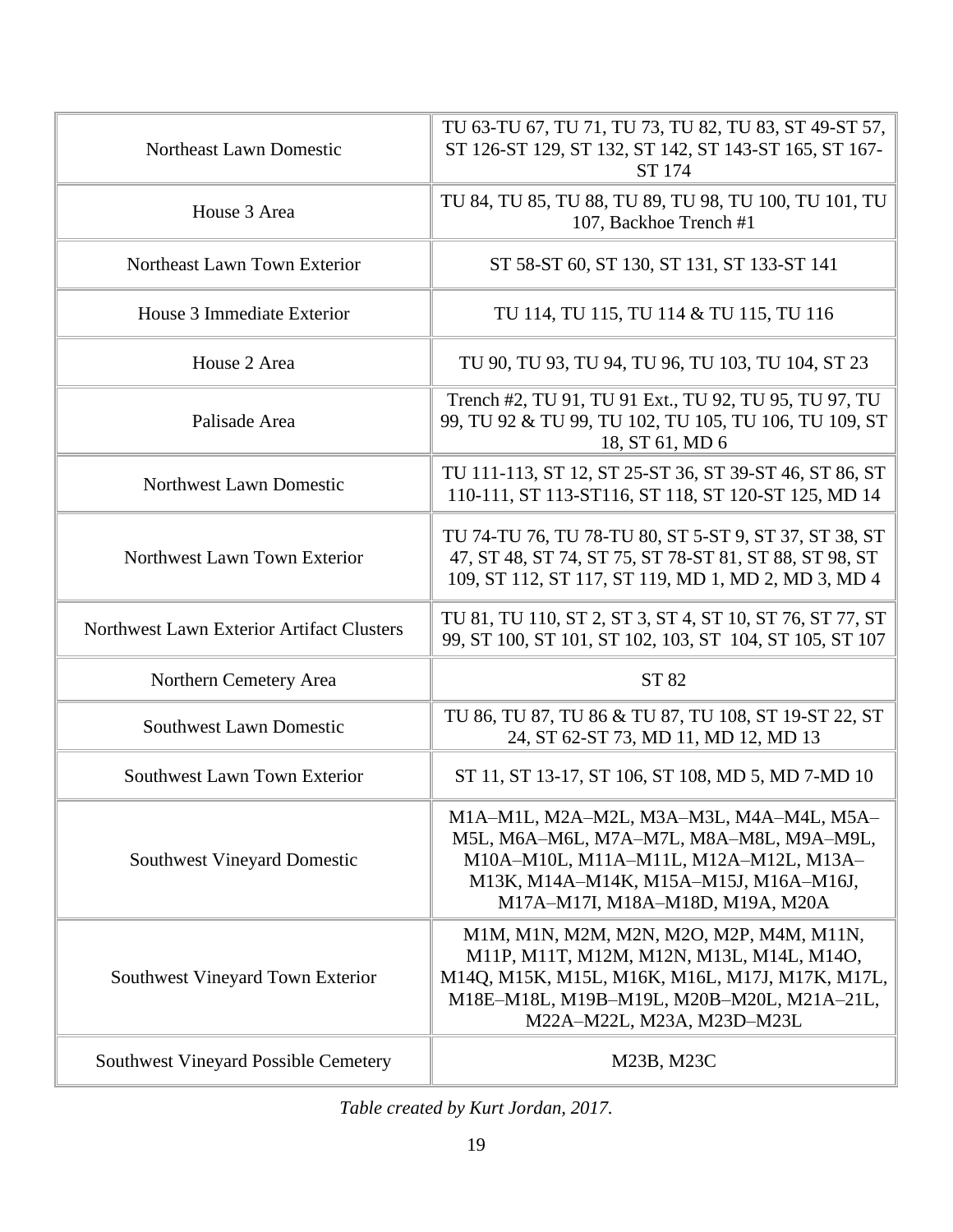<span id="page-30-0"></span>

*Figure 1: White Springs excavation map illustrating areas of investigation. Created by Andrew Crocker, 2016.*

The White Springs iron assemblage consists of 351 objects that possibly date to the Onöndowa'ga:' component; 290 are currently located at Cornell University, while 61 are housed at the RMSC. This includes artifacts that were surface-collected, metal-detected, or have unknown provenience. I discuss these poorly-provenienced objects in the assemblage overview section because they potentially date to the Onöndowa'ga:' component. Since it is unlikely that all of them are Onöndowa'ga:', the artifacts with questionable provenience are not discussed in any other sections of this thesis unless objects were identified as specifically belonging to the Onöndowa'ga:' component.<sup>4</sup> Omitted artifacts include 48 objects from the Cornell assemblage

<sup>4</sup> Five gun parts with questionable provenience were identified as belonging to the Onöndowa'ga:' component.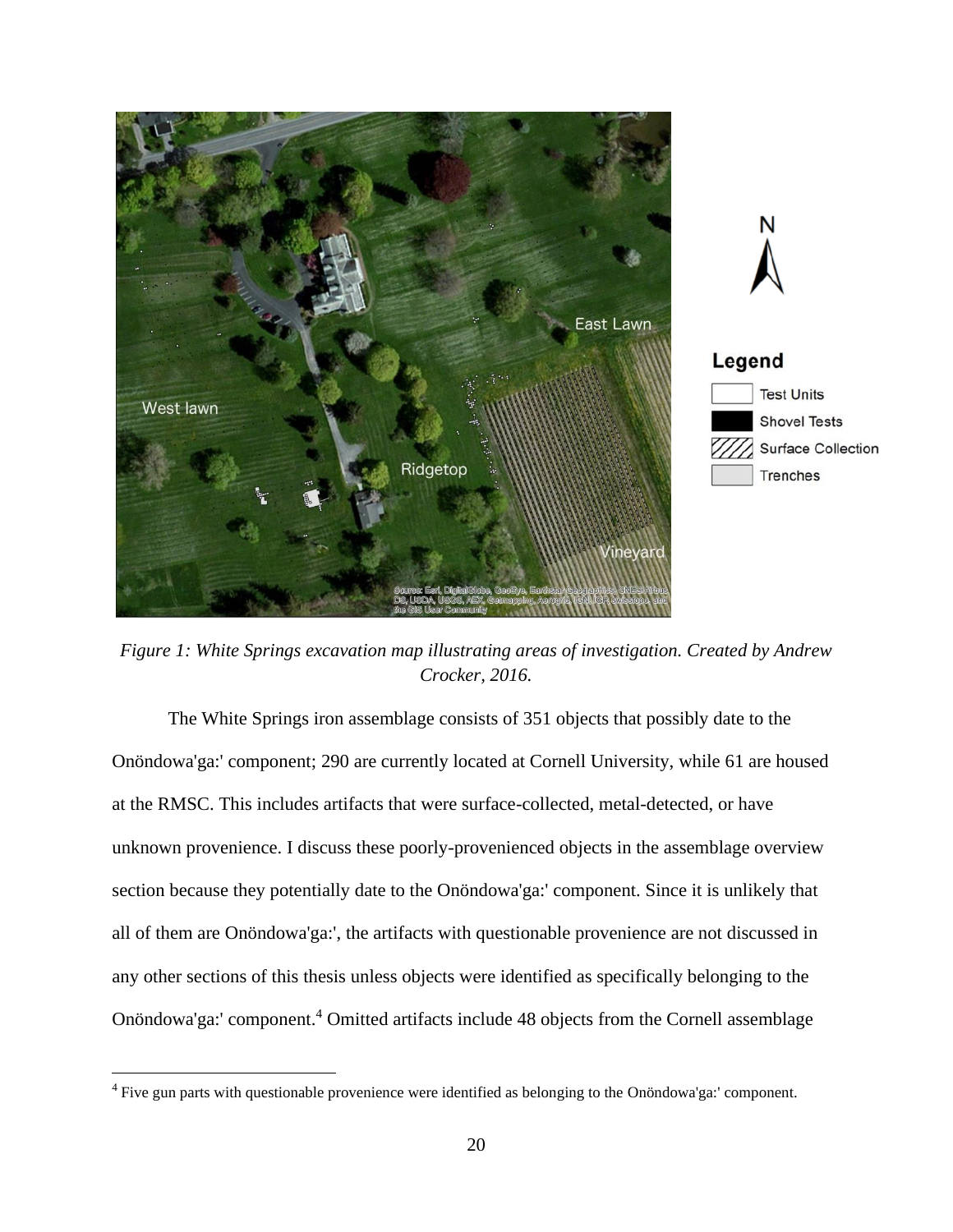and 26 from the RMSC collections. This decreased the size of the analyzed White Springs iron assemblage to 277. Analysis of this assemblage reveals that most of the iron was used for tools, hardware, and fasteners. However, 31 objects were modified into more Indigenous forms.

## <span id="page-31-0"></span>*The Townley-Read Site*

The residents of White Springs relocated from their nucleated hilltop settlement in about 1715 due to resource depletion and established at least six segmented "neighborhoods" organized along the Burrell Creek (Jordan 2008:198). The largest of these neighborhoods likely contained 150–200 people (Jordan 2008:178). This collection of settlements included the Townley-Read, Brother, Rippey, Rupert, Zindall-Wheaton, and Hazlet sites and is referred to as the New Ganechstage Site Complex by Jordan (2008).

Townley-Read was located approximately 3.5 km from White Springs and occupied from roughly 1715–1754 (Jordan 2008:97). The Onöndowa'ga:' role as "geographic middlemen" greatly expanded after the Treaty of Utrecht was signed in 1713 (Jordan 2008:64,71). The number of western Indians traveling through Onöndowa'ga:' territory to Albany dramatically increased and resulted in greater economic and diplomatic benefits. This unique position allowed access to sheltered and profitable hunting grounds. Unlike the 1701–1713 period, this was also a time of relative peace. Warfare rarely occurred within Onöndowa'ga:' territory, and the British and French gifted the Onöndowa'ga:' a variety of European goods and services in an attempt to maintain friendly relations.

In 1724, the New York government established a new trading post at Oswego in order to create a more direct relationship between New Yorkers and their suppliers. Although this likely changed the routes western Indians used to trade with the British, it was still necessary to travel through Onöndowa'ga:' territory. This allowed the Onöndowa'ga:' to maintain their role as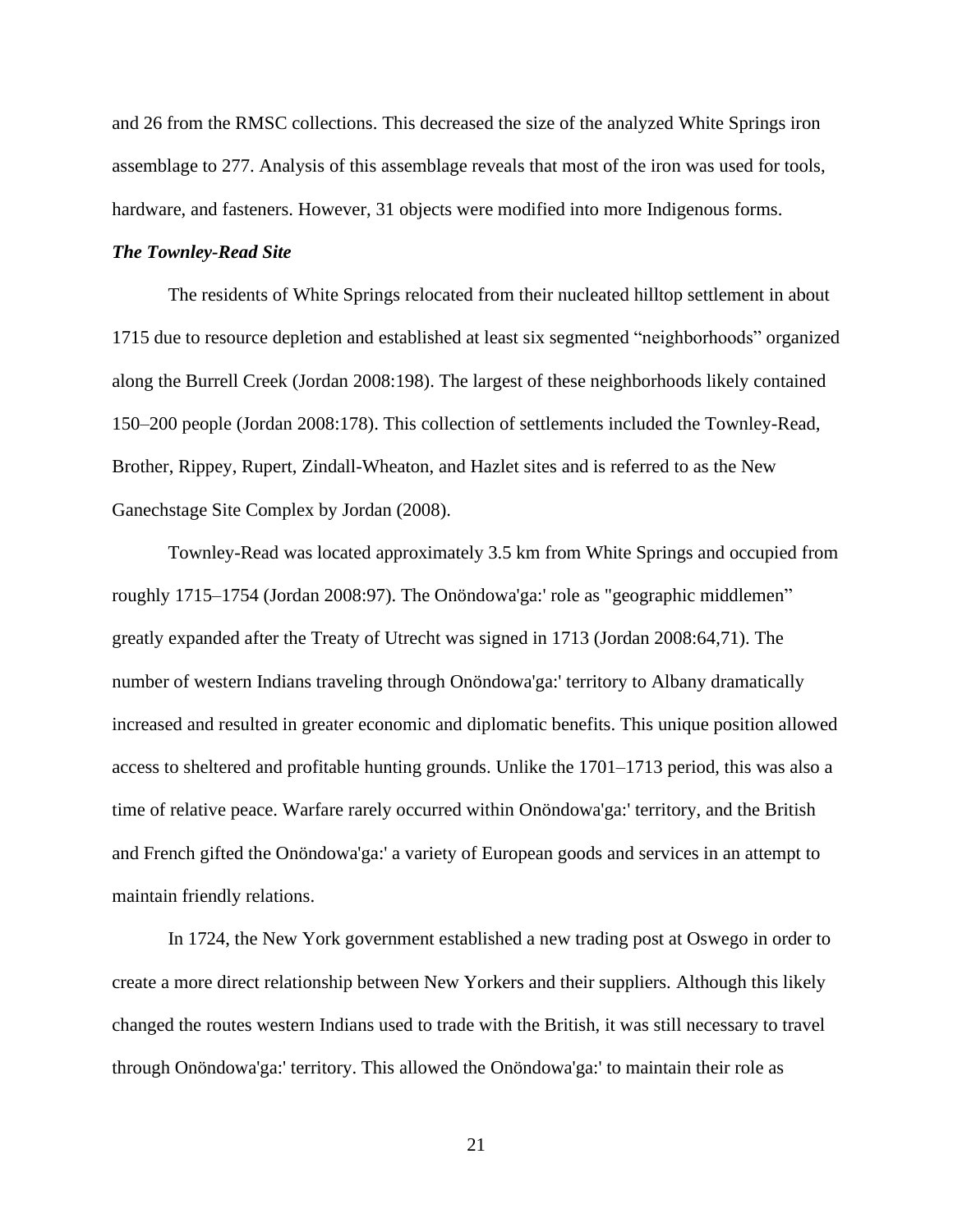"geographic middlemen." Despite this, the Onöndowa'ga:' experienced multiple hardships in the form of epidemics, famines, and incidents of factionalism (Jordan 2008:91–92). Disunity was mainly caused by the physical distance between Genesee and Finger Lake Onöndowa'ga:', making their economic and political position more complicated.

#### <span id="page-32-0"></span>*Archaeological Excavations at Townley-Read*

The Townley-Read/ New Ganechstage Project (TR/NG) was initiated by Kurt Jordan in 1996 as part of his doctoral dissertation at Columbia University, which was supervised by Dr. Nan Rothschild. Fieldwork was sponsored by Columbia University from 1998–1999 and by the Hobart and William Smith Colleges in 2000. The goal of the project was to investigate settlement preferences, household activities, and the political and economic circumstances of the time by locating and excavating domestic deposits within a Onöndowa'ga:' neighborhood (Jordan 2008:93).

Field methods were developed in collaboration with G. Peter Jemison, a member of the Onöndowa'ga:' Heron Clan and then Chair of the Haudenosaunee Standing Committee on Burial Rules and Regulations. He served as a liaison to the Onöndowa'ga:' Nation. Jemison's primary concern was that cemetery areas and grave goods were not disturbed by archaeologists. In order to differentiate the mortuary from the domestic areas, nonintrusive methods including systemic surface examination and collection and geophysical techniques (ground-penetrating radar [GPR], proton magnetometer, and soil conductivity surveys) were utilized (Jordan 2008:124–125). Intrusive methods, including shovel-test pit and test-unit excavation, soil core sampling, metal detection survey, and plowzone stripping by earth-moving machinery were used on the identified domestic-context areas. No graves were disturbed throughout the entirety of the project.

The Townley-Read iron assemblage from the Onöndowa'ga:' component consists of 283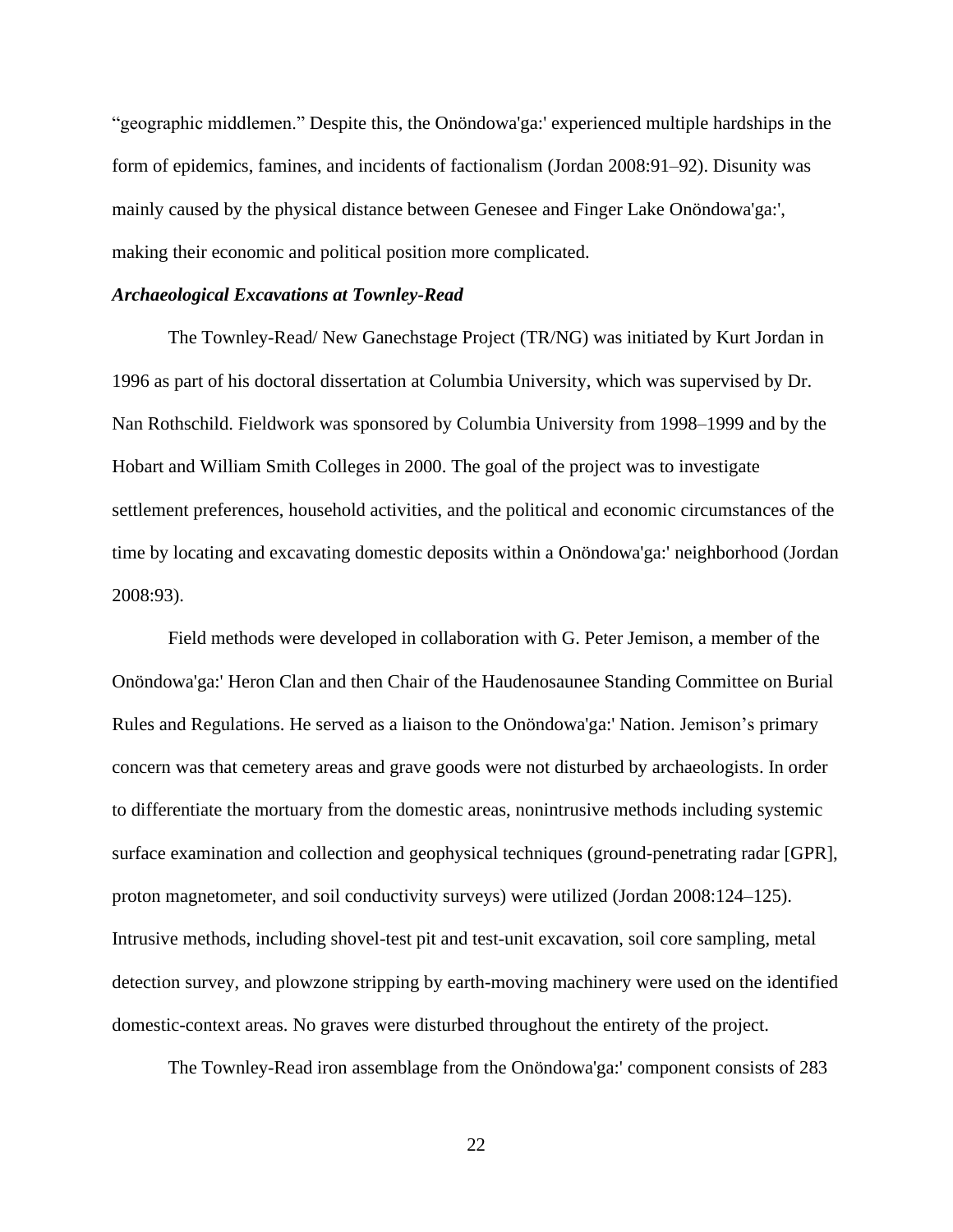total objects (Jordan 2001:27). Over the course of the TR/NG project, 84 artifacts were excavated from domestic contexts and 14 were surface-collected. The RMSC collections contain the remaining objects—95 from mortuary contexts, 51 from surface-collected contexts, and 39 from unknown provenience contexts. Because 36 of these artifacts could not be precisely identified, I omitted them from the Townley-Read analysis. This decreased the size of the analyzed Townley-Read iron assemblage to 247 objects. Like White Springs, the majority of these items are fasteners, hardware, and tools.

### **The White Springs Iron Assemblage**

### <span id="page-33-1"></span><span id="page-33-0"></span>*Identifying Onöndowa'ga:' Component Artifacts*

A total of 2,370 iron objects were excavated or recovered from the White Springs site; 2,309 are located at Cornell University, and 61 are housed at the RMSC. Three hundred fifty-one are thought to date to the Onöndowa'ga:' component. Cornell artifacts were recovered from domestic contexts, while the RMSC collection includes material from surface, burial, and unknown contexts. The RMSC artifacts are a part of the museum's collection documenting the sequence of Onöndowa'ga:' villages from 1550 to 1840. Examination of the burial objects is essential to this analysis because they include types that are not well represented in the Cornell assemblage and because they are mostly complete and have secure provenience. In addition, these items are fully functioning objects that provide a representation of daily life (Jordan 2001).

It should be noted that each institution has its own cataloging format. Objects from the Cornell assemblage begin with the New York State Museum site number 1952, followed by the letters WH, the context number, and the artifact number. An example of a complete catalog number is "1952.WH389.2." For brevity, I will be using the shortened version, which does not include the site number. RMSC artifacts have a catalog number and a denominator referring to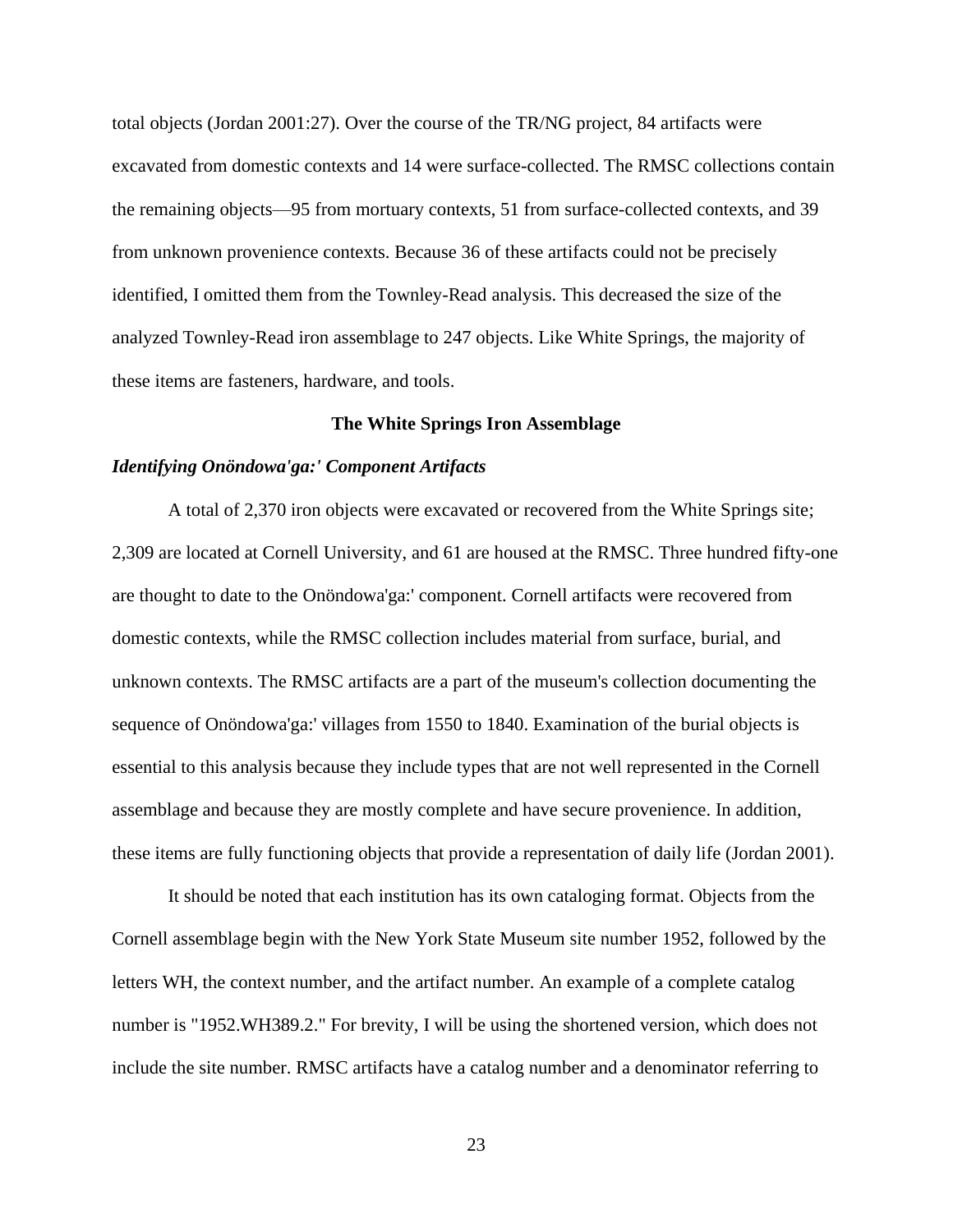the specific site where the objects came from. For White Springs, this is 168. A complete catalog number would be "6014/168."

Many of the stratigraphic layers and contexts from the White Springs site are mixed as a result of plowing and other disturbance activities. Only 45 objects can be definitively placed in the Onöndowa'ga:' component, which includes 31 RMSC objects exhumed from burials and 14 Cornell artifacts excavated from intact Onöndowa'ga:' domestic feature contexts. However, an additional 227 Cornell artifacts from domestic plowzone contexts and 5 with questionable provenience likely date to the Onöndowa'ga:' component increasing the iron assemblage to 277 artifacts. This was determined by visiting the RMSC in person and visually comparing the museum's more complete objects to the Cornell assemblage. After I identified a potential object type, measurements of the Cornell and RMSC objects were taken and analyzed. Standard reference sources such as Stone (1974), Wray and Graham (1985), Wray et al. (1987; 1991), Sempowski and Saunders (2001), and Bradley (2005) were utilized to confirm identifications.

Heavily corroded objects could not be identified with these techniques; their original form was obscured, and they lacked any distinguishing features. Digital radiographs or "x-rays" were instead taken of these objects at the Cornell University Hospital for Animals using the Agfa DX-G CR machine (see Figure 2). This particular method was utilized because radiographs are non-destructive, cost-effective, and provide a detailed and permanent archival record of the unstable and deteriorating White Springs artifacts. The radiographs provided enough information to identify and classify 29 White Springs objects.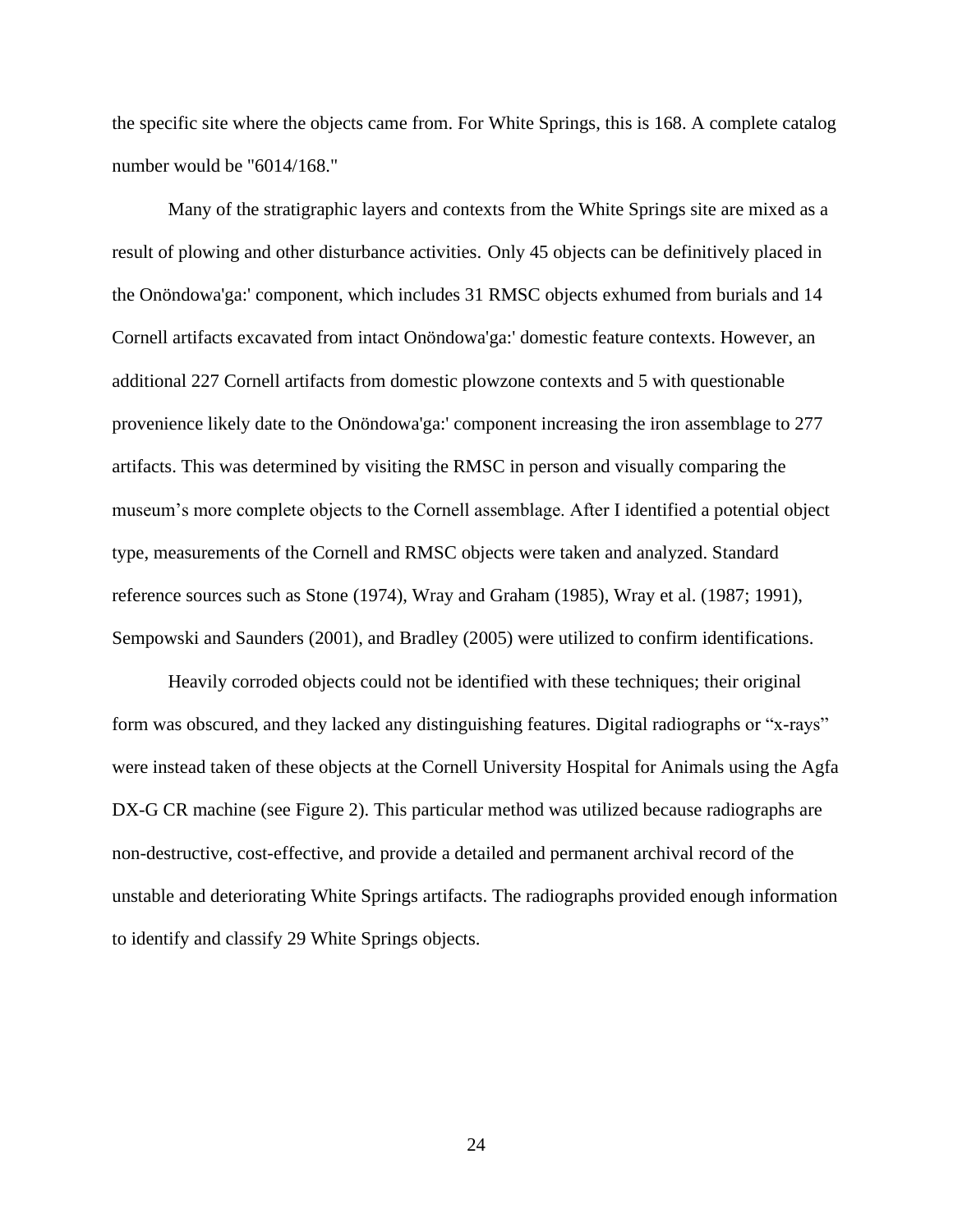

*Figure 2: Radiographs of Iron Objects from the Cornell Assemblage.*

## <span id="page-35-1"></span><span id="page-35-0"></span>*Assemblage Overview*

To better understand iron use at White Springs, I organized all 351 artifacts into seven functional categories (Table 2): clothing and adornment, containers, food preparation, gun parts, hardware and fasteners, recreation, and tools and implements. These categories were influenced by Jordan (2001), but there are a few notable differences between the two classification systems. I added adornment to the clothing category and made distinctions between tools and implements and hardware and fasteners. I also included knives in the food preparation category instead of the tool category because they were primarily used in food preparation.

Table 2 illustrates that most of White Springs objects are hardware and fasteners, which represent 49% of the total assemblage. Tools and implements are the second-highest category at 20%, while food preparation is third at 16%. However, if the White Springs knives are added to the tool category, tools represent 35% of the assemblage and food preparation represents 1%. Gun parts are 2% of the total iron assemblage and 5% of the RMSC iron assemblage.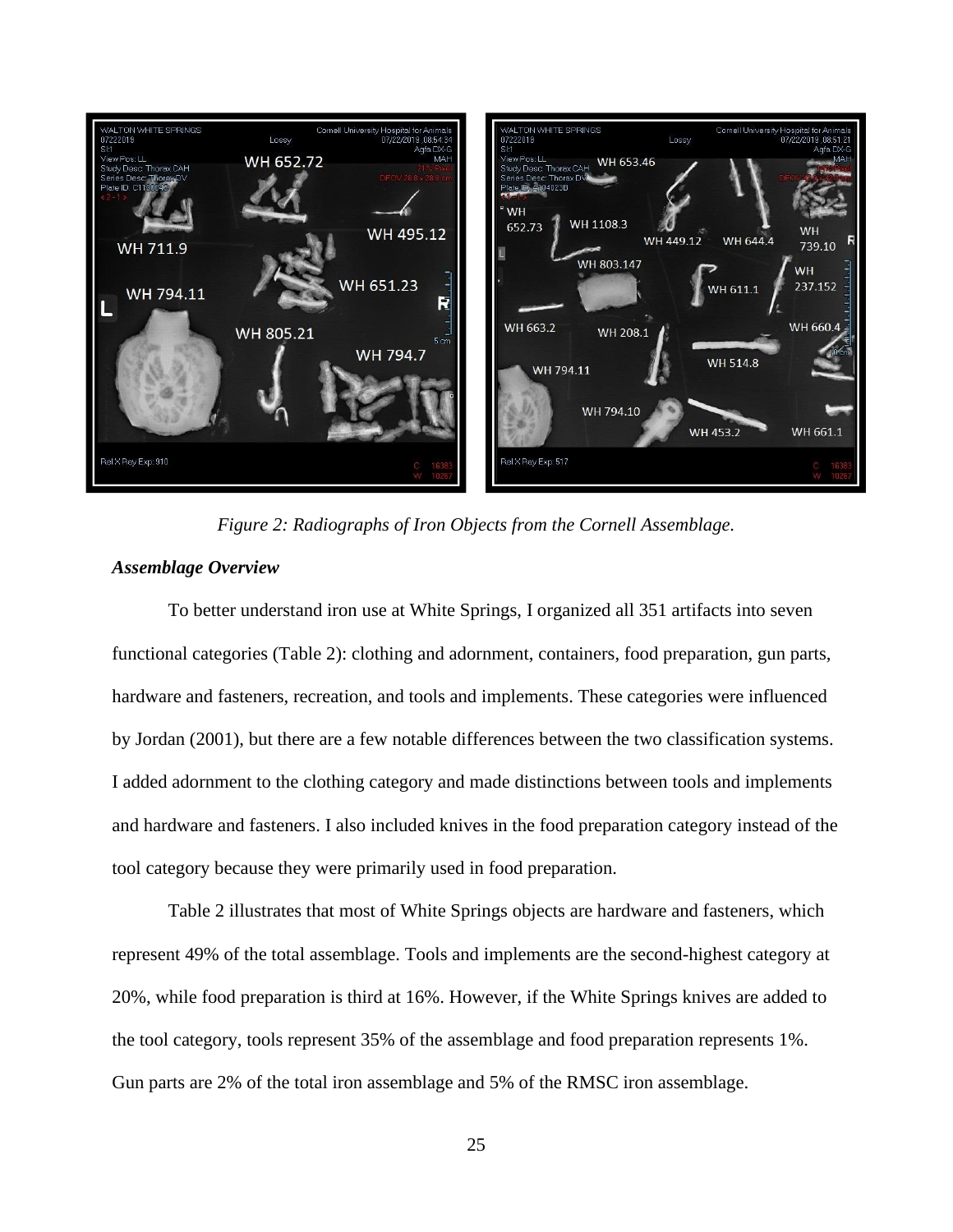| <b>Functional</b><br>Category <sup>a</sup> | <b>Artifacts</b><br><b>Represented in Each</b><br>Category                                                                                                                    | <b>WS</b><br><b>Domestic</b><br><b>Contexts</b><br>(Cornell) | <b>WS</b><br>Unknown +<br><b>Surface</b><br><b>Contexts</b><br>(Cornell) | <b>WS</b><br><b>Unknown</b><br>+ Surface<br><b>Contexts</b><br>(RMSC) | <b>WS</b><br><b>Mortuary</b><br><b>Contexts</b><br>(RMSC) | <b>Totals</b>  |
|--------------------------------------------|-------------------------------------------------------------------------------------------------------------------------------------------------------------------------------|--------------------------------------------------------------|--------------------------------------------------------------------------|-----------------------------------------------------------------------|-----------------------------------------------------------|----------------|
| Clothing and<br>Adornment                  | Buckles, Clothing<br>Fragments, Bracelet,<br><b>Band or Strap</b>                                                                                                             | 2 Clothing<br>Frags., 2<br><b>Buckles</b>                    | 1 Band or<br>Strap, 1<br><b>Buckle</b>                                   | 3 Buckles,<br>1 Bracelet                                              | $\boldsymbol{0}$                                          | 10             |
| Containers                                 | Crucible, Jewelry<br><b>Box</b>                                                                                                                                               | 1                                                            | $\overline{0}$                                                           | $\boldsymbol{0}$                                                      | $\mathbf{1}$                                              | $\overline{2}$ |
| Food Preparation                           | Knives, Kettle<br>Hooks, Kettle Rim<br>Fragment                                                                                                                               | 9 Knives $+5$<br>Possible<br>Knives $+2$<br>Kettle Hooks     | 5 Knives, 1<br>Kettle Rim<br>Fragment                                    | 16 Knives                                                             | 16 Knives<br>$+1$ Kettle<br>Hook                          | 55             |
| Gun Parts (Iron<br>and Brass)              | Gun Finials, Spring,<br>Trigger Guards, Butt<br>Plate, Flintlock Plate,<br><b>Flintlock Bolt</b>                                                                              | 5                                                            | $\mathbf{1}$                                                             | $\overline{4}$                                                        | $\boldsymbol{0}$                                          | 10             |
| Hardware and<br>Fasteners                  | Nails, Screws, Locks,<br>Spikes, Tacts, Hooks,<br>Cotter Pin, Bolt,<br>Rivet, Strapping,<br><b>Staples</b>                                                                    | 145 Nails, 10<br>Fasteners, 7<br>Hardware                    | 3 Hasp<br>Locks, 2<br>Staples, 1<br>Door Lock,<br>1 Hook                 | 3 Nails                                                               | $\overline{0}$                                            | 172            |
| Recreation                                 | <b>Mouth Harps</b>                                                                                                                                                            | 3                                                            | $\boldsymbol{0}$                                                         | $\boldsymbol{0}$                                                      | $\boldsymbol{0}$                                          | $\overline{3}$ |
| Tools and<br>Implements                    | Awls, Chisels,<br>Punches, Scrapers,<br>Multi-tool, Poker,<br>Beamer, Chopper,<br>Harpoon, Digging<br>Tools, Scissors, Axe,<br>Strike-A-Lights, File,<br>Drill, Wire, Handles | 43 Tools, 6<br>Implements                                    | 4 Tools, 1<br>Implement                                                  | 3 Tools                                                               | 10 Tools, 3<br>Implements                                 | 70             |
| Manufacturing<br>Debris                    | Sheet Iron                                                                                                                                                                    | $\mathbf{1}$                                                 | 28                                                                       | $\overline{0}$                                                        | $\boldsymbol{0}$                                          | 29             |
| <b>Totals</b>                              | All Artifacts                                                                                                                                                                 | 241                                                          | 49                                                                       | 30                                                                    | 31                                                        | 351            |

*Table 2: White Springs Modified/Unmodified Iron Artifacts Organized by Function*

<sup>a</sup> *Modified artifacts were placed into the functional categories representing the objects they were transformed into, not their original form.*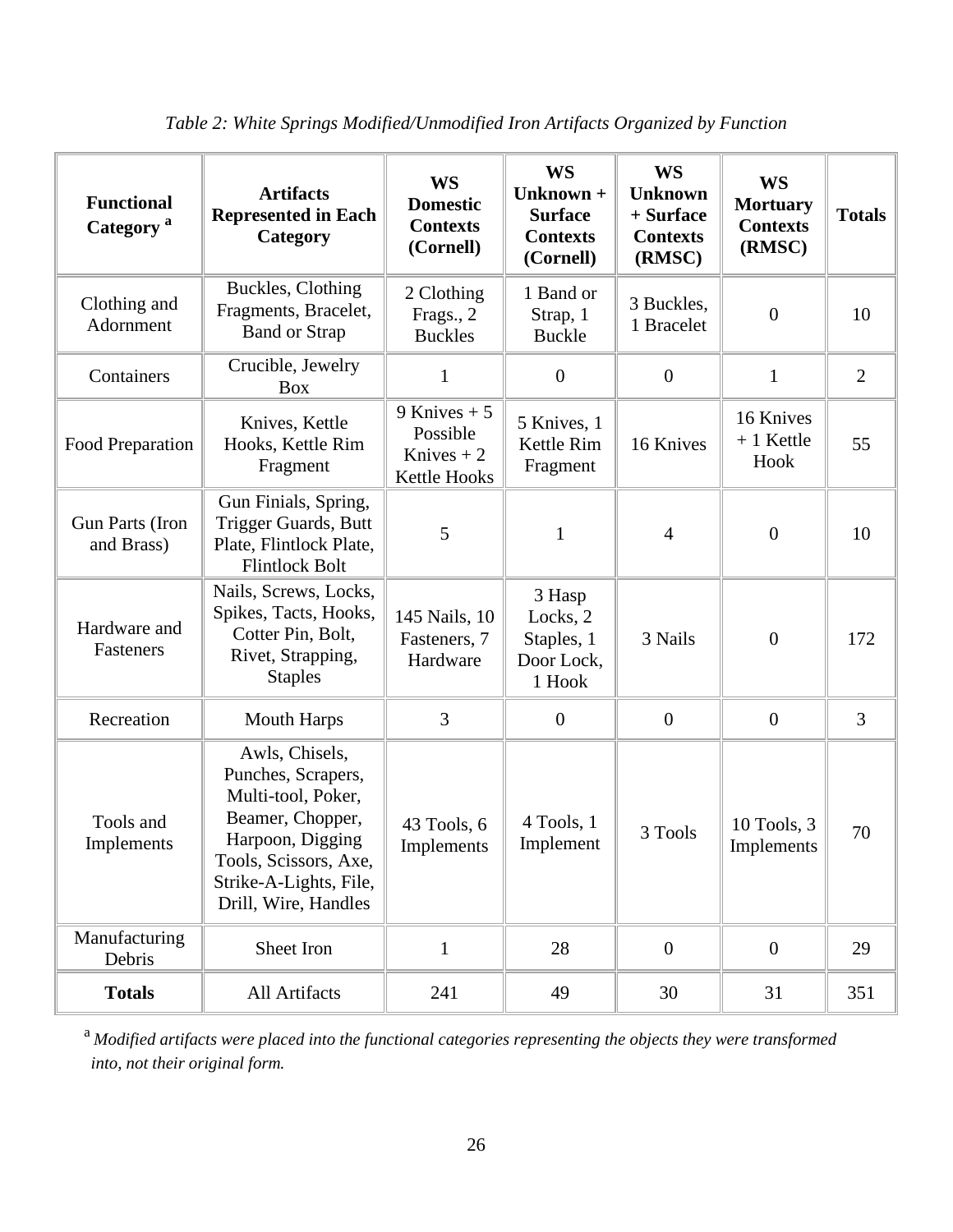Table 3 compares the White Springs and Townley-Read iron assemblages. 45% of the Townley-Read assemblage is comprised of hardware and fasteners; this is similar to White Springs. Compared to earlier sites, both White Springs and Townley-Read contain a much larger quantity of hardware and fasteners. Interestingly, lock components were found at both sites, although most, unfortunately, have unknown provenience. Three hasp lock fragments and one possible door lock fragment were found at White Springs, while three possible hinges, one door latch, one door lock were recovered from Townley-Read.

| <b>Functional</b><br>Category <sup>a</sup>   | <b>WS</b><br><b>Domestic</b><br><b>Contexts</b> | <b>TR/NG</b><br><b>Domestic</b><br><b>Contexts</b> | <b>All WS</b><br><b>Unknown</b><br>+ Surface<br><b>Contexts</b> | <b>All TR/NG</b><br><b>Unknown</b><br>+ Surface<br><b>Contexts</b> | <b>WS</b><br><b>Mortuary</b><br><b>Contexts</b><br>(RMSC) | <b>TR/NG</b><br><b>Mortuary</b><br><b>Contexts</b><br>(RMSC) | Totals <sup>b</sup> |
|----------------------------------------------|-------------------------------------------------|----------------------------------------------------|-----------------------------------------------------------------|--------------------------------------------------------------------|-----------------------------------------------------------|--------------------------------------------------------------|---------------------|
| Clothing and<br>Adornment                    | $\overline{4}$                                  | $\overline{0}$                                     | 6                                                               | $\mathbf{1}$                                                       | $\overline{0}$                                            | $\mathbf{1}$                                                 | 12                  |
| Containers                                   | $\mathbf{1}$                                    | $\overline{0}$                                     | $\overline{0}$                                                  | $\mathbf{0}$                                                       | $\mathbf{1}$                                              | $\overline{4}$                                               | 6                   |
| Food Preparation                             | $\overline{2}$                                  | $\mathbf{1}$                                       | $\mathbf{1}$                                                    | $\overline{4}$                                                     | $\mathbf{1}$                                              | $\overline{2}$                                               | 11                  |
| Gun Parts (Iron and<br>Brass)                | 5                                               | $\overline{0}$                                     | 5                                                               | 28                                                                 | $\overline{0}$                                            | $\mathbf{1}$                                                 | 39                  |
| Hardware and<br>Fasteners                    | 162                                             | 62                                                 | 10                                                              | 26                                                                 | $\boldsymbol{0}$                                          | 25                                                           | 285                 |
| Recreation (Mouth<br>Harps)                  | 3                                               | $\overline{0}$                                     | $\boldsymbol{0}$                                                | 3                                                                  | $\overline{0}$                                            | $\mathbf{0}$                                                 | 6                   |
| Tools and<br>Implements<br>(Knives Included) | 63                                              | 5                                                  | 29                                                              | 31                                                                 | 29                                                        | 53                                                           | 210                 |
| Manuf. Debris                                | $\mathbf{1}$                                    | $\overline{0}$                                     | 28                                                              | $\overline{0}$                                                     | $\boldsymbol{0}$                                          | $\overline{0}$                                               | 29                  |
| Totals <sup>b</sup>                          | 241                                             | 68                                                 | 79                                                              | 93                                                                 | 31                                                        | 86                                                           | 598                 |

*Table 3: Comparison of the White Springs and Townley-Read Iron Assemblages*

TR/NG = Townley-Read/ New Ganechstage Project

<sup>a</sup> Knives were placed in the tool category as opposed to food preparation in order to keep the data consistent.

<sup>b</sup>*Unidentified artifacts from the White Springs and TR/NG projects are excluded from these calculations.*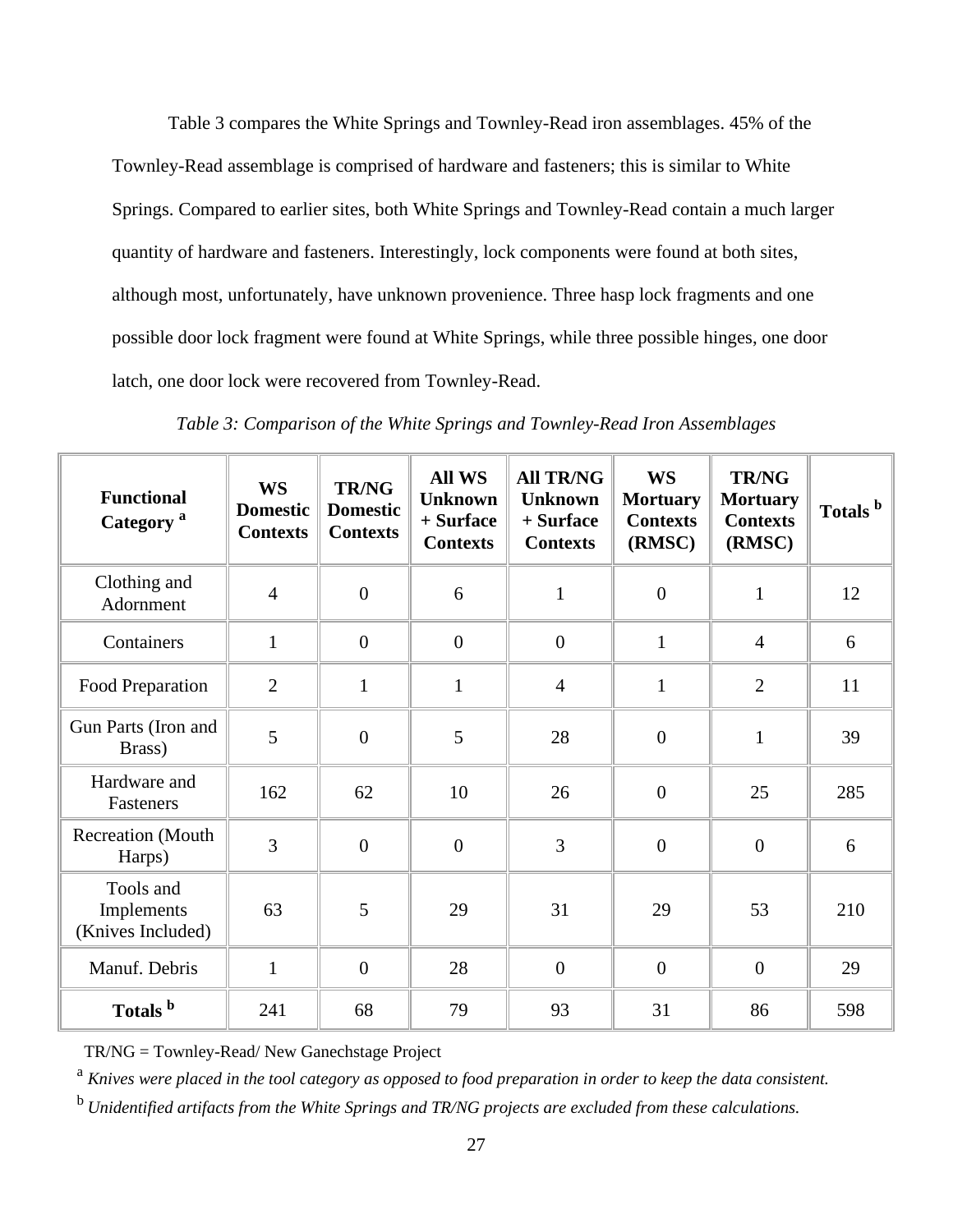Tools, including knives, are the second-highest Townley-Read iron category at 36%. This figure is about the same as White Springs. The majority of the Townley-Read tools were recovered from mortuary contexts; very few were excavated from domestic contexts. In contrast, the largest quantity of White Springs tools came from domestic contexts.

Guns represent 12% of the total Townley-Read iron assemblage and 17% of the RMSC Townley-Read iron assemblage. Compared to White Springs, these figures are substantially higher. However, the White Springs gun category is likely underrepresented for multiple reasons. First, three gun barrels were modified and placed into the tools and implements category. If these objects were added to the gun category, gun parts would represent 3% of the total iron assemblage and 10% of the RMSC iron assemblage. In addition, the RMSC White Springs iron assemblage (n=60) is substantially smaller than the RMSC Townley-Read iron assemblage (n=172). The RMSC collections contain only three White Springs gun parts compared to twentynine Townley-Read gun parts. These numbers suggest that White Springs gun parts are underrepresented at the RMSC. A probable explanation is that modern collectors with metal detectors removed numerous surface and plowzone artifacts from the site.

#### *Unmodified White Springs Iron Artifacts (n=246)*

The unmodified White Springs iron assemblage contains 246 objects. 206 were excavated from plowzone contexts, 22 from burial contexts (RMSC), 8 from feature contexts, 4 from unknown contexts (RMSC), 3 plowzone/feature contexts, 2 from disturbed feature contexts, and 1 from a plowzone/ modern fill context. These artifacts are arranged in seven functional categories—structural components, tools and implements, firearms, food preparation and consumption, clothing and adornment, recreation, containers, and manufacturing debris. They are further organized into various subcategories. These unaltered items represent 89% of the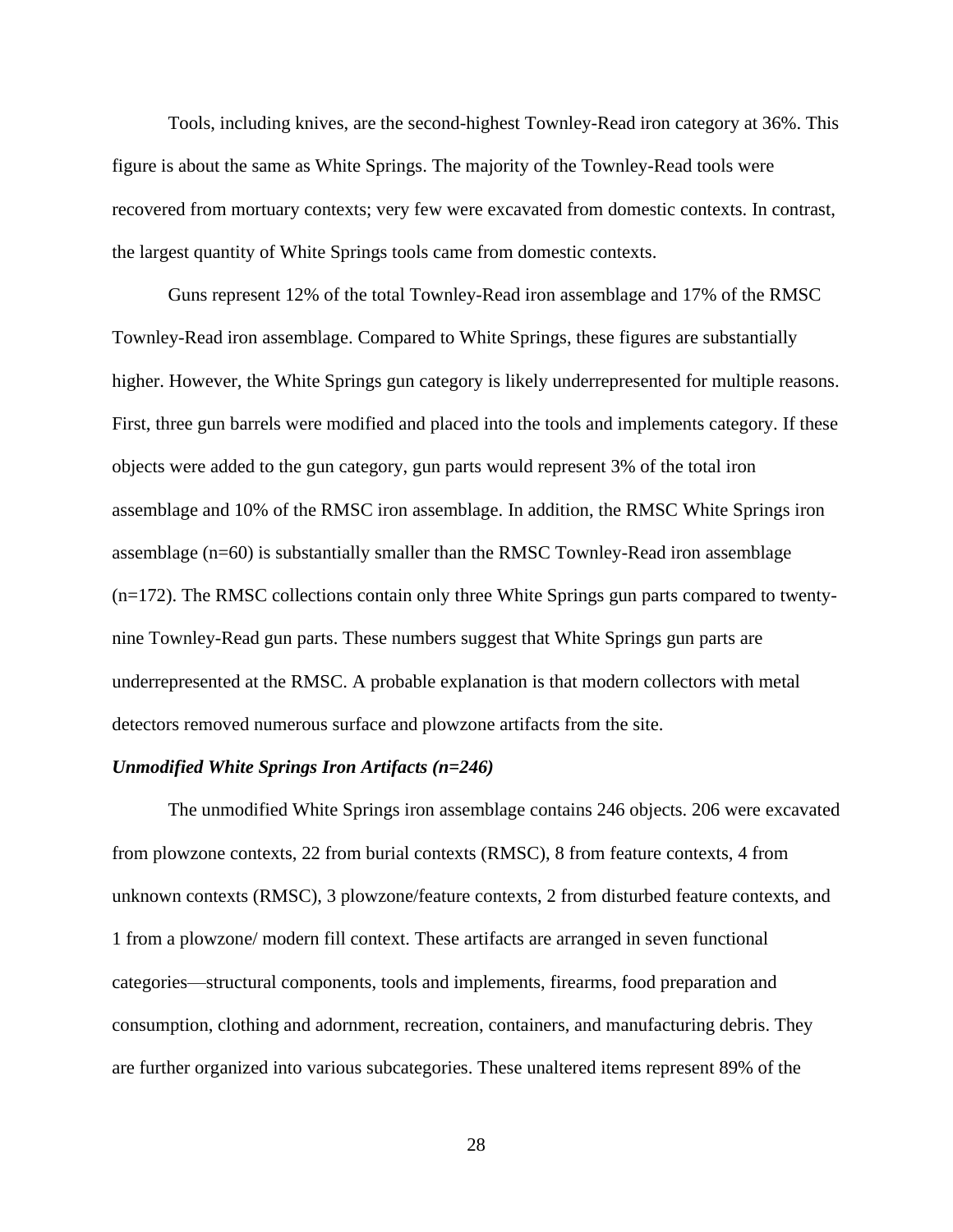entire analyzed White Springs iron assemblage  $(n=277)$ , which suggests that iron may have been predominately used in ways intended by their European makers.

### *Structural Components: Fasteners (n=155) and Hardware (n=6)*

A large number of fasteners was recovered from the site. The most common type is handwrought nails (n=145); 138 were excavated from plowzone contexts, 3 from feature contexts, 2 from plowzone/feature contexts, 1 from a plowzone/modern fill context, and 1 from a disturbed probable drainage-related context. Thirteen of these nails are large spikes, while seven are headless brads and six are sprigs. Of the 15 nails with identifiable heads, 8 have rose heads, 5 have T-heads, and 2 have L-heads. The majority of these nails have either sharp or damaged points, but one does have a spatulate or spade point. WH340.13 is the only one that could be a hand-wrought Onöndowa'ga:'-made nail. The object is very large and thick compared to the other nails and probably made by a person with little hot-working experience. It was recovered from the plowzone within the Ridgetop Domestic locus. Other iron fasteners from the Onöndowa'ga:' component include four fragments of iron strapping, two hand-wrought screws, one bolt, one rivet, one staple, and one possible cotter pin.

A few hardware fragments are also present, including two hooks, two fragments, one tack, and one washer. The first hook (WH566.4) contains an off-centered drilled hole that was probably meant for a nail or screw. A small iron piece on the top of the object suggests that it was meant to hang off a surface as opposed to being drilled directly into a wall. It was recovered from the plowzone within House 1. The second hook (WH513.5) is circular in cross-section and has a sharp point. It was excavated from a plowzone context within the Northeast Lawn Domestic locus. The handwrought tack has a double-pointed shaft and an irregularly shaped rose head. It was found in the plowzone within the Northeast Lawn Domestic locus.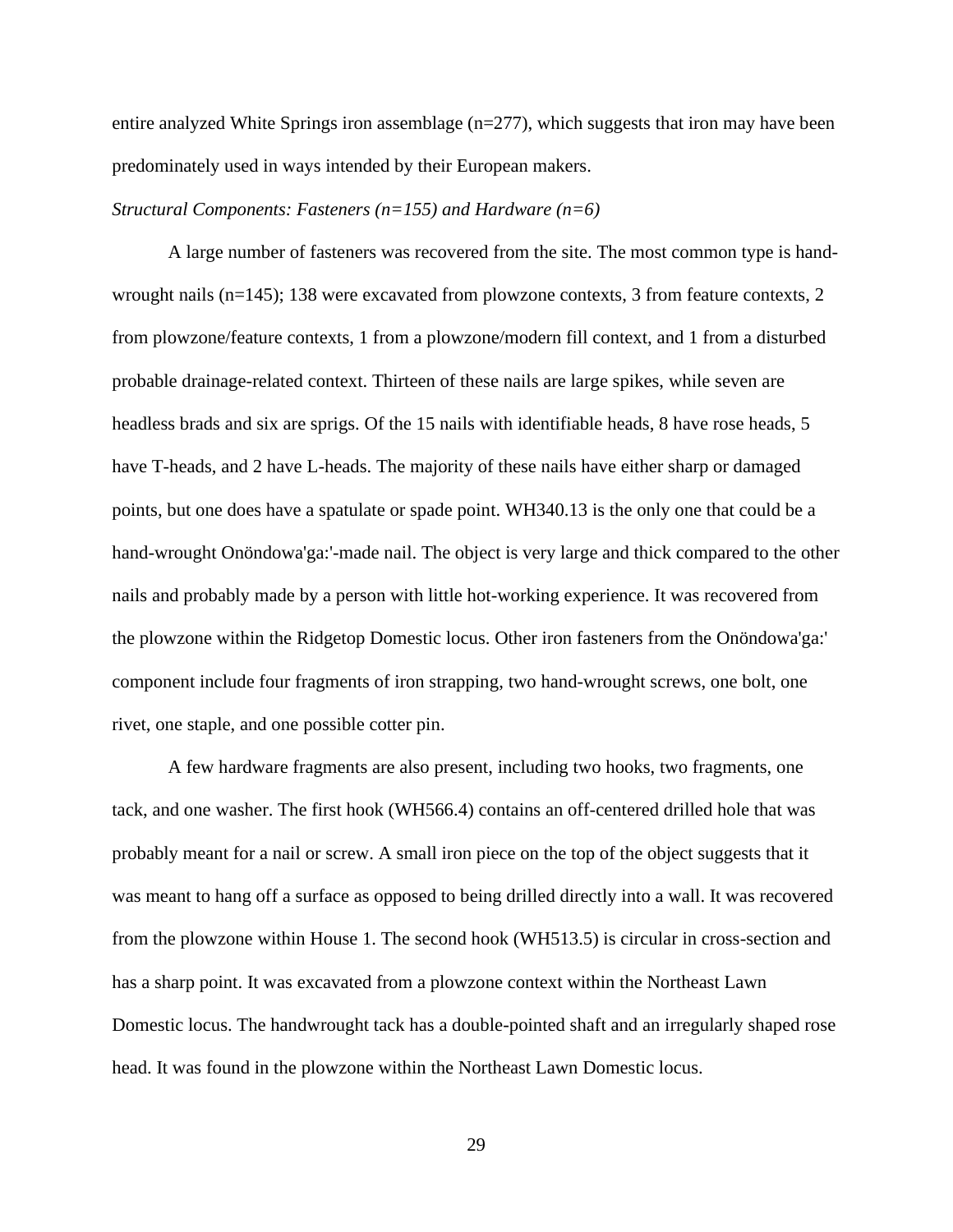## *Tools and Implements: Awls (n=14), Possible Awls (n=9)*

There are 14 positively identified unmodified awls. Nine are from plowzone contexts, four are from burials, and one from a feature (Feature 6). The plowzone awls were excavated from multiple loci. Three came from House 1, two from House 4, two from the Northeast Lawn Domestic, one from the space between House 1 and House 4, one from Feature 3, and one from the Ridgetop Minimal Feature area. In terms of cross-section, four of these awls are square, four are circular, two are diamond-shaped, and one is rectangular. Three are more ambiguous—two are possibly diamond or rectangular, and one is either square or rectangular.

Two of the square awls are double-pointed, and one is offset or stepped in the middle. One of the diamond-shaped awls is also stepped in the middle and double-pointed. The possibly rectangular or diamond awl is stepped as well. Sempowski and Saunders (2001b:483) argue that square and diamond-shaped awls are probably European in manufacture; they typically exhibit a high degree of standardization in length (70–80 cm) and thickness (3.0–4.0 mm). All White Springs awls are heavily corroded, but thickness is relatively uniform, ranging between 3.76 mm and 4.59 mm. Bradley (2020:189) also notes that stepped awls are typically French trade objects.

An additional nine plowzone objects are possible awls. Three were excavated from the Ridgetop Domestic area, two from the Ridgetop Minimal Feature Area, one from House 2, one from the Space Between House 1 and 4, one from Feature 3, and one from the Eastern Slope Disturbed Area. WH247.4 is circular in cross-section with a unique shape. Each end is curved in the opposite direction. The other possible awls are small, corroded fragments that could not be conclusively identified. Five appear square in cross-section, two are diamond-shaped, and two are circular.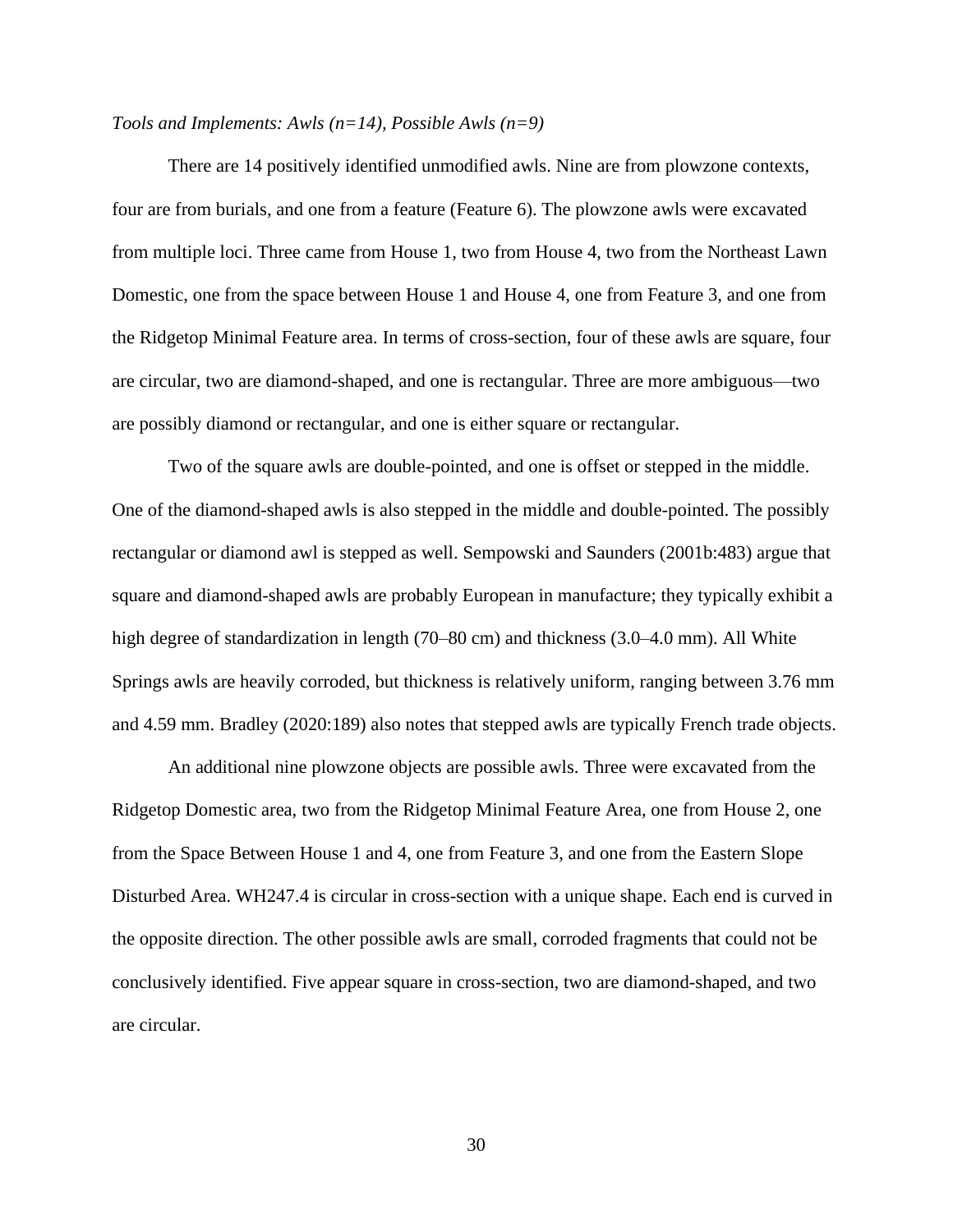### *Tools and Implements: Wire (n=2)*

Two wire fragments represent WH785.4. They were recovered from the plowzone within the Northwest Lawn Domestic locus and both appear to be hand-wrought. One fragment is bent into a loop, the other is slightly curved.

#### *Tools and Implements: Punch or Graver (n=1)*

WH44.46 was excavated from the plowzone above Feature 3. This object is a short and rusted fragment with a hand-wrought shaft that is vaguely square in cross-section. One end is flat, and the other is pointed and slightly bent. This object's morphology suggests it could be a punch or graver. The diameter is consistent with punches, but the length is relatively short. *Tools and Implements: Multi-tool (n=1)*

A double-pointed multi-tool (WH449.11) was excavated from the plowzone between House 1 and House 4. The object appears to be a double-pointed awl that is square in crosssection. One end of the tool tapers into a narrow point and is bent about 30° while the other end is flat and crimped. It bears a resemblance to a double-pointed awl that served as a multi-purpose tool from the Factory Hollow site (Sempowski and Saunders 2001:483–484).

### *Tools and Implements: Handle (n=1)*

WH1188.2 is a small and delicate fragment of iron. The object is irregular in shape and seems hand-wrought. It could be a handle, possibly for a drawer. The item was recovered from the plowzone within the Northeast Lawn Domestic locus.

## *Tools and Implements: Unknown Tools (n=4)*

Four hand-wrought tool fragments appear to be from the Onöndowa'ga:' component. WH82.6 and WH81.40 were excavated from Feature 3. WH82.6 is square in cross-section and could be either an awl or possibly a punch, while WH81.40 is square and elongated with an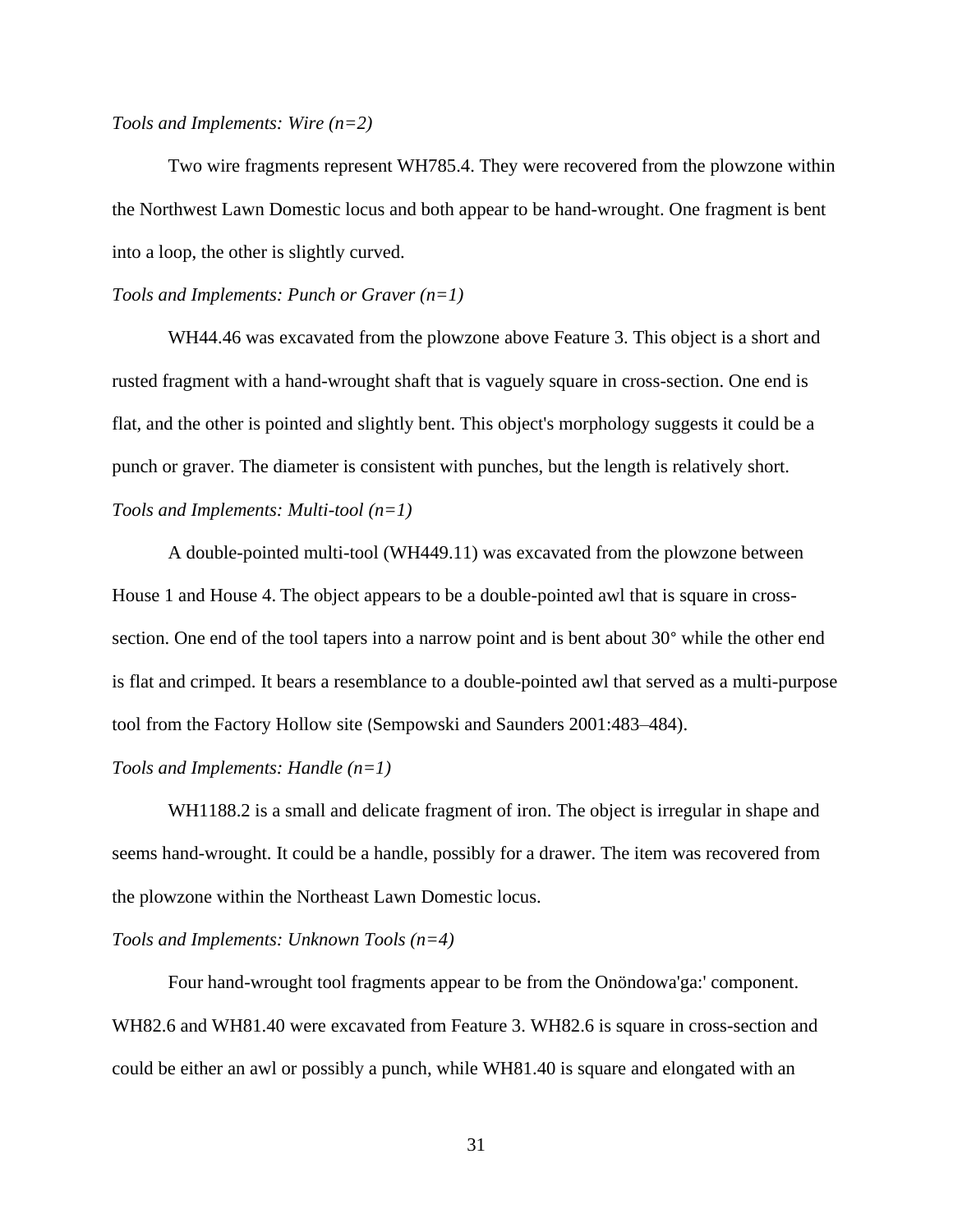intentional depression in the center and a possible a hardware fragment. WH5.11 is more delicate. The proximal end is square in cross-section while the distal end has been crimped into a crude point; its exact function is unknown. It was recovered from the Ridgetop Minimal Feature Area. The last object, WH68.50, is a flat possible tool fragment that seems to be hand-wrought. *Tools and Implements: Scissor Fragments (n=3)*

Two scissor fragments were recovered from plowzone contexts within Feature 3 and the Northeast Lawn Domestic locus. WH531.3 is a singular blade fragment, while WH89.39 is a broken scissor handle. Visual comparison with reference works suggests both these artifacts are Onöndowa'ga:'-era (Brain 1979:154–155). A more complete third pair of scissors (6048/168) was excavated from a burial context. The blades are relatively small and thick, but the round handles are broken.

### *Tools and Implements: Strike-A-Lights (n=2)*

There are two strike-a-lights in the assemblage, both recovered from burial contexts. 6036/168 is a single piece of iron that has an elongated oval shape. Its morphology is similar to strike-a-lights from the Zindall-Wheadon (a part of the New Ganechstage site complex, 1715– 1754 CE) and Ft. Michilimackinac (1715–1781 CE) sites (Stone 1974; Jordan 2008:160,178). 6037/168 is a smaller piece of iron with two finger holes, similar to strike-a-lights recovered from Ganondagan (1670–1687 CE), which are currently on display at the Ganondagan State Historic Site.

### *Firearm Fragments (n=9)*

WH937.1 is a British flintlock lock plate excavated from the plowzone within the Northwest Lawn Domestic locus. The plate contains the mainspring and pan, but the frizzen, tumbler, frizzen spring, sear spring, and cock are all missing. It does not appear to be a converted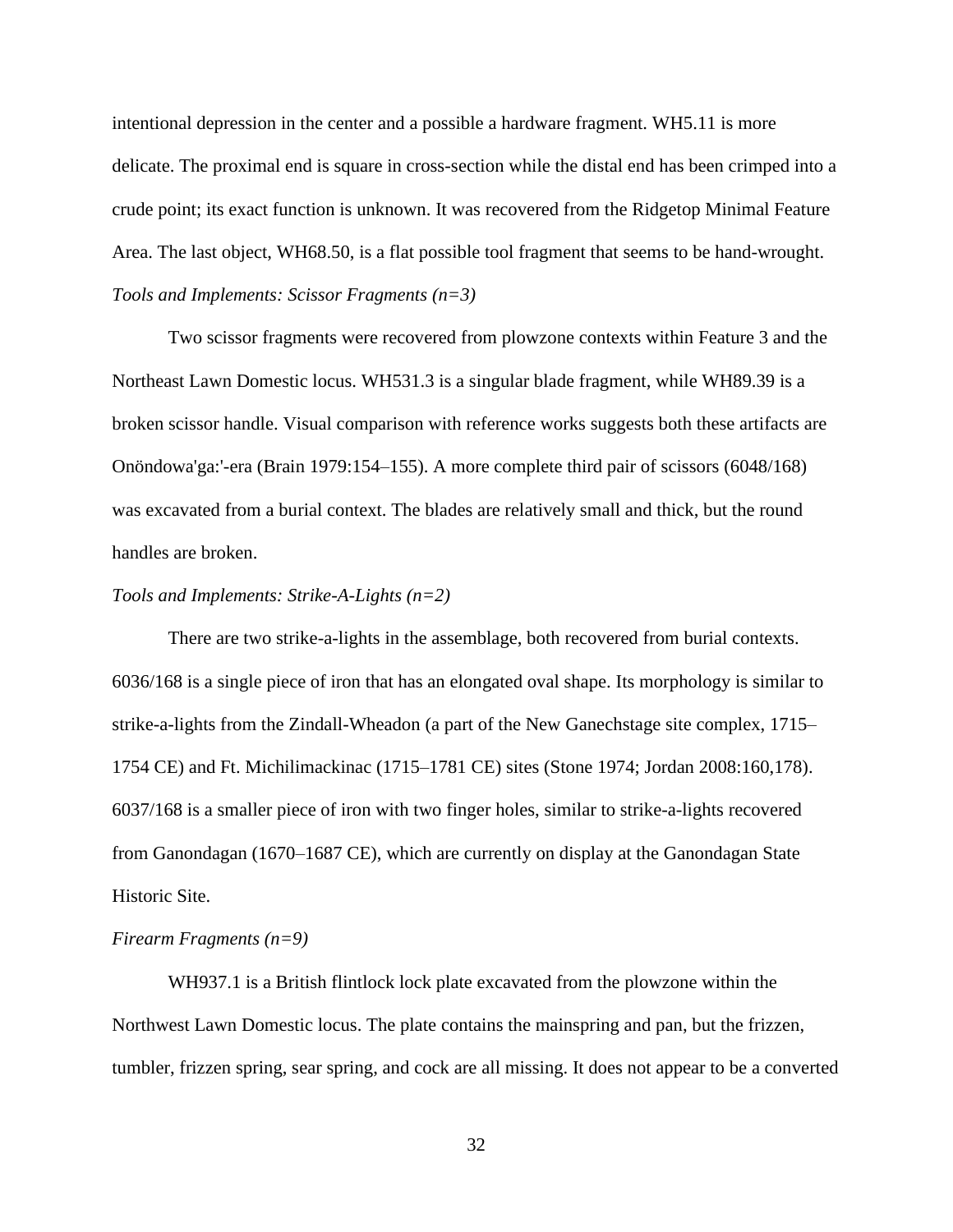snap-lock, which would date the object to ca. 1630 (Bruce Larsen 2020, elec. comm). However, it does have a horizontal slot behind the hole for the hammer screw, which is for a horizontal sear that went out of use on British flintlocks ca. 1680. This all suggests that WH937.1 has an approximate age range of 1645–1680. Because White Springs was built in 1688, WH937.1 was probably an older and possibly heavily curated flintlock. Kurt Jordan (2021, pers. comm.) suggests this could be evidence that guns were difficult to obtain.

A possible gun spring was excavated from the plowzone within the Northeast Lawn Domestic locus. WH529.5 is a small and curved fragment of iron that is rectangular in crosssection. WH128.1, the end of a trigger guard, was found in the plowzone above Feature 3. The object is flat on one side with a rusted extension. The opposite face is ornamented with an incised snowman-like shape. A second trigger guard, WH1499.1, was metal detected from the Southwest Vineyard Town Exterior and has a semi-circle shape. The interior is flat, while the exterior is convex. Two gun finials were recovered from the Ridgetop Minimal Feature Area. WH152.9 and WH379.1 are both made of cast brass. The first has an overall convex shape and is broken at the bolt perforation, while the second has a triangular shape.

Three additional gun parts from the RMSC have unknown contexts. 6118/168 is a brass butt plate, which is curved and broken. 6229/168 is a highly corroded flintlock plate fragment. It has two bolt perforations; one is large, and the other is smaller. Unfortunately, the object does not contain enough features to identify further. The last item (6230/168) is a large flintlock bolt. Threading is visible near the base, but the head is damaged.

## *Food Preparation: Knives (n=21) and Possible Knives (n=5)*

The assemblage contains 21 positively identified unmodified knives. Thirteen were recovered from burials, six from plowzone contexts, and two from a disturbed, probable modern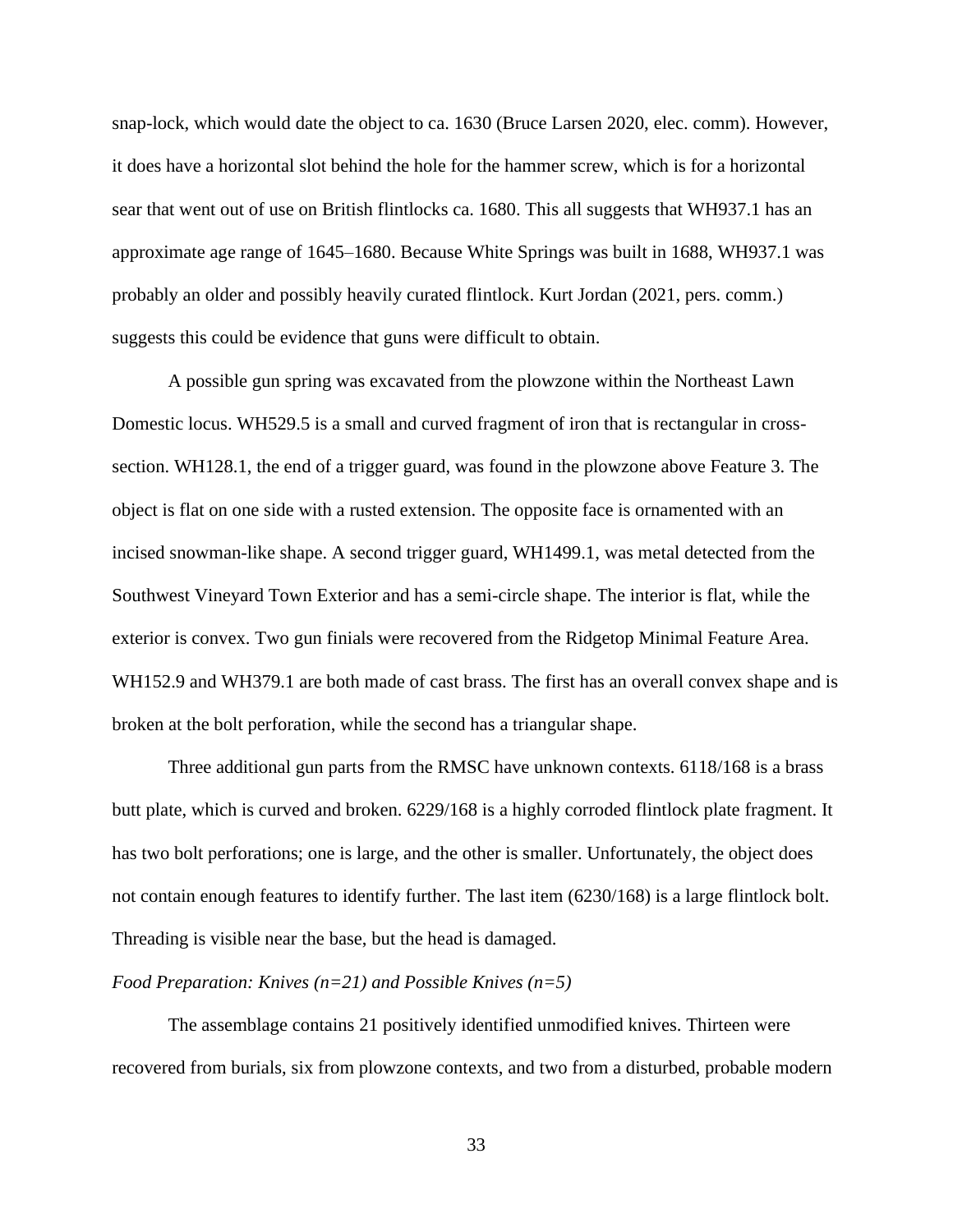drainage context. Only two of the burial knives are complete with handles. 6005/168 is a small straight blade with a long and pointed tang. The tip is rounded, and the back edge curves slightly downward. 6011/168 has a straight back edge and a bone handle that is secured to the blade with four small iron pins. The tip is broken, and both the blade and shaft are thick. It is similar in morphology to Stone's Type 2 "standard" blade (1974:271, figure 163 c). Eight of the burial knives are intact blades without handles, three of which are folding clasp blades. Documentary sources indicate that folding clasp blades were French in origin and preferred trade items (Thwaites 1900, 12:119–21, 15:129). Bradley (2020:534) also notes that folding knives are often French-derived, such as those from the Onoñda'gegá' occupied Pen (1697–1701 CE) and Weston (1682–1696 CE) sites. 6057/168 is a French *jambette* blade slightly convex and pointed, while 6035/168 is an asymmetrical French *siamois* style knife (Bradley 2020:448). 6051/168, 6055/168, and 6056/168 appear to be kitchen knives. Two of the burial knives are small; 6049/168 has a curved blade and tip, while 6054/168 has a damaged and pointed tip. The three remaining burial context knives are unidentifiable blade fragments.

The plowzone and disturbed context knives were excavated from Feature 6, House 4, the Ridgetop Domestic Area, the Southwest Lawn Domestic Area, the Northeast Lawn Domestic Area, and the space between House 1 and House 4. Five of these knives are mostly complete, and two of them appear to be the same type. WH558.2 and WH644.6 have a straight back edge, an oblique heel, and a convex blade (Stone 1974:266). WH567.6's morphology is similar to these knives—it has a straight back edge and convex blade, but the significant difference is that it has a round bolster. A third knife type is WH644.5. It has a straight back edge and a square tip; however, this knife does not have a bolster, heel, or tang. The fourth knife type is a folding knife. WH562.7 is a blade fragment with a rounded handle and a short and raised area on the hinge end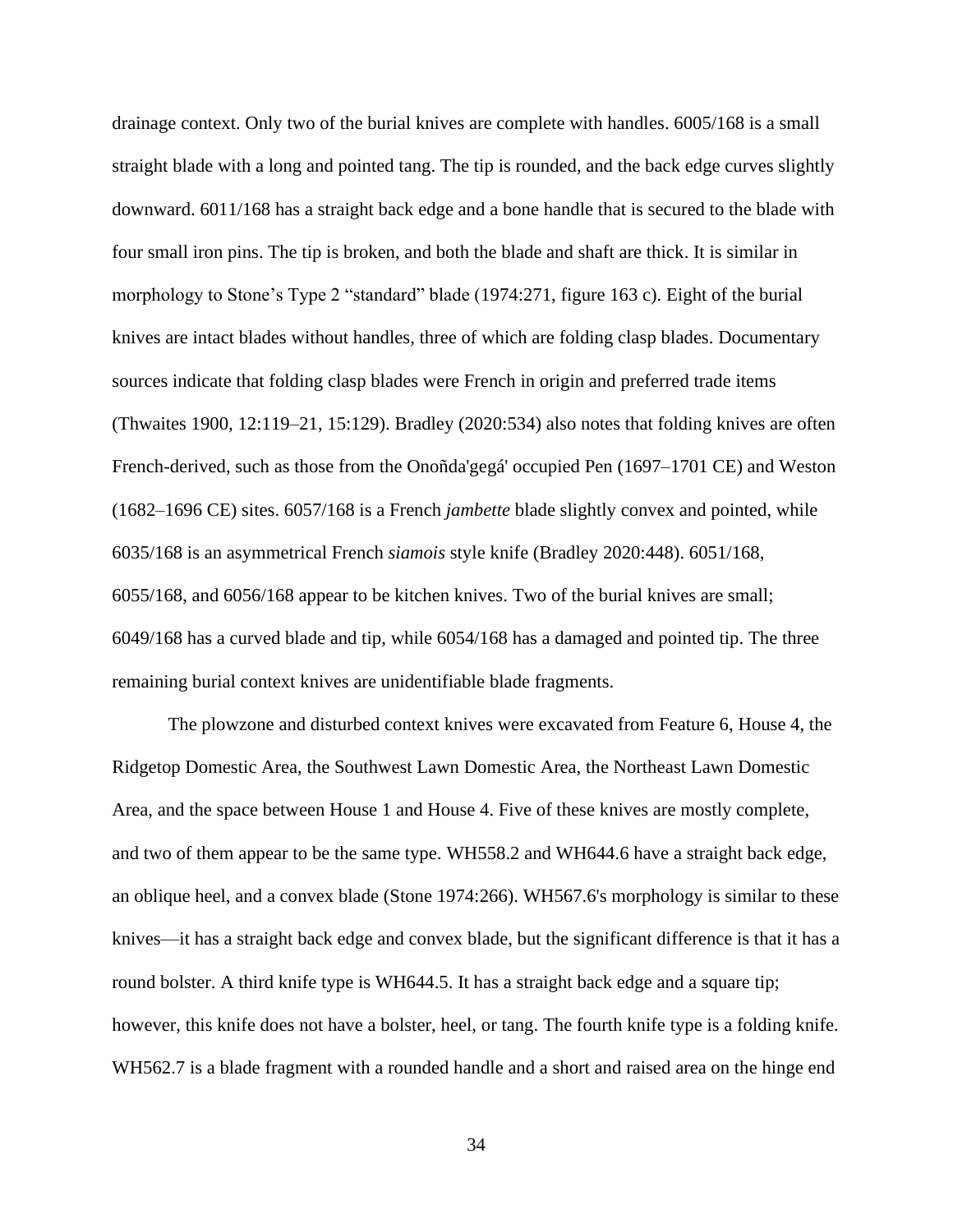where the plates are placed. It appears to be a French *siamois* folding blade (Bradley 2020:448).

The three remaining plowzone knives are fragmentary. WH215.1 is a partial tang and broken blade with a straight back edge. The second knife fragment (WH448.11) is the distal end of a convex knife. The last fragment (WH590.4) is a convex knife tip. In addition, there are a few artifacts that could also be thin, flat blade pieces, including WH425.3, WH391.7, WH554.12, WH171.2, and WH145.5. They were all excavated from plowzone contexts within four loci— House 1, House 4, the Ridgetop Minimal Feature Area, and the Ridgetop Domestic locus. *Food Preparation: Kettle Hooks (n=3)*

There are three kettle hooks in the assemblage. WH195.8 and WH425.4 were excavated from plowzone contexts in House 1, while 6026/128 was recovered from a burial context. WH195.8 is round in cross-section but flattens into a rectangular shaft. It is possibly related to WH425.4, but this smaller hook was probably used to hang a small kettle. In contrast, WH425.4 is thicker and more pronounced, likely an Onöndowa'ga:'-made kettle hook manufactured for a large cauldron. 6026/128 has an "s" shape, but the hook's bottom portion is much bigger than the upper section.

### *Clothing and Adornment: Belt Buckles (n=2) and Clothing Fragments (n=2)*

Two belt buckles, WH397.9 and WH562.8, were recovered from plowzone contexts in House 4 and the space between House 1 and House 4. One appears to have a hook bar attachment; the other is too corroded to identify. Two iron fragments may have been used to adorn clothing. WH793.18 and WH566.6 were excavated from plowzone contexts within the Northeast Lawn Domestic and House 3 Immediate Exterior loci. Both pieces are thin, broken, and resemble a chevron pattern that may have been sewn onto clothing for adornment purposes.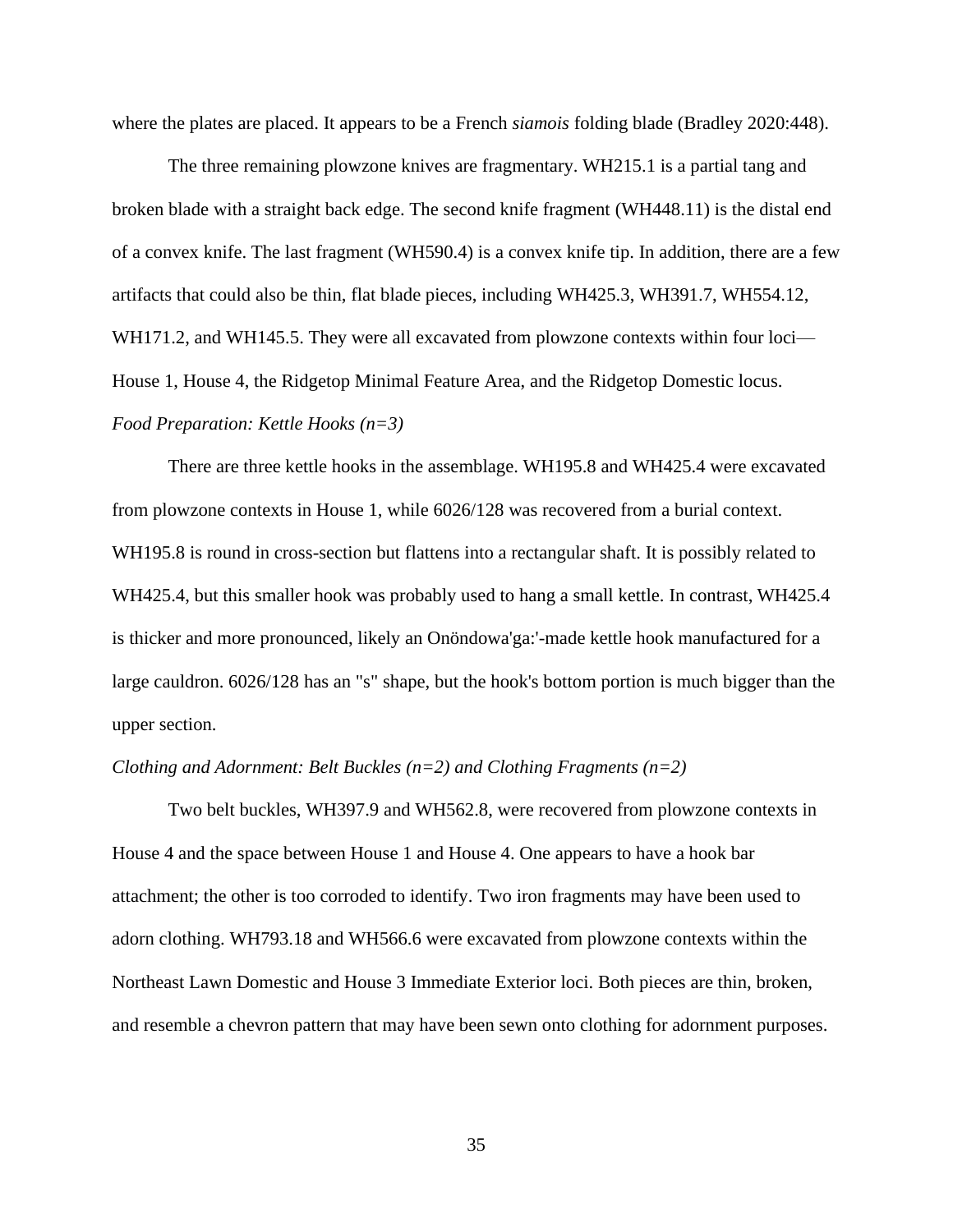### *Recreation: Mouth Harps (n=3)*

Three iron mouth harps were recovered from plowzone contexts within the Ridgetop Domestic locus. WH341.10 is relatively well-preserved even though the tongue is missing; it has a round head and one broken shank.<sup>5</sup> WH476.6 is triangular in cross-section. The tongue is missing, and the head is damaged. WH206.15 is square in cross-section. Because this object appears burned, it is unclear whether it was manufactured from brass or iron.

## *Containers: Iron Crucible (n=1)*

WH214.2 is a possible iron crucible fragment excavated from the plowzone above Feature 6. The diameter is approximately 72 mm, which is much smaller than typical kettle rim diameters (Ft. Michilimackinac diameters are 220 mm, 300 mm, and 310 mm). In addition, kettle rim fragments typically have a collared or offset upper rim area while the White Springs fragment does not (Stone 1974:189). This all suggests that the WH214.2 could be an iron crucible fragment that would have probably been used to work lead. Lead is the most plausible because there is no evidence of molten copper working at White Springs.

## *Containers: Snuff or Mirror Box (n=1)*

6072/168 is a possible round mirror box or snuff container recovered from a burial context. The object is fragmentary and has broken into five pieces. However, the base is intact and has a diameter of 46.07 mm. It has similar characteristics to an artifact excavated from the Canawaugus site (1790–1814 CE), which has also been identified as either an iron mirror box or snuff container ("UM Museum" 2020).

### *Manufacturing Debris: Sheet Iron (n=1)*

WH644.7 is a corroded and thin sheet iron fragment that was excavated from a disturbed

<sup>5</sup> This object appears similar to a Fort Michilimackinac mouth harp with the taxonomic designation Series B, Type 2, Variety A.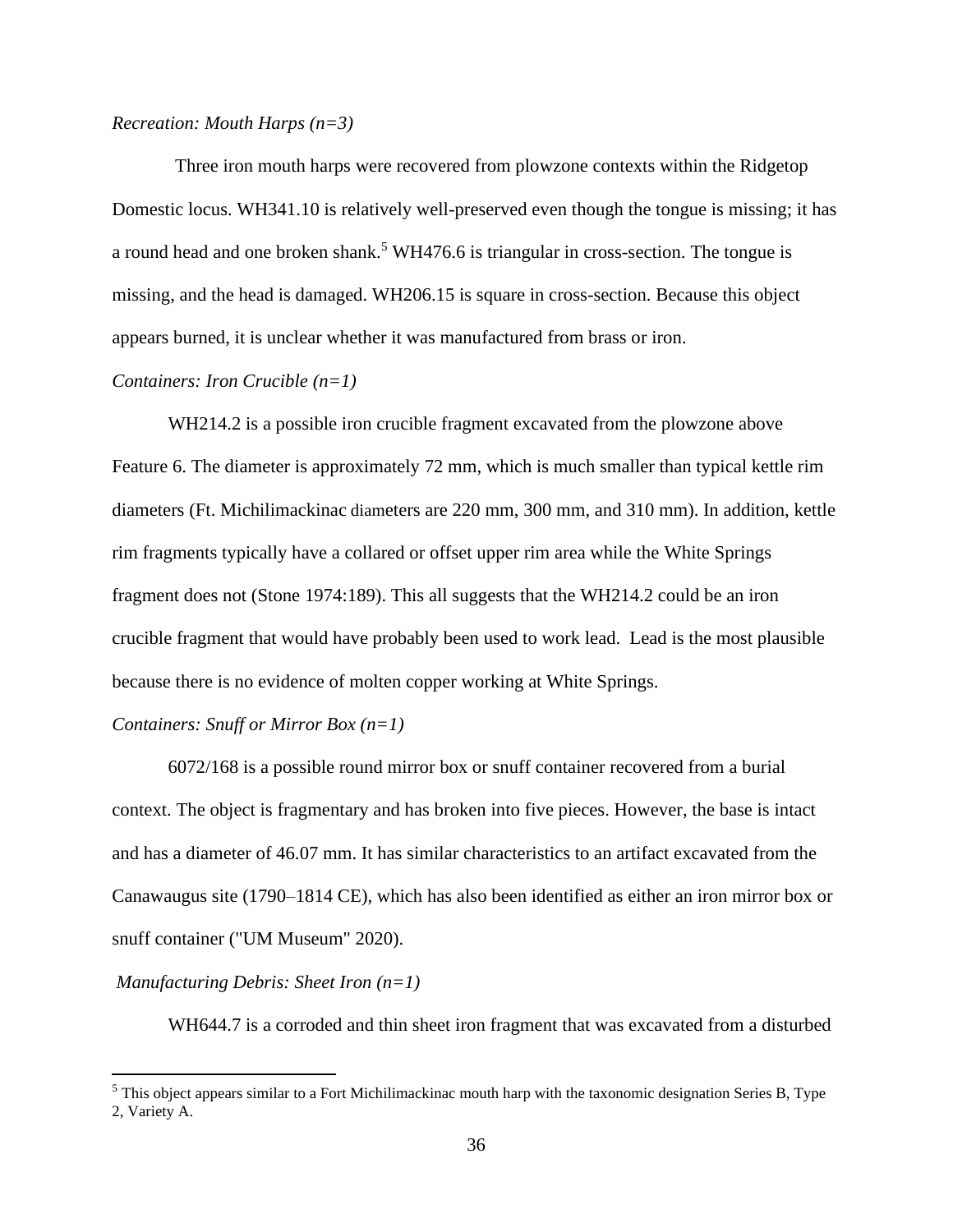context within the Southeast Lawn Domestic Area. The fragment has a rolled rim and one torn edge. It appears to be a scrap fragment; it is too small and thin to be a kettle rim.

# *Modified White Springs Iron Artifacts (n=31)*

The Onöndowa'ga:' component contains 31 modified iron objects, representing approximately 11% of the analyzed White Springs Onöndowa'ga:' iron assemblage.<sup>6</sup> Sixteen were excavated from plowzone contexts, nine from burial contexts, four from feature excavations, one from a plowzone/ feature context, and one from an unknown context (RMSC). The majority of these artifacts were easily identified as modified because they were clearly altered from another form. A few objects were more challenging because of their irregular shape, but reference materials containing modified object measurements and photographs led me to conclude that they were also modified. These artifacts are arranged into multiple categories structural components, tools and implements, food preparation, and firearm fragments. They are further organized into different subcategories, which are based on the object's original form. *Structural Components: Iron Spikes (n=3)*

The iron assemblage contains three modified iron spikes. WH514.8 is a modified punch excavated from the plowzone within House 2. A radiograph of the object was taken, which revealed that the artifact gradually tapers along its entire length, is circular in cross-section, and has an irregular shape with a flat end and a rounded tip. The object's features and measurements are similar to reworked spikes from the western Onöndowa'ga:' Dutch Hollow site (1605–1620 CE) and the eastern Onöndowa'ga:' Factory Hollow site (1610–1625 CE per Sempowski and Saunders 2001; 1597–1617 CE per Birch et al., 2020) site (Sempowski and Saunders 2001b:491). WH453.2 appears to be a second modified punch; this object was recovered from a

<sup>6</sup> Unknown provenience artifacts were omitted from this calculation meaning that the Onöndowa'ga:' iron assemblage is comprised of 246 artifacts.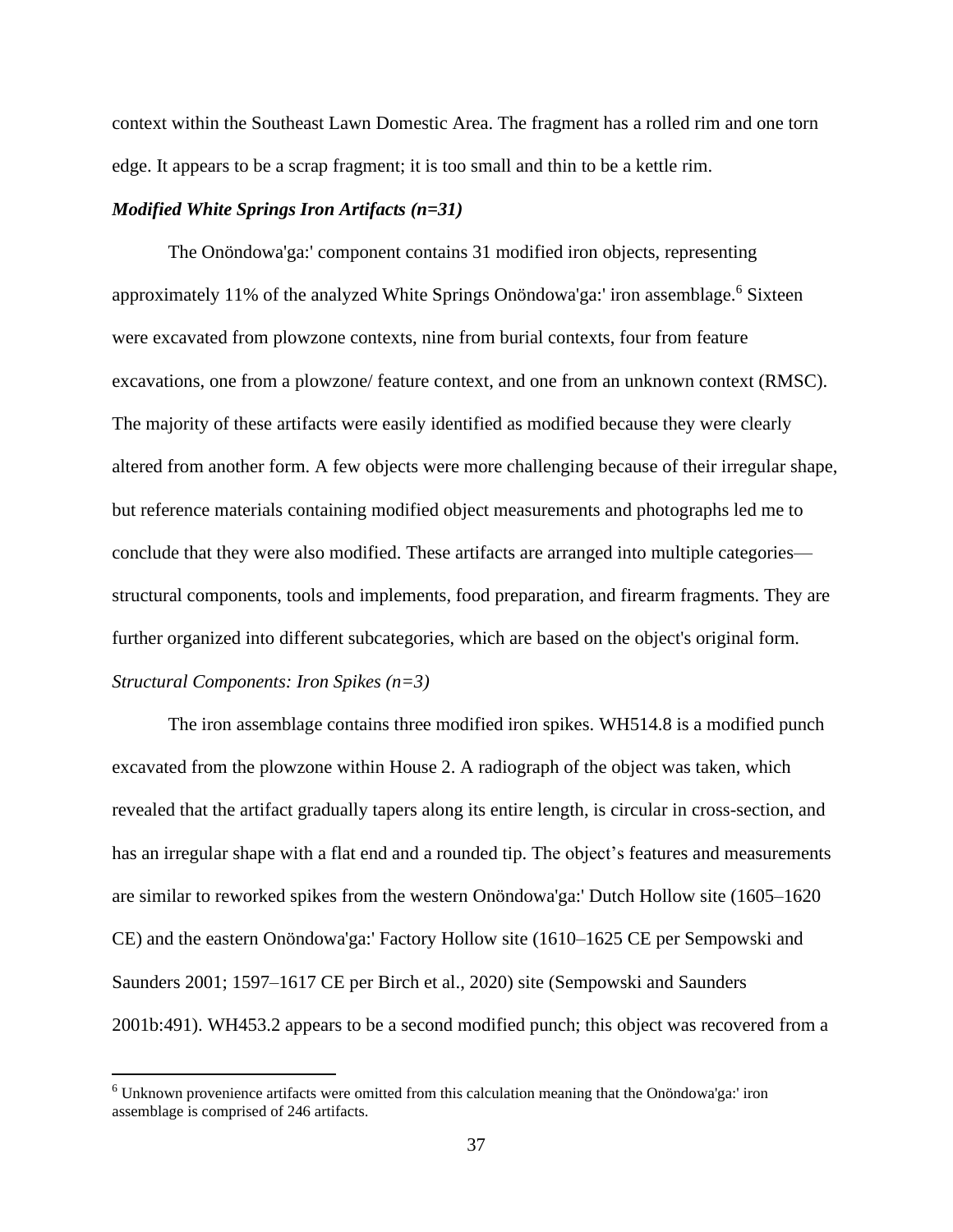feature context in House 4. A radiograph revealed several features distinctive of punches. The artifact is circular in cross-section, has a blunt end, and a tip that is flattened unevenly. The last modified spike, WH378.7, is a chisel excavated from the plowzone within the Ridgetop Minimal Feature Area. WH453.2 (feature context from House 4) and WH378.7 (plowzone context from Ridgetop Minimal Feature Area) were identified as reworked spikes because their measurements align with the dimensions of the modified spikes from Factory Hollow.

# *Tools and Implements: Axe Fragments (n=4)*

Several axe fragments exhibit evidence of modification. 6062/168 was recovered from a burial context. The object is curved and triangular, with two worked edges parallel to one another. The artifact's morphology and measurements are similar to axe fragment scrapers recovered from Factory Hollow, suggesting that this object is a recycled axe blade scraper (Sempowski and Saunders 2001b:506). 6052/168 is a modified spatulate scraper manufactured from an axe blade recovered from a burial context. The lower section has a flattened and rounded blade, and the handle is square in cross-section. The object's dimensions are similar to a spatulate scraper found at Factory Hollow.

WH663.2 appears to be a scraper manufactured from the socket portion of an axe. It was excavated from a feature context within House 3. The implement's working end has been shaped into a plano-convex section that curves slightly downward, likely reflecting the curve of the back end of an axe socket (Sempowski and Saunders 2001a:223). The butt end of the implement is thinner and appears unevenly cut. The object also resembles a Factory Hollow scraper manufactured from an axe socket.

6012/168 is a chopper-like tool possibly manufactured from a celt and recovered from a burial context (Moorehead 1917:140). The object has a flat and semi-circular spatulate blade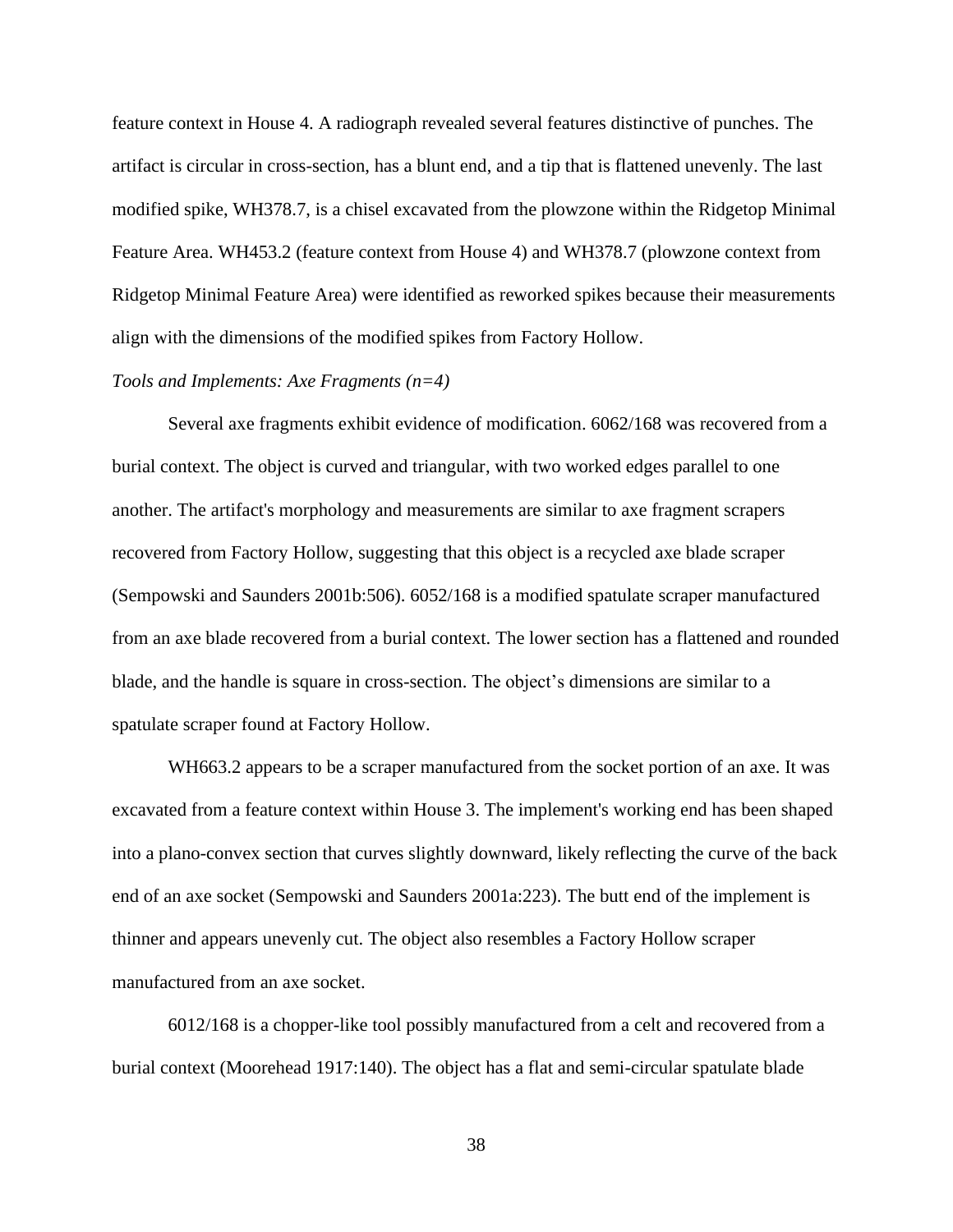with shoulders that angle 90° outwards from the handle. The handle is circular in cross-section and tapers to a blunt point. 6012/168's morphology is very similar to the "grove spud," a greenstone ritual axe found in a field near the Cahokia site (800–1400 CE) (Perino 1964:4). These objects are usually manufactured from stone and are typically associated with Mississippian burials dating before 1350 CE (Aid 2004:1). Mississippian axes are commonly thought to be ritual axes that were used as either spiritual or political symbols in ritual ceremonies. This resemblance to the White Springs object is intriguing, but the significant time gap between the finds and the variance in artifact sizing renders any possible connection inconclusive.

### *Tools and Implements: Iron Rods (n=4)*

Several objects appear to be made from iron rods; three were reworked into awls. WH763.58 and WH763.7 were excavated from the plowzone context within House 3. WH763.58 is circular in cross-section, double pointed, and slightly curved. This artifact is circular in crosssection and bent about 90°. The working end appears sharpened while the other end is flat and probably cut. The third modified awl, WH406.6, was excavated from a plowzone context in the Ridgetop Domestic locus. The implement is circular in cross-section, bent 45°, and has a flattened tip. One of the ends also appears broken. All three of the White Springs awls have measurements that align with iron rod awls from Factory Hollow.

This category's last object is a chisel (6014/168) recovered from a burial context. It is circular in cross-section and long. The implement has one flat and uniform end that was probably cut; the opposite end has a broken and dull point that shows evidence of sharpening. Although the diameter of this implement doesn't quite match the dimensions of the modified rods from the Factory Hollow site, they only differ by 0.42 mm. This object's length is also much longer than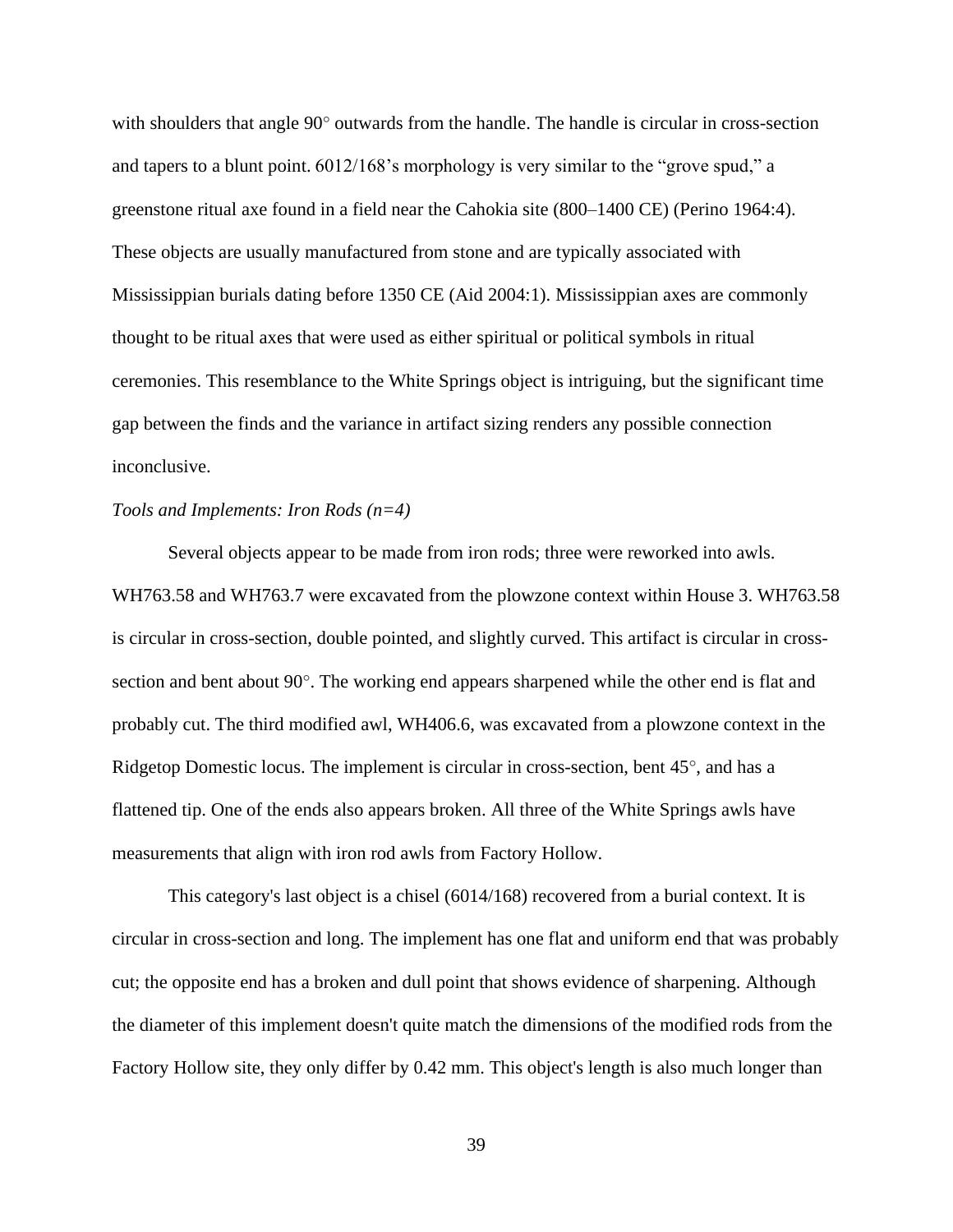the implements made from spikes, suggesting that it was manufactured from an iron rod. *Tools and Implements: Sword Blade (n=1)*

6013/168 is a large sword blade that was reworked into a harpoon. It was recovered from a burial context. Two asymmetrical barbs are visible near the top of the object, and a single perforation has been drilled about 8.5 cm from the base. The perforation indicates that this object was the detachable head of a harpoon since it provides the area of attachment for the line used to retrieve the harpoon head (Sempowski and Saunders 2001b:369). 6013/168's measurements are similar to eight fragmentary sword blades excavated from the Factory Hollow site. *Tools and Implements: Implement Fragment (n=1)*

WH372.6 was excavated from the plowzone within the Ridgetop Minimal Feature area. The artifact is concave, thick, and has an elliptical groove or slot. The interior edges of this groove and one of the artifact's ends appear sharpened while the opposite end is broken. These characteristics suggest that the item may be a beamer fragment manufactured from an iron implement. A beamer is a tool used to clean the hide of an animal; it scrapes away the pieces of fat and muscle that adhere to the skin.

### *Tools and Implements: Wire Fragments (n=5)*

Five objects could be awls fashioned from iron wire. WH145.4 was found in the plowzone within the Ridgetop Minimal Feature Area. The artifact curves ~1.5 cm from the base, straightens, and then forms a 90° angle. It also has a sharp point and is circular in cross-section. The second possible wire awl is WH381.14. It was excavated from the plowzone within the Ridgetop Domestic locus. The artifact is circular in cross-section and double-pointed, but one of the ends may be broken. Three additional possible awls were excavated from the plowzone within House 1 (WH385.9). These fragments have sharpened points, and one is bent 90°.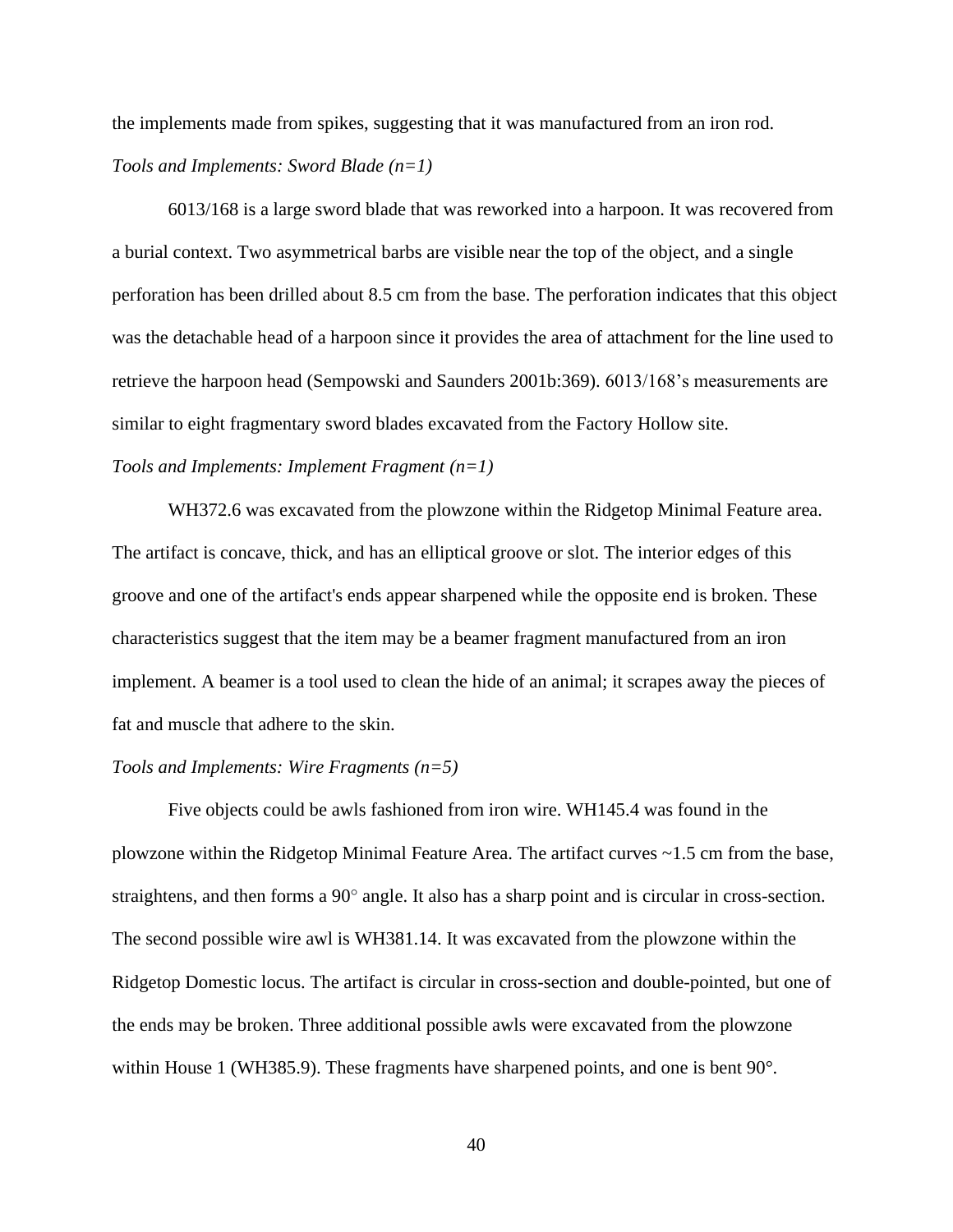The diameters of WH145.4, WH381.14, and WH385.9 are thin, suggesting that they were manufactured from wire as opposed to spikes or iron rods. The dimeters also closely match positively identified Euroamerican wire fragments from White Springs. It is unclear if these objects date to the Onöndowa'ga:' or Euroamerican component. However, because these fragments appear sharpened, this suggests they were originally manufactured by Europeans and subsequently modified into awls by the Onöndowa'ga:'.

#### *Food Preparation: Kettle Bails (n=6)*

The most common form of modification at the White Springs is the reworking of kettle bails. Two appear to be reworked punches. WH181.6 was excavated from the plowzone above Feature 2. The object is circular in cross-section, with one sharp end and one flat end. WH18.44 is likely another modified punch; it was recovered from a mixed feature/plowzone context within Feature 2. The artifact is also circular in cross-section, with one flat end and one pointed and tapered end. The diameters of these objects are consistent with kettle bail rods from Ft. Michilimackinac (Stone 1974:171).

The Feature 3 area also contains a modified kettle bail from a plowzone context. The upper portion of WH81.38 is circular in cross-section, while the lower section is square. One end has a relatively blunt point; the other appears broken. Its characteristics and measurements suggest it was used as either a punch or an awl. Another possible awl (WH805.22) was recovered from the plowzone within House 3. The implement is curved and either square or rectangular in cross-section. One end likely housed a handle, and the working end is sharp.

WH242.1 is a fifth possibly modified kettle bail excavated from a securely Onöndowa'ga:' context within the Feature 6 firepit. It has a round shank that flattens and folds over to form a relatively sharp point. The object is quite long and could be a poker.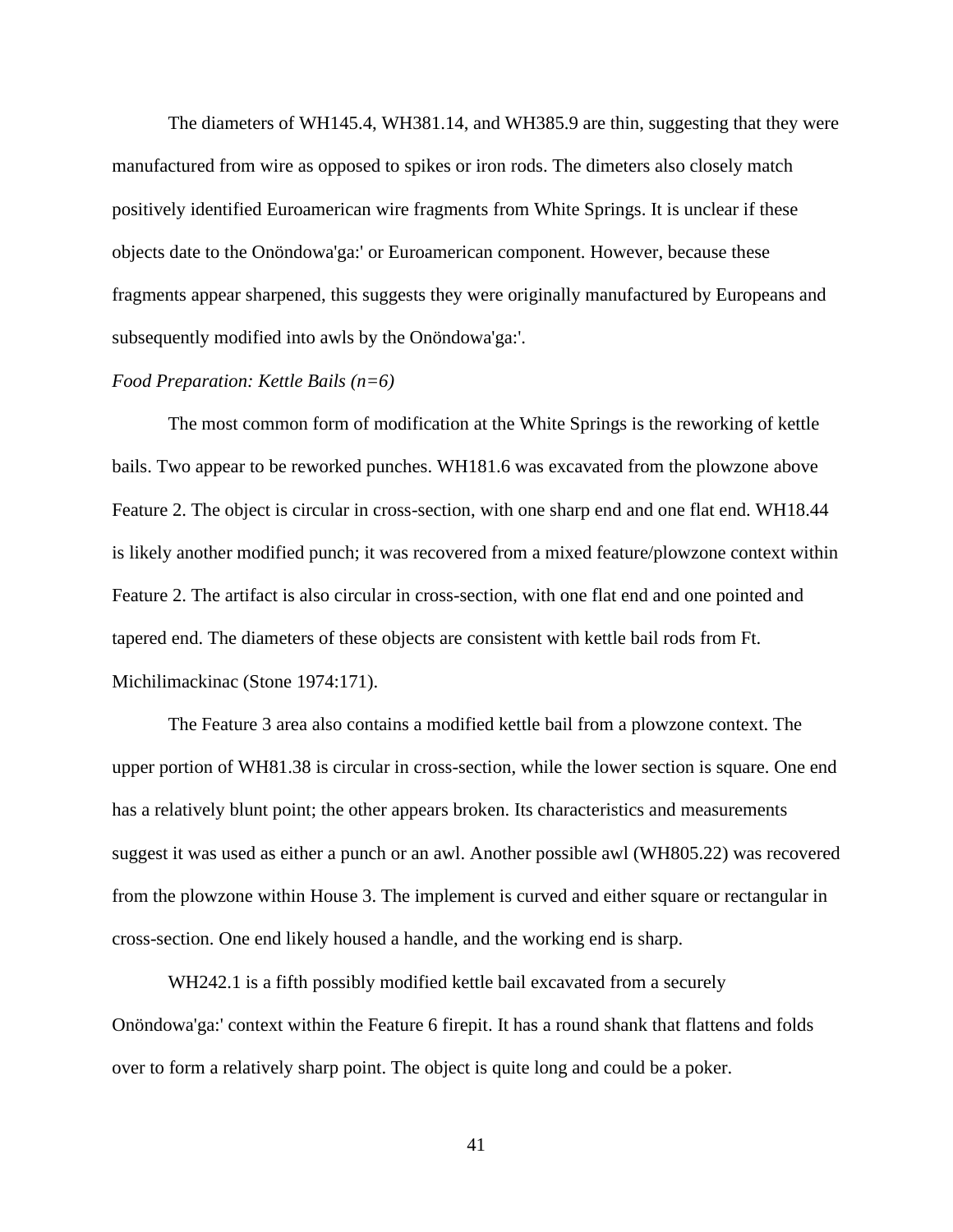The last modified kettle bail is WH148.5. It was found in the plowzone within the Ridgetop Minimal Feature Area. The object is square in cross-section, has two blunt ends, and a rounded hook located about 3 cm from the bottom of the implement. These characteristics suggest WH148.5 could be a reworked hook. This object is similar to four kettle bail fragments from the Adams Site (1565–1575 CE) (Wray et al., 1987: Sempowski and Saunders 2001a). *Food Preparation: Knives (n=4)*

The reworking of knives is another common form of alteration at White Springs. Four blades exhibit characteristics of modification. The first is WH102.26, recovered from a securely Onöndowa'ga:' context within Feature 3. It has a flat tang without a bolster or heel (Bradley 2005:211). The blade's distal end is cleanly cut from the rest of the blade perpendicular to the length, and the broken edge appears beveled. This knife is similar to Type 1A knives that have been found at the Adams (1565–1575 CE), Tram (1570–1590 CE per Sempowski and Saunders 2001; 1553–1584 CE per Birch et al., 2020) and Dutch Hollow (1605–1620 CE) sites. These knives are relatively wide "butcher" type knives that display either a very slight or almost nonexistent choil (Sempowski and Saunders 2001a:215).

A second likely modified knife (6050/168) was excavated from a burial context. The blade has an extended tang, a tapered back, and an oblique heel without a bolster or a choil. This implement closely resembles a Class II, Series B knife from Ft. Michilimackinac, a modified knife that was sharpened and reformed after it broke (Stone 1974:271,274).

The two remaining modified knives were also recovered from burial contexts. 6015/168 is a folding clasp knife blade with a large pin embedded in the shoulder. Both the blade and the back-edge are rectangular and taper towards the point, which is pointed and triangular. This is a unique shape for a folding clasp blade and likely the result of resharpening. 6058/168 appears to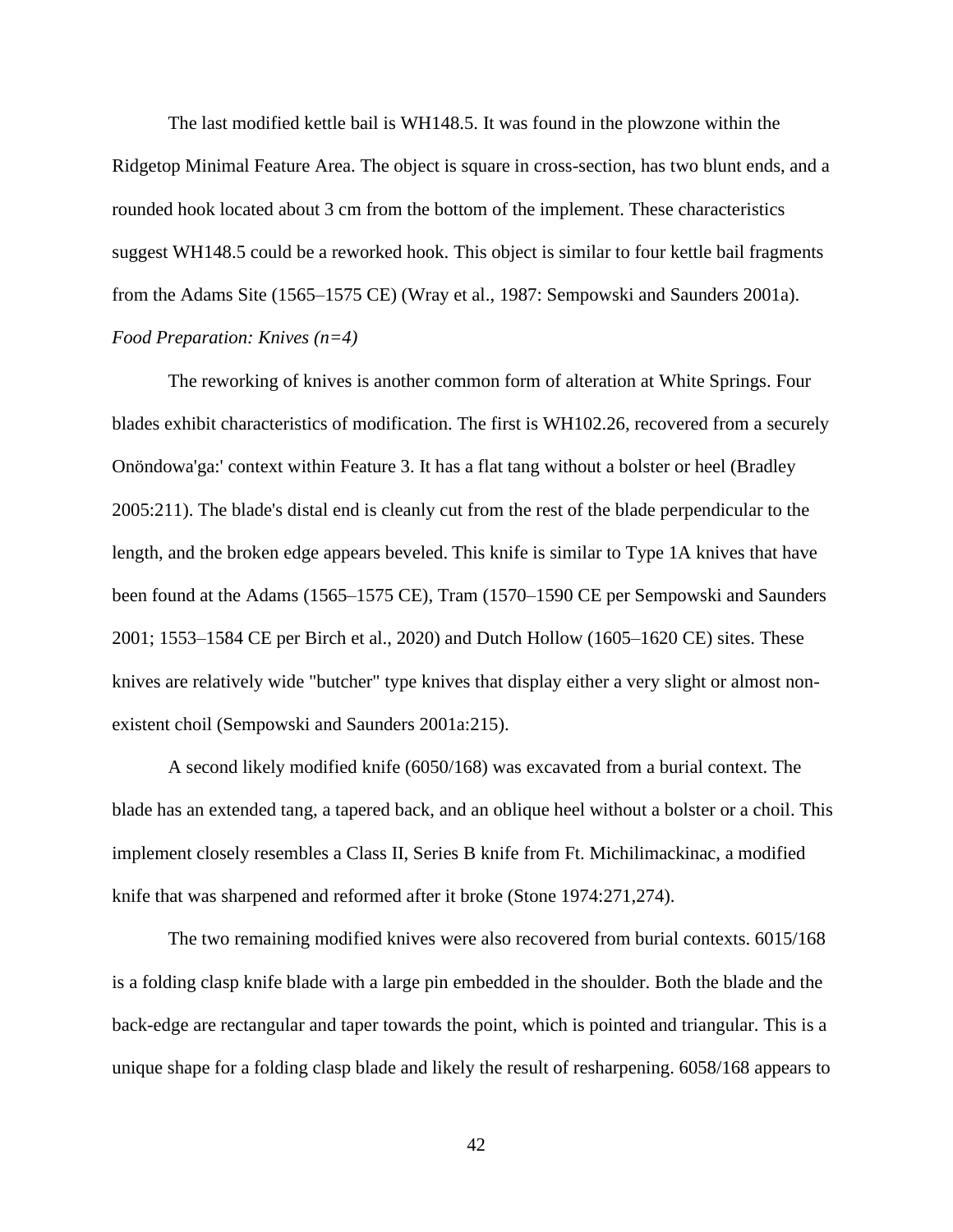be modified in the same way; the tip has the same unique triangular shape. However, this blade does not appear to be a folding clasp blade. It has a flat tang without any pins and a straight back edge without a collar or heel. These characteristics are suggestive of a kitchen knife.

# *Firearm Fragments (n=3)*

The last class of modified objects is reworked gun barrels. The first gun barrel (WH158.3) was reworked into a scraper. This object was recovered from the plowzone within the Ridgetop Domestic locus. One end of the barrel is crimped upwards and made into a working edge. The other end contains a small section of the gun barrel that was cut into a flat edge. 6257/168 is a second gun barrel scraper recovered from an unknown context (RMSC). The working end is flattened and bent slightly upwards. A third modified gun barrel (6053/168) was recovered from a burial context. The barrel end of the implement was cut into a flat edge, while the opposite end was flattened into a long straight edge. Because this edge is not bent upwards like the other gun barrel scrapers, this particular object may be a digging tool.

### **White Springs Iron Assemblage Analysis and Interpretations**

#### *Iron Smithing at White Springs*

Archeologists and local historians often mention Townley-Read as being the first Onöndowa'ga:' site to contain a smithy. However, documentary evidence suggests that smiths were also present at either the eastern White Springs site (NYSM 1952 and 2442; RMSC Plp-18) or the western Snyder-McClure site (NYSM 2431; RMSC Plp-6), possibly both. In the early 1700s, the French extended their influence and presence primarily through Jesuit priests and the translator Louis-Thomas Chabert de Joincaire, who made several trips to Onöndowa'ga:' territory while accompanied by smiths (Jordan 2001:5). It was reported that the Onöndowa'ga:' had a French smith for "some years in their villages" in 1709 (NYCD 9:830). French smiths were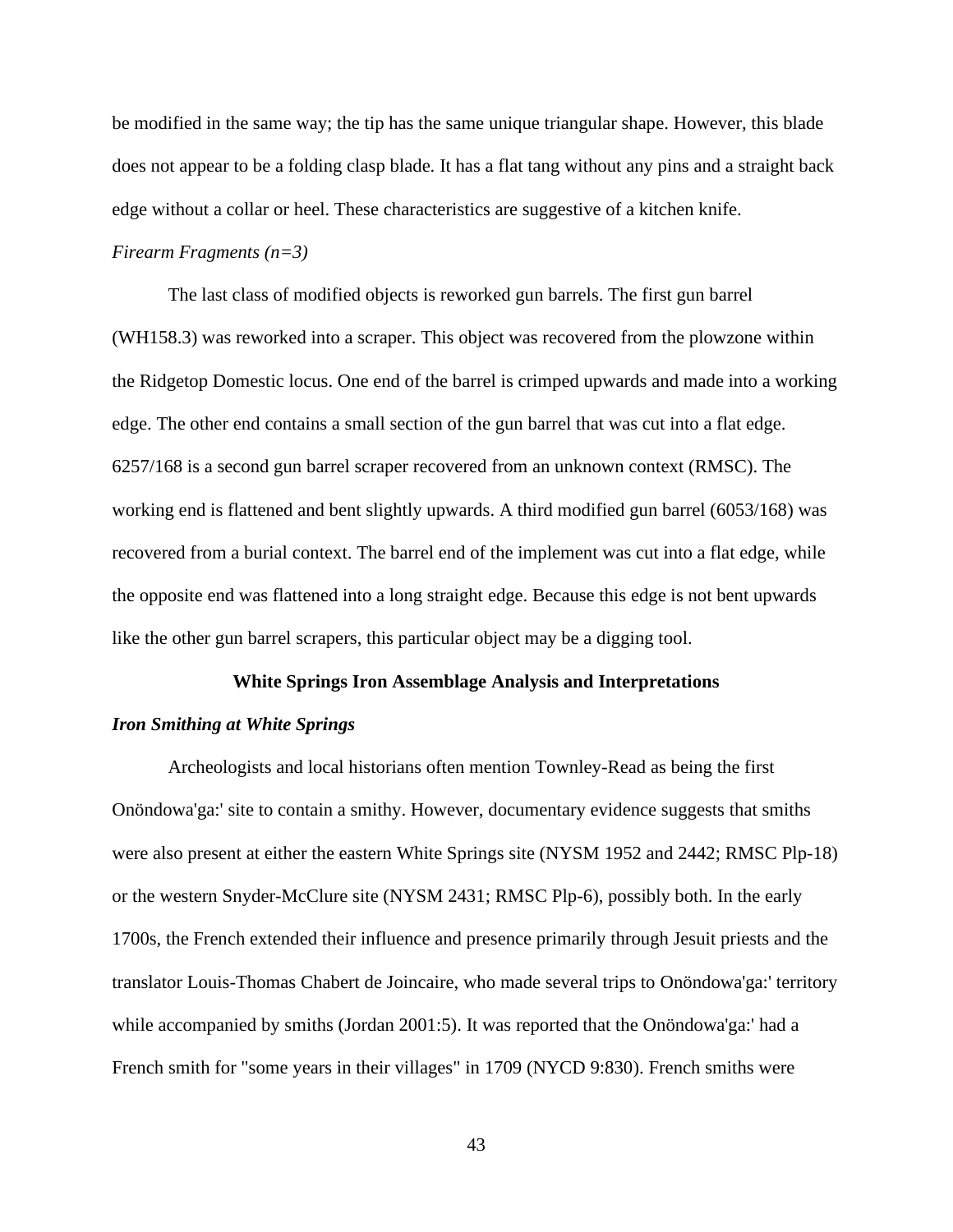additionally said to be in the Onöndowa'ga:' region in 1710, 1715, 1716, and 1717 (McIlwain 1915:64, 79, 103–104, 113, 116–117; Jordan 2008:66), all during or very close to the estimated occupation span at White Springs.

Currently, there is no direct evidence of a smith's forge at White Springs, such as traces of a forge's masonry foundation, smithing tools, or a wooden anvil base (Stine 2000; Jordan 2001:9). However, this does not necessarily indicate that they were not present or that smithing activity did not occur. It is conceivable that the forge and the smith's tools have not yet been located; only a small portion of the site was excavated. It is also likely that a smithy would not have been placed directly within a settlement composed of tightly-packed wooden buildings due to fire danger. Another possibility is that the foundation was dismantled and reused for construction elsewhere. Tools were also often recycled and transported to new smithy facilities. It is also unlikely that the anvil base will be found; wood does not typically preserve for 250 years.

Despite a lack of direct evidence, there are indirect traces of smithing activities. Approximately 1,500 slag fragments were recovered from feature contexts that could date to the Onöndowa'ga:' component. Slag is a common waste product of smithing and is the mixed remnants of oxidized flakes of metallic iron, fuel ash, and other contaminated debris such as flux and the lining of the hearth (Serneels and Perret 2003). However, the exact quantity of Onöndowa'ga:' slag is unknown. The landscape was altered due to Euroamerican farming and the construction of a manor house resulting in mixed natural stratigraphy (Moutner 2013:56). Moutner (2013:56–57) suggests that coal cinder embedded within glassy slag indicates 19th century occupation, while sandy slag is more likely to date to the Onöndowa'ga:' component. Fifty-five sandy slag fragments were recovered from feature contexts, but most of the slag is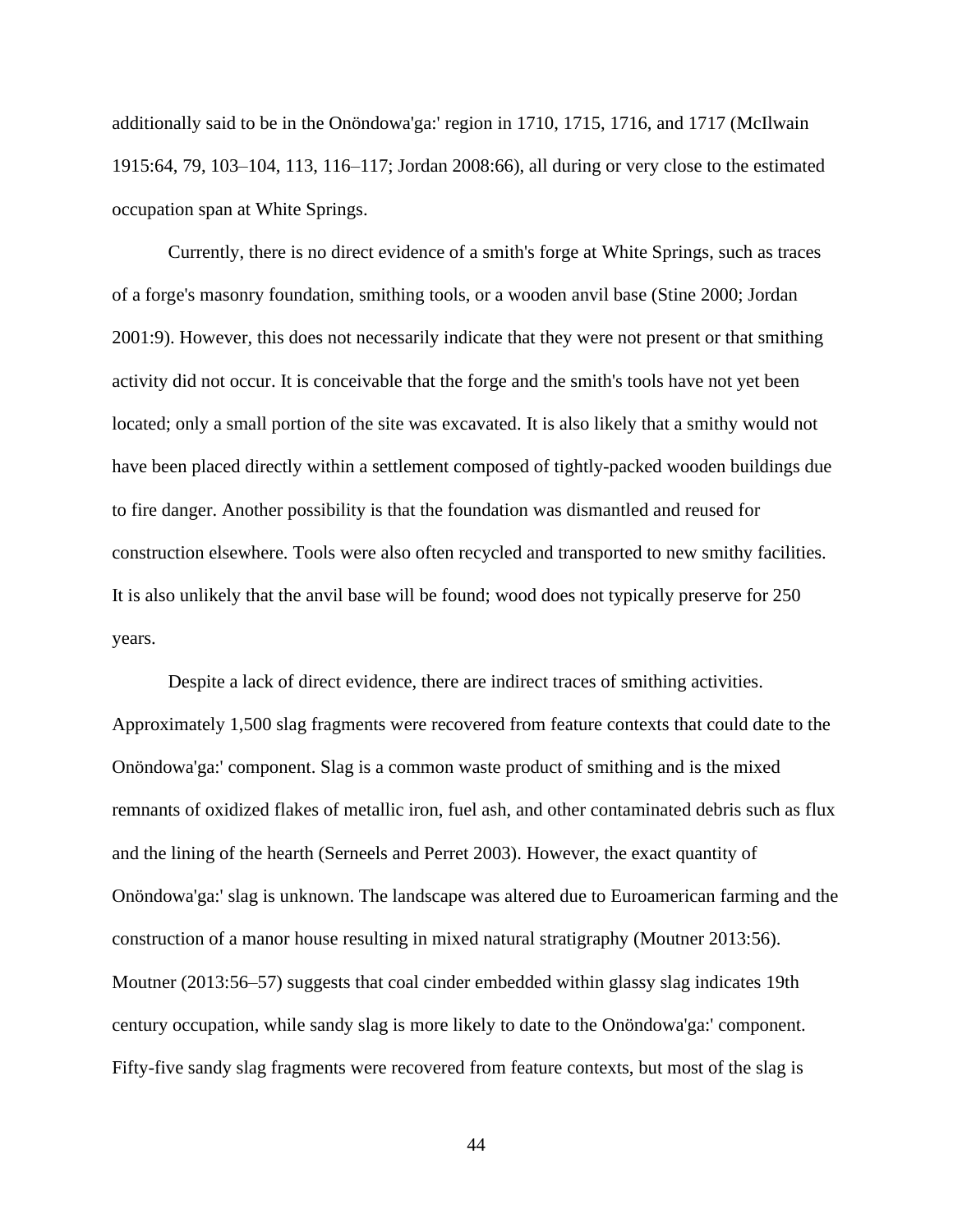labeled as undifferentiated. Excavation director Kurt Jordan (2021, pers. comm.) asserts that most or all of this is likely to derive from the Euroamerican occupation.

Further evidence of on-site smithing can be found in several objects that could be Onöndowa'ga:'-made, including one nail, one screw, three kettle hooks, and five awls. All lack uniformity and appear to be made by an individual with little smithing experience or someone using imperfect facilities. They may represent more successful Onöndowa'ga:' attempts to forge, possibly with help from a French smith. Fasteners and hardware such as nails  $(n=145)$ , spikes  $(n=13)$ , rods  $(n=4)$ , hooks  $(n=2)$ , and screws  $(n=2)$  were the most likely objects to be made onsite. They are reasonably simple to make, and demand was probably high. Other implements possibly forged by frontier smiths are punches  $(n=2)$  and a chopper  $(n=1)$ .

The majority of the iron tools and implements from White Springs were prefabricated by Europeans and acquired by the Onöndowa'ga:' through the fur trade or given as diplomatic gifts. Identified premade objects include knives  $(n=25)$ , firearm components  $(n=9)$ , trade awls  $(n=6)$ , axes (n=4), mouth harps (n=3), scissors (n=3), strike-a-lights (n=2), and belt buckles (n=2). These objects were easily recognized because they are relatively homogeneous with standardized measurements. Particular items such as firearm parts were also difficult to make on-site. A similar pattern was identified by Jordan (2001) at the subsequent Townley-Read site.

Despite all of the documentary and archaeological evidence suggesting smithing occurred at White Springs, the iron artifacts from the site only show one type of repair method, resharpening. There are no signs of welding or tempering, two everyday smithing activities. One explanation for this is that the White Springs iron is generally quite corroded and in poor condition, which likely obscures these other repair types. A second possibility is that broken, worn, or outdated objects were melted down and transformed into more useful forms (Jordan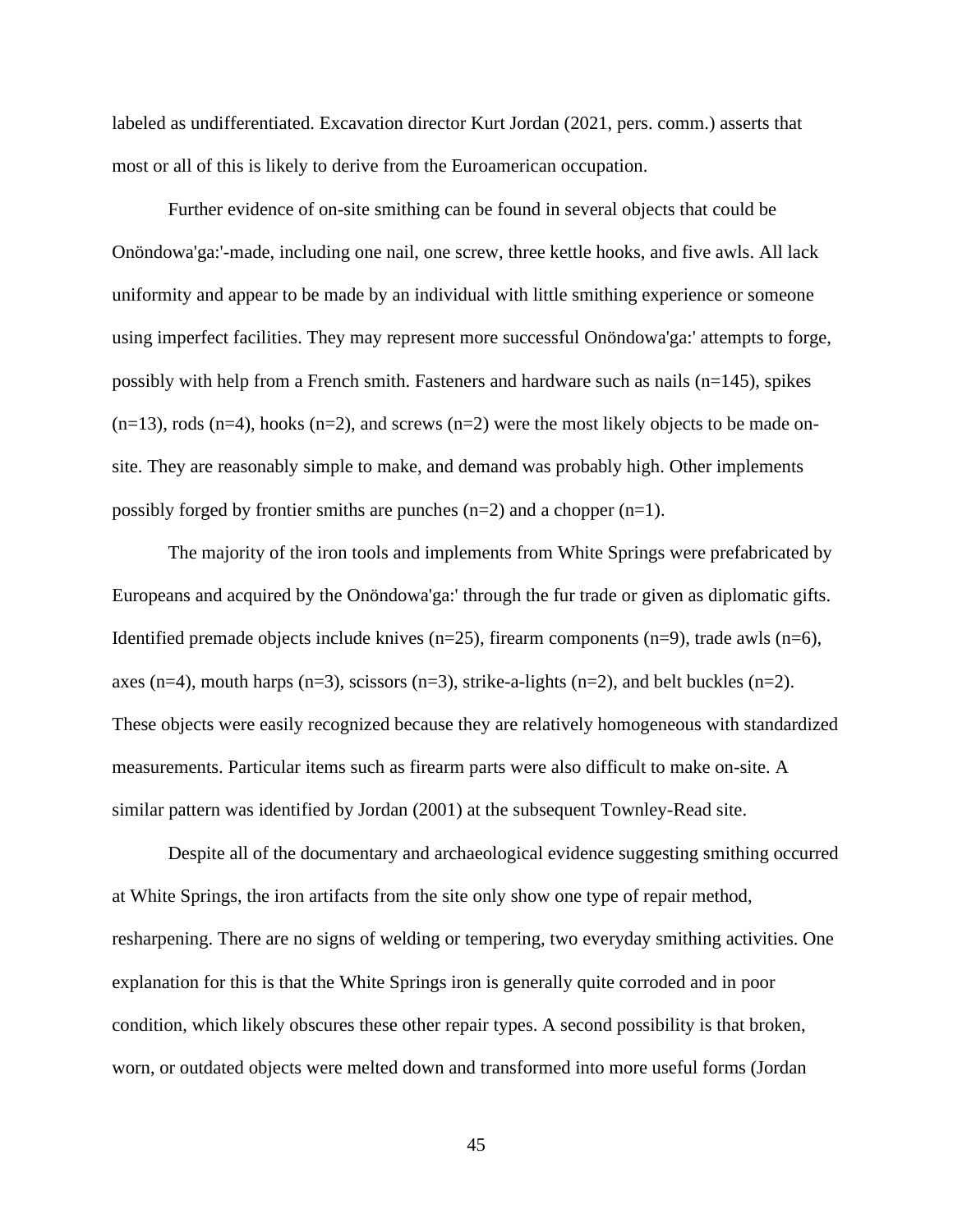2001:35). This is impossible to identify in the archeological record because iron maintains the same chemical structure when it is remelted and recast.

### *Domestic Context Nail Density Analysis*

Nail densities were calculated for each domestic locus by dividing the number of recovered hand-wrought nails by the excavated soil area in order to determine Onöndowa'ga:' structural forms and examine the extent of nail use across the site. Following Jordan (2008), calculations were made for both the positively identified nails and the possible hand-wrought nails resulting in a nail density range for each locus. Table 4 presents density ranges ordered by the positively identified nail numbers. It should be noted that the nail densities of Feature 3, the Southwest Lawn Town Exterior, the Ridgetop Minimal Feature area, and the Northeast Lawn Domestic are all likely inflated; Euroamerican barbed wire fragments were recovered from each of these loci, and some of the nails recovered in these areas were likely used to attach the wire to fenceposts. Positively identified hand-wrought nails were recovered across the site, but most concentrated in five loci—the Space Between House 1 and House 4, Feature 3, House 1, House 3, and Feature 2.

| Locus                       | <b>Excavated Area</b><br>(m <sup>2</sup> ) | $17^{th}$ & $18^{th}$<br><b>Century Nails</b><br>Recovered <sup>a</sup> | Nails/ $m2$    |  |
|-----------------------------|--------------------------------------------|-------------------------------------------------------------------------|----------------|--|
| Space Between Houses 1 & 4  | 2.00                                       | $6 - 11$                                                                | $3.00 - 5.50$  |  |
| Feature 3 Area <sup>c</sup> | 3.14                                       | $9 - 18$                                                                | $2.87 - 5.73$  |  |
| House 1 Area                | 8.75                                       | $18 - 30$                                                               | $2.06 - 3.43$  |  |
| House 3 Area b              | 8.00                                       | $16 - 233$                                                              | $2.00 - 29.13$ |  |
| Feature 2 Area              | 3.50                                       | $7 - 9$                                                                 | $2.00 - 2.57$  |  |
| <b>Ridgetop Domestic</b>    | 18.50                                      | $32 - 54$                                                               | $1.73 - 2.92$  |  |

*Table 4: Nail Density per Square Meter of Excavated Area by Locus*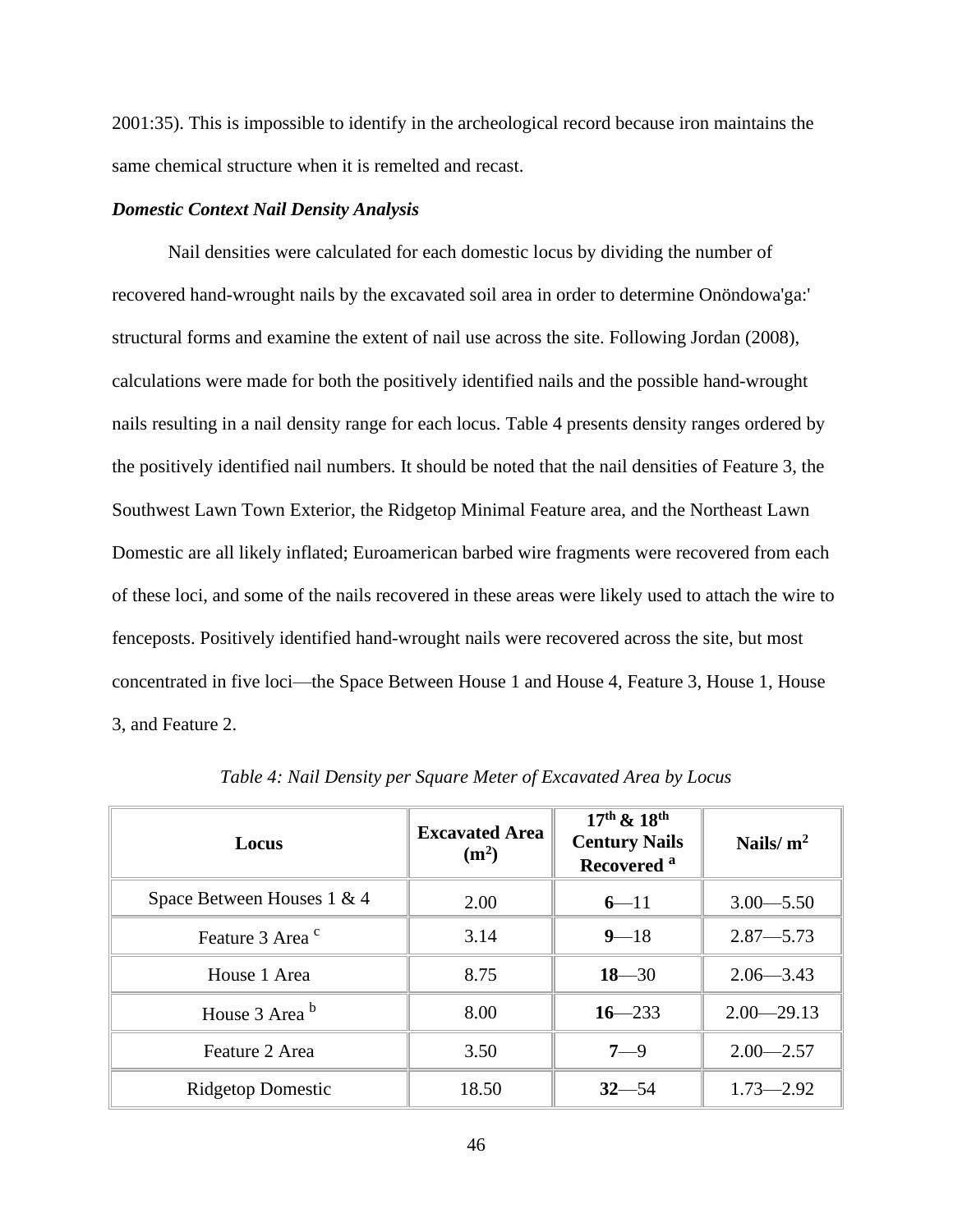| Southwest Lawn Town Exterior <sup>c</sup> | 0.60                          | $\mathbf{1}$   | 1.67           |
|-------------------------------------------|-------------------------------|----------------|----------------|
| House 2 Area                              | 6.00                          | $9 - 59$       | $1.50 - 9.83$  |
| House 4 Area                              | 12.00                         | $18 - 42$      | $1.50 - 3.50$  |
| <b>Southwest Lawn Domestic</b>            | 4.60                          | $4 - 9$        | $0.87 - 1.96$  |
| Ridgetop Minimal Feature <sup>c</sup>     | 8.10                          | $6 - 21$       | $0.74 - 2.59$  |
| NW Lawn Exterior Artifact Clusters        | 3.20                          | $2 - 8$        | $0.63 - 2.50$  |
| Northeast Lawn Domestic <sup>c</sup>      | 13.80                         | $8 - 13$       | $0.58 - 0.94$  |
| Palisade Area                             | 9.18                          | $4 - 24$       | $0.44 - 2.61$  |
| Eastern Slope Disturbed Area              | 10.06                         | $4 - 5$        | $0.40 - 0.50$  |
| Northwest Lawn Town Exterior              | 8.30                          | $1 - 2$        | $0.12 - 0.24$  |
| House 3 Immediate Exterior                | 3.00                          | $0 - 82$       | $0.00 - 27.33$ |
| Feature 6 Area                            | 2.00                          | $0 - 1$        | $0.00 - 0.50$  |
| Northwest Lawn Domestic                   | 6.30                          | $0 - 2$        | $0.00 - 0.32$  |
| Northeast Lawn Town Exterior              | 1.40                          | $\overline{0}$ | 0.00           |
| <b>Southwest Vineyard Domestic</b>        | 0.00 (Surface-<br>Collection) | $\overline{0}$ | 0.00           |
| Southwest Vineyard Town Exterior          | 0.00 (Surface-<br>Collection) | $\overline{0}$ | 0.00           |
| <b>Totals</b>                             | 132.43                        | $145 - 624$    | $1.38 - 5.67$  |

<sup>a</sup> The lower, bolded number in this range reflects positively identified hand-wrought nails. The higher *number includes all possibly hand-wrought nails.*

b *The 28 nails found in the trench soil were excluded from these calculations because these materials were recovered selectively and the excavated area could not be determined.*

c *Loci containing barbed wire.*

Additional nail density ranges for Ganondagan  $(0.14 - 0.18 \text{ nails/m}^2)$ , Primes Hill  $(0.34$ nails/m<sup>2</sup>), Townley-Read (0.53–1.36 nails/m<sup>2</sup>), and Egli (1.04–1.30 nails/m<sup>2</sup>) were calculated by Jordan. Jordan's data was made consistent by only including nails from shovel test pits and test units in the calculations, while metal-detected and surface collected nails were excluded. These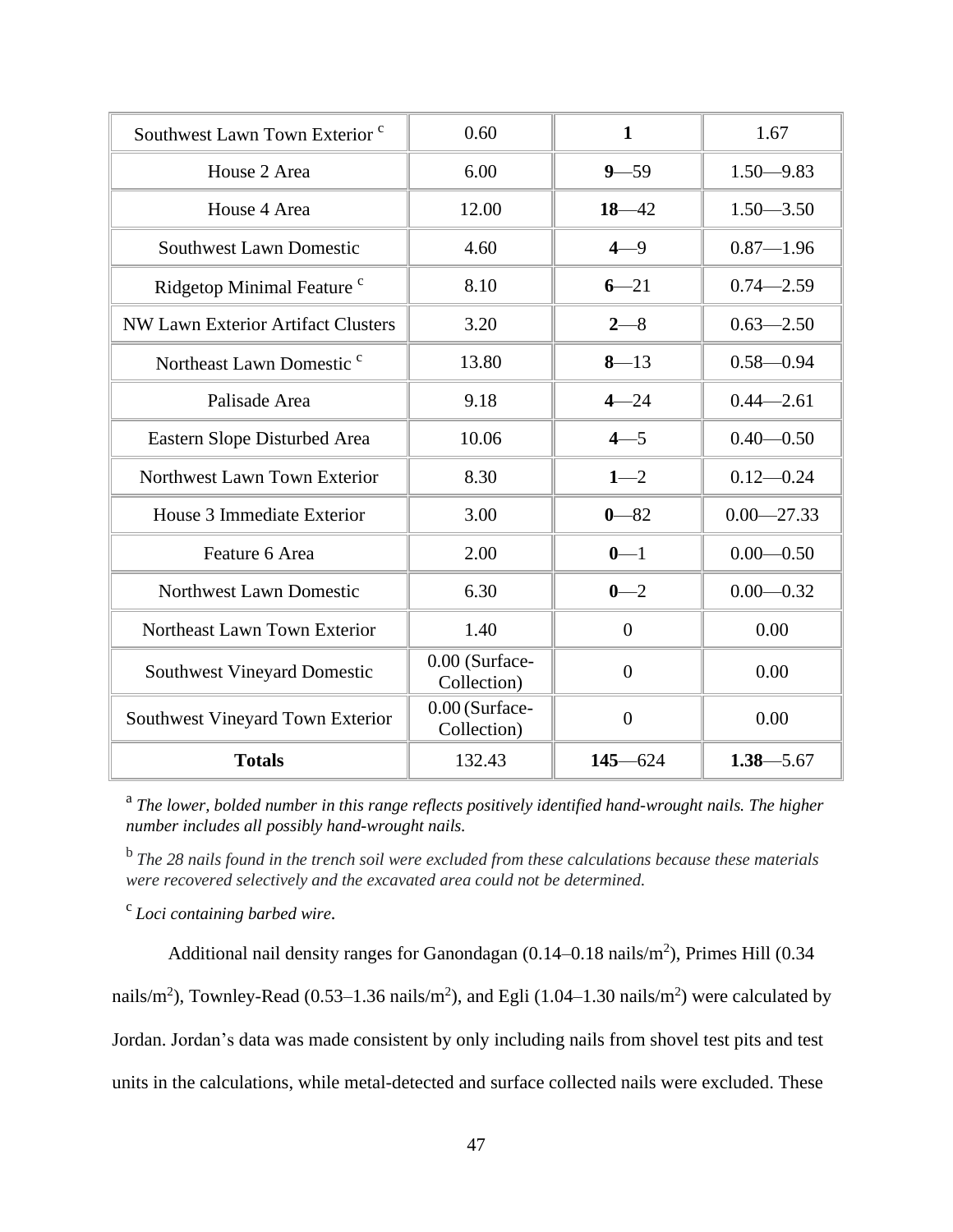principles were applied to the White Springs nail densities as well. The Ganondagan, Primes Hill, Townley-Read, and Egli site densities are comparable to White Springs because all were located in plowed areas and had plowzones of approximately the same thickness (Jordan 2001:30). Excavations also focused on household spaces and recovered sub-plowzone features at each of these sites.

The nail density range for the entire White Springs site is  $1.38 - 5.67$  nails/m<sup>2</sup>. The lower number is substantially higher than Ganondagan and Primes Hill but close to the Townley-Read and Egli density ranges. This suggests that White Springs structures contained significantly greater numbers of nails compared to the earlier sites. However, the upper White Springs density figure is much higher than Townley-Read and Egli. A probable explanation for this is that the White Springs's possible nail density figures incorporate nails from the Euroamerican occupation at the site; the possible hand-wrought nails are highly corroded and impossible to identify precisely. Jordan also notes that the number of nails recovered from Townley-Read and other Hodinöhsö:ni' sites may actually underestimate actual nail use (Jordan 2001:29). Some were probably collected and reused after a site was abandoned, and modern collectors likely removed others with metal detectors. Less of this may have occurred at White Springs because much of the site is on a residential lawn and would not have been easy for artifact collectors to access.

#### *Nail Use in Construction and Structural Maintenance*

The earliest known written account of Hodinöhsö:ni' iron nail and hardware use is from an entry in a Dutch Journal. In 1634, Harmen Meyndertsz Van den Bogaert commented that Kanien'kehá:ka and On∧yote?a∙ká "houses are constructed and covered with the bark of trees, and are mostly flat above. There were also some interior doors made of split planks furnished with iron hinges. In some houses, we also saw ironwork: iron chains, bolts, harrow teeth, iron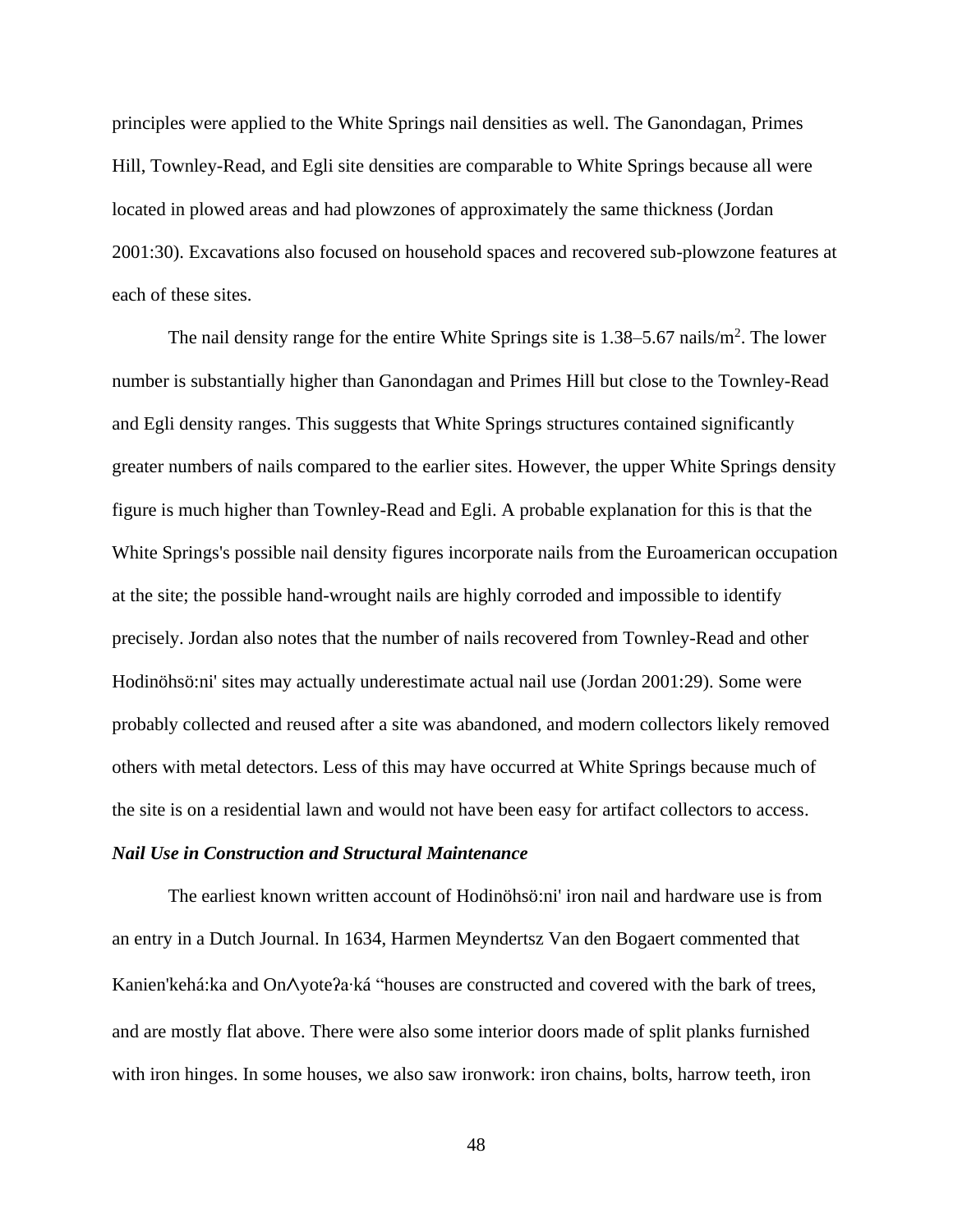hoops, spikes, nails" (Jameson 2009:139; Gehring and Starna 2010:4). Another firsthand account was recorded in 1724 by Jesuit missionary Joseph-Francois Lafitau who worked at the Kahnawake mission from 1712 to 1717 (Fenton and Moore 1977:22). Lafitau's writings indicate that traditional longhouses were still being constructed in Iroquoia during the first quarter of the 18th century. These houses also contained "European-derived features such as gable end-walls strengthened by planks and hung wooden doors with iron bolts" (Jordan 2008:257).

In 1700, Dutch military engineer Willem Wolfgang Römer drew a map that seems to depict two houses from the Snyder-McClure and White Springs sites. The structures appear to be A-frame homes, but Jordan (2008:255) notes that this style was not constructed by either the Hodinöhsö:ni' or Europeans at this time. However, Jordan states that the banding illustrated on the rooftops may actually be an accurate representation of bark roofing. Gerard-Little's (2011:106) analysis of White Springs' post-mold data in conjunction with archaeogeophysical data determined that the houses were "true" multiple-compartment longhouses. A "true" longhouse has a length-to-width ratio of at least 2:1 (Kapches 1984:64). Nails were found at each of the houses and could have been used to secure various types of bark and bark substitute siding such as logs, planks, and other sturdy materials to upright wall posts (Hesse 1975; Jordan 2008:241, 244). Increased iron nail use reduced labor costs in the construction of houses, which was undoubtedly crucial at White Springs (Jordan 2001:1). However, if the main supply of nails was obtained after 1701 due to improved Onöndowa'ga:'-French relations, Jordan (2021, pers. comm.) suggests that their main purpose may have been for the maintenance of structures since the site had already been occupied for over a decade at that point.

Substantially increased nail use at the site also indicates that the houses were not European cabins. Nails were rarely used in their construction because corner-notching secured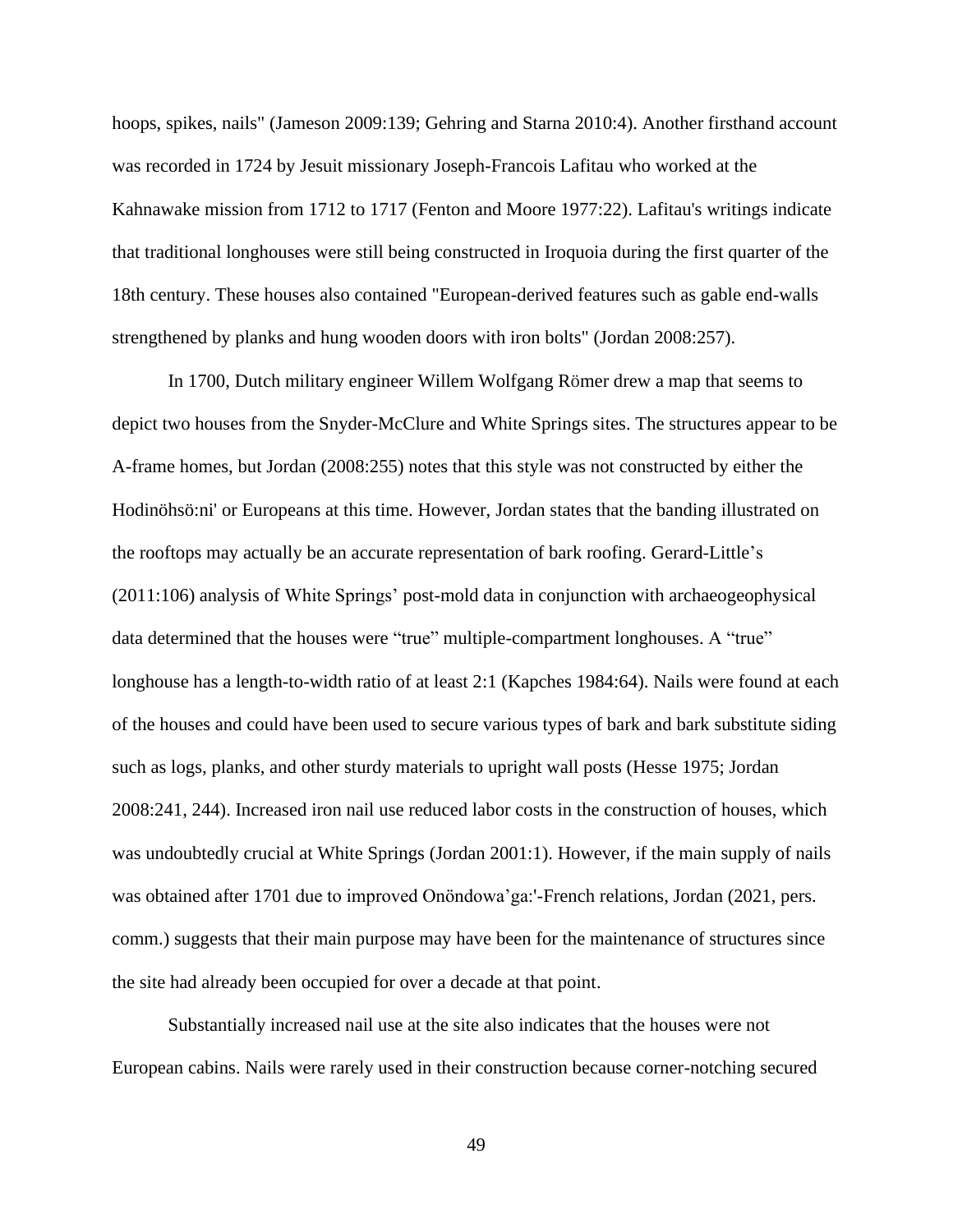wall logs into position, and gravity held the roof in place (Jordan 2008:241). This suggests that the White Springs houses were hybrid buildings with "traditional" architectural elements and European hardware. Specific examples of traditional elements at the site include interior hearths, vestibule storage areas, and substantial interior bench support posts (Jordan 2019:49).

Another indicator of hybrid construction is post-mold diameter. By examining postmeasurement data from 38 Hodinöhsö:ni' and Oswego sites, Prezzano (1992:259–60) concluded that traditional structures from pre-and post-Columbian sites contained posts between 5–10 cm in diameter; larger diameters are suggestive of intercultural houses (Jordan 2008:239). Intercultural houses also typically contain larger interior weight-bearing support posts and smaller wall posts. Posts are considered a traditional Indigenous construction technique because, like nails, they are unnecessary in Savo-Karelian and Moravian log construction and rarely found in European framed architecture (Jordan 2008:239).

I calculated the mean wall post-mold diameters for each of the White Springs houses. Three are 10 cm or over, and the total mean for all houses is 10.82 cm (see Table 5). Jordan has calculated wall post averages for structures from multiple Hodinöhsö:ni' sites, including Structure 1 (8.60 cm) from the Gayogoló:no' Rogers Farm site (1660–1685 CE), the Trench 4 Structure (9.40 cm) from the Onöndowa'ga:' Ganondagan site (1670–1687), several structures (7.30 cm) from the Onᐱyoteʔa∙ká Primes Hill (1696–1720 CE) site, and Structure 1 (6.30 cm) from the Onöndowa'ga:' Townley-Read (1715–1754 CE) site. The White Springs houses are the only structures with a mean post-mold diameter over 10 cm, suggesting that they might be intercultural houses. The size of the White Springs central support posts additionally supports this conclusion. All are significantly larger than the wall posts, with the mean equaling 21 cm.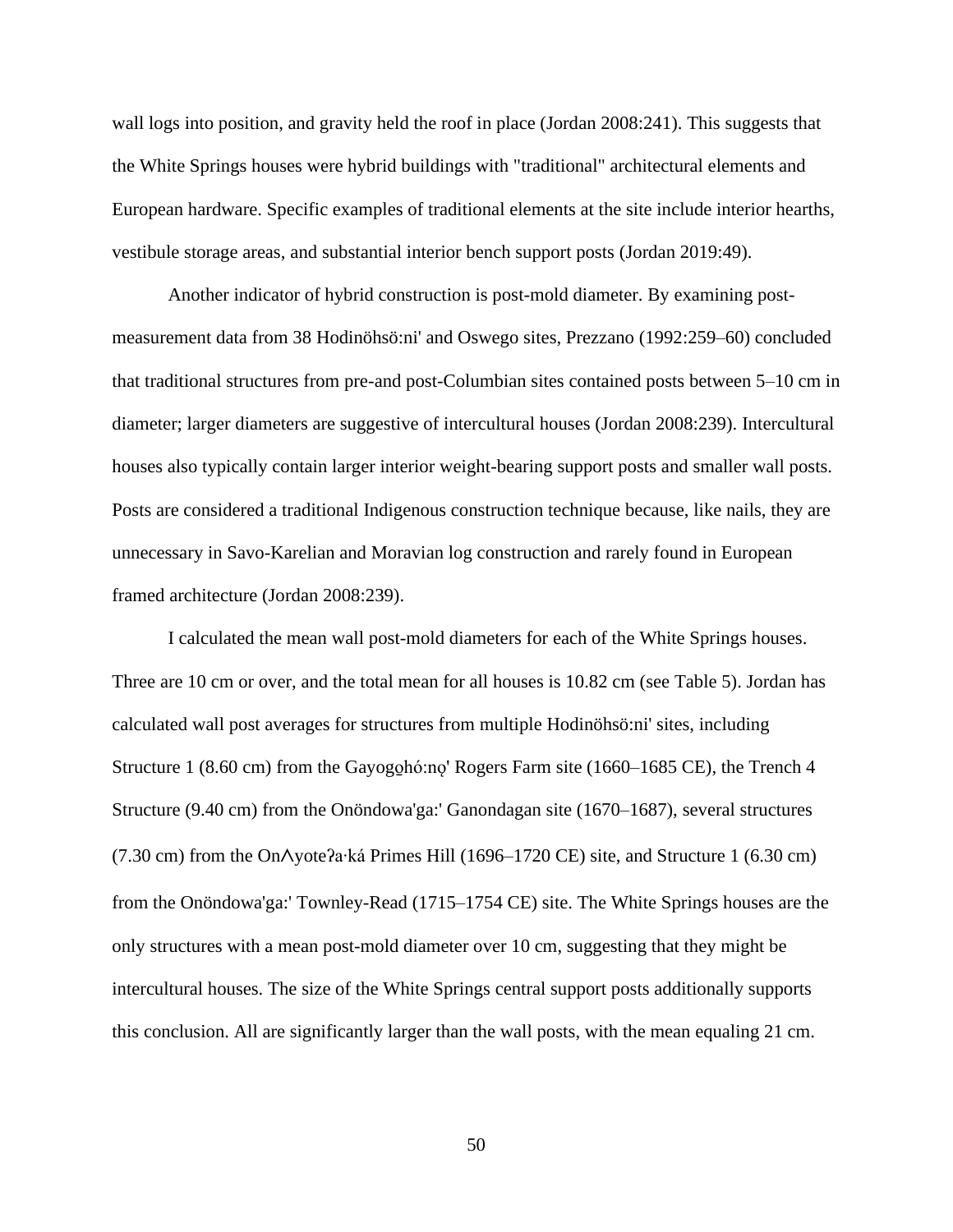| Loci                        | <b>Smallest</b><br><b>Wall Post</b> | Largest<br><b>Wall Post</b> | <b>Overall</b><br><b>Mean</b><br><b>Diameter</b><br>for Wall<br><b>Posts</b> | <b>Central</b><br><b>Support</b><br>Post<br><b>Diameters</b> | <b>Mean</b><br><b>Diameter</b><br>for All<br><b>Posts</b> |
|-----------------------------|-------------------------------------|-----------------------------|------------------------------------------------------------------------------|--------------------------------------------------------------|-----------------------------------------------------------|
| House 1                     | 7.00 cm                             | 14.00 cm                    | 9.50 cm                                                                      | N/A                                                          | 9.50 cm                                                   |
| House $2a$                  | 7.00 cm                             | 14.00 cm                    | 10.00 cm                                                                     | 23.00 cm                                                     | 11.86 cm                                                  |
| House $3a$                  | 7.50 cm                             | 19.00 cm                    | 12.67 cm                                                                     | 20.00 cm<br>by 15.00<br>cm                                   | 13.13 cm                                                  |
| House 4                     | 9.00 cm                             | 15.00 cm                    | 11.00 cm                                                                     | 20.00 cm,<br>21.00 cm                                        | 14.17                                                     |
| <b>Total</b><br><b>Mean</b> | 7.63 cm                             | 15.50 cm                    | 10.82 cm                                                                     | 21.00 cm                                                     | 12.17                                                     |

*Table 5: White Springs House Post-Mold Diameters*

*Data was compiled from Jordan's White Springs Test Unit and Feature Excavation Report (2020).* a *These houses contain post-molds with diameter expressed as a range; the mean of each figure was taken before the total mean figures were calculated.*

## *Domestic Context Iron Density by Locus*

Iron artifact densities were calculated for each locus to determine the various types of activities performed across different areas of the site (see Tables 6 and 7). Unmodified and modified artifacts were included in these calculations, but nails were excluded. The Space between House 1 and House 4, Feature 3, Feature 6, and the Ridgetop Minimal Feature Area have the highest density figures. In contrast, the Eastern Slope Disturbed Area, the Palisade, the House 3 Immediate Exterior, and House 2 and have the lowest. Interpretations regarding activity type were made for the loci with higher densities, but this was not possible for the loci with small sample sizes. Densities for the vineyard area were not calculated because all artifacts were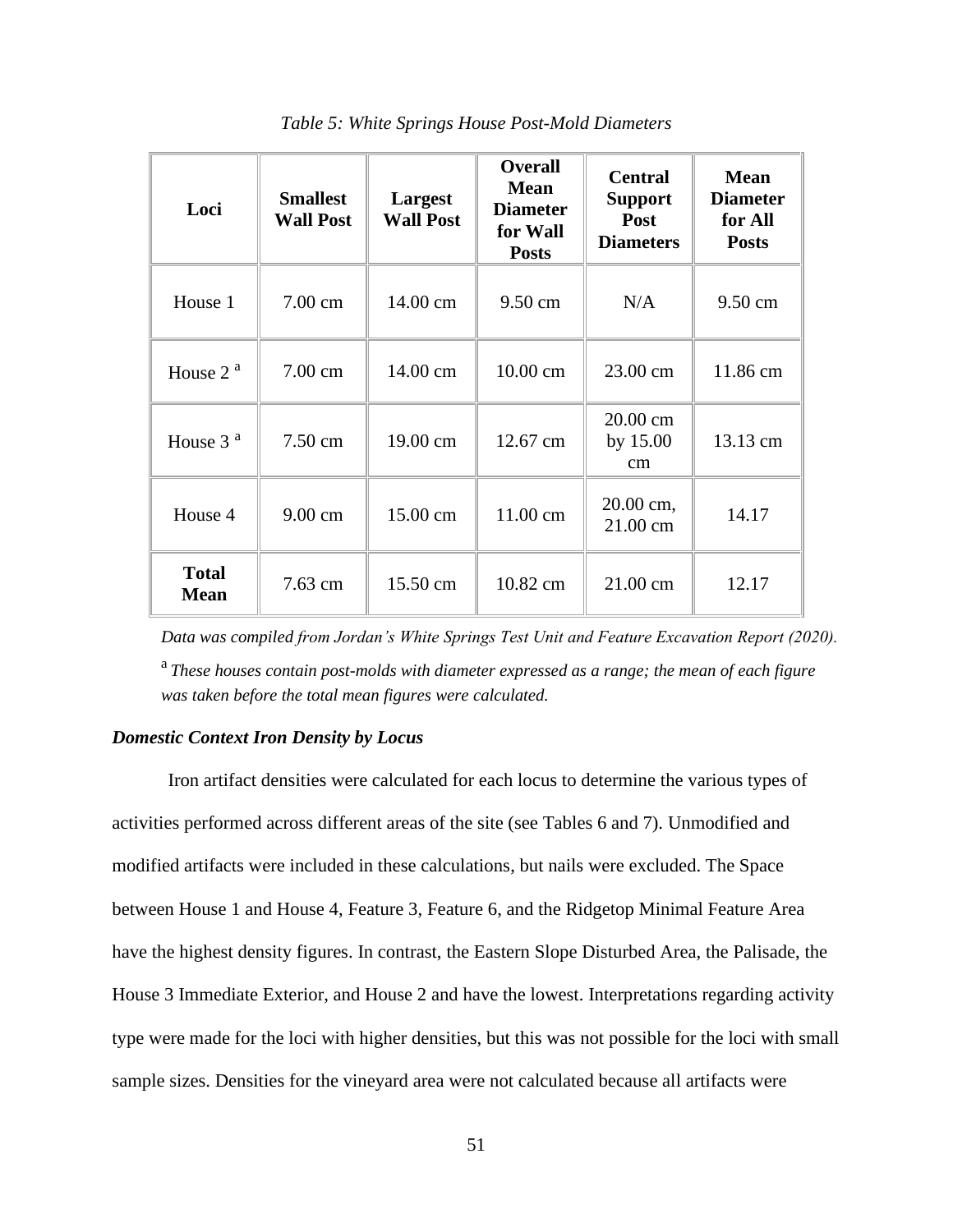surface-collected. The average iron density for all of the domestic contexts is 0.96 items per square meter.

| Locus                                        | <b>Excavated</b><br>Area $(m^2)$ | <b>Number of Iron</b><br>Onöndowa'ga:'<br><b>Artifacts Recovered a</b> | Iron/ $m^2$ |
|----------------------------------------------|----------------------------------|------------------------------------------------------------------------|-------------|
| Space Between Houses 1 & 4                   | 2.00                             | 6                                                                      | 3.00        |
| Feature 3 Area                               | 3.14                             | 9                                                                      | 2.87        |
| Feature 6 Area                               | 2.00                             | $\overline{4}$                                                         | 2.00        |
| <b>Ridgetop Minimal Feature</b>              | 8.10                             | 15                                                                     | 1.85        |
| House 1 Area                                 | 8.75                             | 14                                                                     | 1.60        |
| Feature 2 Area                               | 3.50                             | 3                                                                      | 0.86        |
| <b>Ridgetop Domestic</b>                     | 18.50                            | 13                                                                     | 0.70        |
| <b>Southwest Lawn Domestic</b>               | 4.60                             | 3                                                                      | 0.65        |
| Northeast Lawn Domestic                      | 13.80                            | 9                                                                      | 0.65        |
| House 3 Area b                               | 8.00                             | 5                                                                      | 0.63        |
| House 4 Area                                 | 12.00                            | 6                                                                      | 0.50        |
| Northwest Lawn Domestic                      | 6.30                             | 3                                                                      | 0.48        |
| House 2 Area                                 | 6.00                             | $\overline{2}$                                                         | 0.33        |
| House 3 Immediate Exterior                   | 3.00                             | $\mathbf{1}$                                                           | 0.33        |
| Palisade Area                                | 9.18                             | $\mathbf{1}$                                                           | 0.11        |
| Eastern Slope Disturbed Area                 | 10.06                            | $\mathbf{1}$                                                           | 0.10        |
| Northwest Lawn Exterior Artifact<br>Clusters | 3.20                             | $\boldsymbol{0}$                                                       | 0.00        |
| Northwest Lawn Town Exterior                 | 8.30                             | $\overline{0}$                                                         | 0.00        |
| Northeast Lawn Town Exterior                 | 1.40                             | $\overline{0}$                                                         | 0.00        |
| Southwest Lawn Town Exterior                 | 0.60                             | $\boldsymbol{0}$                                                       | 0.00        |

*Table 6: Domestic Iron Artifact Density Organized by Locus*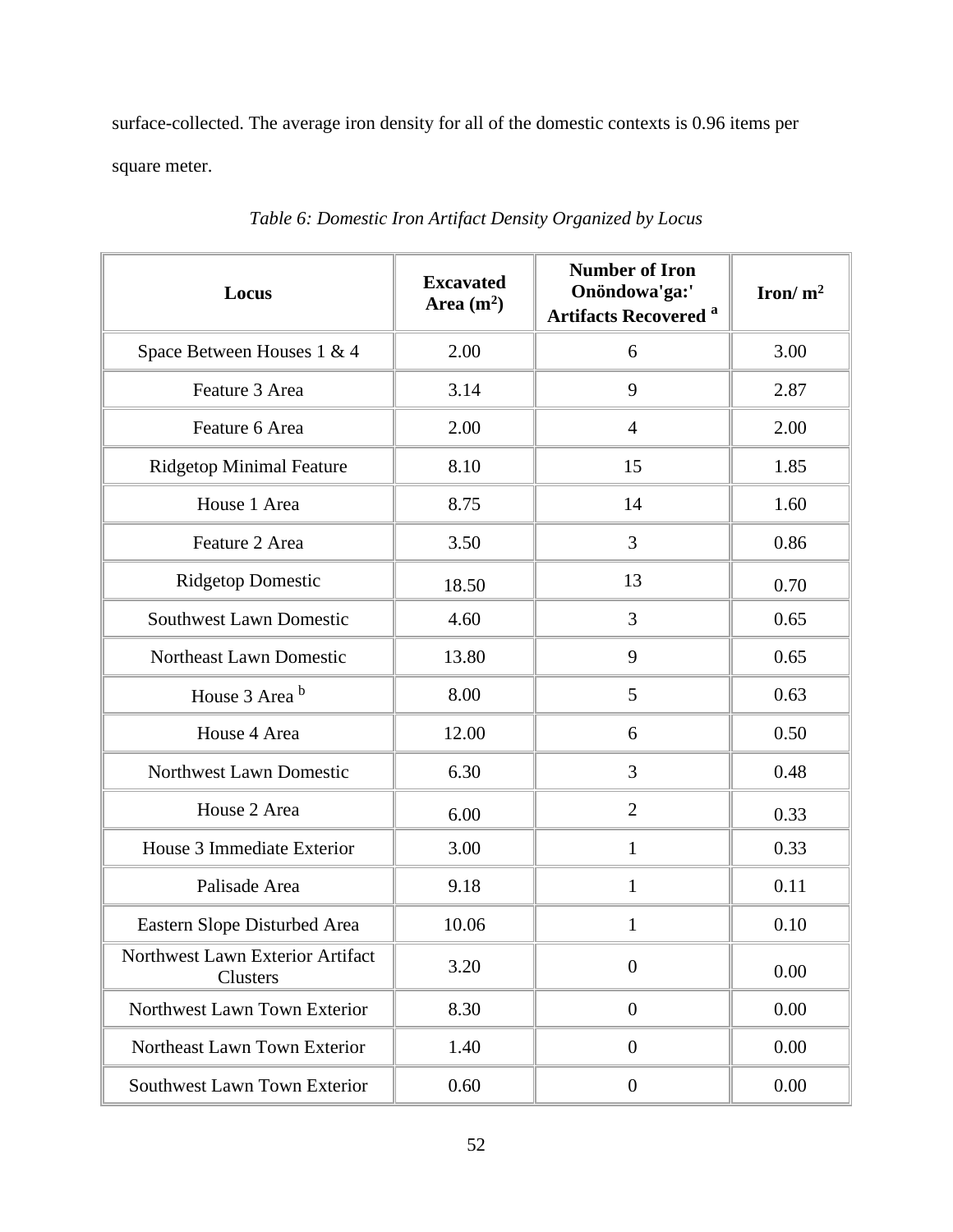| Southwest Vineyard Town Exterior   | $0.00$ (Surface-<br>Collection) | 1 (excluded) | N/A  |
|------------------------------------|---------------------------------|--------------|------|
| <b>Southwest Vineyard Domestic</b> | $0.00$ (Surface-<br>Collection) |              | N/A  |
| <b>Totals</b>                      | 132.43                          | 95           | 0.96 |

<sup>a</sup> *Consisting of tools, implements, and hardware; nails are excluded.*

b *The 15 artifacts found in the trench soil were excluded from these calculations because these materials were recovered selectively, the excavated area could not be determined, and it is unclear if they date to the Onöndowa'ga:' component.*

*Table 7: Iron Artifacts Found in Houses and Other High-Density Loci*

| Loci with<br><b>Density</b><br>Figures $(m^2)$    | <b>Clothing</b> | <b>Tools and</b><br><b>Implements</b> | <b>Containers</b> | Food<br><b>Preparation</b> | <b>Hardware</b><br>and<br>Fasteners <sup>a</sup> | Gun<br><b>Parts</b> | <b>Totals</b>  |
|---------------------------------------------------|-----------------|---------------------------------------|-------------------|----------------------------|--------------------------------------------------|---------------------|----------------|
| Space<br><b>Between</b><br>Houses 1 & 4<br>(3.00) | 1 Buckle        | 3 Tools                               | $\overline{0}$    | 1 Knife                    | 1 Screw                                          | $\overline{0}$      | 6              |
| Feature 3<br>(2.87)                               | $\overline{0}$  | 5 Tools, 2<br>Implements              | $\overline{0}$    | 1 Knife                    | $\overline{0}$                                   | $\mathbf{1}$        | 9              |
| Feature 6<br>(2.00)                               | $\overline{0}$  | 2 Tools                               | $\mathbf{1}$      | 1 Knife                    | $\overline{0}$                                   | $\overline{0}$      | $\overline{4}$ |
| Ridgetop<br>Minimal<br>Feature<br>(1.85)          | $\overline{0}$  | 7 Tools                               | $\boldsymbol{0}$  | 2 Knives                   | 3 Fasteners,<br>1 Hardware                       | $\overline{2}$      | 15             |
| House 1<br>(1.60)                                 | $\overline{0}$  | 7 Tools                               | $\overline{0}$    | 1 Knife, 2<br>Kettle Hooks | 1 Fastener,<br>3 Hardware                        | $\overline{0}$      | 14             |
| House 2<br>(0.33)                                 | $\overline{0}$  | 1 Tool                                | $\overline{0}$    | $\overline{0}$             | 1 Fastener                                       | $\overline{0}$      | $\overline{2}$ |
| House 3<br>(0.63)                                 | $\overline{0}$  | 3 Tools                               | $\boldsymbol{0}$  | $\boldsymbol{0}$           | 2 Fasteners                                      | $\boldsymbol{0}$    | 5              |
| House 4<br>(0.50)                                 | 1 Buckle        | 3 Tools                               | $\boldsymbol{0}$  | 2 Knives                   | $\boldsymbol{0}$                                 | $\overline{0}$      | 6              |
| <b>Totals</b>                                     | $\overline{2}$  | 33                                    | $\mathbf{1}$      | 10                         | 12                                               | 3                   | 61             |

<sup>a</sup> *Calculations exclude nails.*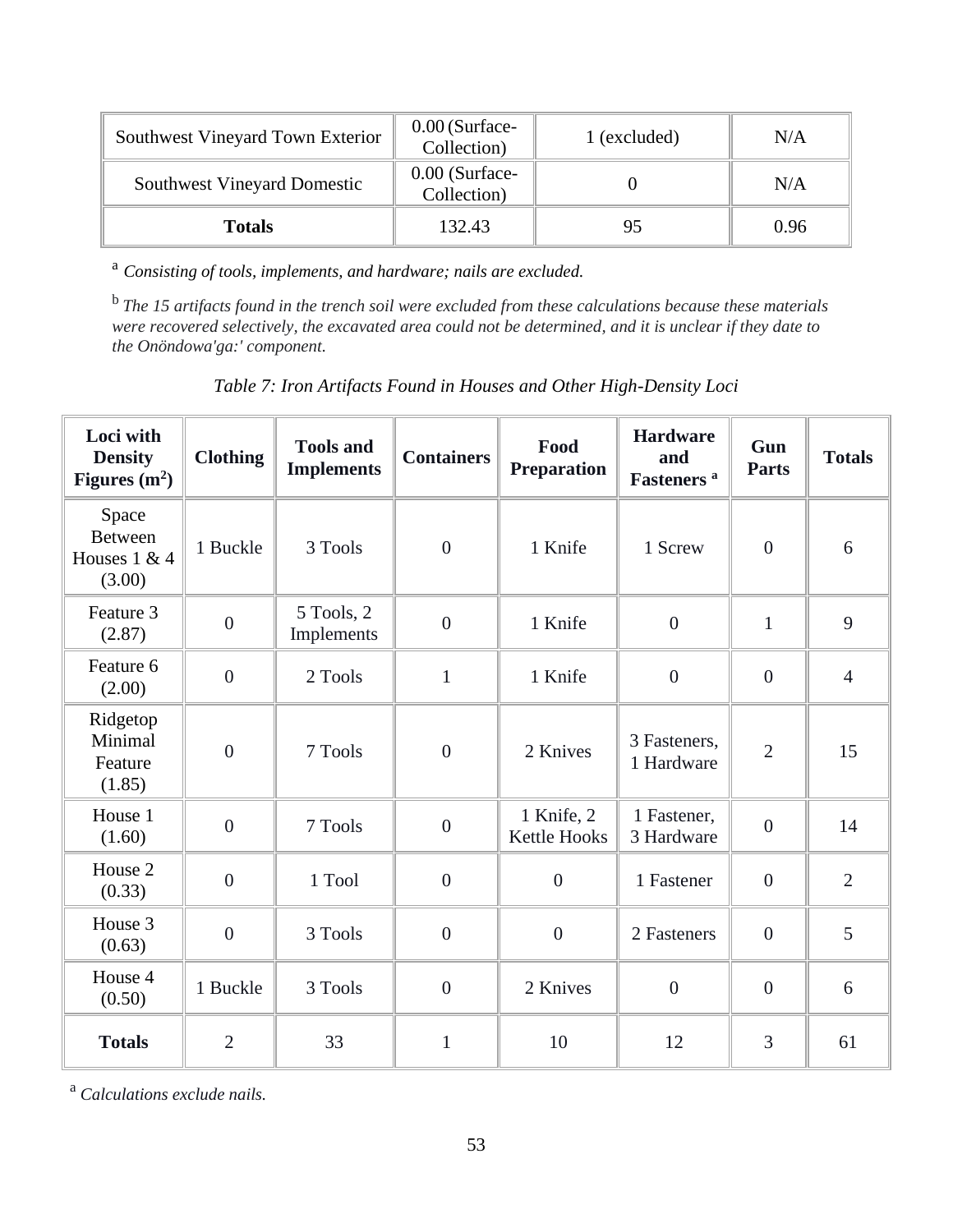The features with the highest iron densities are Features 3 and 6. Both are large, multilevel Onöndowa'ga:'-pit features. The upper layer of Feature 3 has been interpreted as a trash midden by Jordan. It contains various materials and artifacts such as fire-altered rock, animal bones, lithics, red stone, shell, white ball clay, beads, etc. Most of the iron objects recovered from this layer are broken tools consistent with a trash midden. Large quantities of charcoal and animal bones along with a single iron knife fragment were excavated from the lower layer, consistent with Jordan's theory that this deposit represents a cooking-related pit.

Feature 6 has two internal layers; the upper is filled with large animal bones, and the lower contains a platform of fire-altered rock. Artifacts from this feature are diverse and consist of glass beads, sheet brass, one brass ring, wampum, and a native-made pipe stem. Recovered iron objects include an awl, a knife blade, a kettle bail poker, and a possible iron crucible fragment. Because lead was not recovered from Feature 6, smithing activities probably did not occur in this locus. Instead, it is more likely that the crucible fragment was discarded here.

The highest iron density locus is the Space Between Houses 1 and 4, presumably an outdoor area during Onöndowa'ga:' times. Recovered iron objects include two awls, a knife blade, a multi-tool, and a screw. Only a few other artifacts were found in this area, including sheet brass, a few glass beads, one shell bead, one Native-made pipestem, and one white ball clay pipe stem. Over 50 bone fragments were found as well. The overall artifact density is low compared to other loci, but the iron density is high. The low artifact density indicates this was not a primary workspace or activity area, but the high iron density and the fragmented animal bones suggest that occasional food preparation or trash dumping may have happened here.

Another high iron density locus is the Ridgetop Minimal Feature Area, which is a possible plaza or outdoor work area where numerous test units found few features. Recovered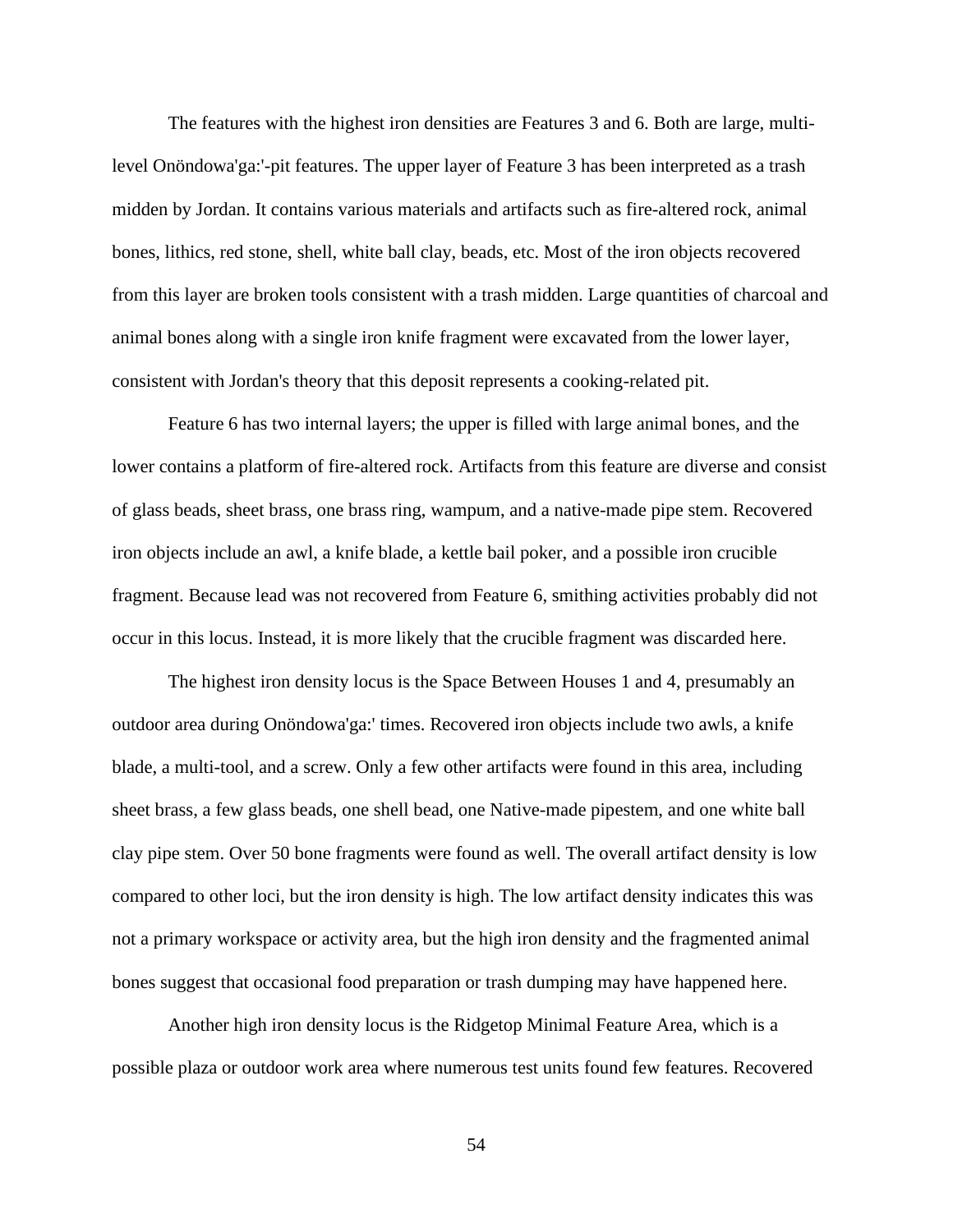iron artifacts are mostly tools such as awls, one beamer, one chisel, and two tool fragments. Three strapping pieces, two gun parts, one blade, and one hook represent the rest of the iron from this locus. Other excavated objects include Native-made and European pipe fragments, glass beads, sheet brass, marine shell, thousands of animal bones, etc. This locus also contains the second-highest concentration of lithics, possibly indicating tool resharpening and production (Krohn 2010:4). Due to the enormous quantity of fragmented animal bones and lithic fragments coupled with a high iron density, interpretation as an outdoor work area appears most likely with food preparation, bone grease production, and lithic manufacture activities possibly occurring.

All of the houses have different iron densities. House 1 has the highest  $(1.60 \text{ iron/m}^2)$ , followed by House 3 (0.63 iron/m<sup>2</sup>), House 4 (0.50 iron/m<sup>2</sup>), and House 2 (0.33 iron/m<sup>2</sup>). These figures include iron hardware as well as tools and implements. It should be noted that 15 objects were omitted from the House 3 density figure because they were recovered from trench soil. Interestingly, the lithic densities closely mirror the iron density pattern. House  $1 (15.31 \text{ iron/m}^2)$ has the highest lithic density, while House 2 (1.0 iron/m<sup>2</sup>) has the lowest. Houses 4 (7.92) iron/m<sup>2</sup>) and 3 (6.13 iron/m<sup>2</sup>) also have similar figures.

The differences in the house iron density calculations could be the result of recovery or preservation bias. The sample size for each house is relatively small; the total number of objects is only 27. However, this seems less likely considering that the iron and lithic density patterns are very similar. Krohn (2010:15) suggests that the House 2 residents either engaged in little to no tool use or effectively cleaned the area. Other possibilities include a preference for performing specific tasks in outdoor spaces or unequal access to iron and lithic tools. Of these two possibilities, the latter appears more improbable; all of the houses contained comparable quantities of other artifacts. This indicates that similar activities were performed across all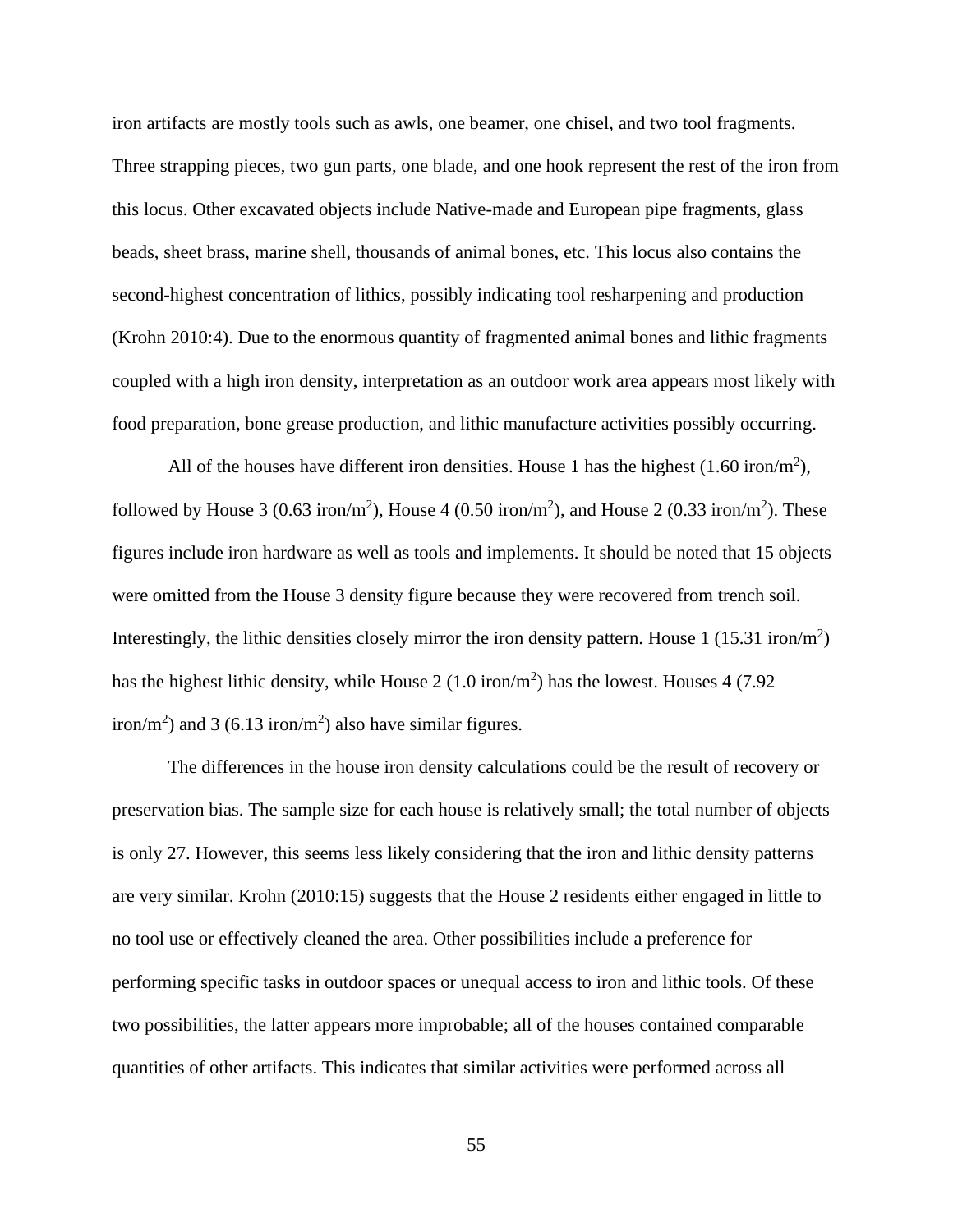households, such as trading (lead bale seals, beads, wampum), cooking and storing food (kettles, knives), and manufacturing objects for adornment (brass scrap, red stone debris) (Bridges 2019).

# **The White Springs Lead Assemblage**

## *Assemblage Overview*

Four objects in the White Springs lead assemblage definitively date to the Onöndowa'ga:' component; all were excavated from feature contexts. However, 85 additional objects possibly date to the Onöndowa'ga:' component; 16 are located at Cornell University and 69 are housed at the RMSC. The entire assemblage consists of 65 lead shot balls, 15 manufacturing debris fragments, 3 bale seals, 3 ornaments, and 3 lead bars. Most objects (particularly those from RMSC) have questionable provenience, but there is a strong possibility that they date to the Onöndowa'ga:' component since they are similar to lead artifacts excavated from Onöndowa'ga:' graves and middens at the Ganondagan site (1670–1687 CE) (Jordan 2008:166). The Ganondagan objects encompass 127 lead shot balls, 31 manufacturing debris fragments, 1 bale seal, 1 cross ornament, and 1 teardrop-shaped weight (Wray and Graham 1985:51,60).

Table 8 presents all of the White Springs lead artifacts, organized into a table by function. Lead shot constitutes the majority of the assemblage, accounting for 73% of the artifacts. Manufacturing debris represents 17%, while bale seals and ornaments comprise the remaining 10%. Most of these objects were recovered from unknown surface-collection contexts. Only 22% were excavated from domestic contexts; none came from burial contexts.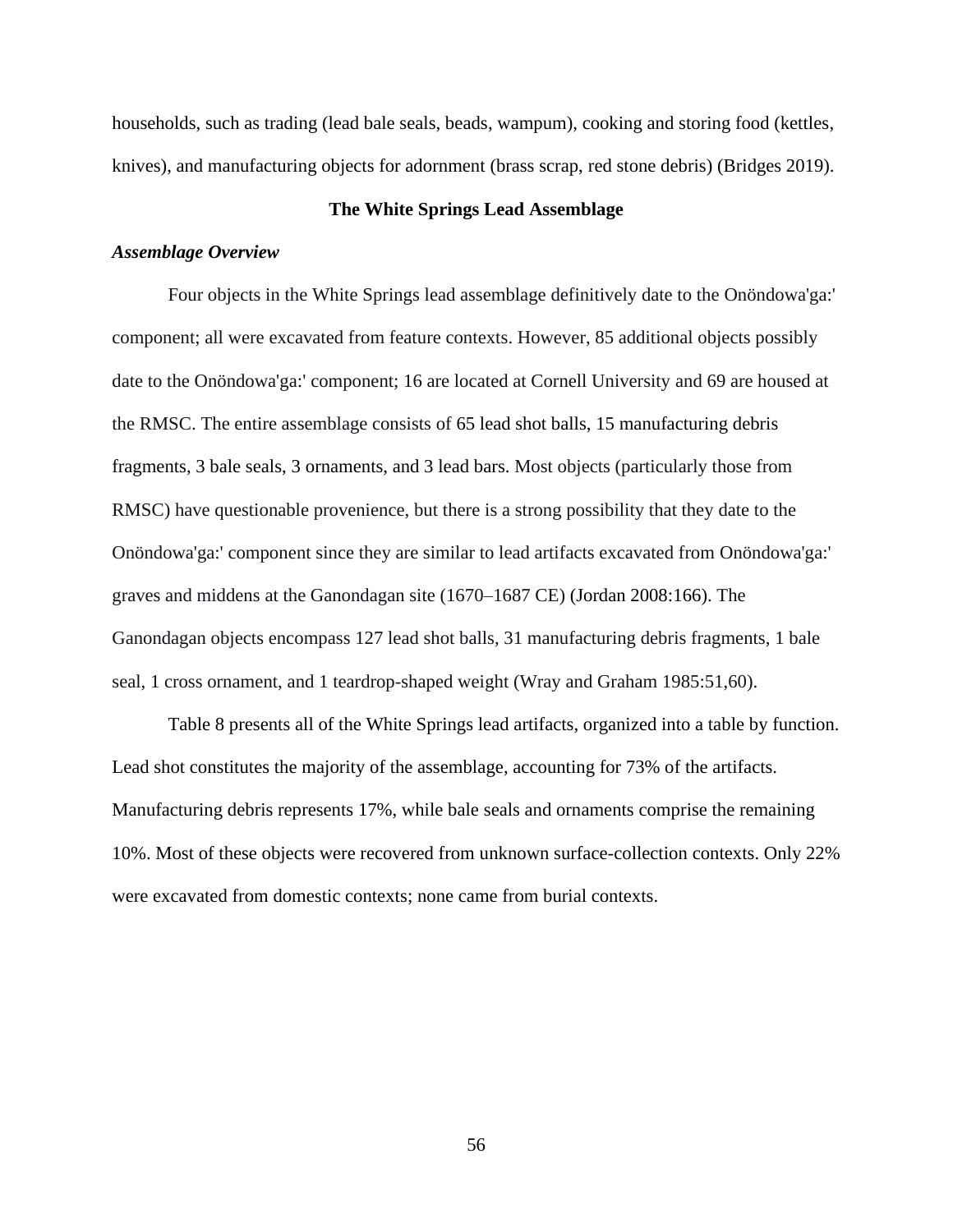| <b>Functional</b><br><b>WS Domestic</b><br><b>Contexts</b><br>Category |                                                                       | <b>WS Unknown</b><br><b>Surface Contexts</b><br>$(RMSC)^a$ | <b>WS Mortuary</b><br><b>Contexts</b><br>(RMSC) | <b>Totals</b> |
|------------------------------------------------------------------------|-----------------------------------------------------------------------|------------------------------------------------------------|-------------------------------------------------|---------------|
| 3<br><b>Bale Seals</b>                                                 |                                                                       | $\overline{0}$                                             | $\theta$                                        | 3             |
| <b>Ornaments</b>                                                       | $\theta$                                                              | 3                                                          | $\overline{0}$                                  | 3             |
| <b>Manufacturing</b><br><b>Debris</b>                                  | 5 Lead Waste, 3<br>Splashing (1 Metal<br>Detected), 3 Scrap<br>Frags. | 3 Splashing, 1<br>Sheet Lead Frag.                         | $\Omega$                                        | 15            |
| <b>Lead Shot</b>                                                       | 3 Excavated, 1<br>Metal Detected, 1<br>Surface-Collected              | 60                                                         | $\Omega$                                        | 65            |
| <b>Unutilized Lead</b><br>1 Lead Bar<br>2 Lead Bars                    |                                                                       |                                                            | $\theta$                                        | 3             |
| <b>Totals</b>                                                          | 20                                                                    | 69                                                         | 0                                               | 89            |

*Table 8: White Springs Modified/Unmodified Lead Artifacts Organized by Function*

<sup>a</sup> *Five artifacts were excluded because they could not be located at RMSC, and descriptions were not provided in the museum's database.* 

Lead shot was the most essential type of lead object at White Springs. Projectiles were produced by cutting lead bars obtained through trade and melting them over a fire inside an iron ladle or crucible (Sivilich 2016:16). The molten lead was then poured into a two-part single or multiple-cavity mold made of iron or brass. After it cooled, the musket balls were separated from the mold. The casting sprue was cut close to the ball, and any flashing around the mold seam was removed. Manufacturing debris was often created during this process when the molds were overfilled. The presence of manufacturing debris at White Springs suggests that at least some of the musket balls were probably produced on-site, probably by the Onöndowa'ga:' themselves.

Bale seals and ornaments are relatively uncommon at White Springs. Bale seals are a physical product of trade and were used by Europeans to seal and identify packaged goods, typically cloth or clothing. They are made of cast-lead and often stamped with a manufacturer's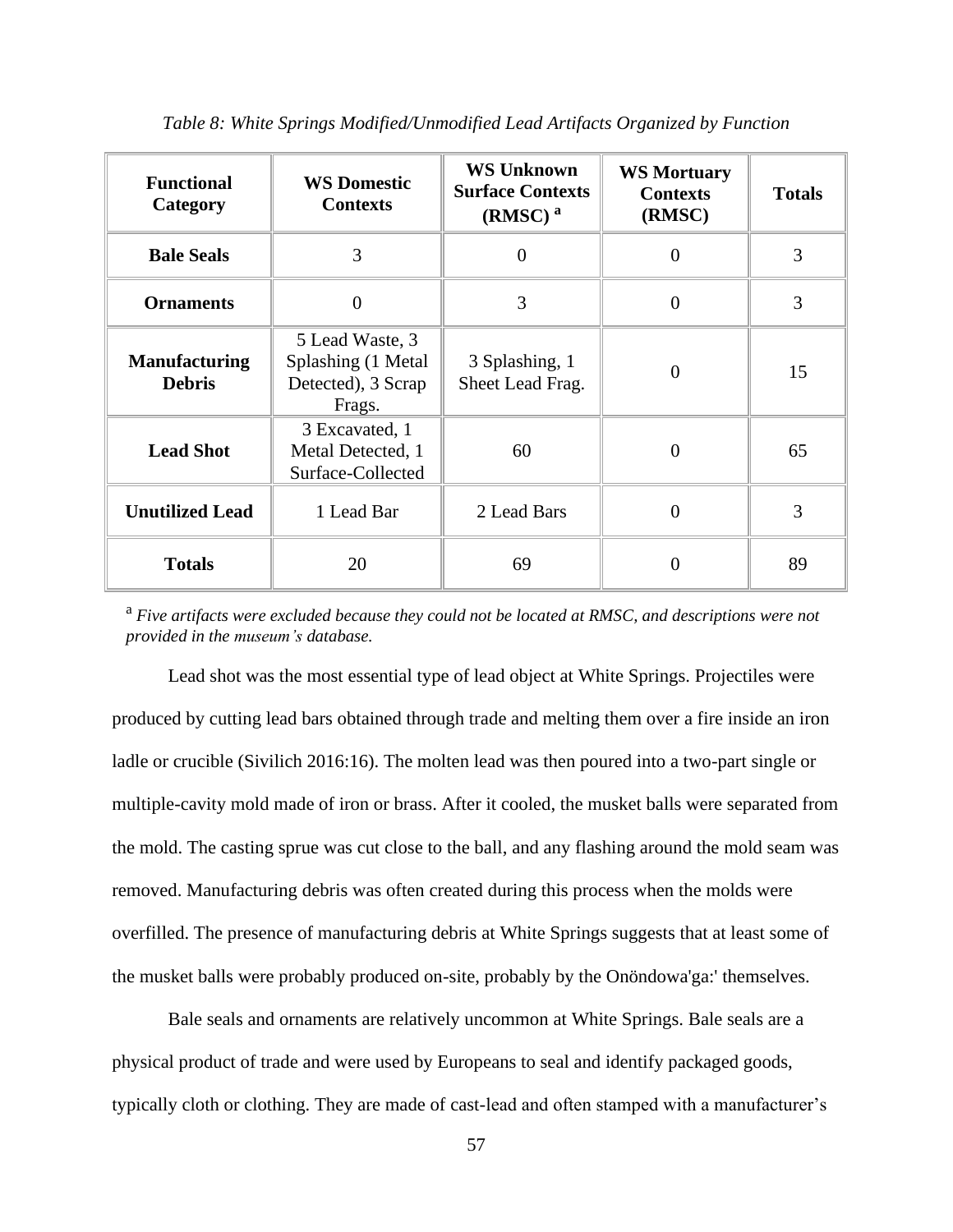mark. Their presence at White Springs indicates that the clothing was somewhat valuable to the Onöndowa'ga:'. Similar to iron, only specific fabrics and garments were incorporated into Onöndowa'ga:' culture with the purpose of innovating upon existing adornment traditions (Kane 2014:3). Three possible ornaments represent the last objects in the assemblage. These artifacts are unlikely to be trade items, and are relatively rare at other Hodinöhsö:ni' sites. They were probably manufactured by the Onöndowa'ga:' potentially for adornment purposes.

# *Unmodified White Springs Lead Artifacts (n=65)*

Approximately 73% of the total lead assemblage, 65 objects, are unmodified. This is a significantly higher proportion of modification compared to the iron at the site. Another critical difference between the assemblages is that there are far fewer lead artifacts, more of which were either surface-collected or have unknown provenience. Forty-seven were surface-collected from an unknown location (RMSC), twelve were excavated from plowzone contexts, four came from feature contexts, four were recovered through metal detection, and one was surface-collected from a domestic context. I examine the lead artifacts in three main categories—lead shot, manufacturing debris, unutilized lead, and bale seals. A few are further organized into subcategories.

#### *Lead Shot: Musket Balls (n=42)*

There are 42 unmodified musket balls. Twenty-three were fired, thirteen are unfired, and six are "chewed." An additional eight musket balls with catalog numbers could not be located at the RMSC. Four are labeled as either fired or unfired within the database and not described as modified, so they are included in all of the musket ball calculations. Because the database does not indicate whether 6150/168, 6152/168, and 6154/168 were fired or if they have any distinguishing features, they are excluded from the musket ball calculations.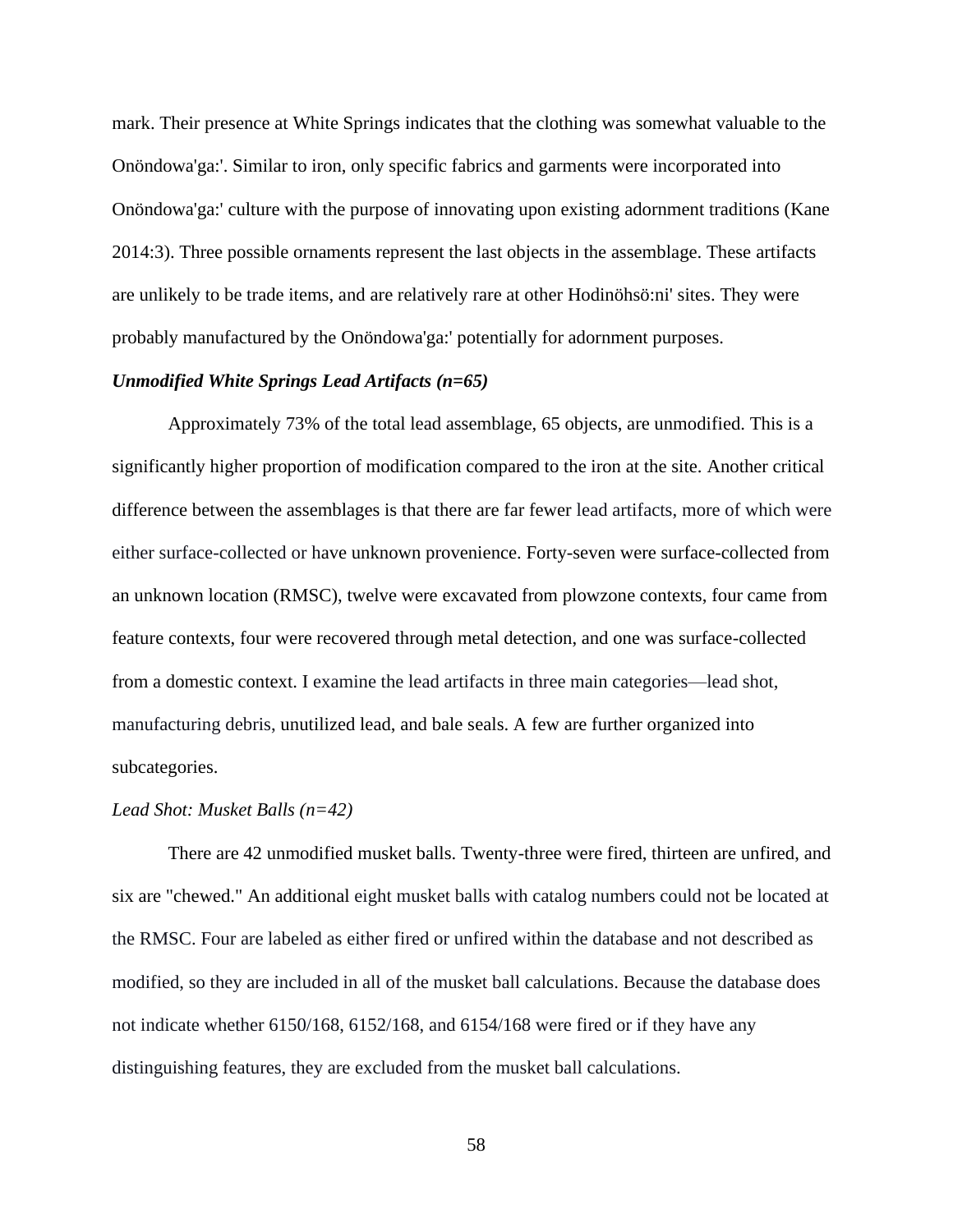All of the fired musket balls were surface-collected. Nine have an irregular shape possibly caused by either a mid-air collision with a target or through impact by farming equipment more recently. 6284/168 is less ambiguous and has a pitted surface consistent with a tree impact (Sivilich 2016:49). Ten musket balls have an elongated teardrop shape and a singular flat surface. These two distinct characteristics are produced when a projectile ricochets off an object such as a rock or tree (Sivilich 2016:53). Another possibility is that the projectile made contact with a human enemy or prey (Sivilich 2016:57). In this instance, as with most cases, it is nearly impossible to determine the type of object these projectiles collided with. 6170/168, 6178/168, 6182/168, and 6186/168 could not be located at the RMSC and are only cataloged as being fired.

Eleven of the unfired musket balls were surface-collected. Most have sprues, and a few have mold seams. Two unfired musket balls were excavated from the plowzone within the Ridgetop Domestic and Southwest Vineyard loci. WH341.16 has a large casting sprue; the presence of sprues and mold seams provide evidence of lead casting (Bradley 2020:23). WH1446.1 was likely pulled from the barrel after it was jammed. The surface has circular markings and a few indentations that could be from a ramrod (Sivilich 2016:61).

The assemblage also contains six surface-collected "chewed" musket balls, which have been found on a few other Onöndowa'ga:' sites. Witthoft (1951) has interpreted these markings as being caused by human teeth. However, the White Springs musket balls all have fairly deep impressions that could not have been physically made by humans. The most likely culprit is pigs (Sivilich 2016:102). Three musket balls (6278/168, 6279/168, and 6280/168) have deep depressions likely created by pig incisors. 6289/168 is one severely crushed fragment. The size and depth of the markings imply they were made by pig molars (Sivilich 2016:103–104). Pigs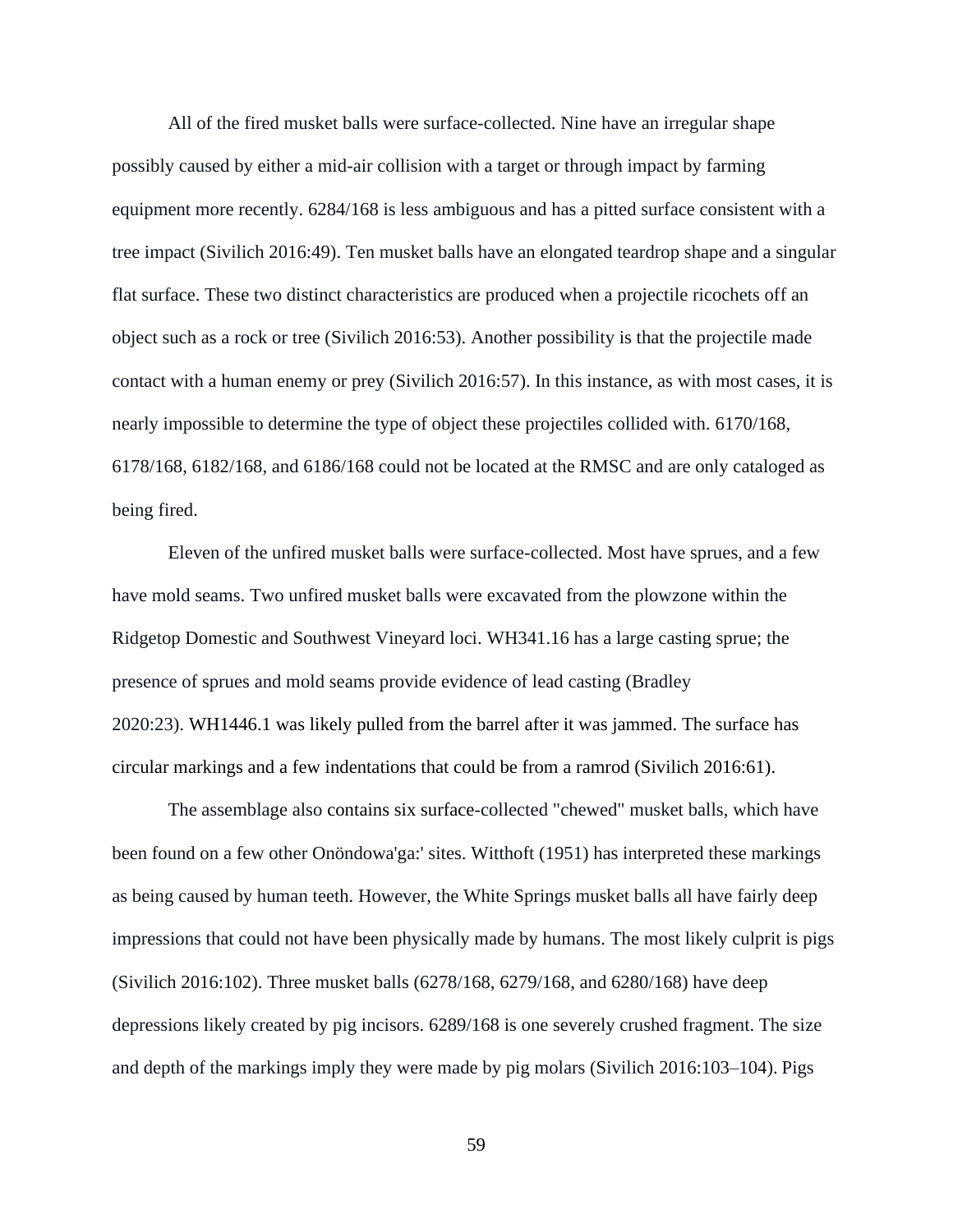typically accidentally ingest musket balls while rooting around the ground for food (Sivilich 2016:102). 6158/168 has shallower dentition marks consistent with young swine dentition impressions (Sivilich 2016:115).

Compared to the others, 6281/168 is small, with very slight detention marks. It is also lighter in color. These characteristics indicate that the musket ball was probably chewed and subsequently ingested by a pig; the gastric stomach acid is what caused the fragment to dissolve partially. Pig remains have been recovered from secure Onöndowa'ga:' contexts (Feature 3) at White Springs suggesting that the musket balls may have been chewed and/or ingested during the Onöndowa'ga:' occupation of the site (Disotell 2021). Because there is no evidence of penning structures and pig bones are relatively scarce, these pigs were likely feral or semi-feral. *Lead Shot: Birdshot (n=3)*

Three lead shot fragments can be classified as birdshot, based on their weight, and diameters between 0.15 inches and 0.23 inches (Sivilich 2016:170). Potter and Hanson's (2001) small shot classification chart was used to determine projectile size. The first fragment, WH359.5, was excavated from a feature context within the Ridgetop Domestic locus, and the size is 2. WH1481.1 was surface-collected from the Middle Vineyard. The projectile size is FF, and its surface contains concave dimples and one flat side indicating manufacture by the Rupert Method. This technique was invented in 1665 and allowed for the rapid and efficient production of lead shot (Sivilich 2016:147–148, 170). Molten lead is poured through a colander and into cooled water, which produces a distinctive dimple and apple-shaped projectile (Sivilich 2016:149). The last fragment (WH454.3) was excavated from a feature context within House 4; it has one slight dimple and is size TT. Size 2 birdshot is commonly used for hunting waterfowl, while size TT and FF birdshot are typically used for hunting both waterfowl and smaller thin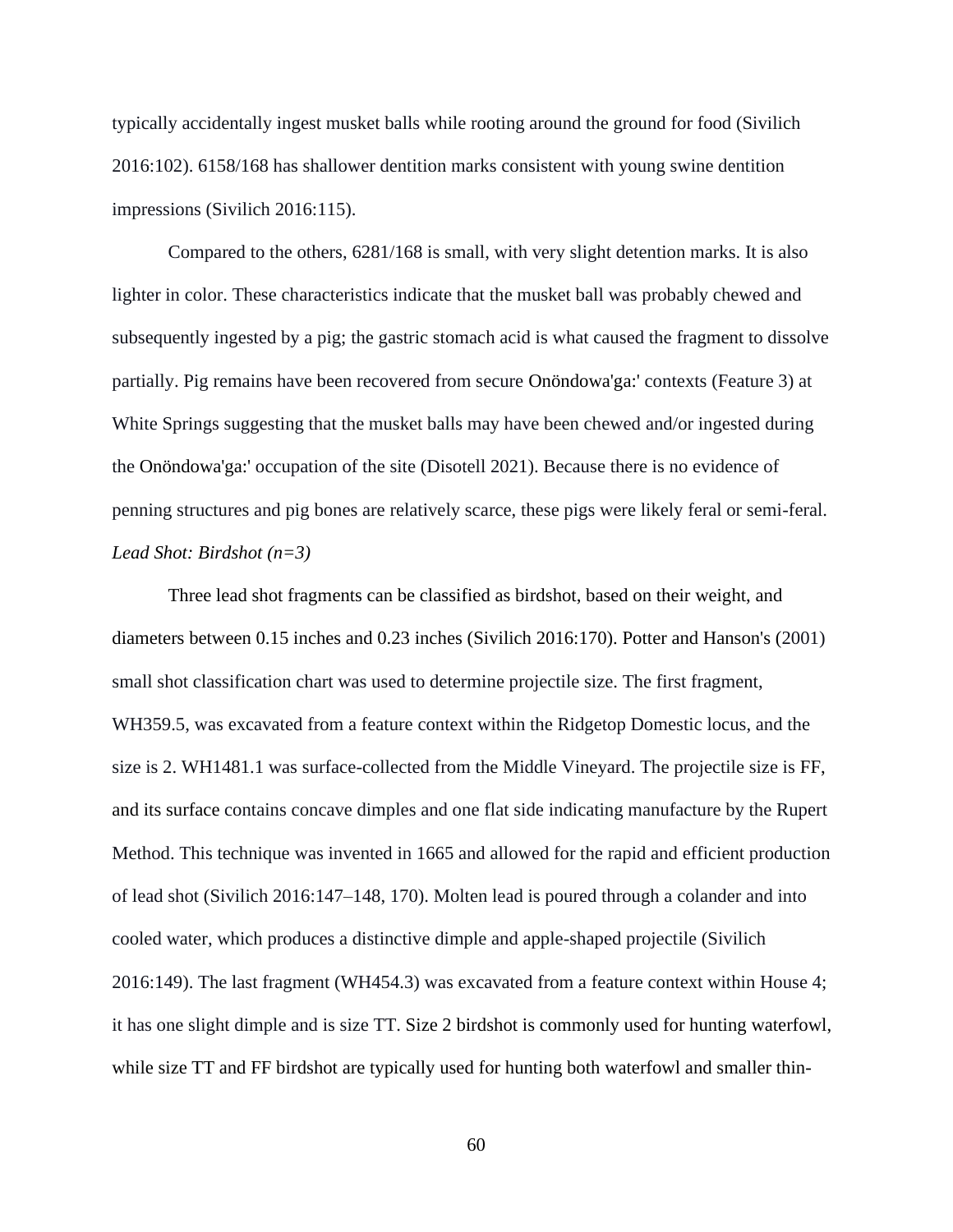skinned animals such as squirrels and muskrats.

## *Manufacturing Debris: Splashing Fragments (n=6)*

There are six lead splashing fragments; three were surface-collected, two were excavated from the plowzone, one came from a feature context. WH323.13 is the only fragment with defining features. It was excavated from the plowzone within House 4 and appears to have a molded ridge on one face that could be the negative impression of a circular mold.

# *Manufacturing Debris: Lead Waste (n=5)*

Five lead waste fragments are represented in the assemblage; four were excavated from plowzone contexts and one from a feature. Two fragments do not have any defining features. WH62.12, WH702.12, and WH753.11 have mold seams and raised circular impressions indicating that they were produced from a musket-ball gang mold (Sivilich 2016:19). Two were recovered from the plowzone within House 2 and one from the plowzone above Feature 2. *Manufacturing Debris: Scrap Fragments (n=2)*

WH1462.1 represents two scrap fragments that were metal detected from the Southwest Vineyard Town Exterior. One is flat with a rough texture; the other is more globular in shape. *Manufacturing Debris: Sheet Lead (n=1)*

6137/168 is a large surface-collected fragment of sheet lead that contains one rivet. Three of the edges are slightly curved; one of the edges is folded onto itself. It appears to be an unutilized scrap fragment.

### *Unutilized Lead: Lead Bars (n=3)*

Two unutilized bars were surface-collected, another was excavated from the plowzone within the Ridgetop Minimal Feature Area. 6138/168 and WH143.9 are rectangular in shape, while 6139/168 is trapezoidal. These bars are commonly found on Onöndowa'ga:' and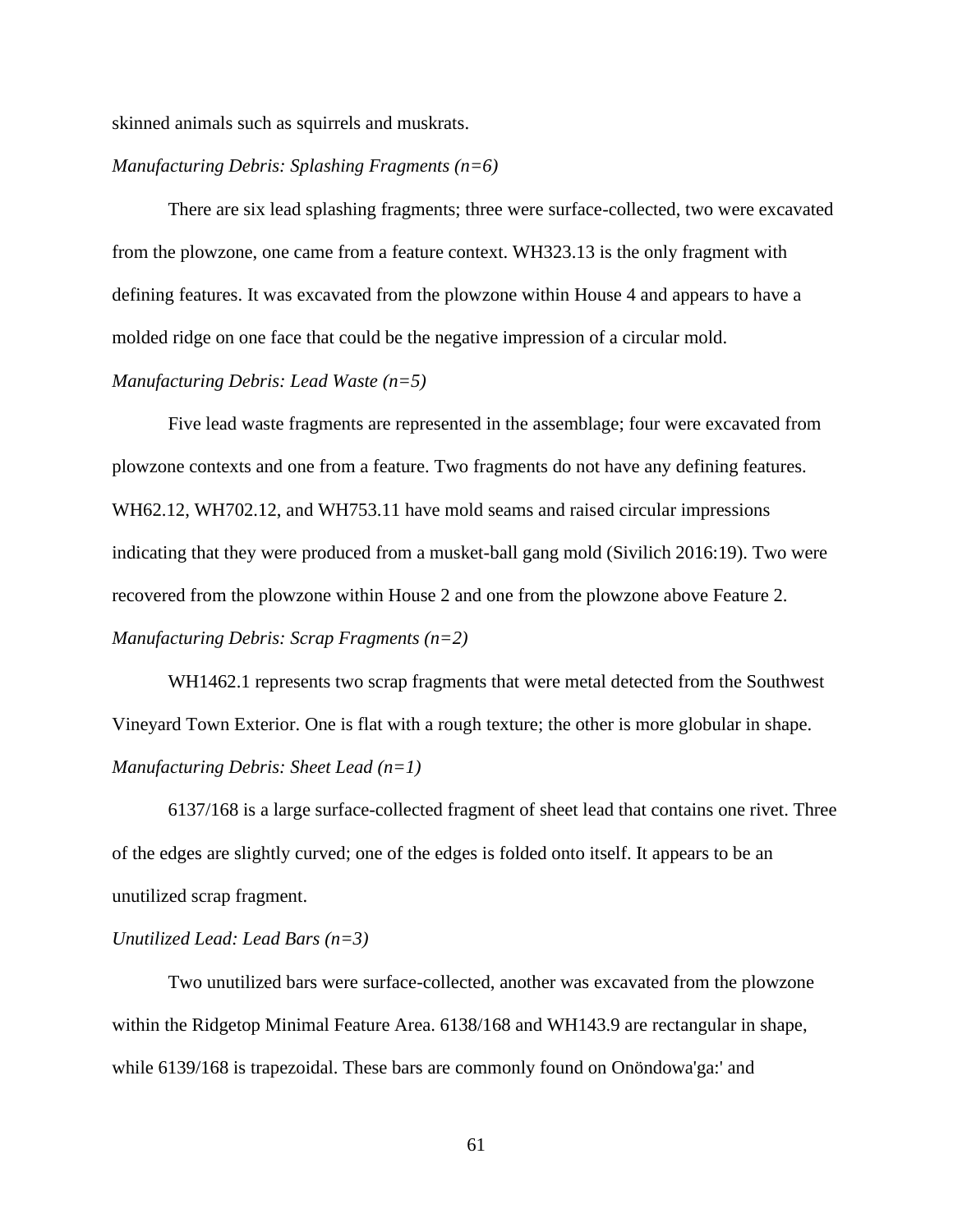Kanien'kehá:ka sites from the mid-17th century (Silverman 2016). They were obtained through trade to cast lead objects. At White Springs, they were likely intended to be melted down and used to manufacture lead balls.

### *Bale Seals (n=3)*

WH196.1 is a definitively identified disk bale seal excavated from the plowzone within House 1. The artifact is a corroded round disk with a rectangular strip near the base. It appears to be a commercial riveted cloth seal that was attached by folding two disks connected by a thin strip around each side of the fabric (Egan 1994). Although these bale seals are typically embossed with markings, the White Springs seal contains no visible surface detailing. This could be because the object is highly corroded. When lead deteriorates, the original surface is not retained. Another possibility is that WH196.1 represents the back of the seal, which may not have had any decoration. There are also two possible bale seal fragments. WH265.23 was recovered from the plowzone within House 4 and could be the back or connecting piece of a bale seal. WH45.5 was excavated from the plowzone above Feature 3. One edge shows a possible break suggesting that it could be one "ear" of a folded bale seal.

## *Modified White Springs Lead (n=24)*

There are 24 modified lead objects, representing approximately 27% of the total White Springs lead assemblage. This is substantially higher than the percentage of modified iron. Another difference between the modified assemblages is object diversity. The modified iron assemblage contains a variety of tools, implements, and structural components recovered from a variety of contexts, while all of the modified lead artifacts are surface-collected musket balls and lead "wheel" ornaments. The projectiles have been modified in four different ways—flattened, cut, melted, and hammered. It should be noted that some of these objects have been modified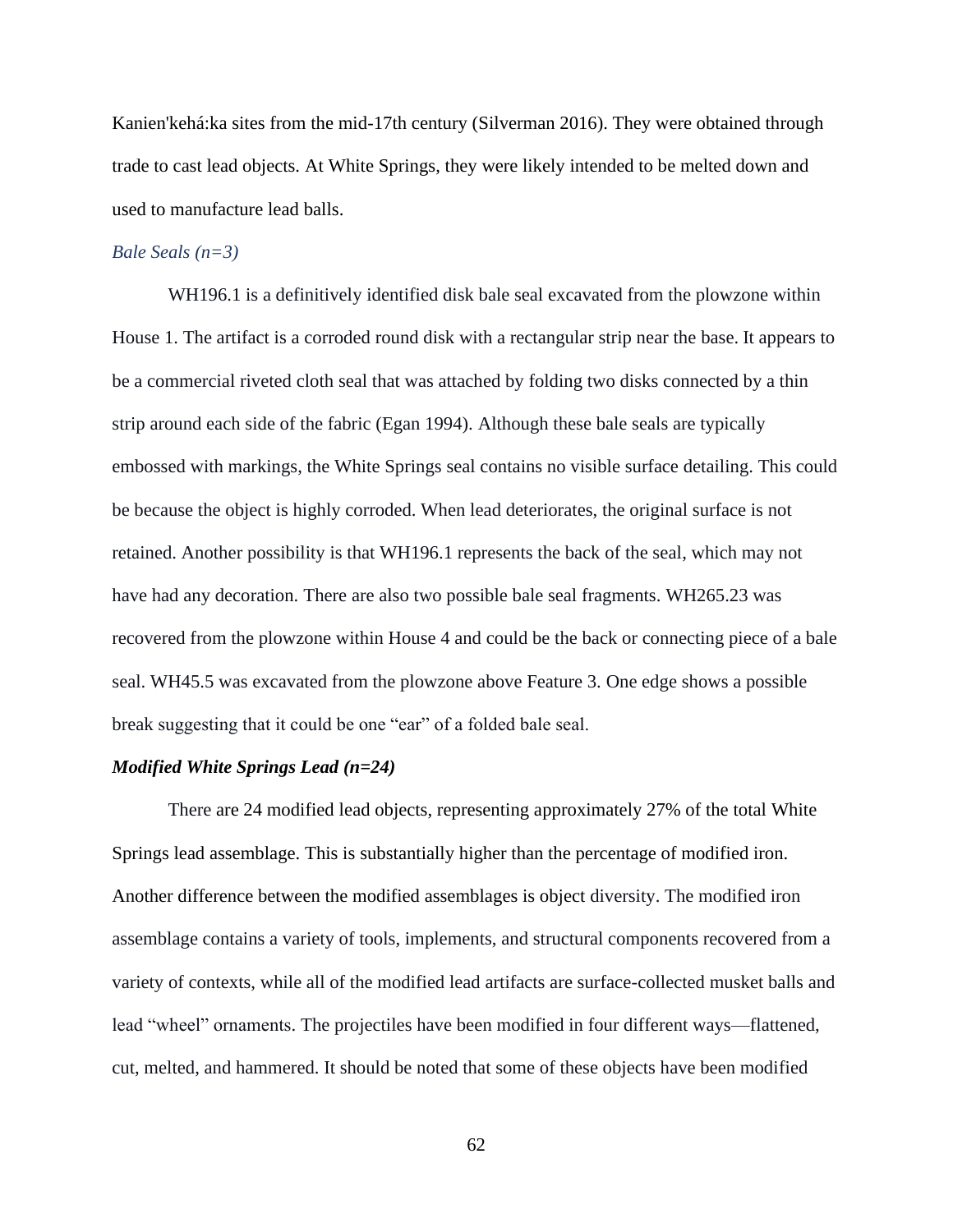using several of these methods. The ornaments were likely cast from recycled lead objects. *Lead Shot: Musket Balls (n=20)*

Seven musket balls were flattened into fragile pieces of lead less than 13 mm in thickness. 6140/148, 6141/168, 6159/168, and 6172/168 are small and disk-shaped; 6142/168 and 6147/168 have linear indentations on one side. These markings are probably wood grain impressions left on the projectiles after colliding with a wooden object or tree (Sivilich 2016:55). The last flattened lead object, 6144/168, is a possible musket ball. One side of the fragment is round, while the opposite end is cut. The object also has a rough and irregular texture and dark color, indicating that it was partially melted.

The assemblage also contains seven thicker musket balls that have also been flattened. 6171/168 and 6185/168 are round and elongated, while 6184/168 and 6155/168 have a rough texture possibly due to a collision with an object or tree. In contrast, 6181/168 and 6183/168 are flat with an elongated elliptical shape. The last musket ball (6156/168) is more irregular in shape compared to the others.

Four musket balls are missing about 50% of the original projectile and appear cut in half, which was a simple method of potentially increasing the lethality of a musket ball (Witthoft 1951:61; Sivilich 2016:73). 6167/168 and 6285/168 are irregularly shaped and were probably cut after they were fired. This specific type of modification may have been an attempt to reuse a fired projectile. 6288/168 was also cut in half after it was fired. However, this fragment is two musket balls that fused together after they collided mid-air (Sivilich 2016:64). 6286/168 has a similar elongated shape but is unlikely to be two fused projectiles. The object is more abnormally shaped, suggesting that it was partially melted and flattened.

One musket ball, 6283/168, is more cylindrical than the others. The surface is somewhat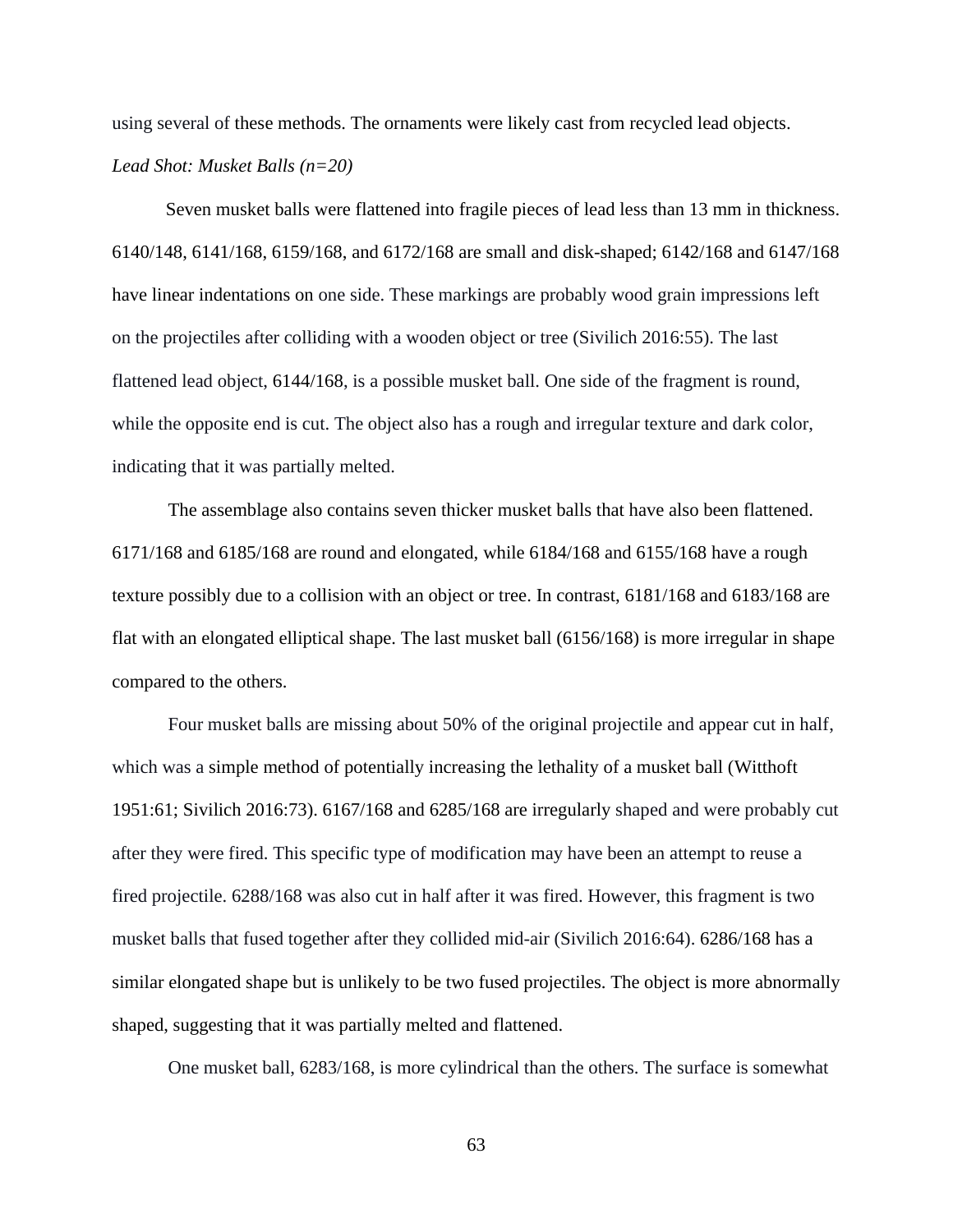irregular; some areas have a pitted appearance. These cylindrical projectiles are called "slugs," which are commonly manufactured by hammering down a musket ball (Sivilich 2016:83–84). The cylindrical-shaped increased the lethality of the projectile.

The last musket ball has a unique shape. 6157/168 has three flat surfaces and one deep linear depression on the fourth-rounder side, forming a square shape. This mark may have been left by a tool in an attempt to form this rounder side. It has a diameter of 12.52 mm, smaller than most unmodified musket balls. These characteristics suggest that this object could be an unfinished gaming piece (Sivilich 2016:132).

#### *Ornaments (n=3)*

Three surface-collected lead "wheel" ornaments (6270/168, 6122/168, 6123/168) are represented in this category. These objects are single lead disks with a smooth surface. The center of one contains a perforation filled with iron fragments indicating that it was made of both lead and iron. A similar but more complete lead wheel ornament (6112/160) was excavated from a burial context at the Townley-Read site (1715–1754 CE); this item is currently located at the RMSC. It is comprised of three lead wheel disks connected by a central iron shaft and may represent the White Springs ornaments' original form. The exact function of these items is unknown, but it is highly likely that the Onöndowa'ga:' manufactured them by casting the "wheels" from recycled lead objects and connecting them with a salvaged iron fragment. *Manufacturing Debris: Scrap Fragments (n=1)*

WH447.8 is a rectangular scrap fragment. All of the sides appear purposely cut. One side is folded upwards. It was excavated from the plowzone within House 4.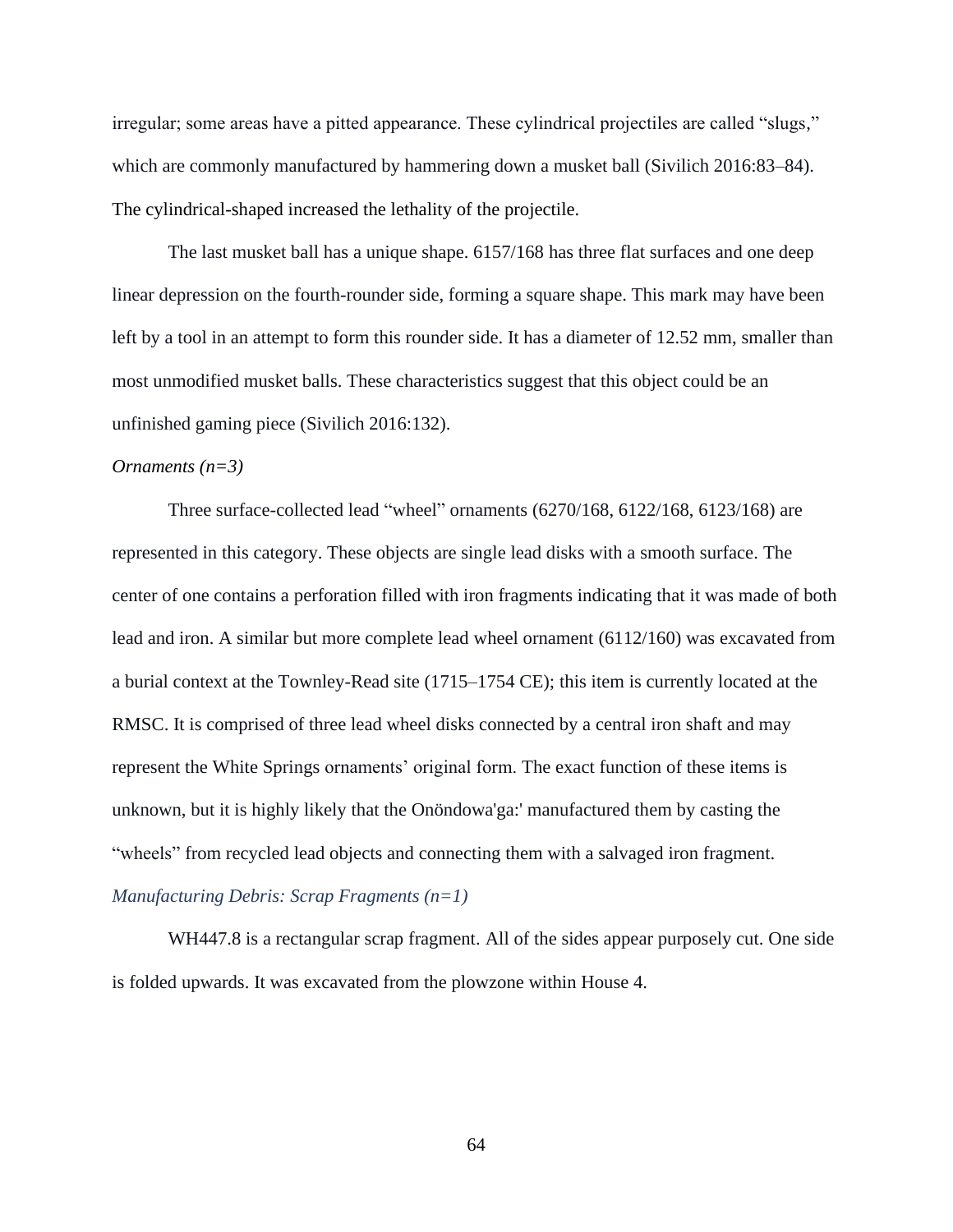## **White Springs Lead Assemblage Analysis and Interpretations**

# *Domestic Context Lead Density by Locus*

The domestic context lead density was calculated by locus to further examine the various activities occurring across the site (see Table 9). Unfortunately, only 22% of the lead artifacts were excavated from domestic contexts. This tiny sample size restricts the conclusions that can be drawn. However, a few tentative judgments can be made. Feature 3 currently contains the highest lead density, and it also happens to have the second-highest iron density. House 4, House 2, and Feature 2 represent other high-density lead loci, while the Ridgetop Domestic, House 1, and the Ridgetop Minimal Feature Area, and area all have the lowest densities.

| Locus                           | <b>Excavated</b><br>Area $(m2)$ | <b>Number of Lead</b><br><b>Artifacts Recovered</b> | Lead/ $m2$ |
|---------------------------------|---------------------------------|-----------------------------------------------------|------------|
| Feature 3 Area                  | 3.14                            | 3                                                   | 0.96       |
| House 4 Area                    | 12.00                           | 5                                                   | 0.42       |
| House 2 Area                    | 6.00                            | $\overline{2}$                                      | 0.33       |
| Feature 2 Area                  | 3.50                            | $\mathbf{1}$                                        | 0.29       |
| <b>Ridgetop Minimal Feature</b> | 8.10                            | $\mathbf{1}$                                        | 0.12       |
| House 1 Area                    | 8.75                            | $\mathbf{1}$                                        | 0.11       |
| <b>Ridgetop Domestic</b>        | 18.50                           | $\overline{2}$                                      | 0.11       |
| House 3 Area <sup>a</sup>       | 8.00                            | $\boldsymbol{0}$                                    | 0.00       |
| House 3 Immediate Exterior      | 3.00                            | $\overline{0}$                                      | 0.00       |
| Space Between Houses 1 & 4      | 2.00                            | $\overline{0}$                                      | 0.00       |
| Eastern Slope Disturbed Area    | 10.06                           | $\overline{0}$                                      | 0.00       |
| Feature 6 Area                  | 2.00                            | $\overline{0}$                                      | 0.00       |
| Northeast Lawn Domestic         | 13.80                           | $\overline{0}$                                      | 0.00       |

*Table 9: Domestic Lead Artifact Density Organized by Locus*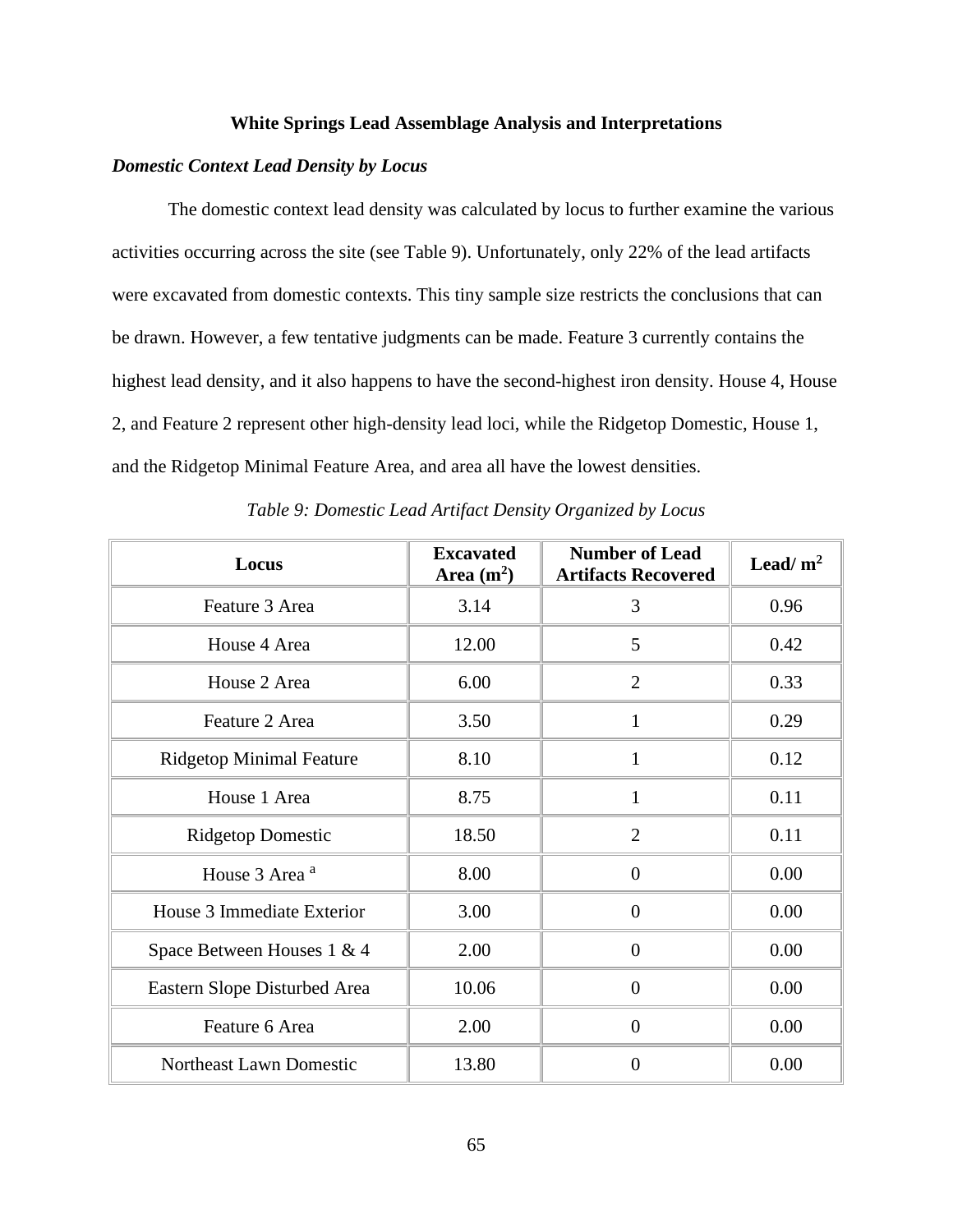| Northwest Lawn Domestic            | 6.30                            | 0                                        | 0.00 |
|------------------------------------|---------------------------------|------------------------------------------|------|
| NW Lawn Exterior Artifact Clusters | 3.20                            | $\Omega$                                 | 0.00 |
| NW Lawn Town Exterior              | 8.30                            | $\theta$                                 | 0.00 |
| NE Lawn Town Exterior              | 1.40                            | $\Omega$                                 | 0.00 |
| Palisade Area                      | 9.18                            | $\theta$                                 | 0.00 |
| <b>Southwest Lawn Domestic</b>     | 4.60                            | $\theta$                                 | 0.00 |
| <b>SW Lawn Town Exterior</b>       | 0.60                            | $\Omega$                                 | 0.00 |
| <b>SW Vineyard Domestic</b>        | 0.00 (Surface-<br>Collection)   | $0(2)$ excluded, surface-<br>collection) | N/A  |
| <b>SW Vineyard Town Exterior</b>   | $0.00$ (Surface-<br>Collection) | 0 (3 excluded, surface-<br>collection)   | N/A  |
| <b>Totals</b>                      | 132.43                          | 15                                       | 0.33 |

a *Trench soil was excluded from calculations.*

Feature 3 contains the highest lead density, consisting of three artifacts. These objects include two splashing fragments and one broken bale seal fragment. As previously stated, Feature 3 likely represents a trash midden in the upper layer and cooking related pit in the lower layer. The lead artifacts support this interpretation; both of these objects could logically be found in either layer. However, the bale seal is from a shallower depth of 19.5–31 cmbd, while the manufacturing fragment came from 48–50 cmbd. This suggests that the bale seal was deposited in the trash midden while the splashing fragment was deposited in the cooking pit.

Lead was excavated from Houses 4 (0.42 lead/  $m^2$ ), 2 (0.33 lead/  $m^2$ ), and 1 (0.11 lead/ m<sup>2</sup>). Recovered artifacts include two bale seals, five manufacturing debris fragments (four lead waste, one splashing), and one birdshot projectile. Compared to the iron densities, this distribution pattern is quite different. Houses 1 (1.60 iron/  $m^2$ ) and 3 (0.63 iron/  $m^2$ ) contained the most iron, while houses  $4(0.50 \text{ iron/m}^2)$  and  $2(0.33 \text{ iron/m}^2)$  had the lowest. These figures appear to indicate that the lead and iron densities are not closely related to one another.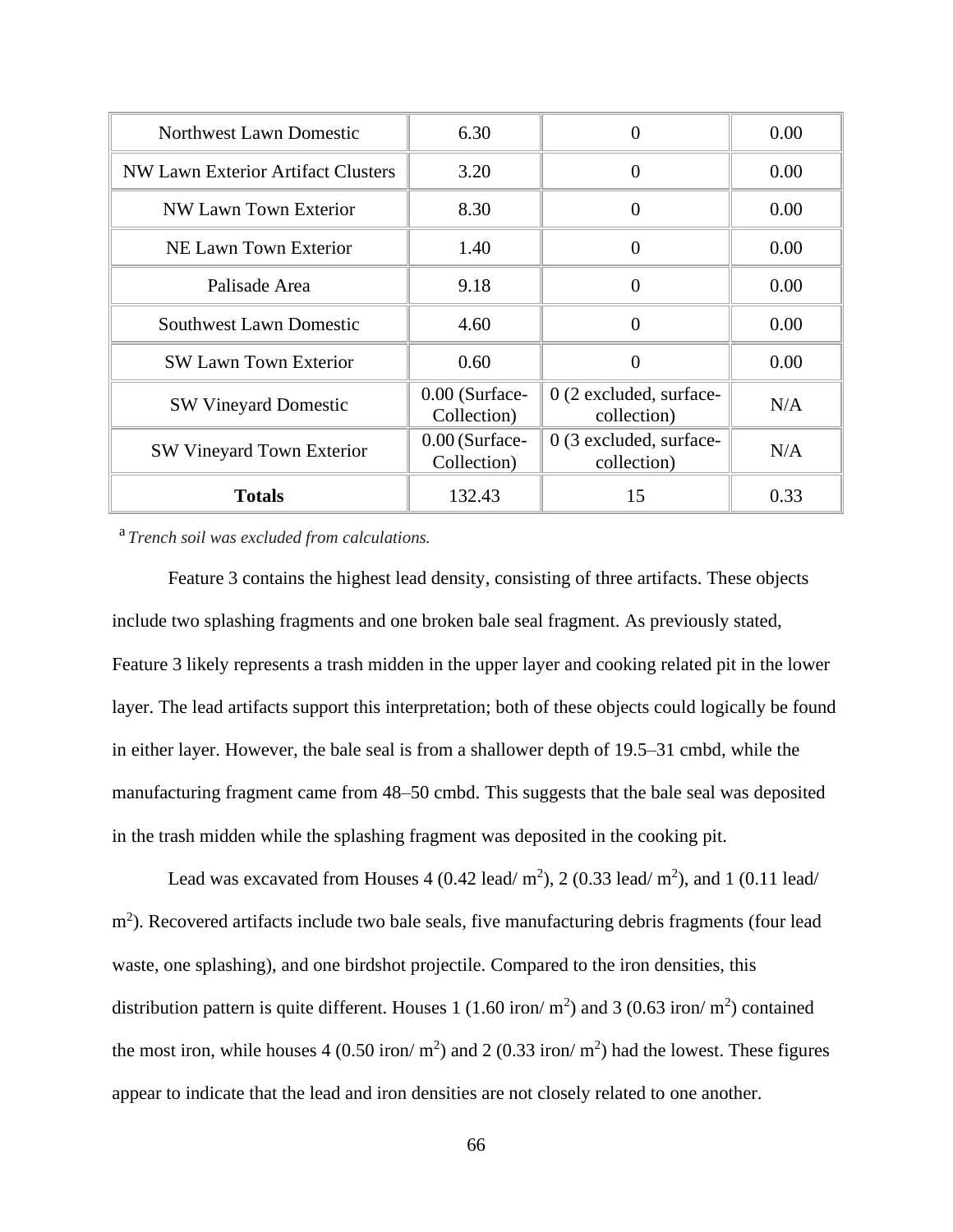The last high-density locus is Feature 2, which has been interpreted as an Onöndowa'ga:' pit feature used for hide processing and food preparation by Jordan. The soil matrix contained a wide variety of materials such as mammal bones, charcoal, fire-altered rocks, pipe stems, glass beads, etc. A single lead scrap fragment was also recovered from Feature 2 along with a possible iron awl or punch, a fastener, and several nails. The lead fragment is not indicative of food preparation and hide processing but could potentially suggest lead smithing since it was found near a fire. However, this is unlikely considering only one fragment was found. A more plausible explanation is that it was just discarded here.

## *Lead Smithing at White Springs*

The considerable amount of modified lead suggests that it was more easily manipulated by the Onöndowa'ga:' compared to iron. This is certainly related to its very low melting point and its chemical properties. Lead is soft, highly malleable, and ductile. It can be easily cut with iron and chert tools such as knives, celts, and axes without heating. The Onöndowa'ga:' used these implements at White Springs to cut and modify multiple musket balls and to shape the possible gaming piece from bar lead.

The projectiles were manufactured using two techniques—the Rupert method and gang molds. Molds were commonly used to fabricate musket balls, while the Rupert method was utilized to create projectiles of various sizes, such as birdshot. No gang molds or colanders were found, but multiple manufacturing fragments with negative mold impressions and lead bars were recovered. This indicates that molds were present and likely removed after the site was abandoned, possibly by the Onöndowa'ga:' themselves or by European smiths. A possible iron crucible was also excavated from a domestic context, which could have been used to melt the lead for projectile manufacture.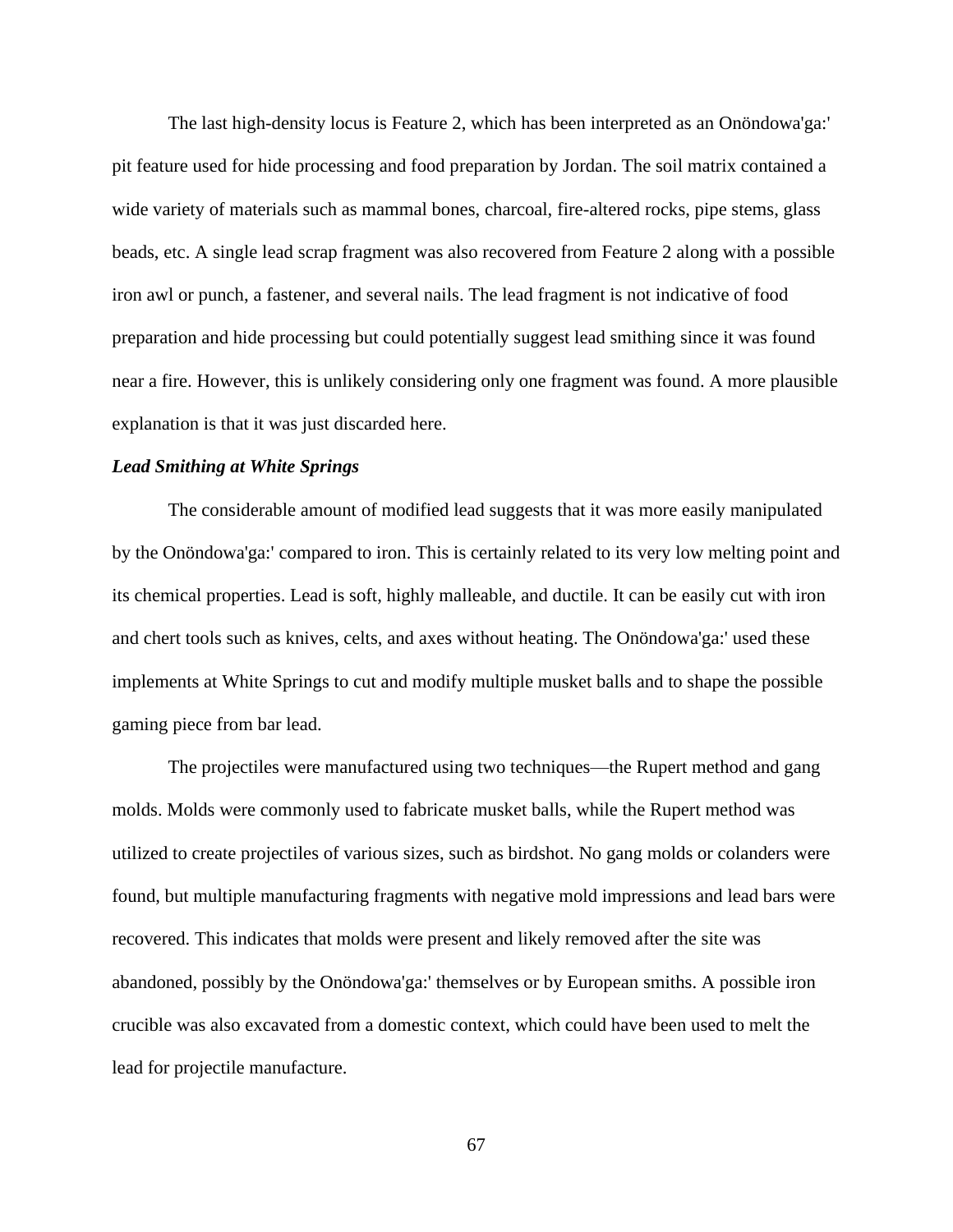# *Warfare Tactics and Hunting Practices*

The Hodinöhsö:ni' began using guns, powder, and lead shot primarily for military activities (and hunting to a lesser degree) during the 17th century due to their effectiveness (Silverman 2016:53). Compared to arrows, bullets carry roughly six times more kinetic energy and have increased penetrating power (Keener 1999:791; Silverman 2016:28). Not only does this inflict more damage to enemies and animals, but projectiles can pass through tall grasses and thickets without being diverted or dodged. Victims that survived an initial impact also had a high risk of death by infection.

Hodinöhsö:ni' warriors were well equipped with muskets and axes by the 1640s, and Europeans were impressed with their skill in using these weapons (Given 1994). Jesuit Isaac Jogues, who was a captive of the Hodinöhsö:ni' in the 1640s, remarked that war parties had muskets and that "they are skilled in handling them" (JR 24:295). Baron Lahonton, writing from the early 18th century, argued: "the strength of the *Iroquese* lies in engaging with fire-arms in a forrest; for they shoot very dexterously" (Jameson 2009:303). A Dutch source from 1650 claimed that Native Americans "are exceedingly fond of guns, sparring no expense for them; and are so skillful in the use of them that they surpass many Christians" (Jameson 2009:303).

The use of new technologies produced changes in offensive strategies (Keener 1999:802). In one example, documentary sources indicate that the Hodinöhsö:ni' began using hatchets instead of fire to penetrate palisades. This change occurred because gunners could provide better cover to these warriors and more successfully pick off the defending bowman (Keener 1999:791). These tactics were used against the Huron villages of Saint Ignace and Saint Louis in 1649 (JR 34:15, 25–27, 123–125).<sup>7</sup> At White Springs, four modified axe scrapers were recovered

<sup>&</sup>lt;sup>7</sup> All citations from the Jesuit Relations (Thwaites 1896-1901) are written as JR, followed by the volume and page number.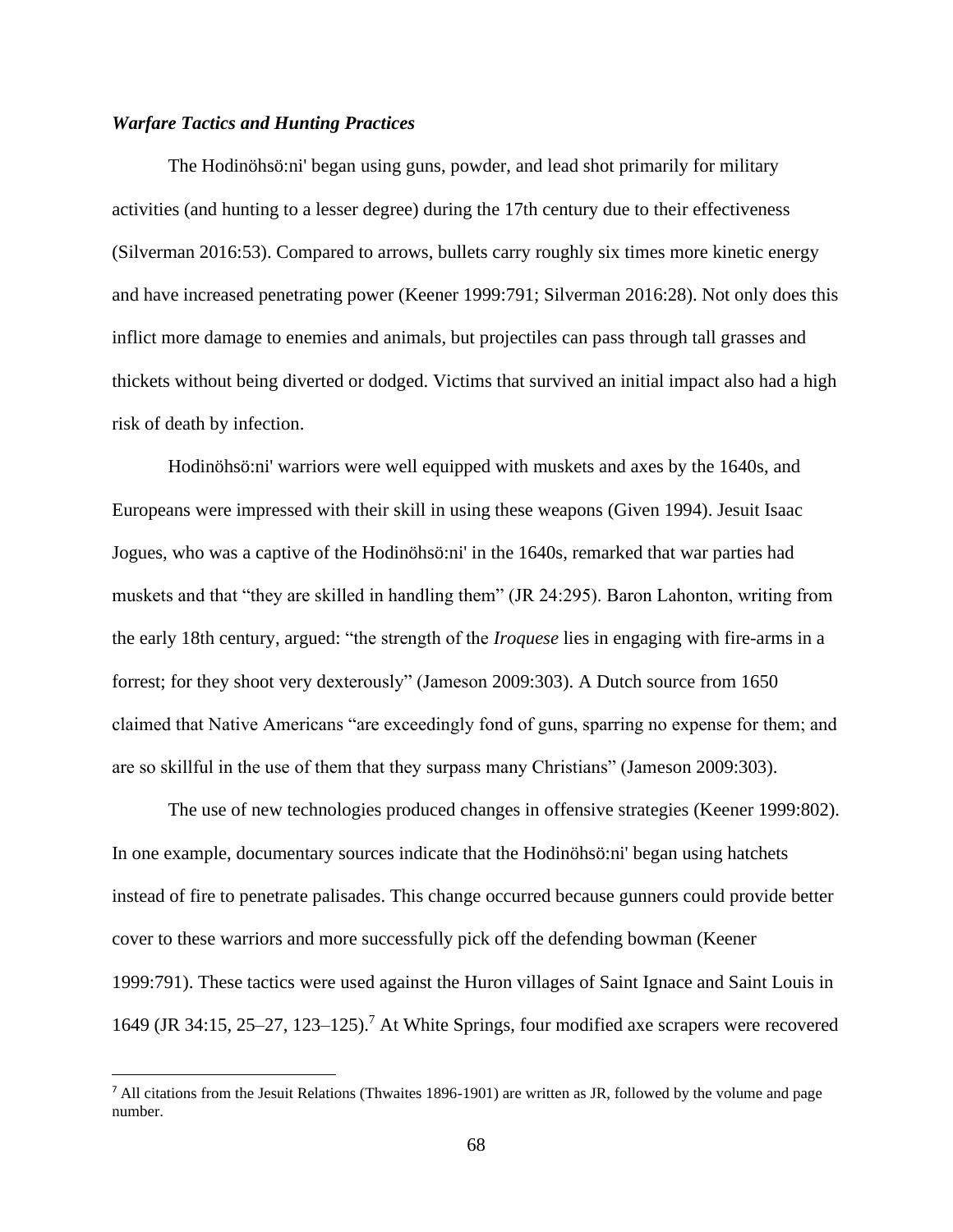from the site and could have been used in this way before they were modified.

As other tribes and colonial outposts obtained more firearms in the 1660s and increased their defenses, the Hodinöhsö:ni' responded by utilizing indirect assault tactics on fortified areas to decrease casualties. Indirect strategies can be characterized as engagements that do not attempt to infiltrate the enemy's perimeter. Specific strategies included the siege, subterfuge, encirclement, raiding, the ambush of reinforcements or garrisons outside of the fortification walls, disruption of supply lines, and the destruction of unprotected outbuildings, crops, and settlements (Keener 1999:796, 800).

Ambushes were a preferred tactic of the Hodinöhsö:ni', and they became even deadlier with the use of guns and axes. Small parties of warriors would position themselves in areas where the enemy was most vulnerable, such as river straits or curves in the road (Silverman 2016:28). Cliffs, trees, and swamps could also provide cover and block the retreat of their targets. Once the warriors were in position, they would rush the enemy in one or two bursts attacking with clubs, tomahawks, and axes. Gunners would also occasionally load their weapons with small shot (or grapeshot) at close range of three meters or less (Silverman 2016:29). This covered a large area with multiple projectiles and could potentially kill more than one person despite the fact that accuracy and kinetic energy were both sacrificed.

Guns were also used in individual and group hunts to primarily hunt deer (Silverman 2016:28). Dutch lawyer Adriaen van der Donck remarked in the 1640s that "deer are hunted and killed in great numbers in the coastal areas and riverbanks. They used to catch deer only in traps or shoot them with arrows; now they also use guns" (Gehring and Starna 2010:99). The Hodinöhsö:ni' incorporated guns into their arsenal because a musket ball was more likely to incapacitate a deer or large animal instantly compared to an arrow, which might require chasing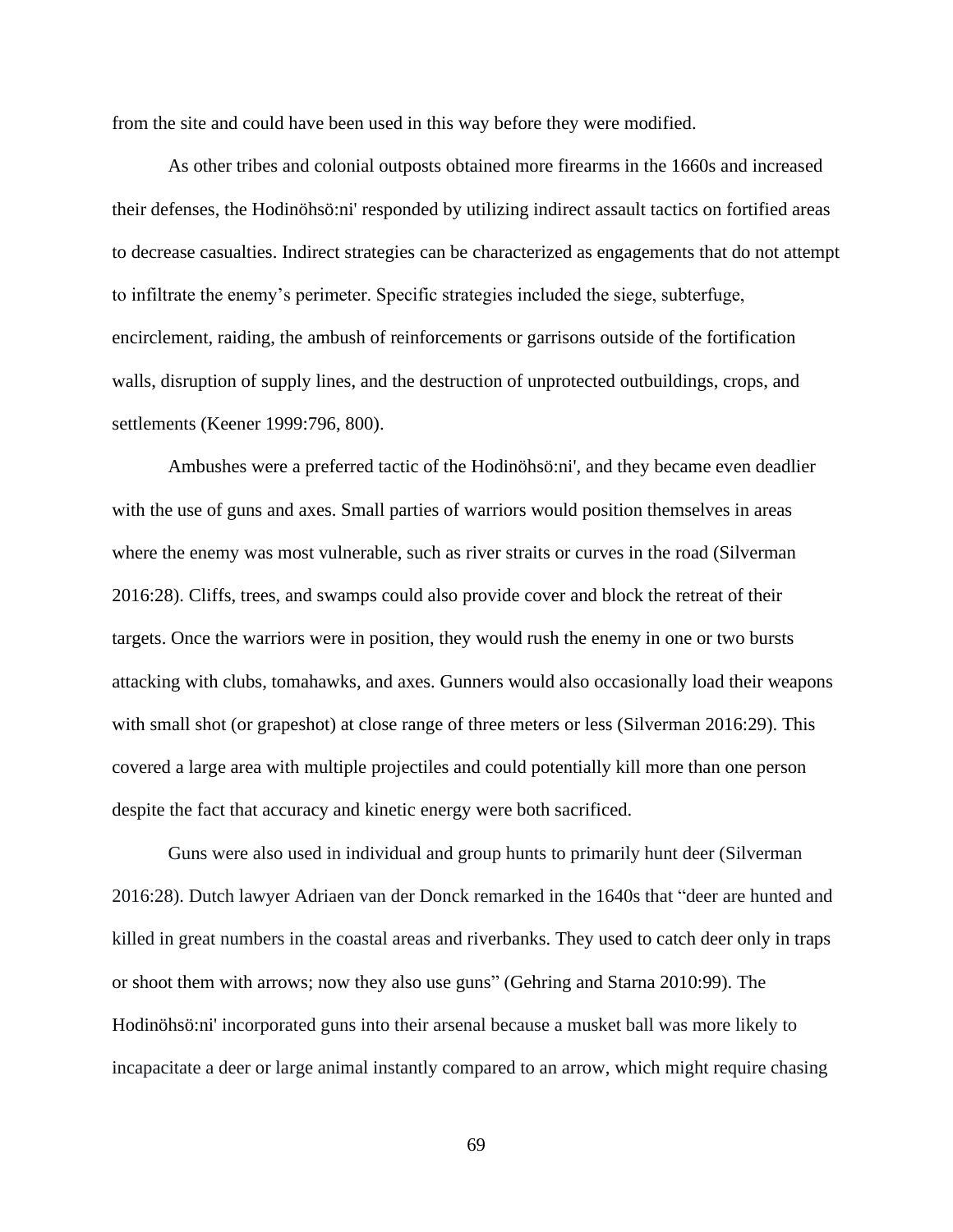a wounded animal for long distances. The slow rate of reloading a rifle was not an issue because the hunter would only have one opportunity to fire at an animal before it ran away. Deer were hunted using the same warfare ambush technique of lying-in wait and firing at close range. However, documentary sources do not indicate whether guns were used in ceremonial deer drives where hundreds, and sometimes thousands of people, would use fire and noise to lead deer into a narrow enclosure or stream where hunters would kill them.

At White Springs, white-tailed deer by far represent the majority of the excavated mammal bones. The age distribution from House 3 and Feature 3 is indicative of a primedominated hunting strategy, which is marked by an increased proportion of prime adults relative to juveniles and older animals (Stiner 1990:309; Disotell 2021). Todd and Hoffman (1987) associate this pattern with selective ambush hunting, a well-documented strategy used by the Onöndowa'ga:'. This type of controlled selection was likely facilitated by long-range weapons such as bows and guns in addition to cooperative ambush strategies (Stiner 1990:317).

Five musket balls were modified at White Springs to increase the projectile's lethality, signifying their use in hunting or warfare. This represents approximately 8% of all musket balls. However, an additional 19 fired projectiles may have also been used in similar ways. Nine likely collided with a mid-air target while ten possibly ricocheted off enemies, animals, or objects, meaning that up to 37% of all musket balls could have been used in combat or hunting. The presence of numerous fired projectiles within the site suggests they were used for attacking and defending the settlement. Frequent attacks by the French and their Indigenous allies occurred from 1691–1701, while the Mihtohseeniakis (Miamis) and Anishinabes (Ottawas) attacked the Onöndowa'ga:' "almost yearly" during 1703–1708 (Haan 1976:157; Aquila 1983:44–45; Havard 2001:64; Jordan 2001:53; Keener 1998:146).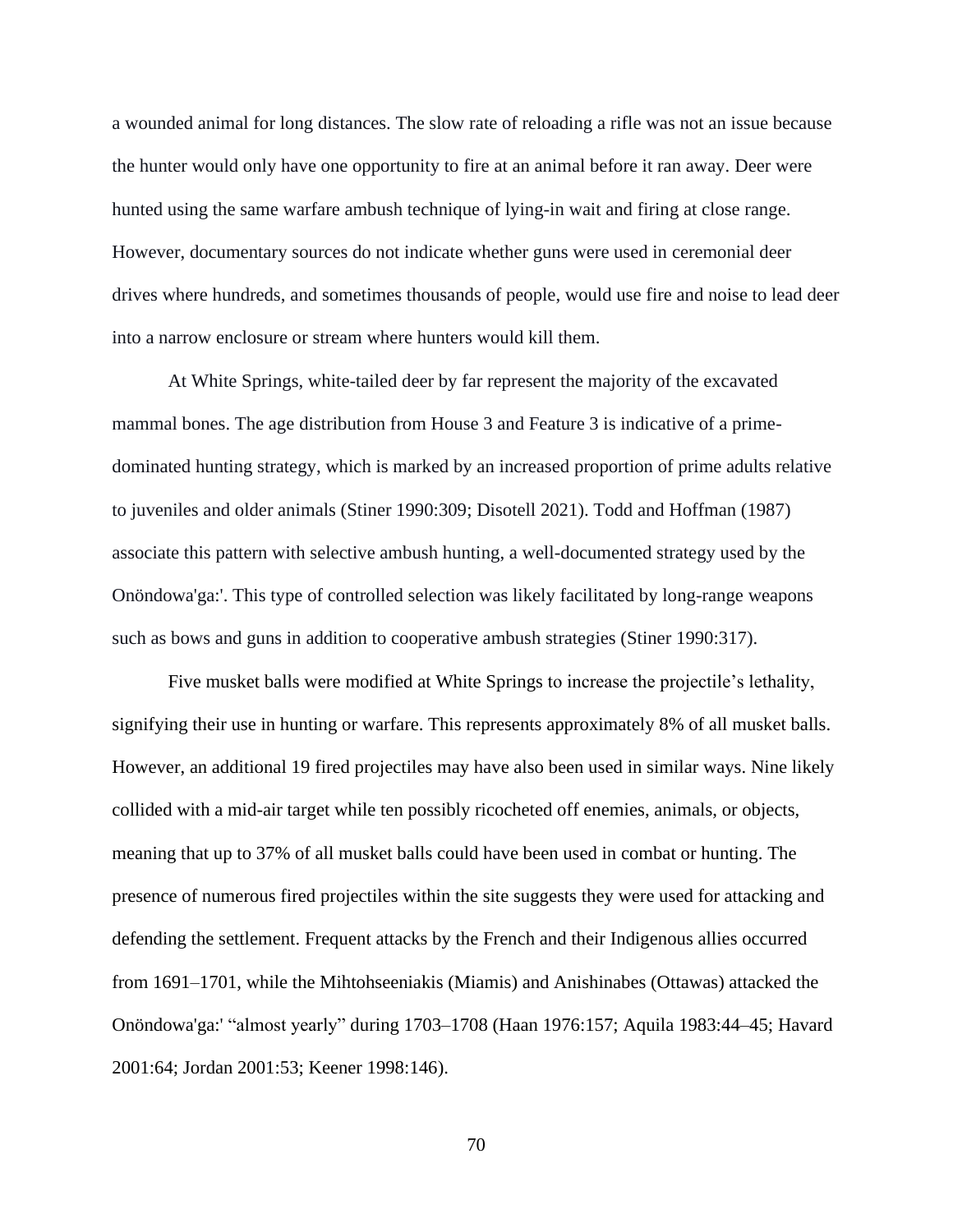## **Domestic Context Nail, Iron, and Lead Density Analysis**

The nail, iron, and lead density figures are combined in Table 10. The purpose of this table is to determine the accuracy of the possible nail densities and whether lead and iron use is related across the site. To better visualize the data, each density figure was assigned a specific color. Green represents a high density, gray a medium density, and red a low density. The parameters for each color were determined by significant breaks within the data. For positively identified nails, green represents 2.0–3.0, while gray is  $1.0-1.99$ , and red is  $0-1.98$  nails/m<sup>2</sup>. For all possible nails, green is  $5.0-29.13$ , gray is  $1.0-4.9$ , and red is  $0-0.99$  nails/m<sup>2</sup>. For iron, green represents 2.0–3.50, while gray signifies  $0.86-1.99$ , and red is  $0-0.85$  iron/m<sup>2</sup>. And for lead, green is 0.43–0.96, gray is 0.29–0.42, and red is  $0-0.41$  lead/m<sup>2</sup>. The table is organized by the positively identified nail column; the highest densities are at the top and the lowest at the bottom.

| Locus                                     | Nails/ $m2$<br>(Positively<br>Identified) | Nails/ $m2$<br>(All Possible<br>Nails) | <b>Iron</b><br>Tools/<br>m <sup>2</sup> | Lead/ $m2$ |
|-------------------------------------------|-------------------------------------------|----------------------------------------|-----------------------------------------|------------|
| Space Between Houses 1 and 4              | 3.00                                      | 5.50                                   | 3.00                                    | 0.00       |
| Feature 3 Area <sup>a</sup>               | 2.87                                      | 5.73                                   | 2.87                                    | 0.96       |
| House 1 Area                              | 2.06                                      | 3.43                                   | 1.60                                    | 0.11       |
| House 3 Area                              | 2.00                                      | 29.13                                  | 0.63                                    | 0.00       |
| Feature 2 Area                            | 2.00                                      | 2.57                                   | 0.86                                    | 0.29       |
| <b>Ridgetop Domestic</b>                  | 1.73                                      | 2.92                                   | 0.70                                    | 0.11       |
| Southwest Lawn Town Exterior <sup>a</sup> | 1.67                                      | 1.67                                   | 0.00                                    | 0.00       |
| House 2 Area                              | 1.50                                      | 9.83                                   | 0.33                                    | 0.33       |
| House 4 Area                              | 1.50                                      | 3.50                                   | 0.50                                    | 0.42       |
| <b>Southwest Lawn Domestic</b>            | 0.87                                      | 1.96                                   | 0.65                                    | 0.00       |

*Table 10: Color-Coded Nail, Iron, and Lead Density Figures*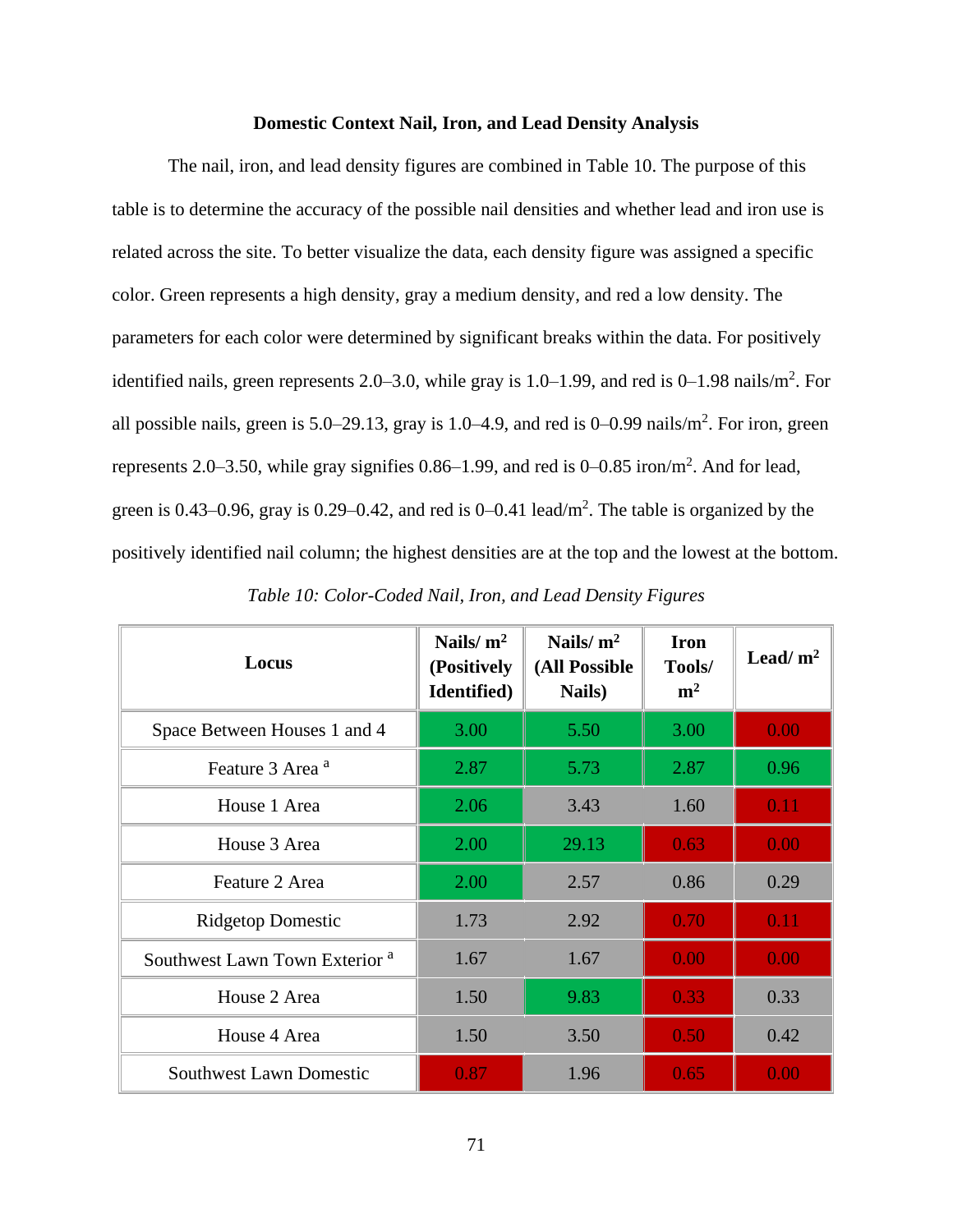| Ridgetop Minimal Feature <sup>a</sup>     | 0.74 | 2.59  | 1.85 | 0.12 |
|-------------------------------------------|------|-------|------|------|
| <b>NW Lawn Exterior Artifact Clusters</b> | 0.63 | 2.50  | 0.00 | 0.00 |
| Northeast Lawn Domestic                   | 0.58 | 0.94  | 0.65 | 0.00 |
| Palisade Area                             | 0.44 | 2.61  | 0.11 | 0.00 |
| Eastern Slope Disturbed Area              | 0.40 | 0.50  | 0.10 | 0.00 |
| Northwest Lawn Town Exterior              | 0.12 | 0.24  | 0.00 | 0.00 |
| House 3 Immediate Exterior                | 0.00 | 27.33 | 0.33 | 0.00 |
| Northwest Lawn Domestic <sup>a</sup>      | 0.00 | 0.32  | 0.48 | 0.00 |
| Feature 6 Area                            | 0.00 | 0.50  | 2.0  | 0.00 |
| Northeast Lawn Town Exterior              | 0.00 | 0.00  | 0.00 | 0.00 |
| Southwest Vineyard Domestic b             | N/A  | N/A   | N/A  | N/A  |
| Southwest Vineyard Town Exterior b        | N/A  | N/A   | N/A  | N/A  |

a *These loci contain barbed wire.* 

b *These loci are excluded from any calculations derived from this table due to surface-collection.*

Table 8 indicates that there is validity to the possible nail densities; twelve out of twenty loci are within the same color category as the positively identified nails. Because the result changes if the parameters for the color categories are altered, a statistical linear regression model was created (see Graph 1). Linear regression illustrates the relationship between two variables by fitting a linear equation to the observed data. The calculated correlation coefficient of all nail densities is 0.12, which indicates a very weak positive correlation. However, three loci densities are significant outliers. The House  $3(29.13 \text{ nails/m}^2)$  and the House 3 Immediate Exterior (27.33) nails/m<sup>2</sup>) densities are approximately five times higher than Feature 3 (5.73 nails/m<sup>2</sup>), the fourthhighest figure. The third outlier figure, House 2 (9.83 nails/ $m<sup>2</sup>$ ), is almost two times higher. This is probably the result of poor nail preservation; the two highest densities were most affected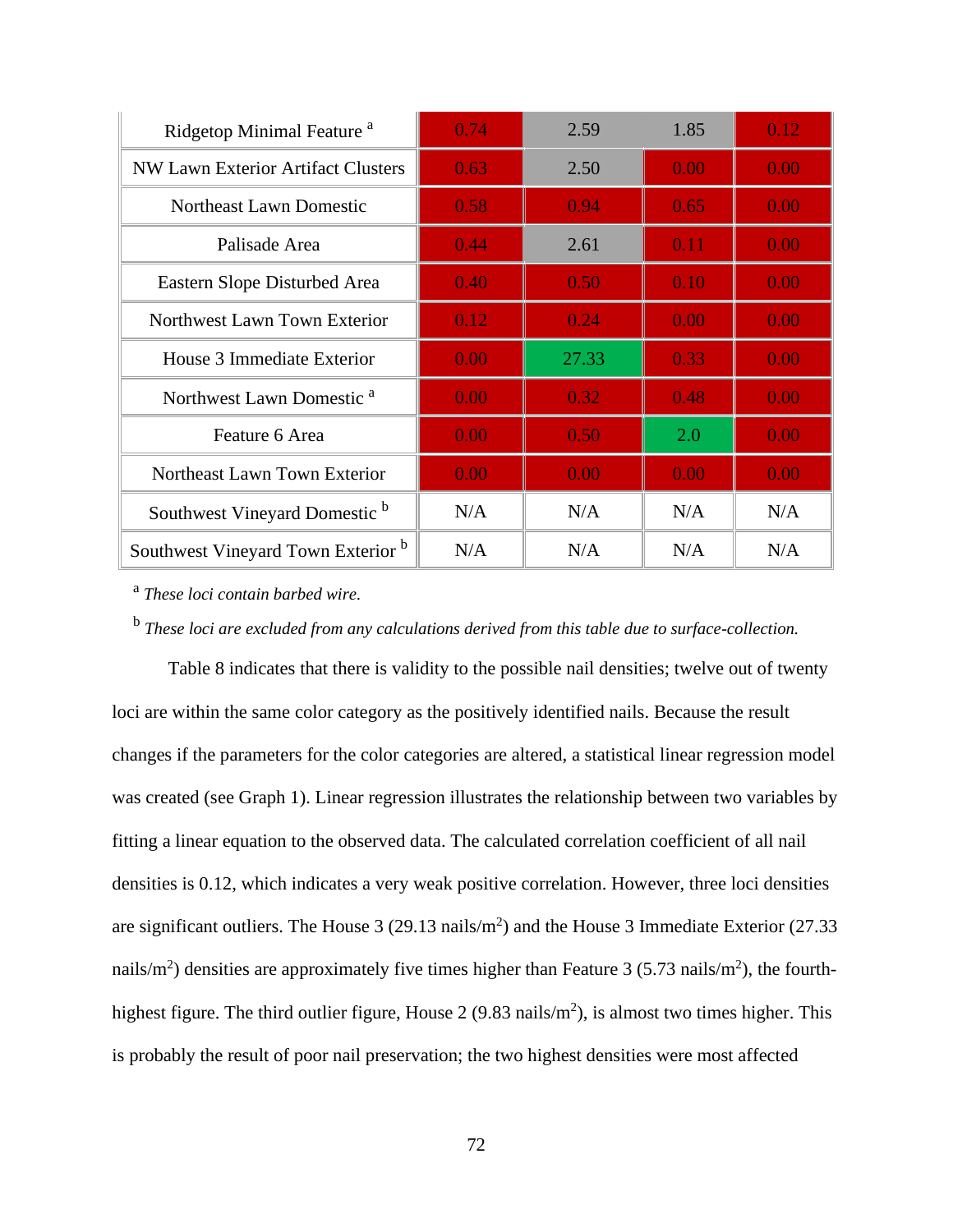because these loci contained a larger quantity of possible hand-wrought nails. Once the outliers were removed (see Graph 2), the correlation coefficient substantially increased to 0.88,



indicating a strong positive correlation.

A strong positive correlation between the nail density figures indicates that many of the possible nails are likely to be hand-wrought. This implies that more nails were being used at White Springs than the positively identified nail figures initially suggested. However, some of the non-outlier figures are unlikely to be entirely accurate. Barbed wire was found in several loci—the Ridgetop Minimal Feature area, the Southwest Lawn Town Exterior, the Northwest Lawn Domestic, and Feature 3. Because broken and corroded wire fragments often appear similar to nails, these numbers are likely somewhat overinflated. Euroamerican fence posts with highly corroded nails were found in House 1, House 3, the Ridgetop Minimal Feature Area, the Ridgetop Domestic locus, and the Eastern Slope Disturbed Area, which could also affect the accuracy of the nail density figures.

Table 10 also implies that the iron and lead densities are moderately correlated. Thirteen out of twenty loci from the iron and lead columns are within the same color category. This result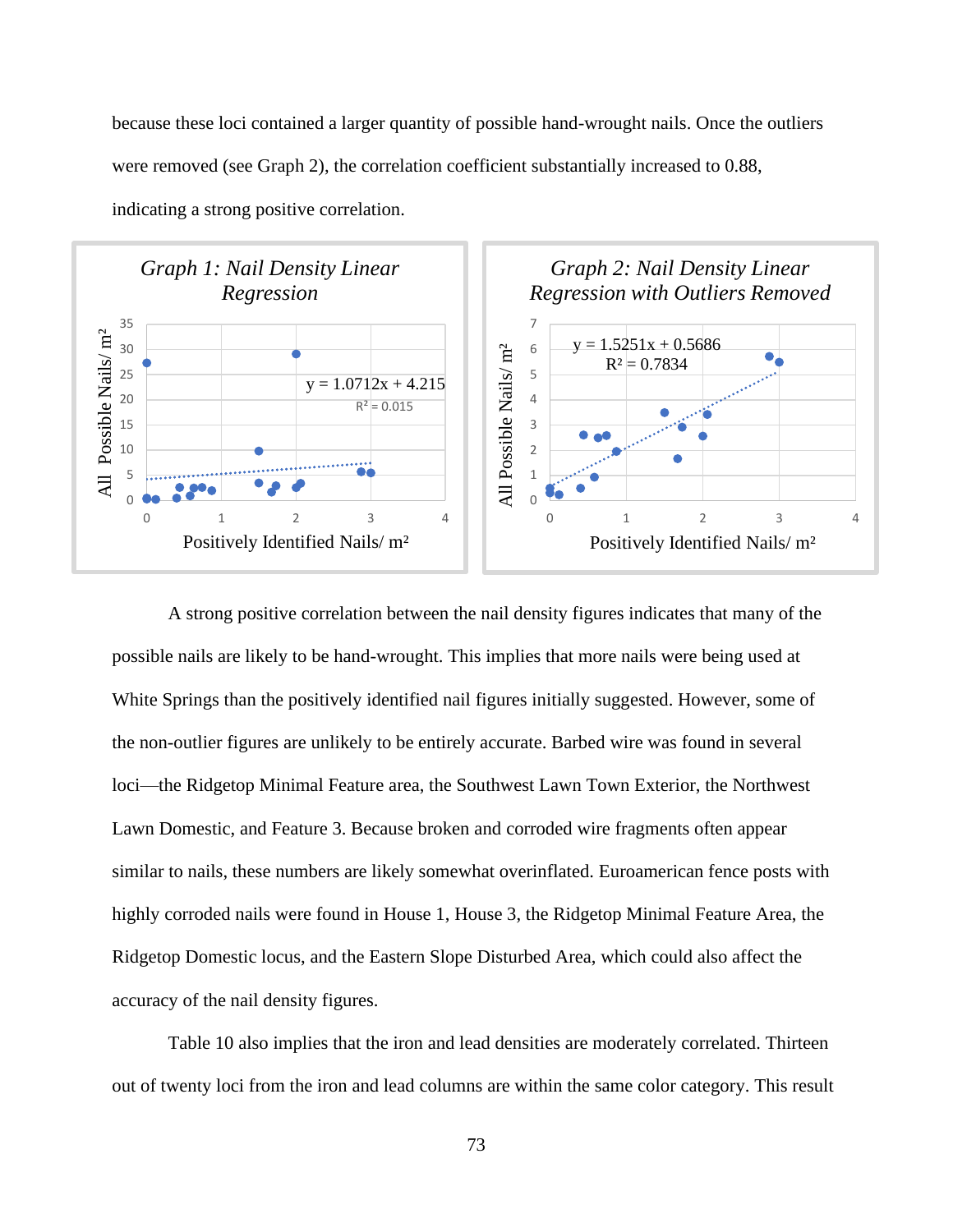stayed consistent after a linear regression model was calculated for the iron and lead figures. The correlation coefficient is 0.46, suggesting a moderate positive correlation between the iron and lead densities. This means that the distribution of lead and iron across the site could be related.

#### **Concluding Remarks**

#### *Applying a Practice-Based Approach to the White Springs Assemblage*

Analysis of the White Springs assemblage demonstrates that the Onöndowa'ga:' obtained iron and lead from colonial traders and transformed select objects into more "traditional" forms. Although these objects were not necessarily new, they were created during a specific moment in time by a unique individual. Because it is impossible to replicate something in the exact same way, this essentially makes them original. The creation of such an object can be thought of as both traditional and innovative with the application of a practice-based approach.

The struggle to reconcile the seemingly contradictory concepts of tradition and innovation has long plagued the field of Indigenous archaeology (O'Brien 2010). Deviations from established and static "traditional" practices have historically been recognized as evidence of acculturation and inauthenticity, which continue to undermine claims of federal recognition in the United States today. This belief is so pervasive that in the context of colonization, many archaeologists remain fixated on stationary elements of indigenous cultures even while attempting to provide evidence of Indigenous survival and Native identity (Law-Pezzarossi 2014). However, in actuality, this instead promotes themes of cultural loss and gradual decline. New practices, which inevitably occur, are regarded as a "corruption of a previously 'pure' Indian identity" (Law-Pezzarossi 2014:356; Silliman 2009). This ultimately results in the marginalization and erasure of Indigenous peoples who are considered "inauthentic."

Practice theory instead views tradition as constantly renegotiated through performance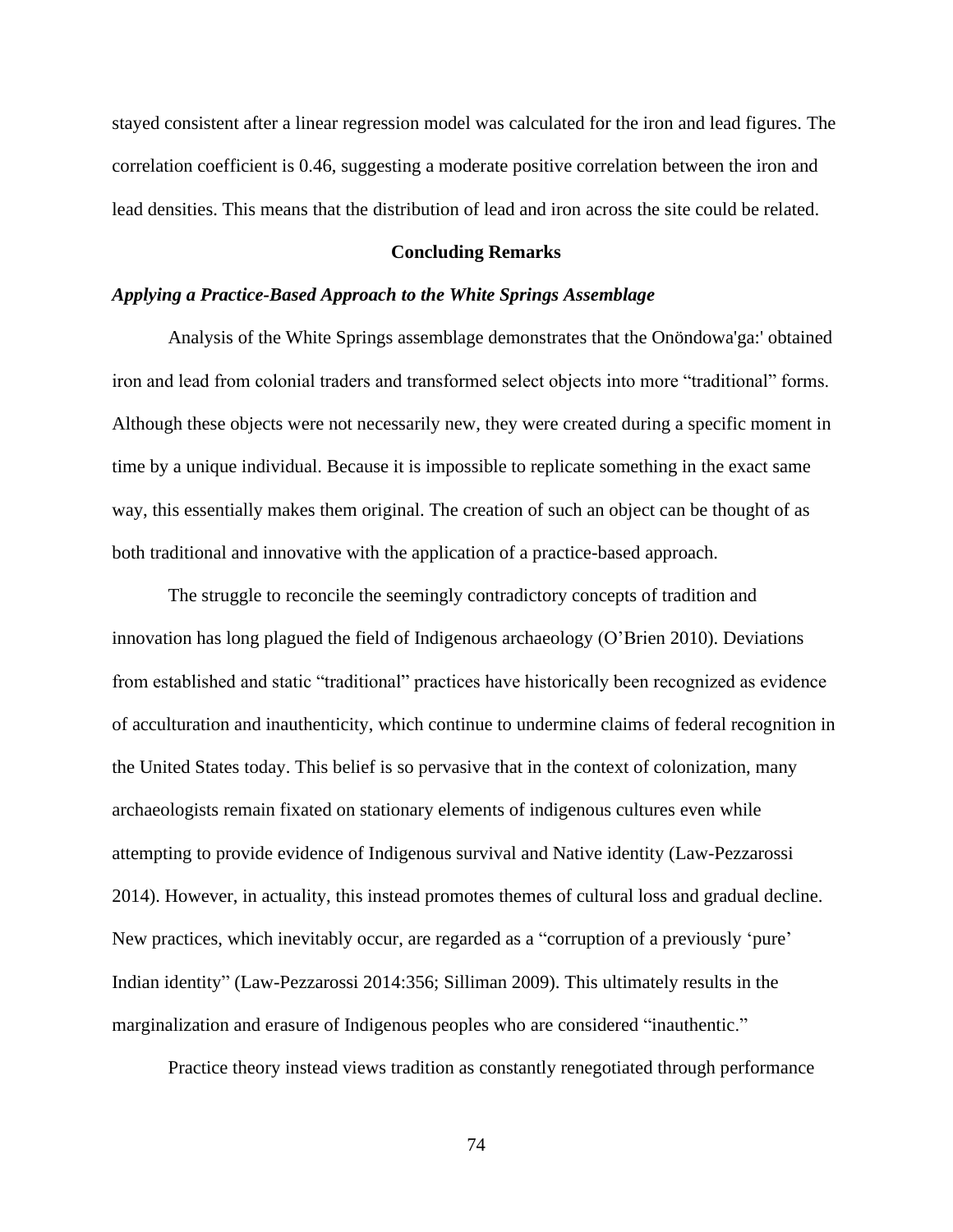and as requiring both agency and memory, which allows for a more generational approach to tradition (Pauketat 2001:2). By viewing tradition as dynamic, this allows for the simultaneous existence of local variants and regional homogeneity. A practice-based approach also highlights that tradition and innovation are more closely intertwined than they initially appear. Innovations can only occur with the continued enactment of a tradition and can only be defined by actually referencing a tradition. A tradition also provides constraints that directly affect the range of new practices and possible innovations. These constraints can change as a tradition continues to be repeated over time.

The White Springs iron assemblage clearly demonstrates that the concepts of tradition and innovation are two sides of the same coin. Many of the modified objects were manufactured in reference to traditional Indigenous forms and created from a European material. Gun barrels and axe blades were transformed into scrapers, an implement fragment was manufactured into a beamer, a sword was crafted into a harpoon, and iron rods, spikes, and kettle bails were modified into awls, chisels, and punches. The majority of these modifications were not novel, equivalent object forms had long existed before the introduction of European trade goods. Iron and lead were also known materials at this time; they had already become a part of Onöndowa'ga:' culture in modified and unmodified forms. In Roger's (1990:106) classification system, iron use would be generally classified as *maintenance* because the "native program of artifact usage continues largely intact." However, the transformation of one object into another can still be considered innovative at the individual scale since a unique item was always being produced.

With a "dynamic-tradition position," traditions and patterns can still be named and interpreted (Pauketat 2001:5–6). They may also correlate to demographic shifts, movements, social disturbances, and hardships. In the case of White Springs, multiple lead musket balls were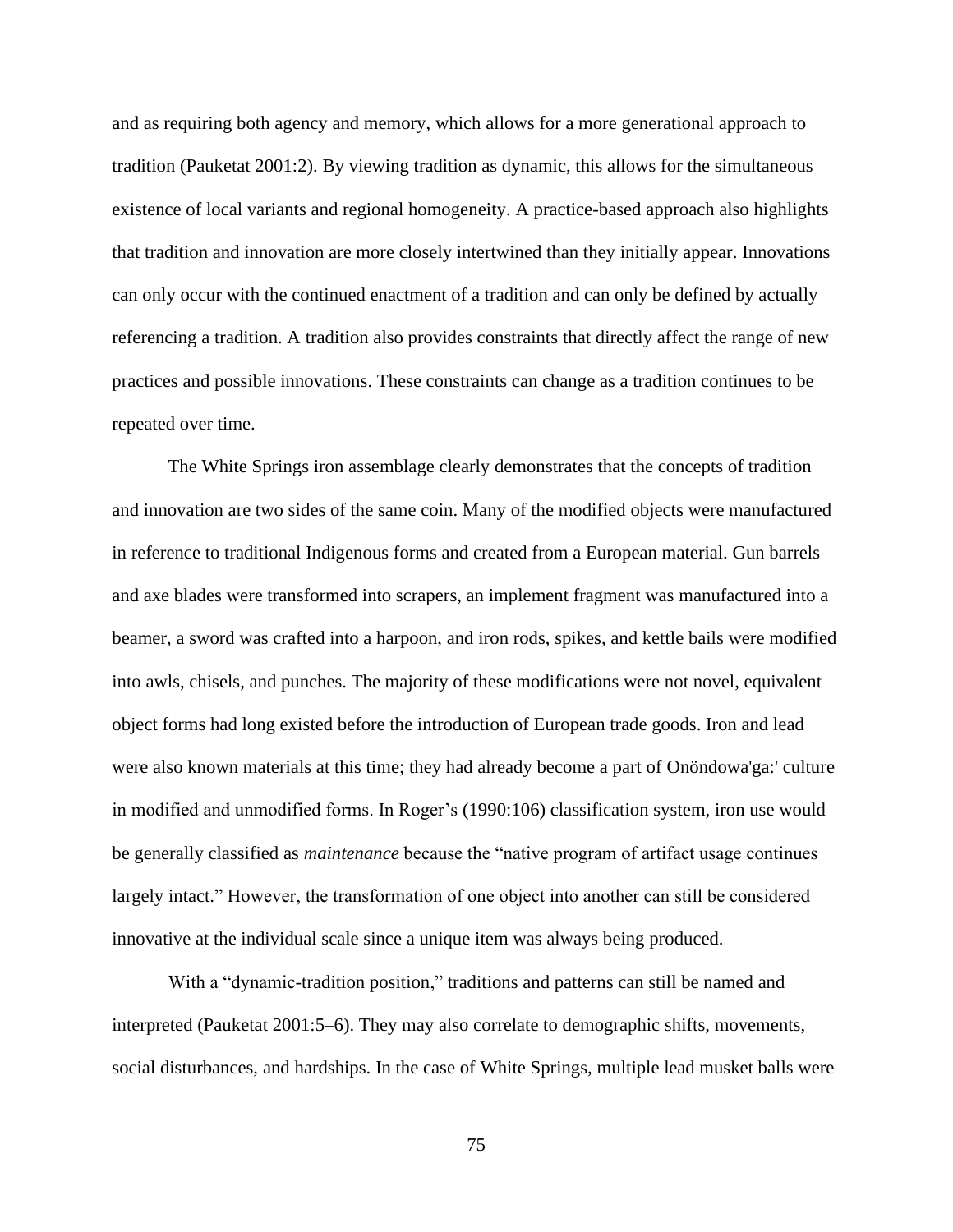modified in a new and original way to increase lethality. This represents an "abrupt shift" in the composition of the lead assemblage and can be classified as *transformation* using Rogers' (1990:109) classification system. Considering that these fired projectiles were found within the actual settlement and the Onöndowa'ga:' political and economic situation was damaged due to multiple conflicts with Europeans and western Indigenous enemies during this time, this new innovative practice may have been a response to these difficult circumstances.

# *Conclusion*

The usefulness of iron and lead artifacts in ascertaining valuable information about the past is not typically recognized in archaeological scholarship. Part of this is due to the fact that these objects are often challenging to identify as a result of extreme fragmentation and corrosion. However, issues of identification can be significantly mitigated by referencing museum collections and by taking digital radiographs. Many museum collections are comprised of reasonably complete objects and offer a comparison point for damaged artifacts, while radiographs penetrate corrosion products and elucidate surface characteristics and the overall shape of an object.

There is also a misconception that iron and lead were only utilized to manufacture mundane objects such as nails, hardware, and projectiles that provide little insight into past cultural practices. The White Springs iron and lead assemblages clearly refute this belief; they are comprised of a variety of tools, hardware components, fasteners, cooking implements, clothing items, recreational objects, containers, ornaments, and projectiles, which reveal information regarding Onöndowa'ga:' construction techniques, warfare tactics, and hunting practices. An analysis of these artifacts in conjunction with nail, iron, and lead density calculations also allowed for the identification of the various activities performed across the site,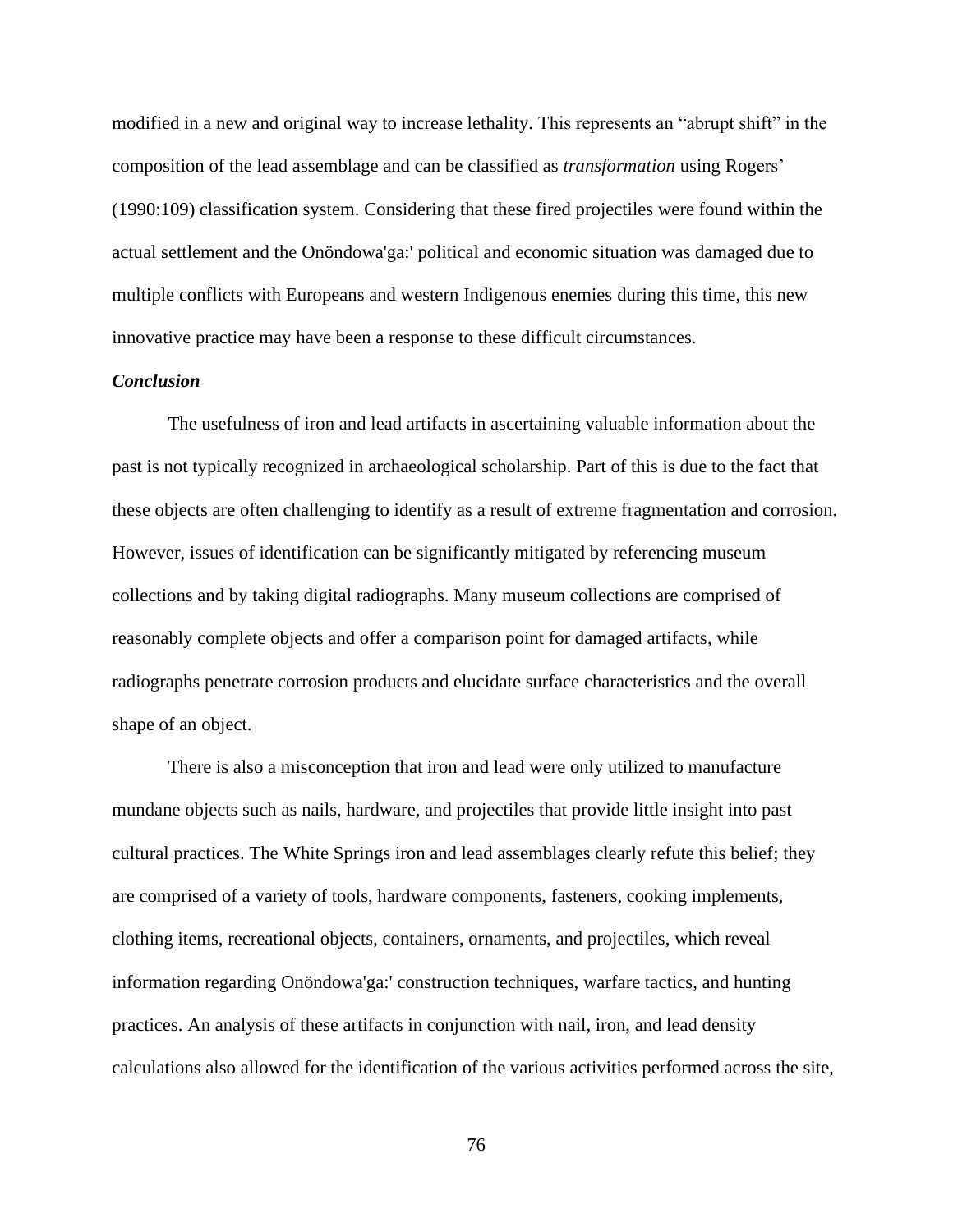including tool manufacture, food preparation, and lead smithing.

An investigation of White Springs iron and lead use additionally created the opportunity to challenge the pervasive and problematic model of acculturation, which continues to permeate the field of Indigenous archaeology and studies of colonialism and cultural entanglement. This model argues that Indigenous peoples collectively experienced cultural decline and dependence on "superior" European trade goods. The White Springs assemblage provides evidence to the contrary. Trade items and traditional objects were simultaneously utilized at the site. Iron implements also failed to replace stone tools; the two technologies were concurrently used from 1688 to at least 1754 (Krohn 2010:65).

Although the Onöndowa'ga:' accepted certain European objects, this is evidence of active selection and agency, not decline. They had clear preferences regarding European technologies and made conscious selections when presented with an array of items. The White Springs iron and lead assemblages demonstrate that specific objects such as lead projectiles, kettles, awls, and axes were essential to daily life, while others were not. The residents of White Springs rejected items that have been recovered from other Hodinöhsö:ni' sites, including horse hardware, iron hoes, scythes, iron needles, fish hooks, iron projectile points, and silverware (Williams-Shuker 2005:262). Rogers (1990:108) argues that items are rejected because they do not fit into "the current cultural logic."

The persistence of the acculturation model can be predominantly traced to a singular deep-rooted assumption: the concepts of tradition and innovation are fundamentally opposed. When the two are viewed as separate, any divergence from established and static "traditional" practices is recognized as a sign of cultural loss and inauthenticity. An analysis of Indigenous object use and modification can effectively reconcile these seemingly contradictory concepts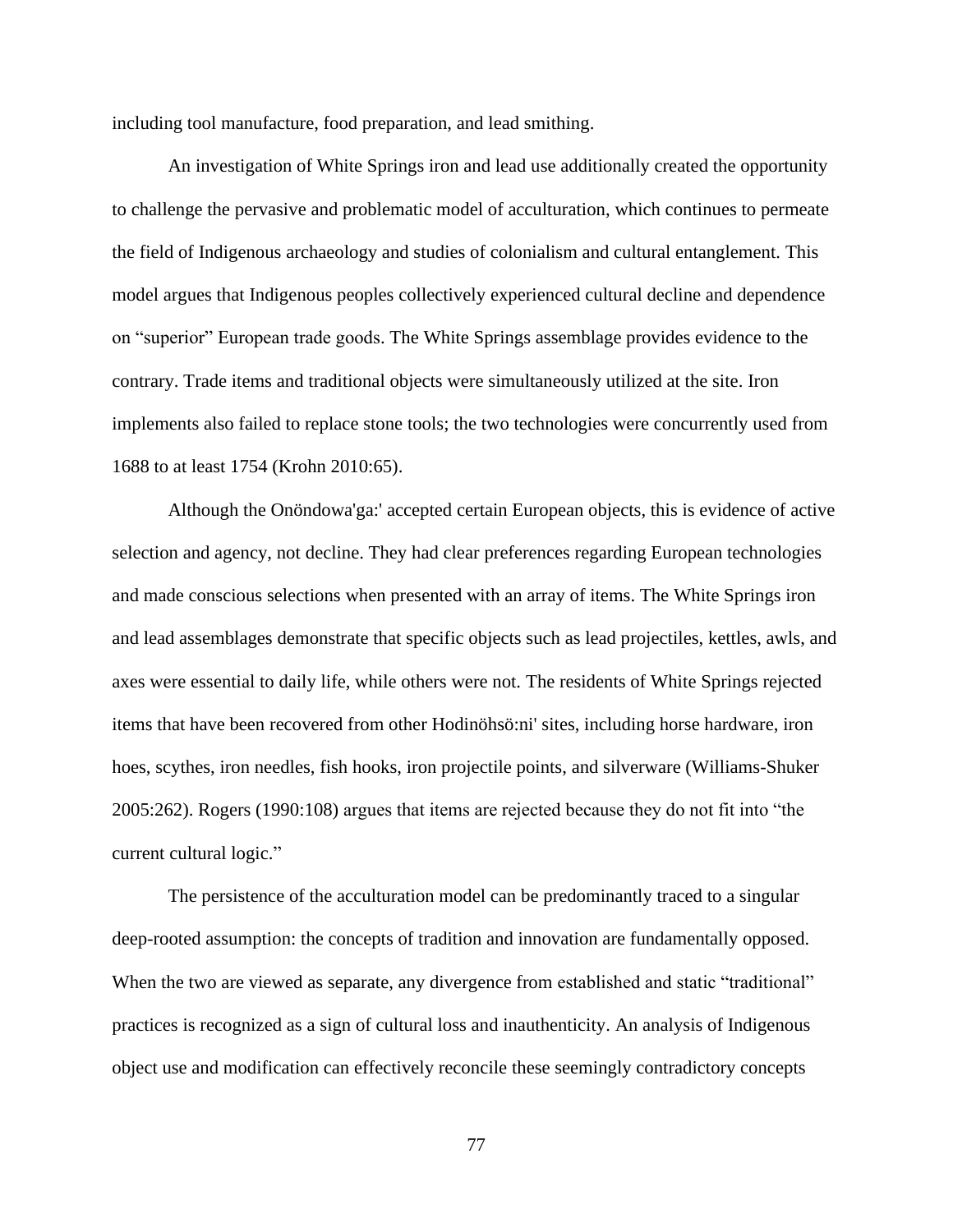with the application of practice-based approach. In the particular case of White Springs, construction techniques and modified objects were especially well-suited for this type of study because they synchronously contained aspects of "traditional" Indigenous culture and elements of innovation. Although tradition and innovation appear to be irreparably conflicted, a practicebased approach views these concepts as intertwined and inseparable. Traditions supply constraints that influence possible innovations, while innovations are created in reference to traditions. This allows for the simultaneous existence of conventional cultural traditions and new innovations. Therefore, new practices can be thought of as both traditional and innovative.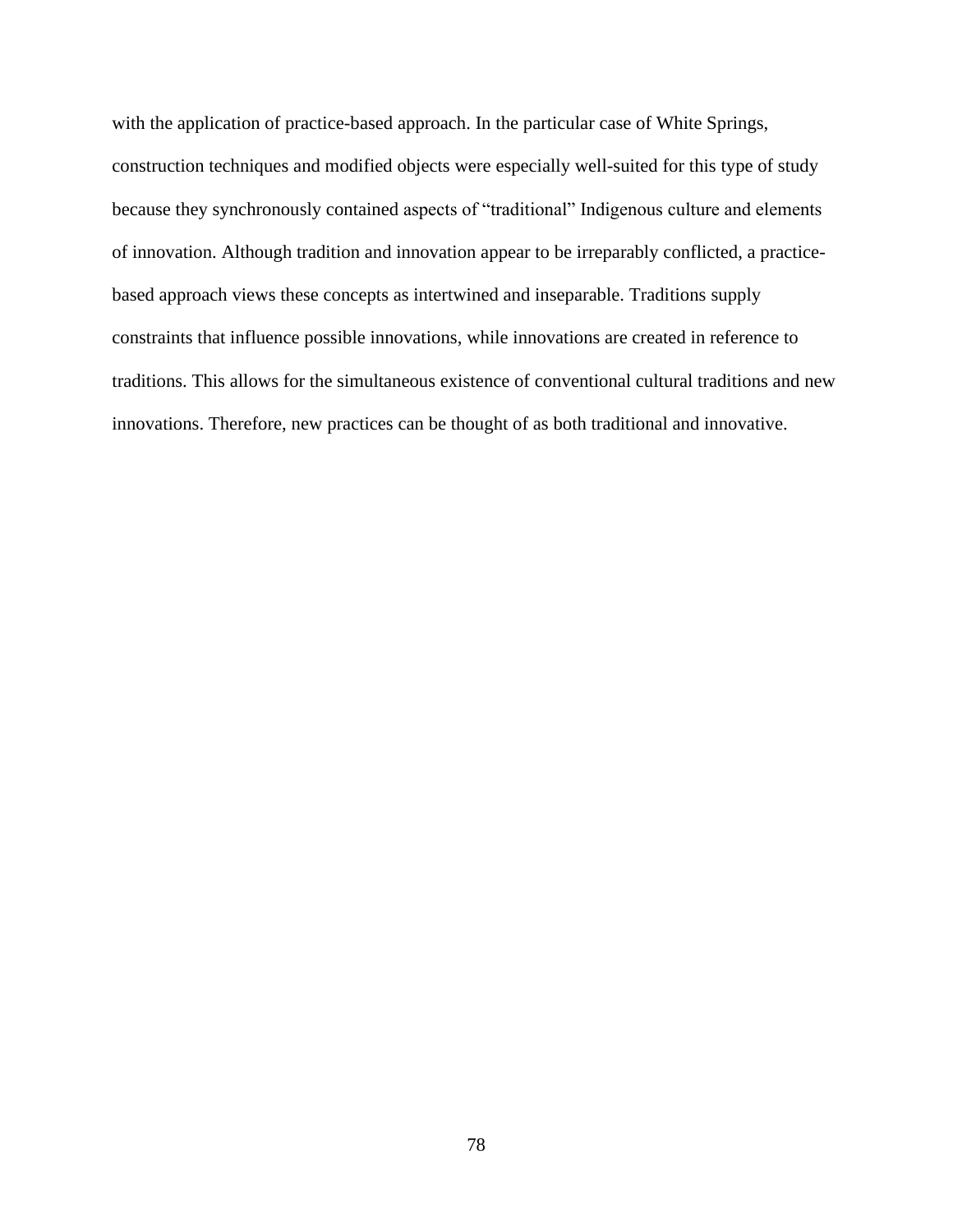## REFERENCES

Aid, Toney

2004 "Long-Stemmed Spuds." Central States Archaeological Journal, Vol. 51, no. No. 4. Central States Archaeological Societies, Inc.

Alexander, Rani T.

1998 Afterword: Toward an Archaeological Theory of Culture Contact. In *Studies in Culture Contact: Interaction, Culture Change, and Archaeology*, edited by James G. Cusick, 476- 495. Center for Archaeological Investigations, Occasional Paper No. 25. Carbondale: Southern Illinois University.

Aquila, Richard

1983 *The Iroquois Restoration*. Detroit: Wayne University Press.

Bakker, Peter

- 1991 "A Basque etymology for the Amerindian tribal name *Iroquois*." *Anuario del Seminario de Filología Vasca* (ASJU Geh). 14(2): 1119–1124.
- Birch, Jennifer, Sturt W. Manning, Samantha Sanft, and Megan A. Conger
- 2020 "Refined Radiocarbon Chronologies for Northern Iroquoian Site Sequences: Implications for Coalescence, Conflict, and the Reception of European Goods." *American Antiquity*, vol. 86, no. 1, 2020, pp. 218–218., doi:10.1017/aaq.2020.106.

Bradley, James W.

- 1980 "Ironwork in Onondaga, 1550-1650." In Nancy Bonvillain, ed., *Studies on Iroquoian Culture*, 109-17. Occasional Publications in Northeastern Anthropology No. 6. Rindge, N.H.: Department of Anthropology, Franklin Pierce College.
- 2005 *Evolution of the Onondaga Iroquois: Accommodating Change, 1500-1655*. Syracuse, NY.: Syracuse University Press.
- 2020 *Onondaga and Empire: An Iroquoian People in an Imperial Era*. New York State Education Department, New York State Museum Bulletin No 514.

Brain, Jeffrey P.

1979 *Tunica Treasure. Papers of the Peabody Museum 78. Cambridge*, MA: Peabody Museum of Archaeology and Ethnology, Harvard University (tDAR id: 117857).

Bridges, Dusti C.

2019 The White Springs Palisade: Maybe? May 2019, PowerPoint Presentation, Cornell University, Ithaca, NY.

Disotell, Samuel R.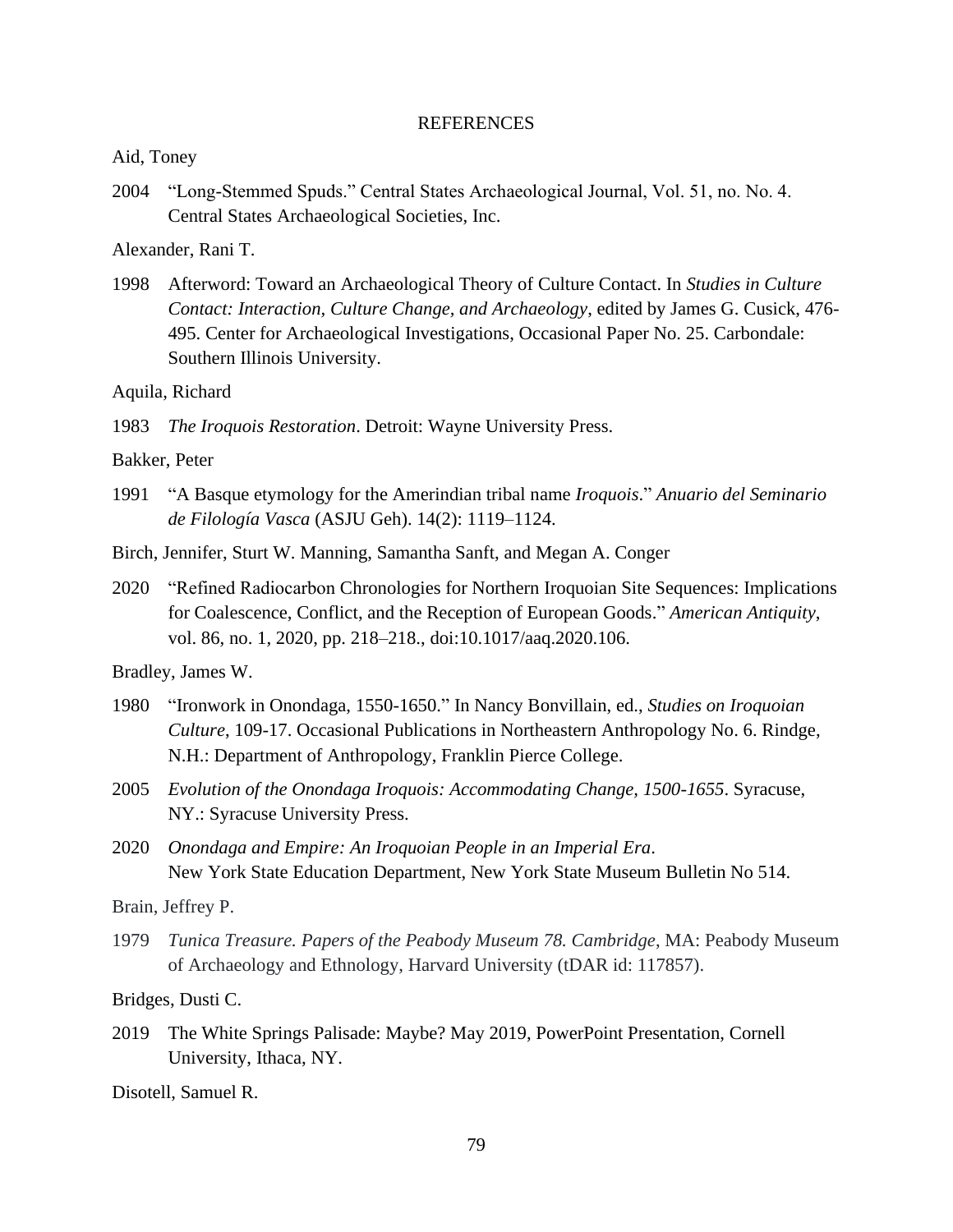- 2021 *Faunal Analysis of White Springs: A 17th–18th Century Seneca Town in Upstate New York.* Master's Thesis, Cornell University.
- Egan, Geoff
- 1994 *Lead Cloth Seals and Related Items in the British Museum*. Department of Medieval and Later Antiquities, British Museum, occasional paper 93. London: Brit. Mus.
- Fenton, William N., and Elizabeth L. Moore, eds.
- 1977 *Customs of the American Indians Compared with the Customs of Primitive Times*, by Joseph-Francois Lafitau. Vol. 2. Publications of the Champlain Society 49. Toronto: Champlain Society.
- Gehring, Charles T., and William A. Starna, eds.
- 2010 *A Description of New Netherland*. By Adriaen van der Donck. Translated by Diederik Willem Goedhuys, University of Nebraska Press. Originally published in 1655.

Gerard-Little, Peregrine A.

2011 *Understanding the Built Environment at the Seneca Iroquois White Springs Site (1688- 1715): Incorporation of Small-Scale, Multi-Instrument Archaeogeophysical Survey.* Master's Thesis, Cornell University.

Haan, Richard

1976 *The Covenant Chain: Iroquois Diplomacy on the Niagara Frontier, 1697-1730.* Doctoral dissertation, University of California, Santa Barbara. Ann Arbor, Mich.; University Microfilms.

Hamilton, T.M.

1976 *Firearms on the Frontier: Guns at Fort Michilimackinac 1715-1781.* Reports in Mackinac History and Archaeology, No. 5*.* Mackinac Island State Park Commission, Williamston.

Havard, Gilles

2001 *The Great Peace of Montreal of 1701*. Translated by Phyliss Aronoff and Howard Scott. Montreal: McGill-Queen's University Press.

Hesse, Franklin J.

1975 "The Egli and Lord Sites: The Historic Component–'Unadilla' 1753-1778". *The Bulletin: New York State Archaeological Association* 63: 14-31.

Houghton, Frederick

1912 "The Seneca Nation from 1655 to 1687." *Bulletin of the Buffalo Society of Natural Sciences*, X, no. 2, 1912, pp. 363–476.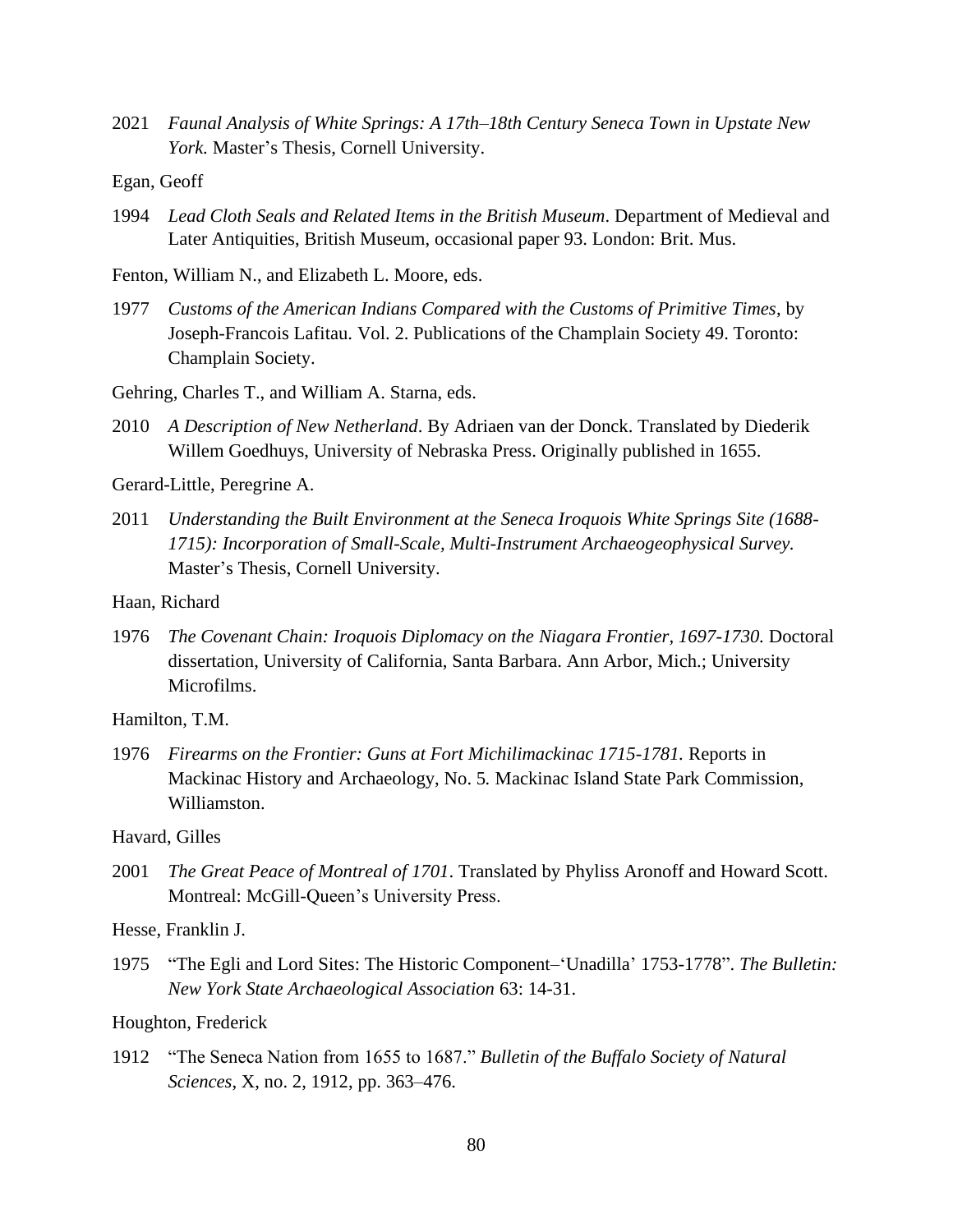1922 "The Traditional Origin and the Naming of the Seneca Nation." *American Anthropologist*, vol. 24, no. 1, pp. 31–43., doi:10.1525/aa.1922.24.1.02a00040.

Jameson, John Franklin, ed.

2009 *Narratives of New Netherland, 1609-1664*. Charles Scribner's Sons, New York. Originally published in 1909.

Jordan, Kurt A.

- 2001 "Smiths and Senecas: Iron Tool Production and Use at the Townley-Read Site, ca. A.D. 1715-1754." Report submitted to the Early American Industries Association in fulfillment of 1999 John S. Watson Grant.
- 2004 "Field Methods for Exploring a Dispersed Village: Lessons from the Eighteenth Century Seneca Townley-Read Site." *Annual Meeting of the New York State Archaeological Association*.
- 2008 *The Seneca Restoration 1715-1754*. Gainesville, FL.: University of Florida Press.
- 2018 "From Nucleated Villages to Dispersed Settlements Transformations in Seneca Haudenosaunee (Iroquois) Community Structure, circa AD 1669-1779." In *the Archaeology of Villages in Eastern North America*, edited by Jennifer Birch and Victor D. Thompson, University of Florida Press, pp. 174–191.
- 2019 "Neither Contact nor Colonial: Seneca Iroquois Local Political Economies, 1670-1754." In *Indigenous Persistence in the Colonized Americas: Material and Documentary Perspectives on Entanglement*. Edited by Heather Law Pezzarossi and Russell N. Sheptak, University of New Mexico Press, pp. 39–56.
- 2020 "White Springs Test Unit and Feature Excavation Report." Unpublished raw data.

Kane, Maeve

2014 "Covered with Such a Cappe: The Archaeology of Seneca Clothing, 1615-1820." *Ethnohistory*, vol. 61, no. 1, pp. 1–25., doi:10.1215/00141801-2376060.

Kapches, Mima C.

1984 "Cabins on Ontario Iroquois Sites." *North American Archaeologist* 5: 63-71.

Keener, Craig S.

- 1998 *An Ethnohistoric Perspective on Iroquois Warfare during the Second Half of the Seventeenth Century (A.D. 1649-1701)*. Doctoral dissertation, Ohio State University. Ann Arbor, Mich.; University Microfilms.
- 1999 "An Ethnohistorical Analysis of Iroquois Assault Tactics used Against Fortified Settlements of the Northeast in the Seventeenth Century." *Ethnohistory*, Vol. 46, No. 4, Warfare and Violence in Ethnohistorical Perspective, pp. 777-807.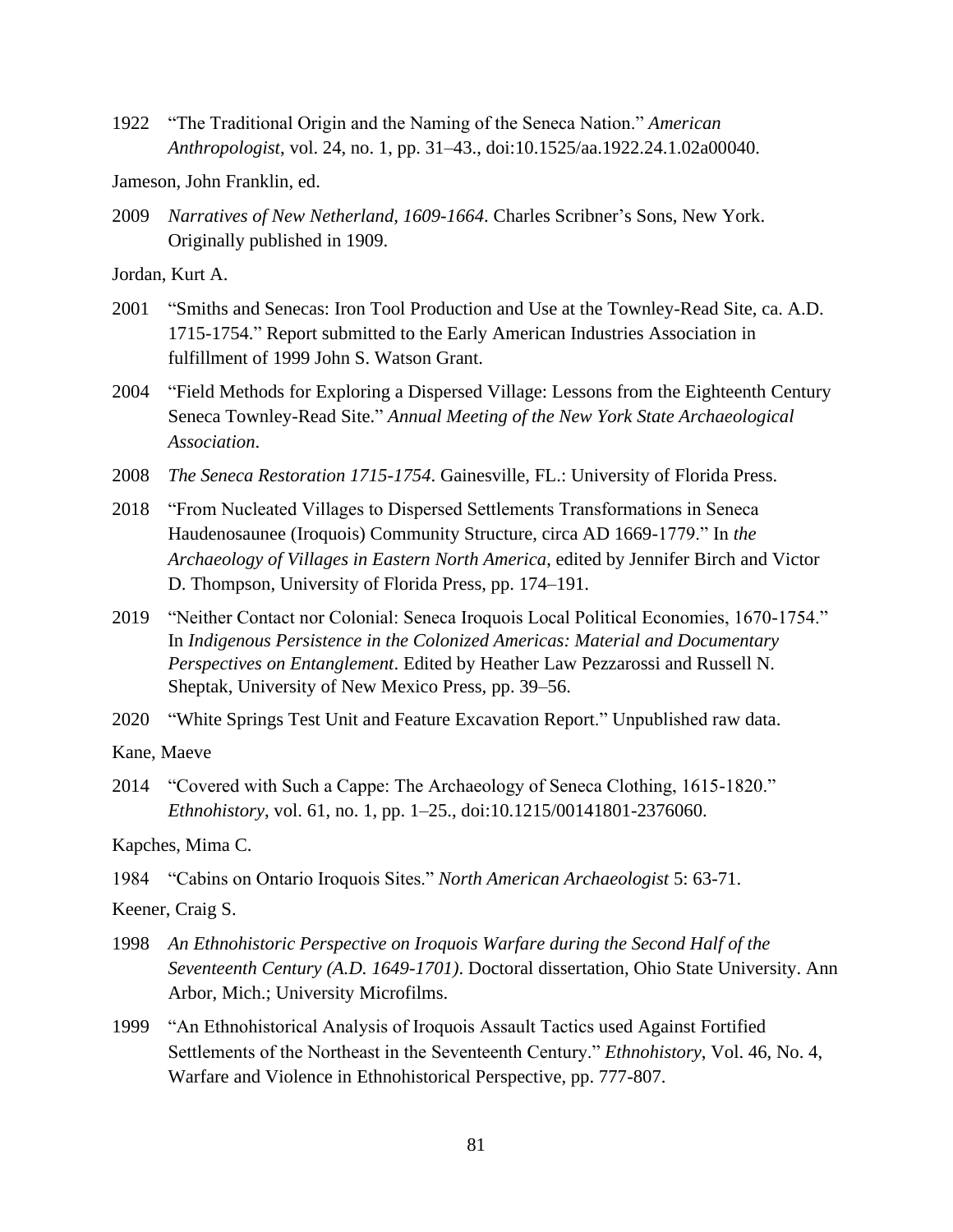Konrad, Victor

1981 "An Iroquois Frontier: The North Shore of Lake Ontario during the Late Seventeenth Century." *Journal of Historical Geography* 7:129-44.

Krohn, Matthew R.

2010 *Innovation and Identity in Seneca Iroquois Lithic Debitage: Analysis of Stone Tools from the White Springs and Townley-Read Sites, circa 1688-1754.* Master's Thesis, Cornell University.

Kuhn, Robert D., David B. Guldenzopf, Pamela E. Sugihara, and Mary Schwarz

1986 "The Jackson-Everson Site (NYSM 1213)." In Robert D. Kuhn and Dean R. Snow, eds., *The Mohawk Valley Project: 1983 Jackson-Everson Excavations*, 7-33. Albany Institute for Northeast Anthropology, State University of New York.

Law-Pezzarossi, Heather

2014 "Assembling Indigeneity: Rethinking Innovation, Tradition and Indigenous Materiality in a 19th-Century Native Toolkit." *Journal of Social Archaeology*, vol. 14, no. 3, 2014, pp. 340–360., doi:10.1177/1469605314536975.

Loewen, Brad

- 2016 "Intertwined Enigmas: Basques and Saint Lawrence Iroquoians in the Sixteenth Century." In *Contact in the 16th Century: Networks among Fishers, Foragers, and Farmers*, edited by Brad Loewen and Claude Chapdelaine, Mercury Series Archaeology Paper, 176. Canadian Museum of History and the University of Ottawa. Gatineau, QC and Ottawa, ON.
- McIlwain, Charles Howard, ed.
- 1915 *An Abridgement of the Indian Affairs Contained in Four Folio Volumes, Transacted in the Colony of New York, From the Year 1678 to the Year 1751*. By Peter Wraxall. Cambridge, Mass.: Harvard University Press.

Moorehead, Warren King, Arthur C. Parker, Edward H. Williams

1917 *Stone Ornaments Used by Indians in the United States and Canada: Being a Description of Certain Charm Stones, Gorgets, Tubes, Bird Stones and Problematical Forms*. Andover Press. Andover: Massachusetts.

Moutner, Amanda K.

2013 *Understanding Landscape Modification at White Springs Manor, Geneva, New York: An Archaeological and Historical Study.* Master's Thesis, Cornell University.

Navias, Robert A.

1995 "Iroquois Lanceolate Projectile Points." *The Bulletin: Journal of the New York State*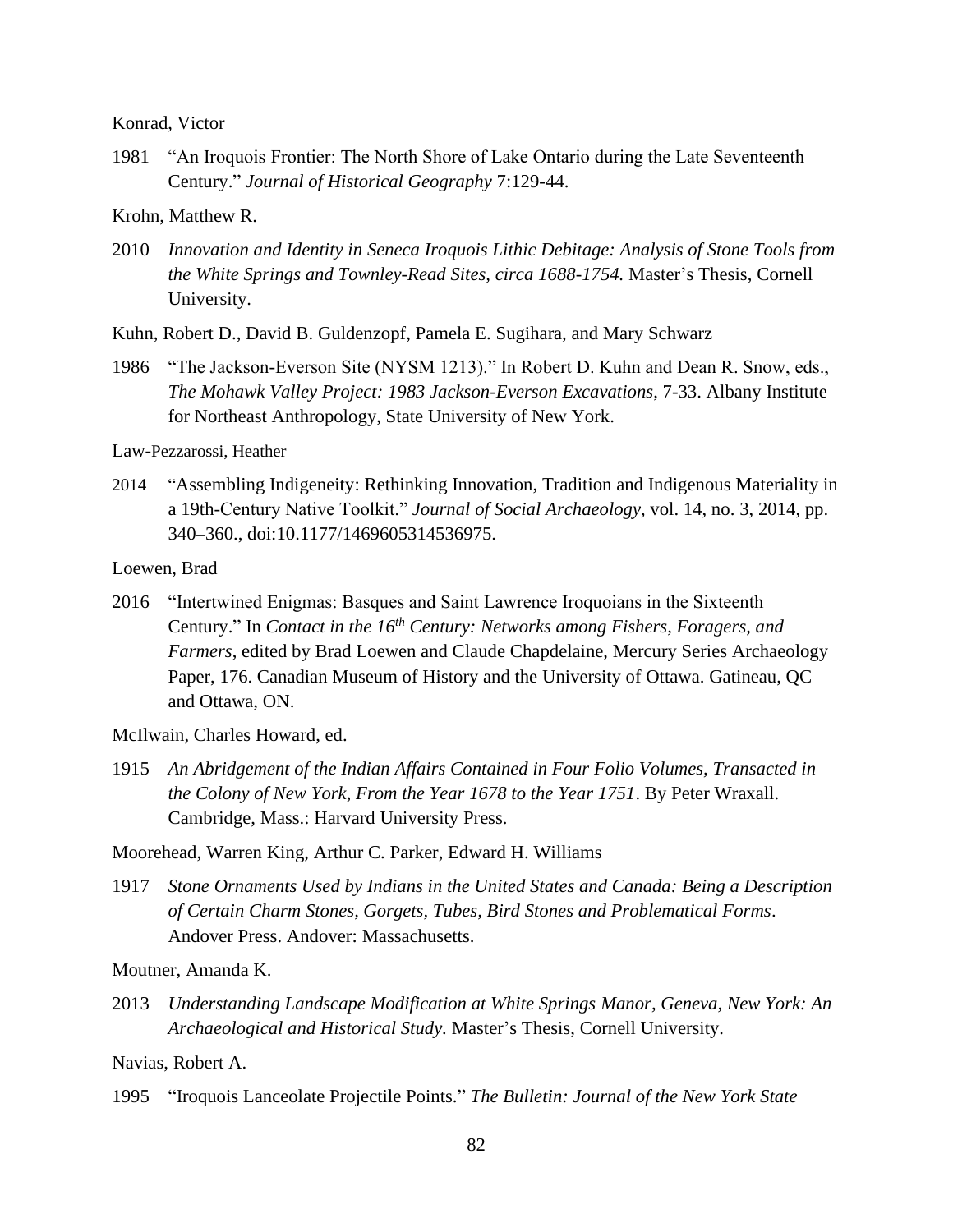*Archaeological Association* 109:28-33.

NYCD. See O'Callaghan, E.B., ed. 1969 [1853-1887].

O'Brien, J.M.

- 2010 *Firsting and Lasting: Writing Indians Out of Existence in New England*. Minneapolis: University of Minnesota Press.
- O'Callaghan, E.B., ed.
- 1969 [1853-1887] *Documents Relative to the Colonial History of the State of New York*. 15 vols. New York, A.M.S. Press.

Pauketat, Timothy

2001 "A New Tradition in Archaeology." In: Pauketat T (ed.) *The Archaeology of Traditions: Agency and History Before and After Columbus*. Gainesville: University of Florida Press, pp. 1–16

Perino, Gregory

1964 "The Grove Spud." *Central States Archaeological Journal*, Vol. 1, pp.4–6.

- Potter, Gail Debuse, and James A. Hanson
- 2001 "Shot Sizes—What Do They Mean?" *Museum of the Fur Trade Quarterly*, 7–13.

Poulton, Dana R.

1991 Report of the 1991 Archeological Investigations of the Bead Hill Site, City of Scarborough, Ontario. Unpublished Report on file with Ontario Service Center, Parks Canada, Cornwall, Ontario.

Prezzano, Susan Carol

1992 *Longhouse, Village, and Palisade: Community Patterns at the Iroquois Southern Door.* Doctoral dissertation, State University of New York at Binghamton. Ann Arbor, Michigan: University Microfilms.

Rapp, George R.

- 2002 *Archaeomineralogy*. Germany, Springer-Verlag Berlin Heidelberg.
- Reinprecht, Ladislav
- 2016 *Wood Deterioration, Protection and Maintenance*. John Wiley & Sons, Ltd. West Sussex, United Kingdom.

Richter, Daniel K.

1992 *The Ordeal of the Longhouse.* Chapel Hill: University of North Carolina Press.

Rogers, Daniel J.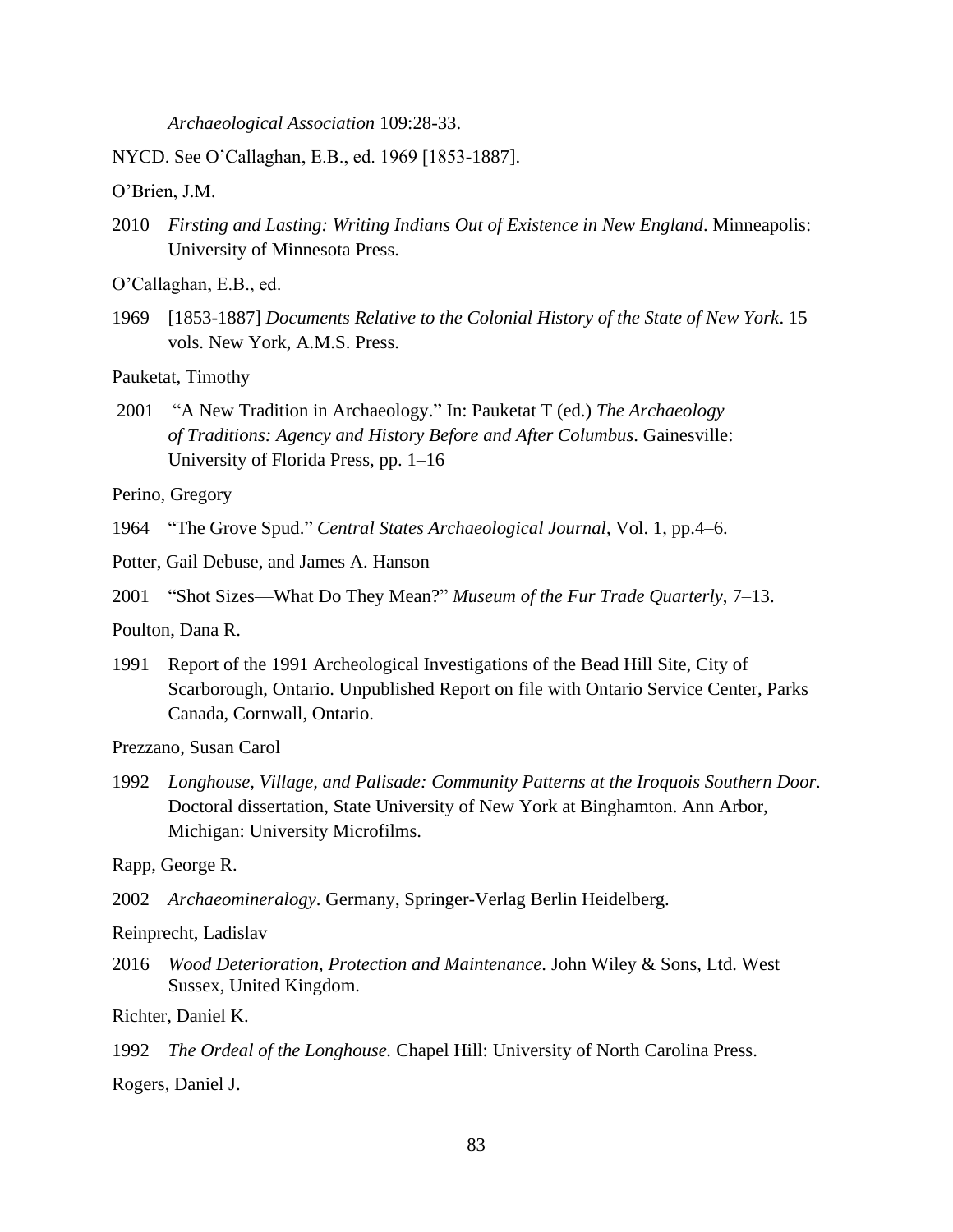1990 *Objects of Change: The Archaeology and History of Arikara Contact with Europeans*. Washington, D.C.: Smithsonian Institution Press.

Rumrill, Donald A.

- 1985 "An Interpretation and Analysis of the Seventeenth Century Mohawk Nation: Its Chronology and Movements." *The Bulletin and Journal for New York State*, no. 90, pp. 1–40.
- Ryan, Beth, and Adam G. Dewbury
- 2010 The Eugene Frost Collection: Artifacts from the Seneca Iroquois Dann Site, circa 1655- 1675. Report on file with Division of Rare and Manuscript Collections, Cornell University Library, Ithaca, N.Y.

Sempowski, Martha L., and Lorraine P. Saunders

- 2001a *Dutch Hollow and Factory Hollow the Advent of Dutch Trade Among the Seneca Part One*. Rochester Museum and Science Center Research Records No. 24. Rochester, NY.: Rochester Museum and Science Center.
- 2001b *Dutch Hollow and Factory Hollow the Advent of Dutch Trade Among the Seneca Part Two*. Rochester Museum and Science Center Research Records No. 24. Rochester, NY.: Rochester Museum and Science Center.
- Serneels, Vincent and Sébastien Perret
- 2003 "Quantification of Smithing Activities Based on the Investigation of Slag and Other Material Remains." Proceedings of the International Conference, Milano, September 24- 26, 2003, Archaeometallurgy in Europe, p. 469-478.

Shannon, Timothy

2016 "Iroquoia." In *the Oxford Handbook of American Indian History*, edited by Frederick E. Hoxie, Oxford University Press.

Silliman, Stephen W.

2009 "Change and Continuity, Practice and Memory. Native American Persistence in Colonial New England." *American Antiquity* 74(2): 211–230.

Silverman, David J.

2016 *Thundersticks: Firearms and the Violent Transformation of Native America*. The Belknap Press of Harvard University Press, 2016.

Snow, Dean R.

- 1994 *The Iroquois*. Cambridge, Mass.: Blackwell.
- 1995 *Mohawk Valley Archaeology: The Sites*. Maton Museum of Anthropology, Pennsylvania State University, University Park.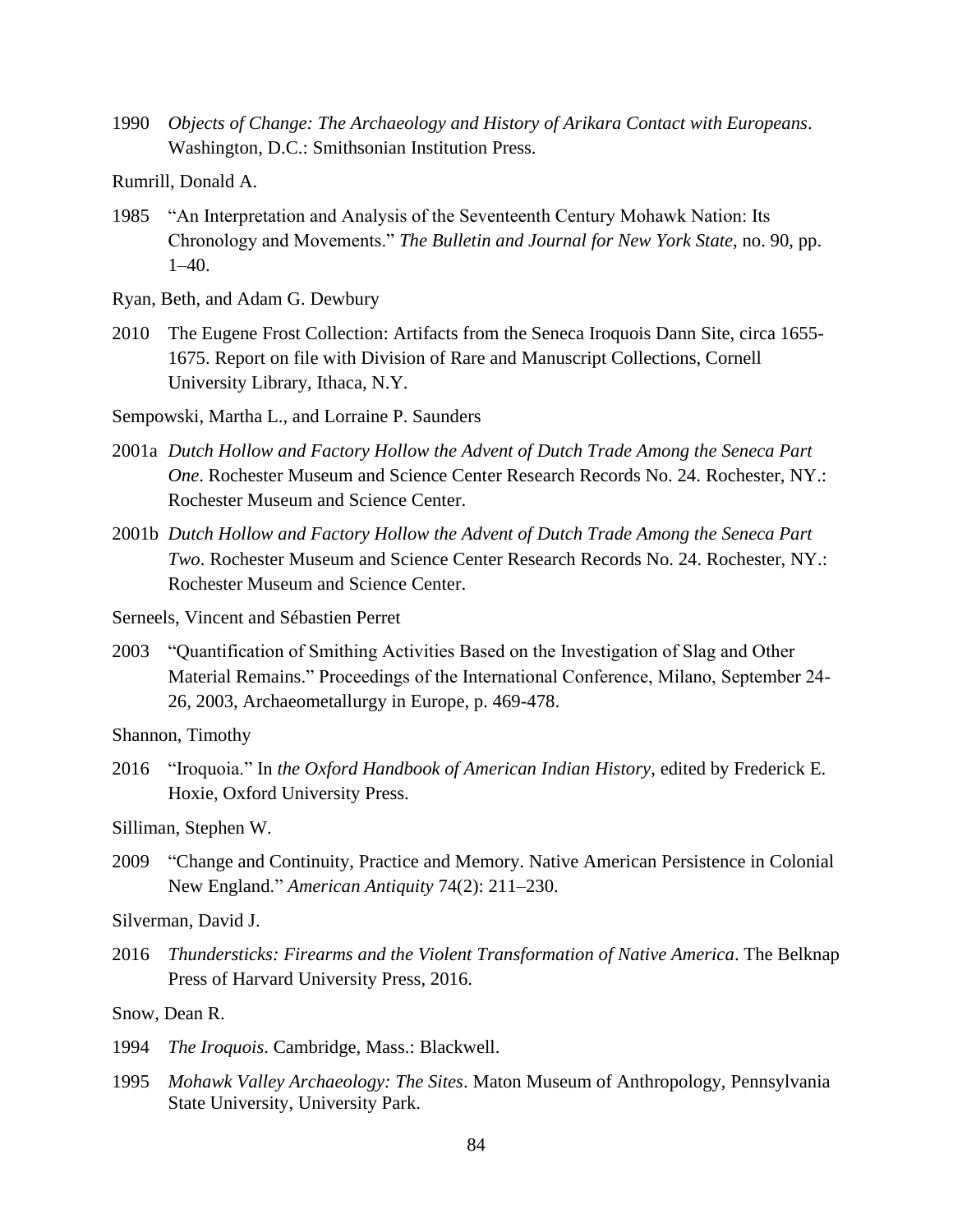Stine, Roy S.

- 2000 "Finding the Forge: Geographic Visualization in Archaeology." *Historical Archaeology* 34(4): 61–73.
- Stiner, Mary C.
- 1990 "The Use of Mortality Patterns in Archaeological Studies of Hominid Predatory Adaptations." *Journal of Anthropological Archaeology*, vol. 9, no. 4, pp. 305–351, doi:10.1016/0278-4165(90)90010-b.

Stone, Lyle M.

1974 *Fort Michilimackinac, 1715–1781: An Archaeological Perspective on the Revolutionary Frontier*. Vol. 2, Publications of the Museum, Michigan State University, East Lansing, Michigan.

Thwaites, R., ed.

1896-1901 *The Jesuit Relations and Allied Documents: Travels and Explorations of The Jesuit Missionaries,* In *New France, 1610-1791*. 73 vols. Cleveland, OH: Barrow Brothers Company.

Todd, Lawrence C., and Jack L. Hofman

1987 "Bison Mandibles from the Horner and Finley Sites." *The Horner Site: The Type Site of the Cody Cultural Complex*, edited by G.C Frison and L.C. Todd, pp. 493–539., doi:10.1016/b978-0-12-268566-8.50026-9.

Trigger, Bruce

1990 *The Huron: Farmers of the North*. 2nd ed. Fort Worth, TX.: Harcourt Brace Jovanovich College Publishers.

University of Michigan Museum of Anthropological Archaeology

2020 "UM Museum of Anthropological Archaeology Image Database." *UM Museum of Anthropological Archaeology*, quod.lib.umich.edu/a/anthro1ic?page=index.

Whitney, William D.

1914 *The Century Dictionary and Cyclopedia with a New Atlas of the World: A Work of General Reference in All Departments of Knowledge*. Edited by Benjamin E. Smith, Revised and Enlarged ed., vol. 9. New York, NY: The Century Company.

Williams, Kayanesenh Paul.

2018 *Kayanerenkó:Wa: The Great Law of Peace*. University of Manitoba Press.

Williams, Kayenesenh Paul, Kenneth Atsenhaienton Deer, Agnes F. Williams, and Iakoiane Wakerahkats:teh Louise McDonald

2019 "Practicing Peace for Climate Justice: Haudenosaunee Knowledge in a Global Context."